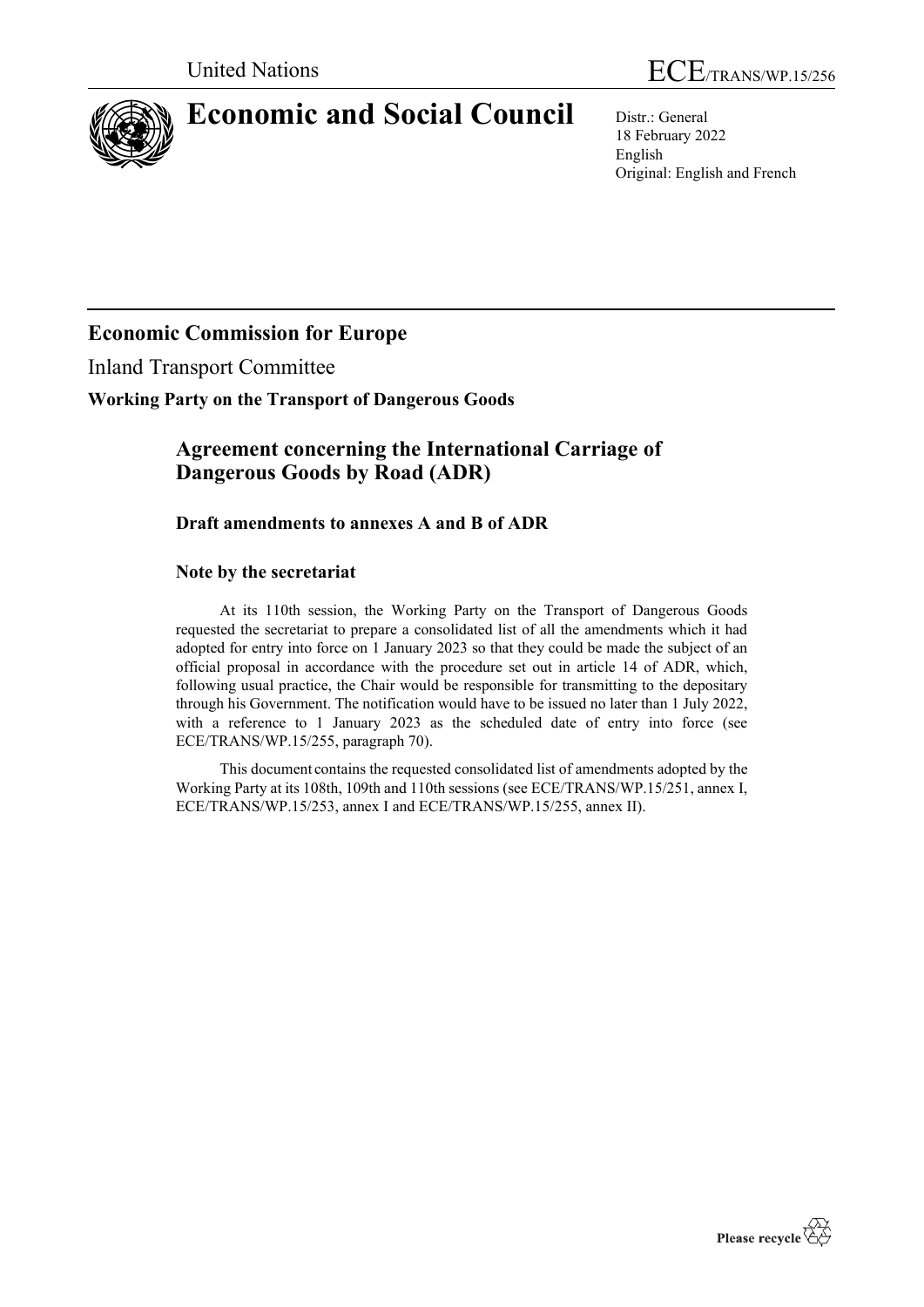## **Chapter 1.1**

- 1.1.3.6.2 In the first indent, after "0500," add "0511,".
- 1.1.3.6.3 In the table, in the entry for transport category 2, in column (2):
	- After the row for "Class 6.1", insert the following new row: "Class 6.2: UN No. 3291"
	- Replace the row for "Class 9" to read as follows:

"Class 9: UN Nos. 3090, 3091, 3245, 3480, 3481 and 3536"

- 1.1.4 Insert the following new 1.1.4.6 and 1.1.4.7:
- "1.1.4.6 *(Reserved)*

## **1.1.4.7** *Refillable pressure receptacles authorized by the United States of America Department of Transportation*

*NOTE: For carriage in accordance with 1.1.4.7, see also 5.4.1.1.24.*

1.1.4.7.1 *Import of gases*

Refillable pressure receptacles authorised by the United States of America Department of Transportation and constructed and tested in accordance with standards listed in Part 178, Specifications for Packagings of Title 49, Transportation, of the Code of Federal Regulations accepted for carriage in a transport chain in accordance with 1.1.4.2 may be carried from the location of the temporary storage at the end point of the transport chain to the end user.

## 1.1.4.7.2 *Export of gases and empty uncleaned pressure receptacles*

Refillable pressure receptacles authorised by the United States of America Department of Transportation and constructed in accordance with standards listed in Part 178, Specifications for Packagings of Title 49, Transportation, of the Code of Federal Regulations may be filled and carried only for the purpose of exporting to countries which are not Contracting Parties to ADR provided the following provisions are met:

- (a) The filling of the pressure receptacle is in accordance with the relevant requirements of the Code of Federal Regulations of the United States of America;
- (b) The pressure receptacles shall be marked and labelled in accordance with Chapter 5.2;
- (c) The provisions of 4.1.6.12 and 4.1.6.13 shall apply to pressure receptacles. Pressure receptacles shall not be filled after they become due for periodic inspection but may be carried after the expiry of the time-limit for purposes of performing inspection, including the intermediate carriage operations."

1.1.5 At the end, add the following Note:

*"NOTE: A standard provides details on how to meet the provisions of ADR and may include requirements in addition to those set out in ADR."*

## **Chapter 1.2**

1.2 Amend the title to read "**DEFINITIONS, UNITS OF MEASUREMENT AND ABBREVIATIONS**".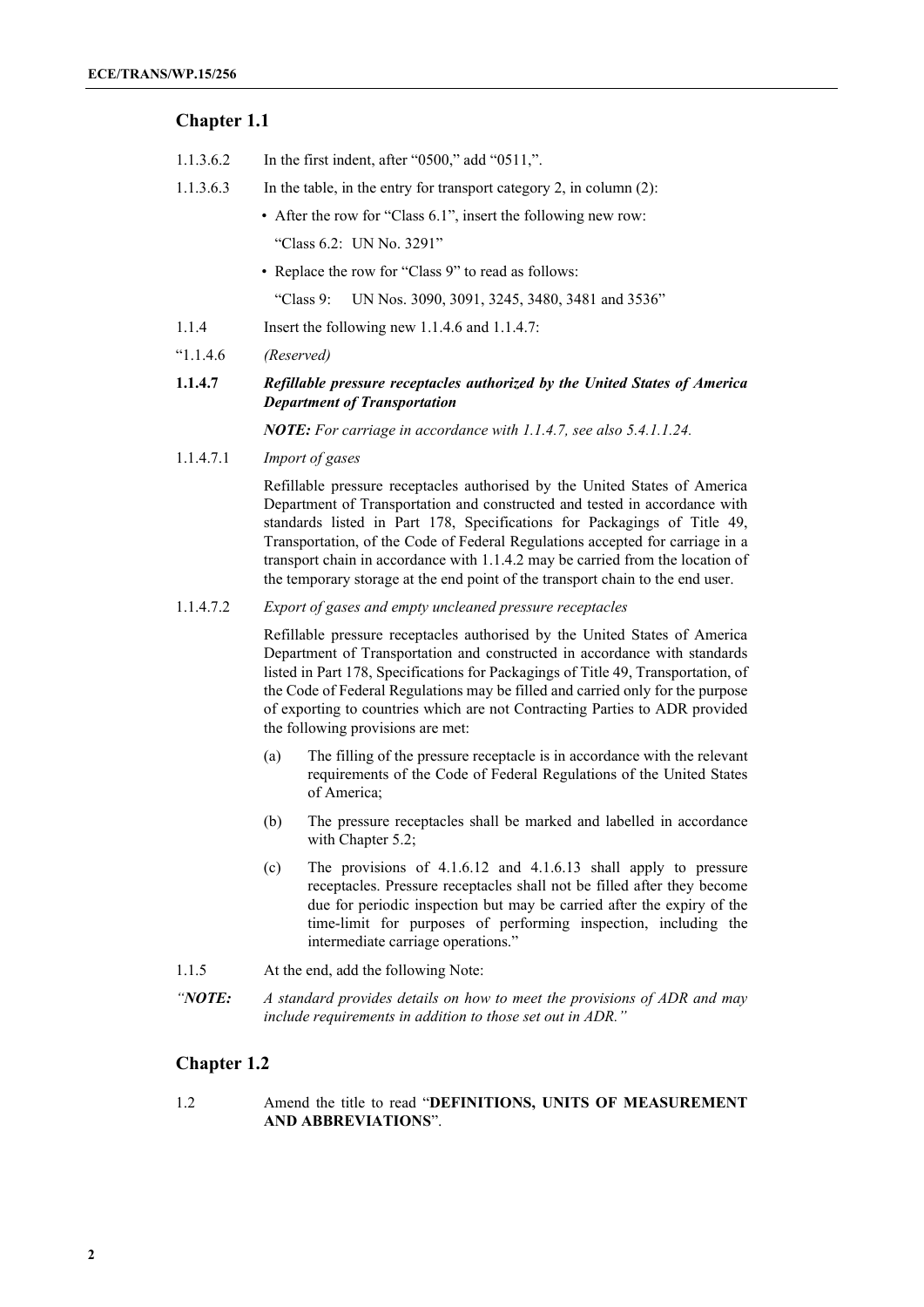1.2.1 In the definition for "*Bundle of cylinders*", first sentence, replace "an assembly of cylinders" by "a pressure receptacle comprising an assembly of cylinders or cylinder shells".

Add the following new note under the definition of "*Closure*":

"*NOTE: For pressure receptacles, closures are, for example, valves, pressure relief devices, pressure gauges or level indicators.*"

> In the definition of "*Conformity assessment*" replace "type approval" by "type examination".

> Amend the definition for "*Cryogenic receptacle*" to read as follows and, for the English version, reorder it alphabetically:

"*"Closed cryogenic receptacle"* means a thermally insulated pressure receptacle for refrigerated liquefied gases of a water capacity of not more than 1 000 litres;"

In the definition for "*Cylinder*", delete "transportable".

The amendment to the definition of "Filler" does not apply to the English version.

Amend the definition of "GHS" to read:

"*"Globally Harmonized System of Classification and Labelling of Chemicals"* means the ninth revised edition of the United Nations publication bearing this title (ST/SG/AC.10/30/Rev.9);"

Amend the definition of "*Manual of Tests and Criteria*", to read:

"*"Manual of Tests and Criteria"* means the seventh revised edition of the United Nations publication bearing this title (ST/SG/AC.10/11/Rev.7 and Amend.1);"

> In the definition for "*Metal hydride storage system*", replace "receptacle" by "pressure receptacle shell".

> In the definition of *"Over-moulded cylinder"* insert "shell" after "coated welded steel inner cylinder" and after "surface of the steel cylinder". The second amendment doesn't apply to the English text.

In the definition of *"Packing group"*, delete the Note.

In the definition for "*Pressure drum*", delete "transportable".

In the definition for "*Pressure receptacle*", after "means", add "a transportable receptacle intended for holding substances under pressure including its closure(s) and other service equipment and is". The second modification does not apply to the English text.

In the definition for "Receptacle", replace ""Cryogenic receptacle"" by ""Closed cryogenic receptacle", "Open cryogenic receptacles"".

Amend the definition for "*Recycled plastics material"* to read as follows:

"*"Recycled plastics material"* means material recovered from used industrial packagings that has been cleaned and prepared for processing into new packagings. The specific properties of the recycled material used for production of new packagings shall be assured and documented regularly as part of a quality assurance programme recognized by the competent authority. The quality assurance programme shall include a record of proper pre-sorting and verification that each batch of recycled plastics material has the proper melt flow rate, density, and tensile yield strength, consistent with that of the design type manufactured from such recycled material. This necessarily includes knowledge about the packaging material from which the recycled plastics have been derived, as well as awareness of the prior contents of those packagings if those prior contents might reduce the capability of new packagings produced using that material. In addition, the packaging manufacturer's quality assurance programme under 6.1.1.4 shall include performance of the mechanical design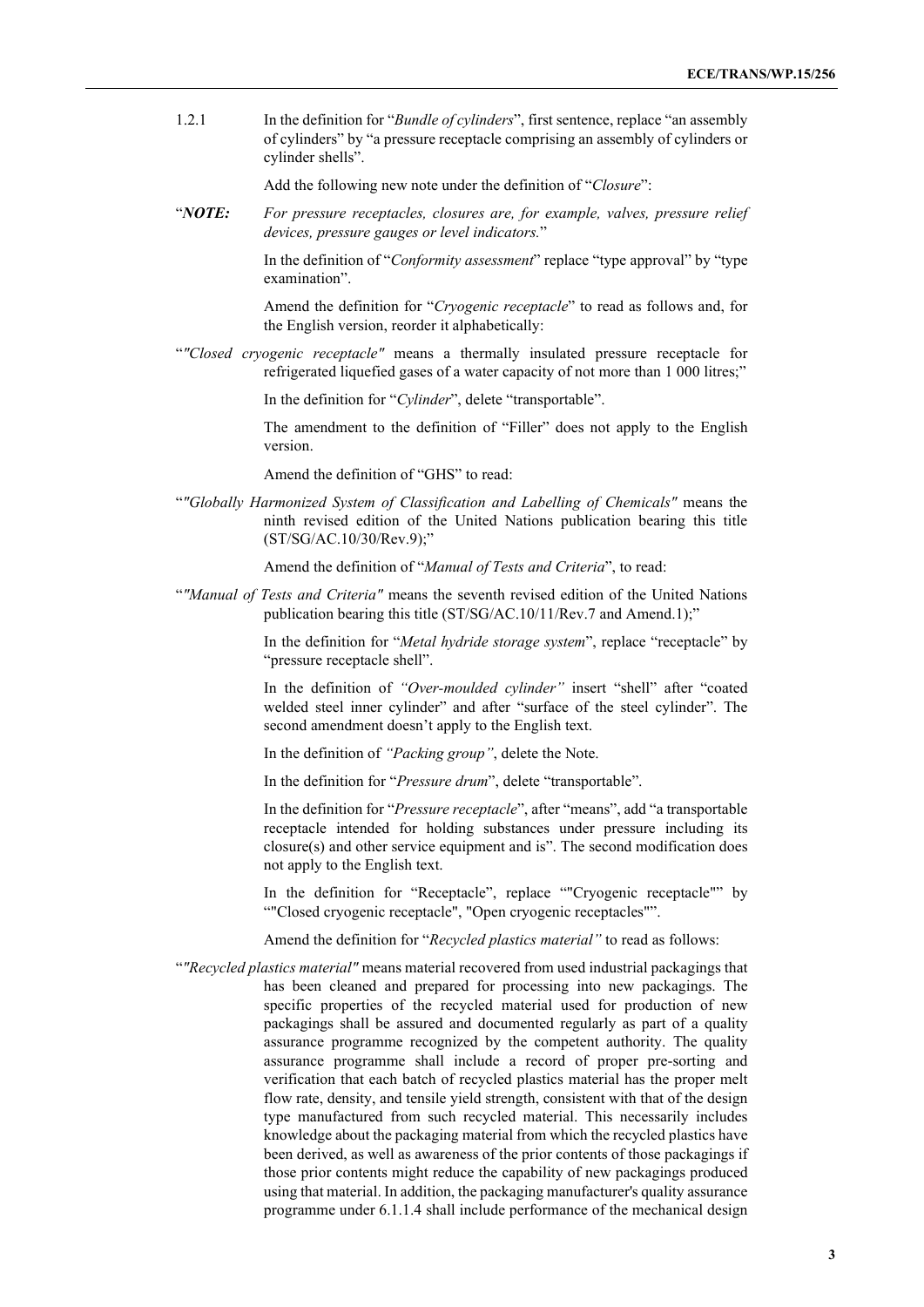type test in 6.1.5 on packagings manufactured from each batch of recycled plastics material. In this testing, stacking performance may be verified by appropriate dynamic compression testing rather than static load testing;

*NOTE: ISO 16103:2005 "Packaging – Transport packages for dangerous goods – Recycled plastics material", provides additional guidance on procedures to be followed in approving the use of recycled plastics material. These guidelines have been developed based on the experience of the manufacturing of drums and jerricans from recycled plastics material and as such may need to be adapted for other types of packagings, IBCs and large packagings made of recycled plastics material.*"

In the definition for *"Service equipment"*, after (c), add a new sub-paragraph to read:

"(d) Of a pressure receptacle, means closures, manifolds, piping, porous, absorbent or adsorbent material and any structural devices, e.g. for handling;"

In the definition for "*Tank*", delete the Note at the end.

In the definition for "*Tube*", delete "transportable".

In the definition of "*UN Model Regulations*", replace "twenty-first" by "twenty-second" and replace "(ST/SG/AC.10/1/Rev.21)" by "(ST/SG/AC.10/1/Rev.22)".

Amend the definition for "*Working pressure*" to read as follows:

"*"Working pressure"*

- (a) For a compressed gas, means the settled pressure at a reference temperature of 15 °C in a full pressure receptacle;
- (b) For UN 1001 acetylene, dissolved, means the calculated settled pressure at a uniform reference temperature of 15 °C in an acetylene cylinder containing the specified solvent content and the maximum acetylene content;
- (c) For UN 3374 acetylene, solvent free, means the working pressure which was calculated for the equivalent cylinder for UN 1001 acetylene, dissolved;"

The Note remains unchanged.

Add the following new definitions:

- *""Fibre-reinforced plastics"* means material consisting of fibrous and/or particulate reinforcement contained within a thermoset or thermoplastic polymer (matrix);"
- *""Inner vessel",* for a closed cryogenic receptacle, means the pressure vessel intended to contain the refrigerated liquefied gas;"
- *""Pressure receptacle shell"* means a cylinder, a tube, a pressure drum or a salvage pressure receptacle without its closures or other service equipment, but including any permanently attached device(s) (e.g. neck ring, foot ring);

*NOTE: The terms "cylinder shell", "pressure drum shell" and "tube shell" are also used."*

The amendment to delete the footnotes doesn't apply to the English text.

Delete the following definitions:

"Applicant", "ADN", "ASTM", "CGA", "CIM", "CMR", "CSC", "EN", "IAEA", "IBC", "ICAO", "IMO", "ISO", "MEGC", "MEMU", "RID", "SADT", "SAPT", "UIC", "UNECE".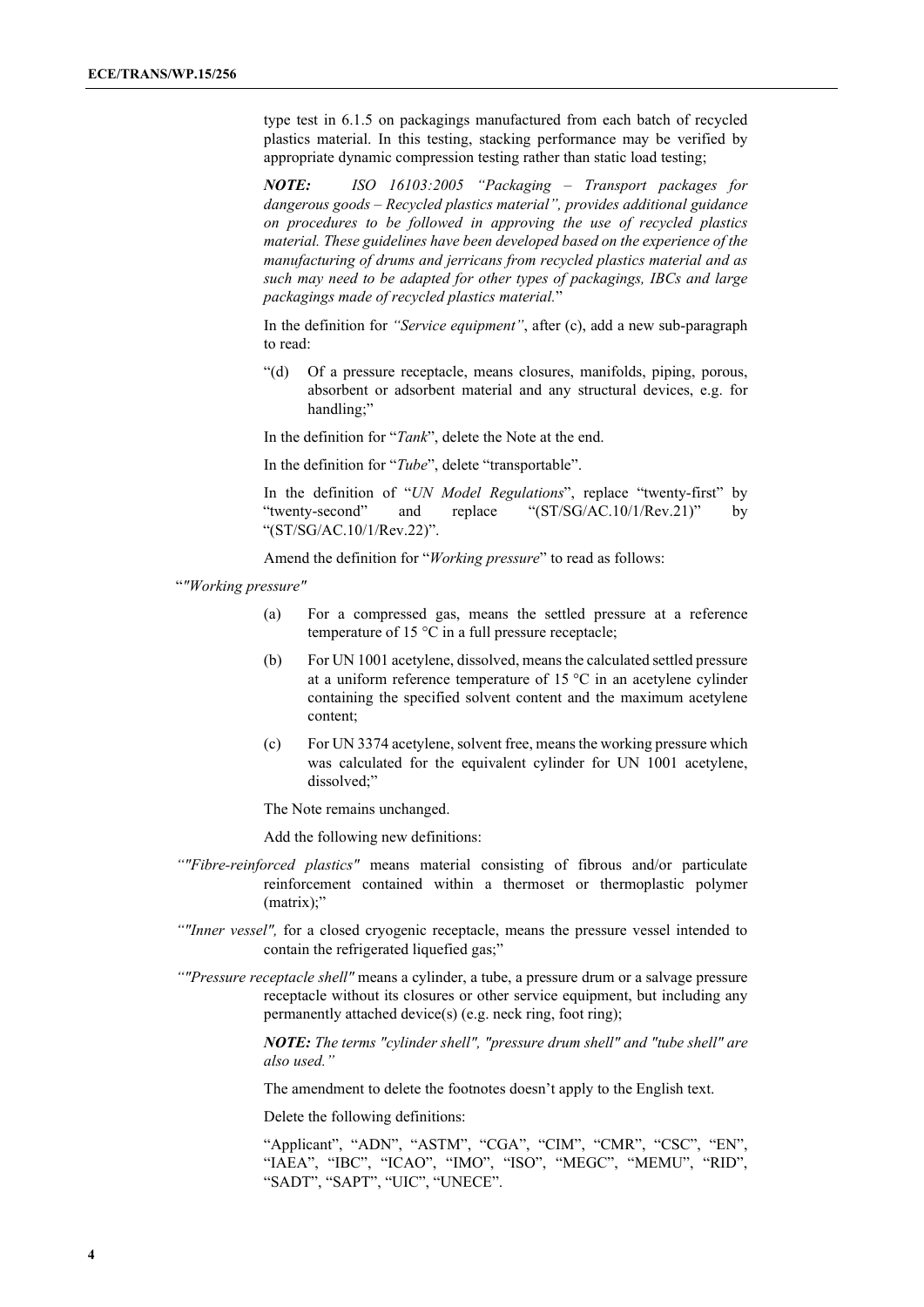1.2.2.1 In the table, after the entry for "Power", add the following new entry:

| l Electrical resistance | ohm) |  | $1 \text{ kg} \cdot \text{m}^2 / \text{ s}^3 / \text{A}^2$ |
|-------------------------|------|--|------------------------------------------------------------|
|-------------------------|------|--|------------------------------------------------------------|

Add a new section 1.2.3 to read as follows:

#### "**1.2.3 List of abbreviations**

In ADR, abbreviations, acronyms and abbreviated designations of regulatory texts are used, with the following meaning:

#### **A**

- *"ADN"*\* means the European Agreement concerning the International Carriage of Dangerous Goods by Inland Waterways;
- *"ASTM"* means the American Society for Testing and Materials (ASTM International, 100 Barr Harbor Drive, PO Box C700, West Conshohocken, PA, 19428-2959, United States of America), [www.astm.org;](http://www.astm.org/)

## **C**

- *"CGA"* means the Compressed Gas Association, 8484 Westpark Drive, Suite 220, McLean, Virginia 22102, United States of America, www.cganet.com;
- *"CIM"*\*\* means the Uniform Rules Concerning the Contract of International Carriage of Goods by Rail (Appendix B to the Convention concerning International Carriage by Rail (COTIF)), as amended;
- *"CMR"*\*\*\* means the Convention on the Contract for the International Carriage of Goods by Road (Geneva, 19 May 1956), as amended;

*"CNG"* means compressed natural gas (see 1.2.1);

*"CSC"* means the International Convention for Safe Containers (Geneva, 1972) as amended and published by the International Maritime Organization (IMO), London;

*"CSI"* means criticality safety index (see 1.2.1);

#### **E**

- *"EIGA"* means European Industrial Gas Association, 30 Avenue de l'Astronomie, 1210 Brussels (Belgium), www.eiga.eu;
- *"EN"* (standard) means a European standard published by the European Committee for Standardization (CEN) (CEN, Avenue Marnix 17, B-1000 Brussels, Belgium), [www.cen.eu;](http://www.cen.eu/)

#### **F**

*"FRP"* means fibre-reinforced plastics (see 1.2.1);

### **G**

*"GHS"* means Globally Harmonized System of Classification and Labelling of Chemicals (see 1.2.1);

**I**

*"IAEA"* means the International Atomic Energy Agency, P.O. Box 100, 1400 Vienna, Austria, www.iaea.org;

*"IBC"* means intermediate bulk container (see 1.2.1);

- *"ICAO"* means the International Civil Aviation Organization, 999 University Street, Montreal, Quebec H3C 5H7, Canada, www.icao.org;
- *"IMDG"* see definition of "IMDG Code" in 1.2.1;
- *"IMO"* means the International Maritime Organization, 4 Albert Embankment, London SE1 7SR, United Kingdom, [www.imo.org;](http://www.imo.org/)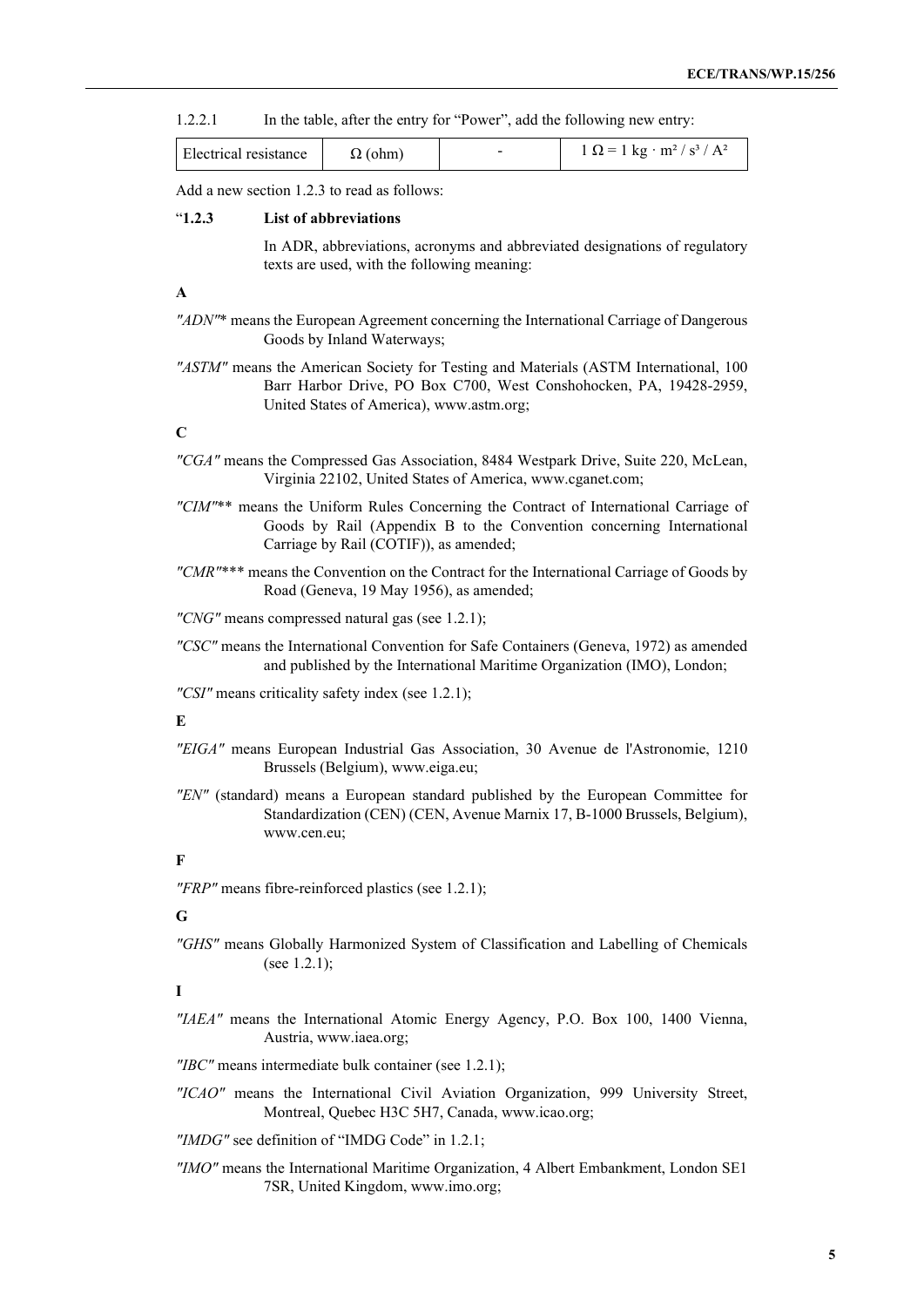*"ISO"* (standard) means an international standard published by the International Organization for Standardization, 1, rue de Varembé, 1204 Geneva 20, Switzerland, [www.iso.org;](http://www.iso.org/)

## **L**

*"LNG"* means liquefied natural gas (see 1.2.1);

*"LPG"* means liquefied petroleum gas (see 1.2.1);

*"LSA"* (material) means low specific activity material (see 2.2.7.1.3);

## **M**

*"MEGC"* means multiple-element gas container (see 1.2.1);

*"MEMU"* means mobile explosives manufacturing unit (see 1.2.1);

## **N**

*"N.O.S."* means not otherwise specified entry (see 1.2.1);

## **R**

*"RID"* means Regulations concerning the International Carriage of Dangerous Goods by Rail (Appendix C of COTIF (Convention concerning international carriage by rail));

#### **S**

*"SADT"* means self-accelerating decomposition temperature (see 1.2.1);

*"SAPT"* means self-accelerating polymerization temperature (see 1.2.1);

*"SCO"* means surface contaminated object (see 2.2.7.1.3);

#### **T**

*"TI"* means transport index (see 1.2.1);

#### **U**

- *"UIC"*† means the International Union of Railways, 16 rue Jean Rey, 75015 Paris, France, [www.uic.org;](http://www.uic.org/)
- *"UNECE"* means the United Nations Economic Commission for Europe, Palais des Nations, 8-14 avenue de la Paix, 1211 Geneva 10, Switzerland, [www.unece.org.](http://www.unece.org/)"

In the English version, footnotes \*, \*\*, \*\*\*, † read as follows:

- "\* The acronym "ADN" corresponds to the French term "Accord européen relatif au transport international des marchandises dangereuses par voies de navigation intérieures"."
- "\*\* The acronym "CIM" corresponds to the French term "Contrat de transport international ferroviaire de marchandises"."
- "\*\*\* The acronym "CMR" corresponds to the French term "Convention relative au contrat de transport international de marchandises par route"."
- "<sup>+</sup>" The acronym "UIC" corresponds to the French term "Union internationale" des chemins de fer"."

## **Chapter 1.4**

|             | 1.4.2.2.1 (d) Replace "deadline" by "date specified".                |
|-------------|----------------------------------------------------------------------|
| 1.4.3.3     | In (b), replace "date of the next" by "date specified for the next". |
|             | The amendment to (h) does not apply to the English version.          |
| 1.4.3.4 (c) | Replace "exceptional check" by "exceptional inspection".             |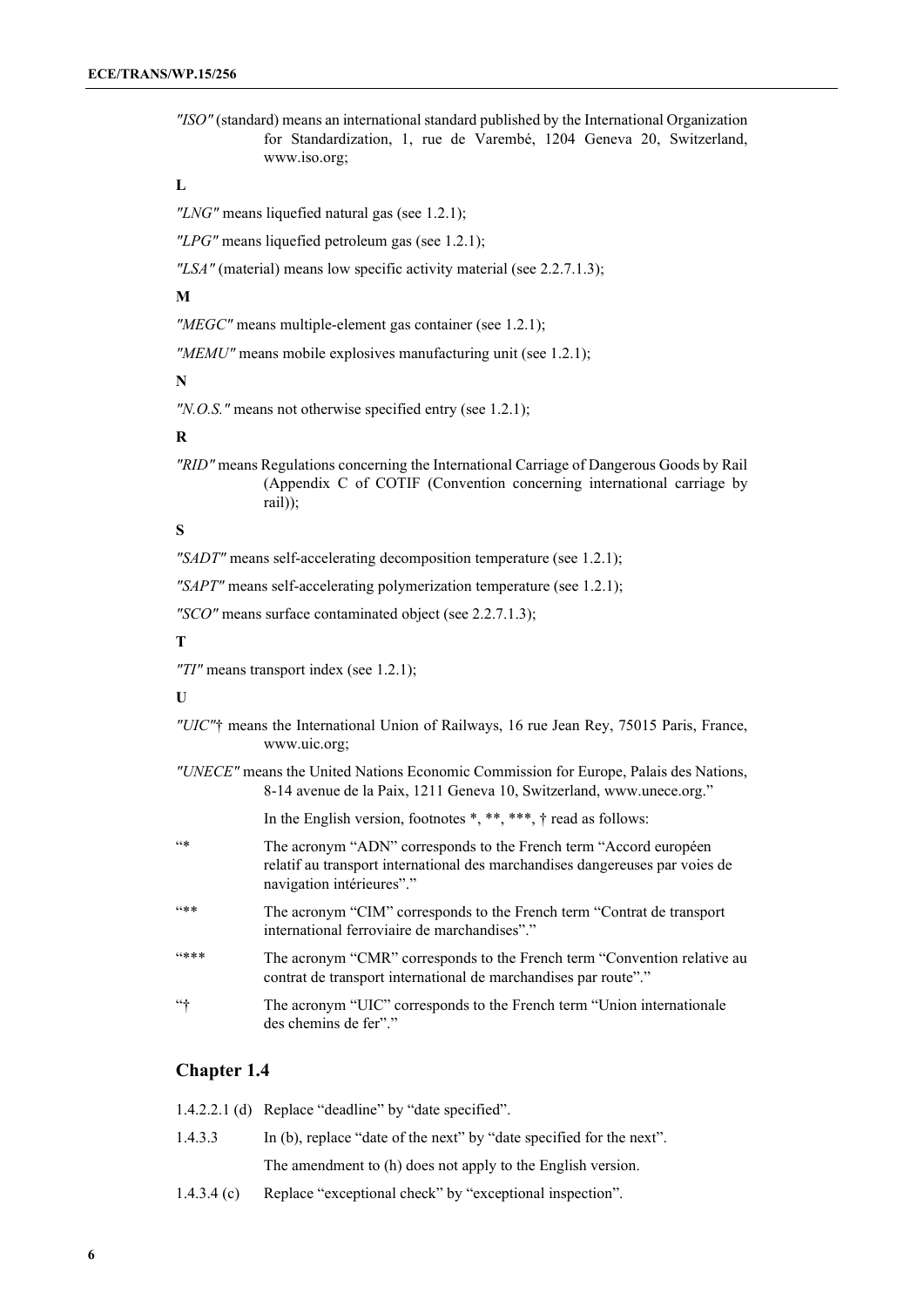## **Chapter 1.5**

1.5.1.1 In footnote 1, replace "*(http://www.unece.org/trans/danger/danger.htm)*" by "*(https://unece.org/adr-multilateral-agreements)*".

## **Chapter 1.6**

- 1.6.1.1 Replace "30 June 2021" by "30 June 2023" and "31 December 2020" by "31 December 2022".
- 1.6.1.41 and 1.6.1.42

Delete and replace "1.6.1.39 and 1.6.1.40 *(Deleted)*" by "1.6.1.39 to 1.6.1.42 *(Deleted)*".

- 1.6.1.44 Delete and add "1.6.1.44 *(Deleted)*".
- 1.6.1.46 Delete and replace "1.6.1.47 *(Deleted)*" by "1.6.1.46 and 1.6.1.47 *(Deleted)*".
- 1.6.1 Add the following new transitional measures:
- "1.6.1.49 The mark shown in Figure 5.2.1.9.2 applicable until 31 December 2022, may continue to be applied until 31 December 2026."
- "1.6.1.50 For articles that meet the definition for DETONATORS, ELECTRONIC as described in 2.2.1.4 Glossary of names, and assigned to UN Nos. 0511, 0512 and 0513, the entries for DETONATORS, ELECTRIC (UN Nos. 0030, 0255 and 0456) may continue to be used until 30 June 2025."
- "1.6.1.51 Adhesives, paint and paint related materials, printing inks and printing ink related materials and resin solutions assigned to UN 3082 environmentally hazardous substance, liquid, N.O.S., packing group III in accordance with 2.2.9.1.10.6 as a consequence of  $2.2.9.1.10.5<sup>1</sup>$  containing 0.025 % or more of the following substances, on their own or in combination:
	- 4,5-dichloro-2-octyl-2H-isothiazol-3-one (DCOIT);
	- octhilinone (OIT); and
	- $zine$  pyrithione (ZnPT);

may be carried until 30 June 2025 in steel, aluminium, other metal or plastic packagings, which do not meet the requirements of 4.1.1.3, when carried in quantities of 30 litres or less per packaging as follows:

- (a) In palletized loads, a pallet box or unit load device, e.g. individual packagings placed or stacked and secured by strapping, shrink or stretch-wrapping or other suitable means to a pallet; or
- (b) As inner packagings of combination packagings with a maximum net mass of 40 kg."

Footnote 1 to read as follows:

"**<sup>1</sup>** Commission Delegated Regulation (EU) 2020/1182 of 19 May 2020 amending, for the purposes of its adaptation to technical and scientific progress, Part 3 of Annex VI to Regulation (EC) No 1272/2008 of the European Parliament and of the Council on classification, labelling and packaging of substances and mixtures (fifteenth ATP to the CLP), applicable from 1 March 2022."

Adapt the following footnotes in chapter 1.6 accordingly.

- 1.6.2.16 Delete and add "1.6.2.16 *(Deleted)*".
- 1.6.2 Add the following new transitional measures: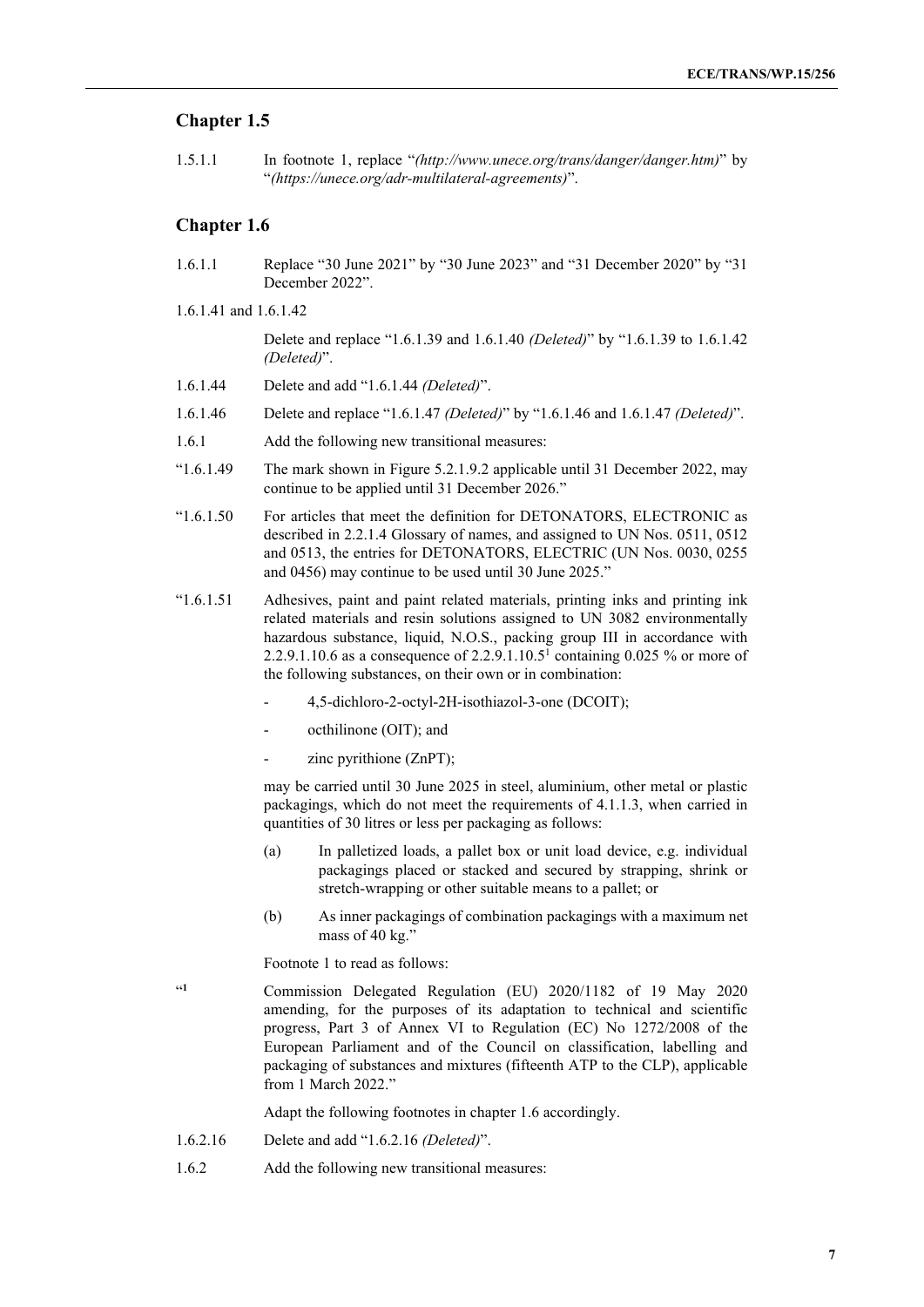- "1.6.2.17 The requirements of Note 3 of 6.2.1.6.1 applicable until 31 December 2022 may continue to be applied until 31 December 2024."
- "1.6.2.18 Closed cryogenic receptacles constructed before 1 July 2023 which were subject to the initial inspection and test requirements of 6.2.1.5.2 applicable until 31 December 2022 but which do not however conform to the requirements of 6.2.1.5.2 relating to the initial inspection and test applicable as from 1 January 2023, may continue to be used."
- "1.6.2.19 Acetylene cylinders constructed before 1 July 2023 which are not marked in accordance with 6.2.2.7.3 (k) or (l) applicable from 1 January 2023 may continue to be used until the next periodic inspection and test after 1 July 2023."
- "1.6.2.20 Closures of refillable pressure receptacles constructed before 1 July 2023 which are not marked in accordance with 6.2.2.11 or 6.2.3.9.8 applicable from 1 January 2023 may continue to be used."
- 1.6.3.33 Delete and add "1.6.3.33 *(Reserved)*".
- 1.6.3 Add the following new transitional measures and replace "1.6.3.54 to 1.6.3.99 *(Reserved)*" by "1.6.3.58 to 1.6.3.99 *(Reserved)*":
- "1.6.3.54 Procedures used by the competent authority for the approval of experts performing activities concerning fixed tanks (tank vehicles) and demountable tanks intended for the carriage of substances other than those for which TA4 and TT9 of 6.8.4 apply which conform to the requirements of Chapter 6.8 in force up to 31 December 2022 but which do not conform to the requirements of 1.8.6 applicable to inspection bodies from 1 January 2023 may continue to be used until 31 December 2032.

*NOTE: The term 'expert' has been replaced by the term 'inspection body'.*"

- "1.6.3.55 Type approval certificates issued for fixed tanks (tank vehicles) and demountable tanks intended for the carriage of substances other than those for which TA4 and TT9 of 6.8.4 apply, issued before 1 July 2023 in compliance with Chapter 6.8 which not comply with 1.8.7 as applicable from 1 January 2023 may continue to be used until the end of their validity."
- "1.6.3.56 Fixed tanks (tank-vehicles) and demountable tanks constructed before 1 July 2033 in accordance with the requirements of Chapter 6.9 in force up to 31 December 2022 but which do not however conform to the requirements of Chapter 6.13 applicable as from 1 January 2023, may still be used."
- "1.6.3.57 Fixed tanks (tank-vehicles) and demountable tanks constructed before 1 January 2024 in accordance with the requirements in force up to 31 December 2022 but which do not, however, conform to the requirements applicable as from 1 January 2023 regarding the fitting of safety valves in accordance with 6.8.3.2.9 may still be used."
- 1.6.3.100.2 Replace "as from 1 January 2021" by "from 1 January to 31 December 2022 or 6.13.6.1 applicable as from 1 January 2023".
- 1.6.4.32 Delete and replace "1.6.4.31 *(Deleted)*" by "1.6.4.31 and 1.6.4.32 *(Deleted)*".
- 1.6.4 Add the following new transitional measures:
- "1.6.4.55 *(Reserved)*"
- "1.6.4.56 Tank-containers which do not comply with the requirements of 6.8.3.4.6 (b) applicable from 1 January 2023, may continue to be used if an intermediate inspection takes place at least six years after each periodic inspection performed after 1 July 2023."
- "1.6.4.57 Except in relation to 6.8.1.5, second paragraph, second indent, procedures used by the competent authority for the approval of experts performing activities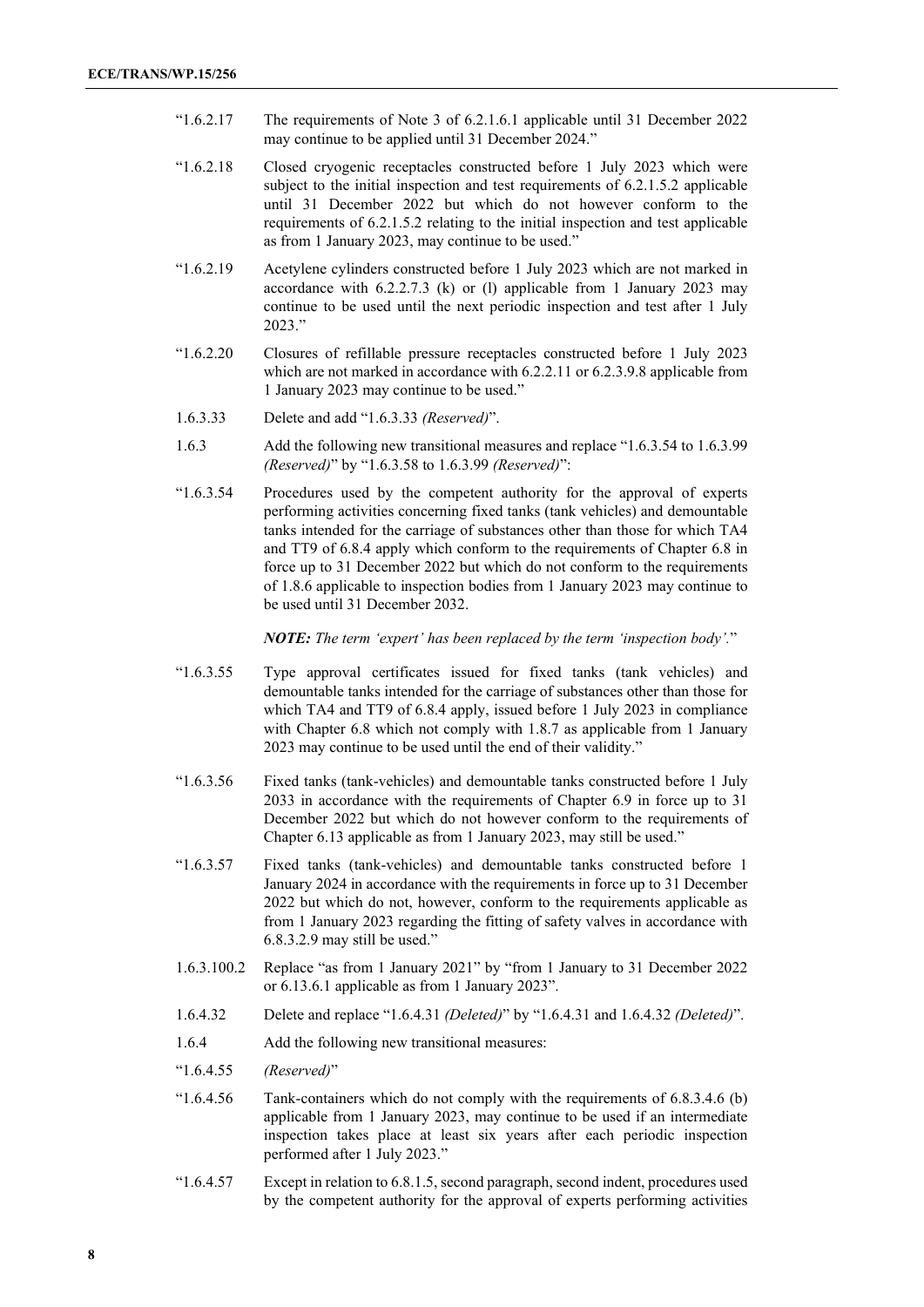concerning tank-containers intended for the carriage of substances other than those for which TA4 and TT9 of 6.8.4 apply which conform to the requirements of Chapter 6.8 in force up to 31 December 2022 but which do not conform to the requirements of 1.8.6 applicable to inspection bodies from 1 January 2023 may continue to be used until 31 December 2032.

*NOTE: The term "expert" has been replaced by the term "inspection body".*"

- "1.6.4.58 Type approval certificates issued for tank-containers intended for the carriage of substances other than those for which TA4 and TT9 of 6.8.4 apply, issued before 1 July 2023 in compliance with Chapter 6.8, but which do not comply with 1.8.7 as applicable from 1 January 2023, may continue to be used until the end of their validity."
- "1.6.4.59 Tank-containers constructed before 1 July 2033 in accordance with the requirements of Chapter 6.9 in force up to 31 December 2022, may still be used."
- "1.6.4.60 Tank-containers constructed before 1 January 2024 in accordance with the requirements in force up to 31 December 2022 but which do not, however, conform to the requirements applicable as from 1 January 2023 regarding the fitting of safety valves in accordance with 6.8.3.2.9, may still be used."
- 1.6.5 Add the following new transitional measures:
- "1.6.5.23 EX/III vehicles first registered or entering into service before 1 January 2029, in accordance with the requirements of 9.7.9.2 applicable until 31 December 2022, but which do not conform to the requirements of 9.7.9.2 applicable as from 1 January 2023, may continue to be used."
- "1.6.5.24 FL vehicles first registered or entering into service before 1 January 2029, which do not conform to the requirements of 9.7.9.1 applicable as from 1 January 2023, may continue to be used."
- "1.6.5.25 FL vehicles first registered or entering into service before 1 January 2029, which do not conform to the requirements of 9.7.9.2 applicable as from 1 January 2023, may continue to be used."
- 1.6.6.1 In the heading, replace "2009 and 2012" by "2009 or 2012".
- 1.6.6.2 In the heading, replace "2009 and 2012" by "2009 or 2012".
- 1.6.6.3 In the paragraph under the heading, replace "or (iii) of the 2009 Edition of IAEA Regulations" by "or (iii) of the 2009 edition of the IAEA Regulations".
- 1.6.6.4 In the heading and (twice) in the text, replace "2009 and 2012" by "2009 or 2012".

## **Chapter 1.7**

- 1.7.1 In Note 1, first sentence, replace "persons" by "people".
- 1.7.1.1 In the second sentence, replace "These standards are based on the 2018 edition" by "ADR is based on the 2018 edition.".

At the end, replace "Safety Standard Series" by "Safety Standards Series".

1.7.2.5 Replace "persons" by "people".

## **Chapter 1.8**

- 1.8.5.4 In the model for the "Report on occurrences during the carriage of dangerous goods", section 6, note (3), add a new entry at the end to read "17 MEMU".
- 1.8.6 Amend to read as follows: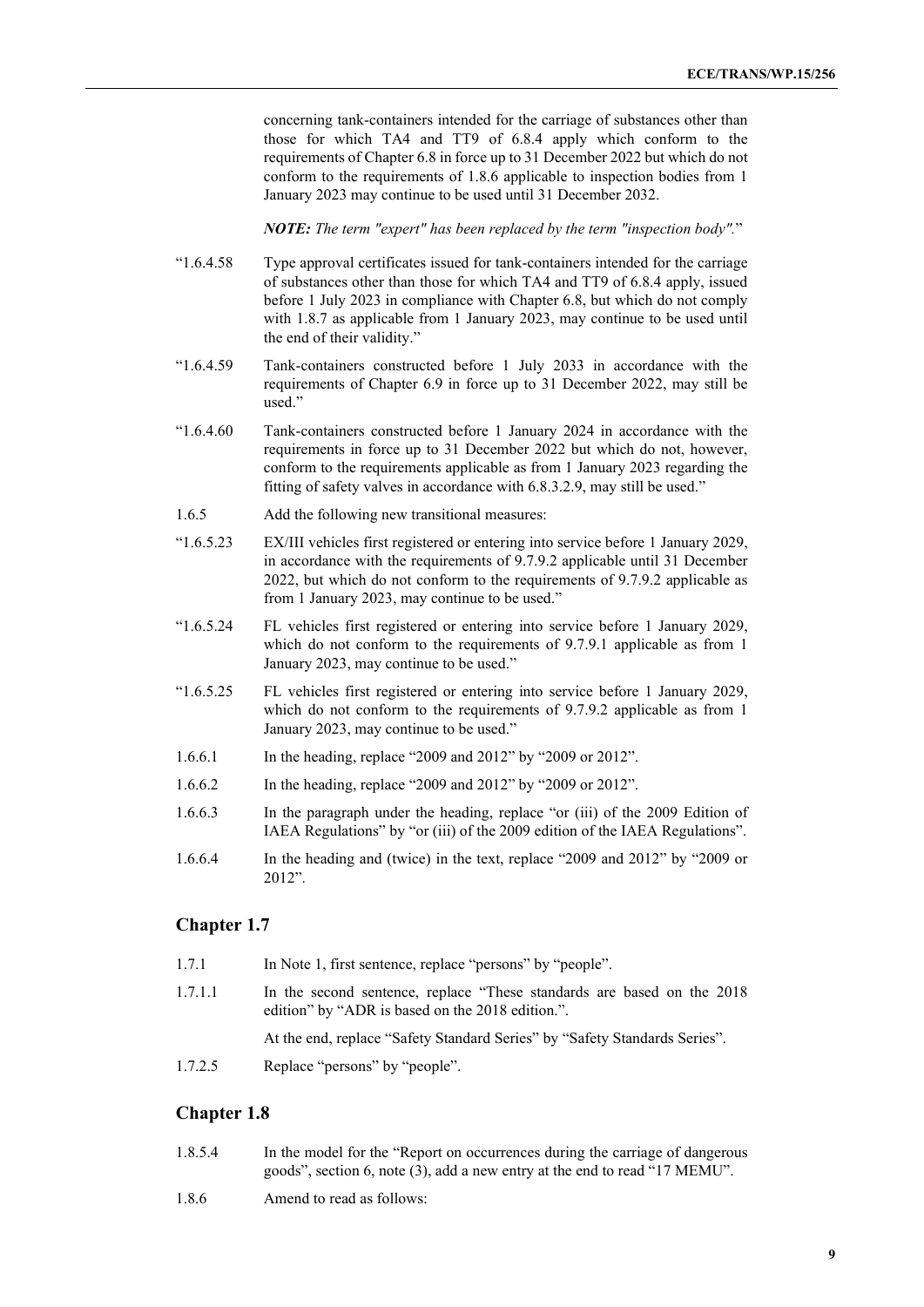## "**1.8.6 Administrative controls for the activities described in 1.8.7 and 1.8.8**

*NOTE 1: For the purpose of this section the terms:*

- *- "approved inspection body" means an inspection body approved by the competent authority to perform different activities according to 1.8.6.1; and*
- *- "recognized inspection body" means an approved inspection body recognized by another competent authority.*

*NOTE 2: An inspection body may be designated by the competent authority to act as the competent authority (see the definition of competent authority in 1.2.1).*

## **1.8.6.1** *General rules*

The competent authority of a Contracting Party to ADR may approve inspection bodies for the following activities: conformity assessments, periodic inspections, intermediate inspections, exceptional inspections, entry into service verifications and surveillance of the in-house inspection service as relevant in Chapters 6.2 and 6.8.

#### **1.8.6.2** *Obligations of the competent authority*

1.8.6.2.1 When the competent authority approves an inspection body to perform the activities specified in 1.8.6.1, the accreditation of the inspection body shall be according to EN ISO/IEC 17020:2012 (except clause 8.1.3) type A requirements.

> When the competent authority approves an inspection body to perform periodic inspections of pressure receptacles according to Chapter 6.2, the accreditation of the inspection body shall be according to EN ISO/IEC 17020:2012 (except clause 8.1.3) type A requirements or type B requirements.

The accreditation shall clearly cover the activities of the approval.

When the competent authority does not approve inspection bodies, but performs these tasks itself, the competent authority shall comply with the provisions of 1.8.6.3.

- 1.8.6.2.2 *Approval of inspection bodies*
- 1.8.6.2.2.1 Type A inspection bodies shall be established under domestic law and be a legal entity in the Contracting Party to ADR where the application for approval is made.

Type B inspection bodies shall be established under domestic law and be part of a legal entity supplying gas in the Contracting Party to ADR where the application for approval is made.

- 1.8.6.2.2.2 The competent authority shall ensure that the inspection body continuously meets the conditions for its approval and shall end it if these conditions are not met. However, in the case of suspension of the accreditation, the approval is only suspended during the suspension period of the accreditation.
- 1.8.6.2.2.3 An inspection body starting a new activity may be approved temporarily. Before temporary approval, the competent authority shall ensure that the inspection body meets the requirements of 1.8.6.3.1. The inspection body shall be accredited according to EN ISO/IEC 17020:2012 (except clause 8.1.3) in its first year of activity to be able to continue this new activity.
- 1.8.6.2.3 *Monitoring of inspection bodies*
- 1.8.6.2.3.1 Wherever the activities of an inspection body are performed, the competent authority that approved this body shall ensure the monitoring of the activities of this body, including on-site monitoring. The competent authority shall revoke or restrict the approval given if this body is no longer in compliance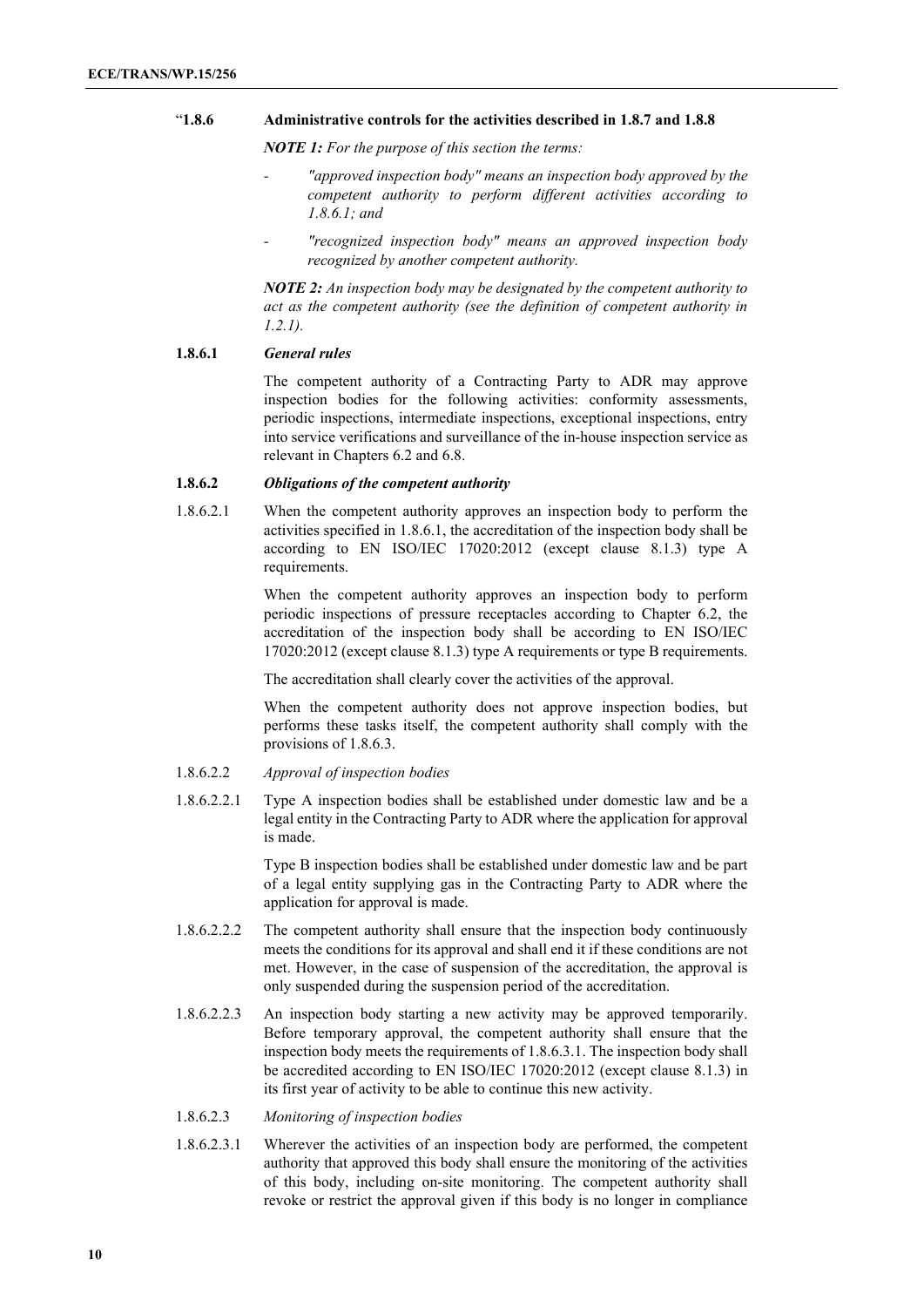with the approval, the requirements of 1.8.6.3.1 or does not follow the procedures specified in the provisions of ADR.

*NOTE: Monitoring of subcontractors as mentioned in 1.8.6.3.3 by the inspection body shall also be included in the monitoring of the inspection body.*

- 1.8.6.2.3.2 If the approval of the inspection body is revoked or restricted or if the inspection body ceased activity, the competent authority shall take the appropriate steps to ensure that the files are either processed by another inspection body or kept available.
- 1.8.6.2.4 *Information obligations*
- 1.8.6.2.4.1 Contracting Parties to ADR shall publish their national procedures for the assessment, approval and monitoring of inspection bodies and of any changes to that information.
- 1.8.6.2.4.2 The competent authority of the Contracting Party to ADR shall publish an upto-date list of all the inspection bodies it has approved, including inspection bodies approved temporarily as described in 1.8.6.2.2.3. This list shall at least contain the following information:
	- (a) Name, address(es) of the office(s) of the inspection body;
	- (b) The scope of activities for which the inspection body is approved;
	- (c) Confirmation that the inspection body is accredited according to EN ISO/IEC 17020:2012 (except clause 8.1.3) by the national accreditation body and that the accreditation covers the scope of activities for which the inspection body is approved;
	- (d) The identity mark or stamp, as specified in Chapters 6.2 and 6.8, of the inspection body and the mark of any in-house inspection service authorized by the inspection body.

A reference to this list shall be made on the website of the UNECE secretariat.

1.8.6.2.4.3 An inspection body approved by a competent authority may be recognized by another competent authority.

> Where a competent authority wishes to engage the services of an inspection body already approved by another competent authority to carry out activities related to conformity assessments and inspections on its behalf, then that competent authority shall add this inspection body, the scope of activities for which it is recognized, and the competent authority that approved the inspection body, to the list mentioned in 1.8.6.2.4.2 and inform the UNECE secretariat. If the approval is withdrawn or suspended, the recognition is no longer valid.

> *NOTE: In that context, reciprocal recognition agreements between Contracting Parties to ADR shall be respected.*

## **1.8.6.3** *Obligations of the inspection bodies*

#### 1.8.6.3.1 *General rules*

The inspection body shall:

- (a) Have a staff with an organizational structure, capable, trained, competent and skilled, to satisfactorily perform its technical functions;
- (b) Have access to suitable and adequate facilities and equipment;
- (c) Operate in an impartial manner and be free from any influence which could prevent it from doing so;
- (d) Ensure commercial confidentiality of the commercial and proprietary activities of the manufacturer and other bodies;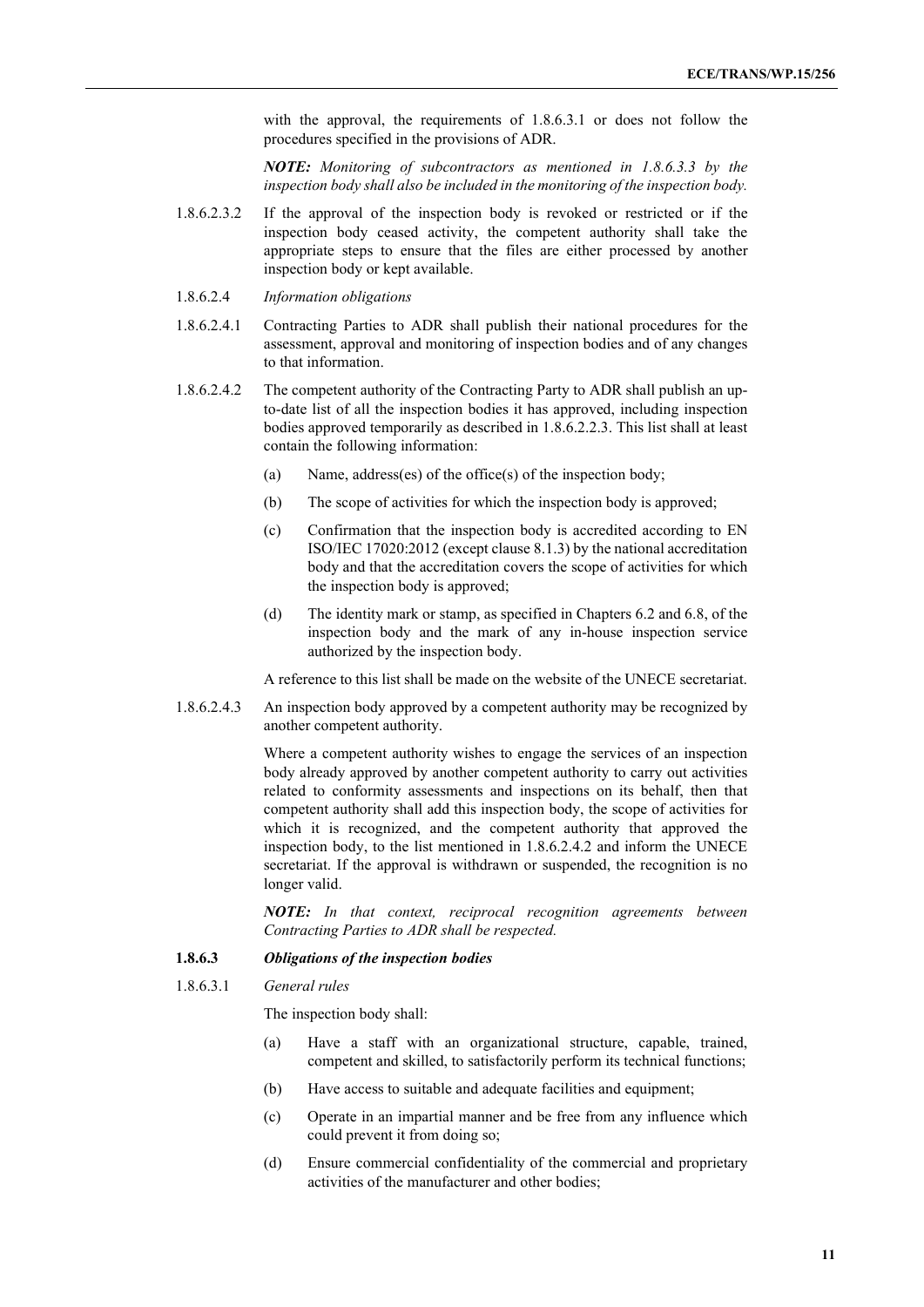- (e) Maintain clear demarcation between actual inspection body functions and unrelated functions;
- (f) Have a documented quality management system, equivalent to that set out in EN ISO/IEC 17020:2012 (except clause 8.1.3);
- (g) Ensure that the tests and inspections specified in the relevant standards and in ADR are performed;
- (h) Maintain an effective and appropriate report and record system in accordance with 1.8.7 and 1.8.8;
- (i) Be free from any commercial or financial pressure and not remunerate its personnel depending on the number of the inspections carried out or on the results of those inspections;
- (j) Have a liability insurance covering the risks in relation to the conducted activities;

*NOTE: This is not necessary if the Contracting Party to ADR assumes liability in accordance with domestic law.*

- (k) Have person(s) responsible for carrying out the inspections who shall:
	- (i) Not be directly involved in the design, manufacture, supply, installation, purchase, ownership, use or maintenance of the product (pressure receptacle, tank, battery-vehicle or MEGC) to be inspected;
	- (ii) Have been trained in all aspects of the activities in relation to which the inspection body has been approved;
	- (iii) Have appropriate knowledge, technical skills and understanding of the applicable requirements, of the applicable standards and of the relevant provisions of Parts 4 and 6;
	- (iv) Have the ability to draw up certificates, records and reports demonstrating that assessments have been carried out;
	- (v) Observe professional secrecy with regard to information obtained in carrying out their tasks or any provision of domestic law giving effect to it, except in relation to the competent authorities of the Contracting Party to ADR in which its activities are carried out. At the request of other inspection bodies, information may be shared as far as necessary for the performance of inspections and tests.

The inspection body shall additionally be accredited according to the standard EN ISO/IEC 17020:2012 (except clause 8.1.3).

- 1.8.6.3.2 *Operational obligations*
- 1.8.6.3.2.1 The competent authority or inspection body shall carry out conformity assessments, periodic inspections, intermediate inspections, exceptional inspections and entry into service verifications in a proportionate manner, avoiding unnecessary burdens. The competent authority or inspection body shall perform its activities taking into consideration the size, the sector and the structure of the undertakings involved, the relative complexity of the technology and the serial character of production.
- 1.8.6.3.2.2 The competent authority or inspection body shall respect the degree of rigour and the level of protection required for the compliance with the provisions of Parts 4 and 6 as applicable.
- 1.8.6.3.2.3 Where a competent authority or inspection body finds out that requirements laid down in Parts 4 or 6 have not been met by the manufacturer, it shall require the manufacturer to take appropriate corrective measures and it shall not issue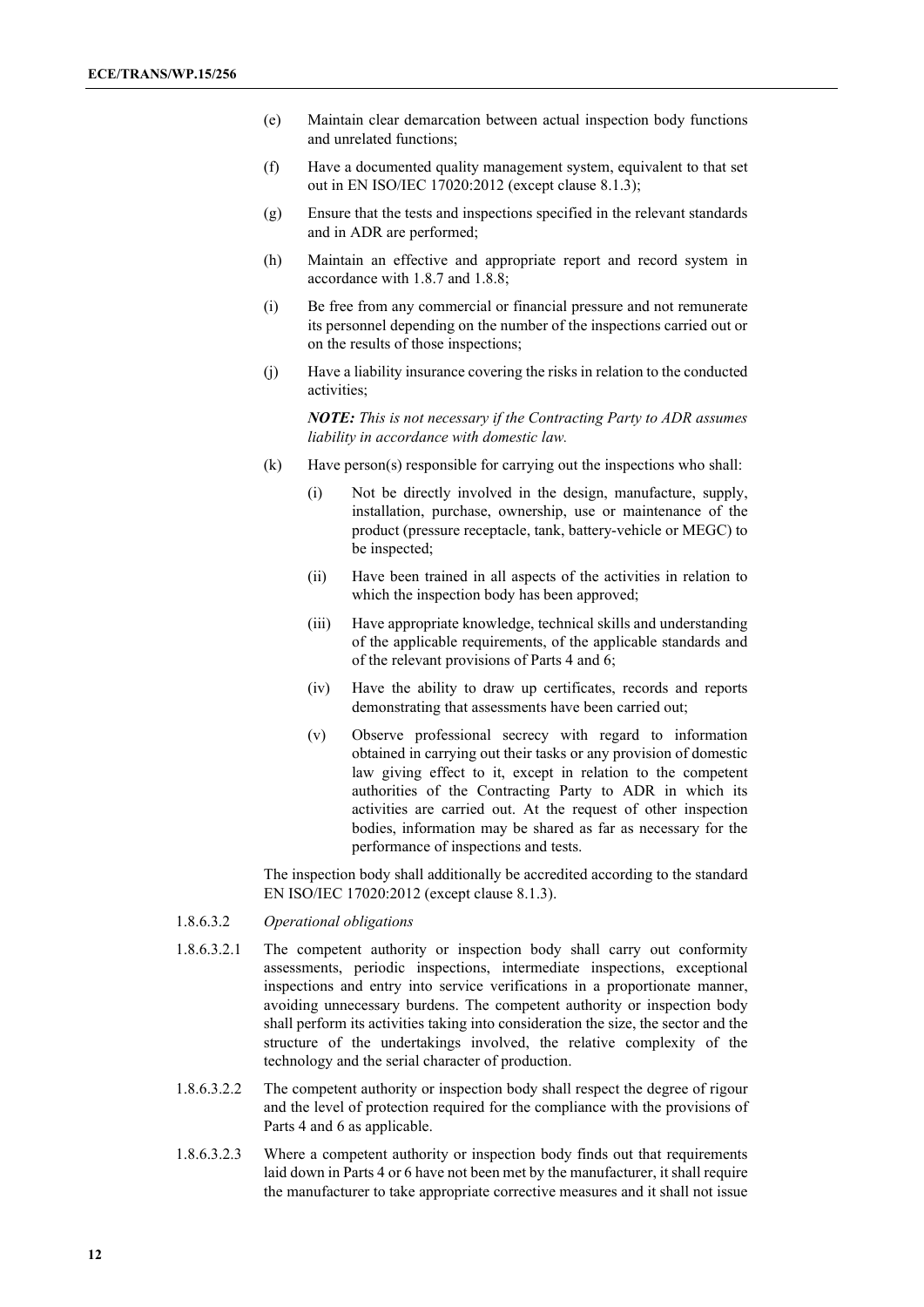any type approval certificate or initial inspection and test certificate until the appropriate corrective measures have been implemented.

1.8.6.3.3 *Delegation of inspection tasks*

*NOTE: The following provisions only apply to type A inspection bodies. Type B inspection bodies are not allowed to delegate the activities for which they are approved. For in-house inspection services see 1.8.7.7.2.*

- 1.8.6.3.3.1 Where an inspection body uses the services of a subcontractor to carry out specific tasks connected with its activities, the subcontractor shall be assessed and monitored by the inspection body, or it shall be accredited separately. In the case of separate accreditation, the subcontractor shall be duly accredited according to EN ISO/IEC  $17025:2017$  (except clause 8.1.3) EN ISO/IEC 17020:2012 (except clause 8.1.3) as an independent and impartial testing laboratory or inspection body in order to perform testing tasks in accordance with its accreditation. The inspection body shall ensure that this subcontractor meets the requirements set out for the tasks given to it with the same level of competence and safety as laid down for inspection bodies (see 1.8.6.3.1) and the inspection body shall monitor it. The inspection body shall inform the competent authority about the above-mentioned arrangements.
- 1.8.6.3.3.2 The inspection body shall take full responsibility for the tasks performed by such subcontractors wherever the tasks are performed by them.
- 1.8.6.3.3.3 The type A inspection body may delegate only a part of each of its activities. In any case, the assessment and the issue of certificates shall be carried out by the inspection body itself.
- 1.8.6.3.3.4 Activities shall not be delegated without the agreement of the manufacturer, owner or operator as appropriate.
- 1.8.6.3.3.5 The inspection body shall keep at the disposal of the competent authority the relevant documents concerning the assessment of the qualifications and the work carried out by the above-mentioned subcontractors.
- 1.8.6.3.4 *Information obligations*

Any inspection body shall inform the competent authority, which had approved it, of the following:

- (a) Except when the provisions of 1.8.7.2.2.2 apply, any refusal, restriction, suspension or withdrawal of type approval certificates;
- (b) Any circumstance(s) affecting the scope of and conditions for the approval as granted by the competent authority;
- (c) Any refusal of inspection certificates;
- (d) Any request for information on activities performed which they have received from competent authorities monitoring compliance according to this section;
- (e) On request, all activities performed within the scope of their approval, including delegation of tasks
- (f) Any authorization or suspension or withdrawal of an in-house inspection service."
- 1.8.7 Amend to read as follows:

## "**1.8.7 Procedures for conformity assessment, type approval certificate issue and inspections**

*NOTE 1: In this section, "relevant body" means a body as assigned in Chapters 6.2 and 6.8.*

*NOTE 2: In this section, "manufacturer" means the enterprise who is responsible to the competent authority for all aspects of the conformity*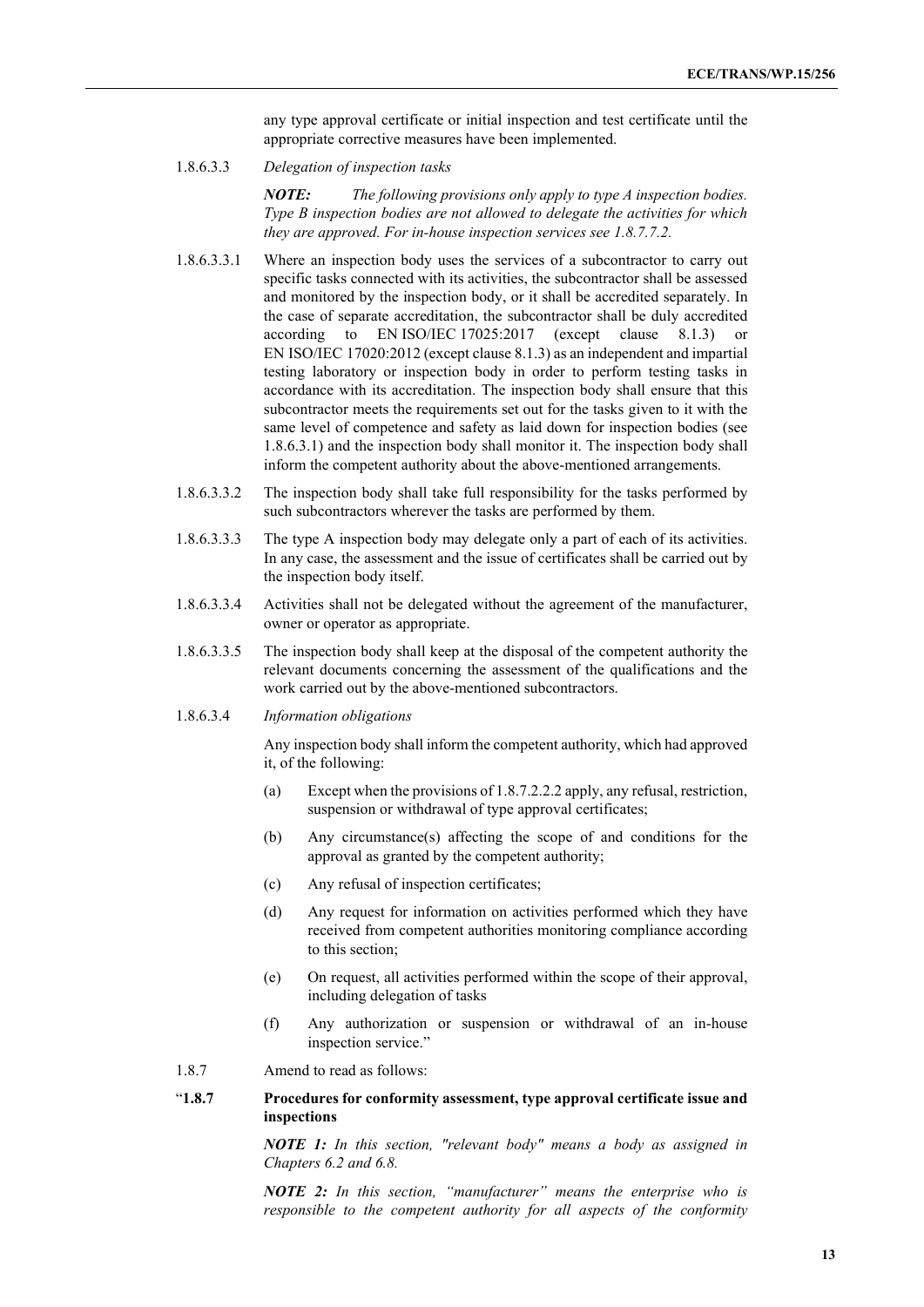*assessment and for ensuring the conformity of construction whose name and mark appear in the approvals and on the markings. It is not essential that the enterprise is directly involved in all stages of the construction of the product (see 1.8.7.1.5) which is subject of the conformity assessment.*

#### **1.8.7.1** *General provisions*

1.8.7.1.1 The procedures in section 1.8.7 shall be applied as specified in Chapters 6.2 and 6.8.

> If the competent authority performs the tasks itself, the competent authority shall meet the provisions of this section.

#### 1.8.7.1.2 Each application for:

- (a) The type examination in accordance with 1.8.7.2.1;
- (b) The type approval certificate issue in accordance with 1.8.7.2.2;
- (c) The supervision of manufacture in accordance with 1.8.7.3; or
- (d) The initial inspection and tests in accordance with 1.8.7.4

shall be lodged by the manufacturer with a competent authority or an inspection body, as applicable, in conformity with Chapters 6.2 and 6.8.

Each application for:

- (e) The entry into service verification in accordance with 1.8.7.5; or
- (f) The periodic inspection, intermediate inspection and exceptional inspection in accordance with 1.8.7.6

shall be lodged by the owner or its authorized representative, or by the operator or its authorized representative, with a competent authority or an inspection body.

When the in-house inspection service is authorized for (c), (d), or (f), it is not necessary to lodge an application for (c), (d), or (f).

- 1.8.7.1.3 The application shall include:
	- (a) The name and address of the applicant according to 1.8.7.1.2;
	- (b) A written declaration that the same application has not been lodged with any other competent authority or inspection body;
	- (c) The relevant technical documentation in 1.8.7.8;
	- (d) A statement allowing the competent authority or the inspection body, as appropriate, access for conformity assessment or inspection purposes to the locations of manufacture, inspection, testing and storage and providing it with all necessary information to perform their tasks.
- 1.8.7.1.4 Where the manufacturer or an enterprise with a testing facility is allowed to establish an in-house inspection service according to 6.2.2.12, 6.2.3.6.1, 6.8.1.5.3 (b) or 6.8.1.5.4 (b), it shall demonstrate to the satisfaction of the inspection body that the in-house inspection service is able to perform inspections and tests in conformity with 1.8.7.
- 1.8.7.1.5 Type approval certificates, inspection certificates and reports for the products (pressure receptacles, tanks, service equipment and the assembly of the elements, structural equipment and service equipment of battery-vehicles or MEGCs), including the technical documentation, shall be kept:
	- (a) By the manufacturer for a period of at least 20 years from the expiry date of the type approval;
	- (b) By the issuing competent authority or the issuing inspection body, for a period of at least 20 years from the issuing date;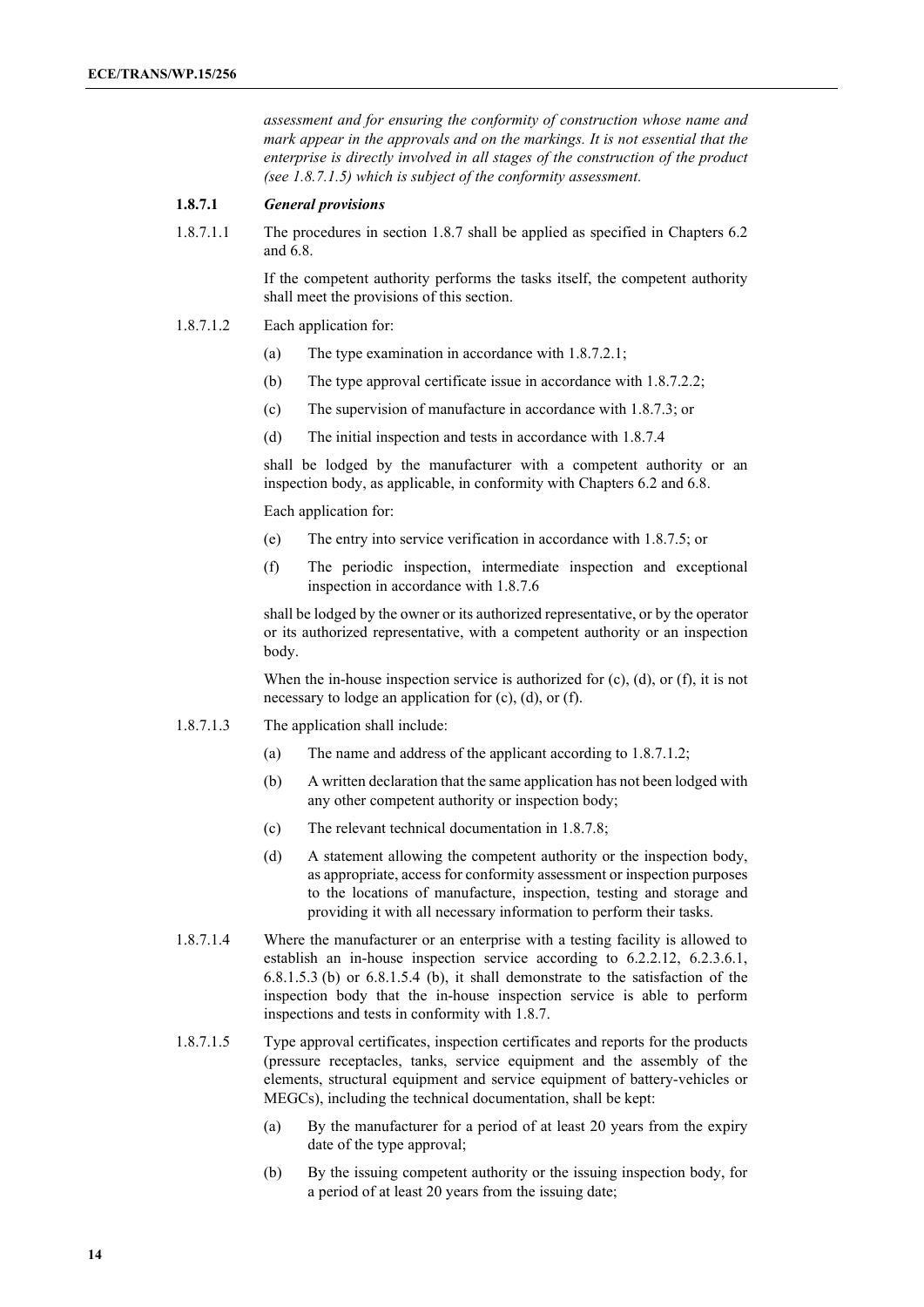(c) By the owner or operator for a period of at least 15 months after the product is taken out of service.

#### **1.8.7.2** *Type examination and type approval certificate issue*

- 1.8.7.2.1 *Type examination*
- 1.8.7.2.1.1 The manufacturer shall:
	- (a) In the case of pressure receptacles, place at the disposal of the inspection body representative samples of the production envisaged. The inspection body may request further samples if required by the test programme;
	- (b) In the case of tanks, battery-vehicles or MEGCs, give access to the prototype for type testing;
	- (c) In the case of service equipment, place at the disposal of the inspection body representative samples of the production envisaged. The inspection body may request further samples if required by the test programme.

*NOTE: The results of assessments and tests according to other regulations or standards may be taken into account.*

- 1.8.7.2.1.2 The inspection body shall:
	- (a) Examine the technical documentation specified in 1.8.7.8.1 to verify that the design is in accordance with the relevant provisions of ADR, and the prototype or the prototype lot has been manufactured in conformity with the technical documentation and is representative of the design;
	- (b) Perform the examinations and the tests, or perform the examinations and verify the test conditions and supervise the tests on site, as specified in ADR, including the relevant standards, to determine that the provisions have been applied and fulfilled, and the procedures adopted by the manufacturer meet the requirements;
	- (c) Check the material(s) certificate(s) issued by the manufacturer(s) of the materials against the relevant provisions of ADR;
	- (d) As applicable, approve the procedures for the permanent joining of parts or check that they have been previously approved, and verify that the staff undertaking the permanent joining of parts and the nondestructive tests are qualified or approved;
	- (e) Agree with the manufacturer the location(s) where the examinations and necessary tests are to be carried out.

The inspection body shall issue a report of the type examination to the manufacturer.

1.8.7.2.2 *Type approval certificate issue*

Type approvals authorize the construction of products within the period of validity of that approval.

1.8.7.2.2.1 Where the type satisfies all applicable provisions, the competent authority or the inspection body, shall issue a type approval certificate to the manufacturer in conformity with Chapters 6.2 and 6.8.

This certificate shall contain:

- (a) The name and address of the issuer;
- (b) The competent authority under whom the certificate is issued;
- (c) The name and address of the manufacturer;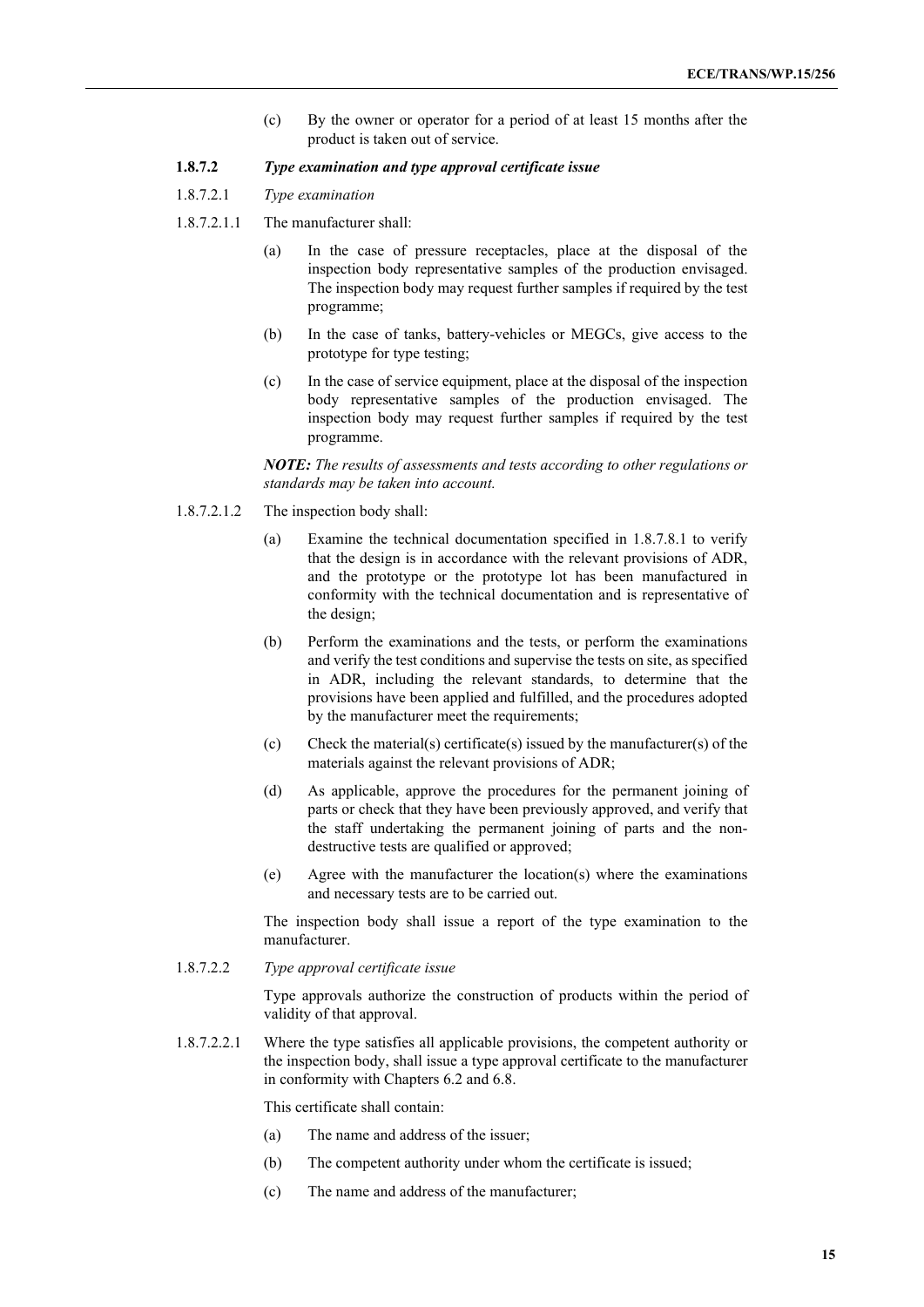- (d) A reference to the version of ADR and standards used for the type examination;
- (e) Any requirements resulting from the type examination;
- (f) The necessary data for identification of the type and variation, as defined by the relevant standard;
- (g) The reference to the type examination report(s);
- (h) The maximum period of validity of the type approval; and
- (i) Any specific requirements in accordance with Chapters 6.2 and 6.8.

A list of the relevant parts of the technical documentation shall be annexed to the certificate (see 1.8.7.8.1).

1.8.7.2.2.2 The type approval shall be valid for a maximum of ten years. If within that period the relevant technical requirements of ADR have changed so that the approved type is no longer in conformity with them, then the type approval is no longer valid. If within that period, the withdrawal date according to column (3) of the tables in 6.2.2.1 and 6.2.2.3 or column (5) of the tables in 6.2.4.1, 6.8.2.6.1 and 6.8.3.6 applies, the type approval is also no longer valid. It shall then be withdrawn by the competent authority or the inspection body which issued the type approval certificate.

> *NOTE: For the latest date for withdrawal of existing type approvals, see column (5) of the tables in 6.2.4.1 and 6.8.2.6.1 or 6.8.3.6 as appropriate.*

> If a type approval has expired, or has been withdrawn, the manufacture of the products according to that type approval is no longer authorized.

> *NOTE: The relevant provisions concerning the use, periodic inspection and intermediate inspection of products contained in a type approval which has expired or has been withdrawn shall continue to apply to the products constructed according to that type approval before its expiry or its withdrawal if they may continue to be used.*

> Type approvals may be renewed on the basis of a new type examination. Results of the previous type examination tests shall be taken into account if these tests are still in accordance with the provisions of ADR including the standards applicable at the date of renewal. Renewal is not permitted after a type approval has been withdrawn.

> *NOTE: The type examination for renewal may be performed by an inspection body other than the one which issued the original type examination report.*

> Interim amendments of an existing type approval (e.g. for pressure receptacles minor amendments such as the addition of further sizes or volumes not affecting conformity, or for tanks see 6.8.2.3.3) do not extend or modify the original validity of the certificate.

1.8.7.2.2.3 In the case of a modification of a product with a valid, expired or withdrawn type approval, the relevant type examination, testing, inspection and approval are limited to the parts of the product that have been modified.

> The modification shall meet the provisions of ADR applicable at the time of the modification. For all parts of the product not affected by the modification, the documentation of the initial type approval remains valid.

> A modification may apply to one or more product(s) covered by the same type approval.

> Where the modified product—satisfies all applicable provisions, a supplementary approval certificate for the modification shall be issued to the owner or operator by the competent authority or inspection body of any Contracting Party to ADR in conformity with Chapters 6.2 and 6.8. For tanks, battery-vehicles or MEGCs, a copy shall be kept as part of the tank record.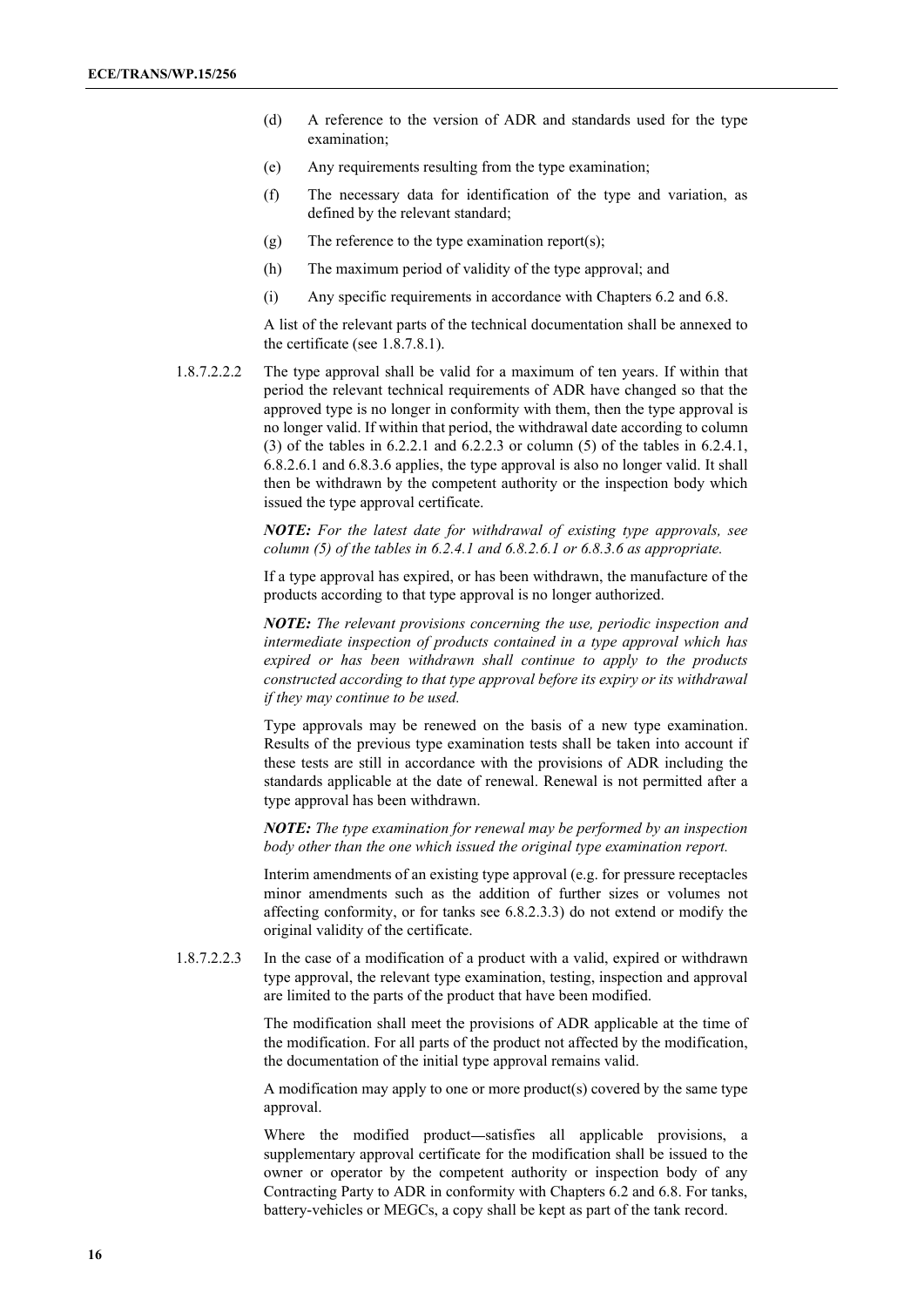#### **1.8.7.3** *Supervision of manufacture*

- 1.8.7.3.1 The manufacturer shall take all the necessary measures to ensure that the manufacturing process complies with the applicable provisions of ADR and of the type approval certificate, the technical documentation according to 1.8.7.8.3 and reports.
- 1.8.7.3.2 The manufacturing process shall be subject to supervision by the relevant body.

The relevant body shall:

- (a) Verify the conformity with the technical documentation specified in 1.8.7.8.3 and with the applicable provisions of ADR and of the type approval certificate and reports;
- (b) Verify that the manufacturing process produces products in conformity with the requirements and the documentation which apply to it;
- (c) Verify the traceability of materials and check the material(s) certificate(s) against the specifications;
- (d) As applicable, verify that the personnel undertaking the permanent joining of parts and the non-destructive tests are qualified or approved;
- (e) Agree with the manufacturer on the location where the examinations and necessary tests are to be carried out; and
- (f) Provide a written report of the results of the supervision of manufacture.

## **1.8.7.4** *Initial inspection and tests*

- 1.8.7.4.1 The manufacturer shall:
	- (a) Affix the marks specified in ADR; and
	- (b) Supply to the relevant body the technical documentation specified in 1.8.7.8.4.
- 1.8.7.4.2 The relevant body shall:
	- (a) Perform the examinations and the tests, or perform the examinations and verify the test conditions and supervise the tests on site to ensure that the product is manufactured in accordance with the type approval and the relevant provisions;
	- (b) Check the certificates supplied by the manufacturers of service equipment against the service equipment;
	- (c) Issue an initial inspection and tests report relating to the detailed tests and verifications carried out and the verified technical documentation;
	- (d) Issue an initial inspection and tests certificate and affix its mark when the manufacture satisfies the provisions; and
	- (e) Check if the type approval remains valid after provisions of ADR (including the referenced standards) relevant to the type approval have changed. If the type approval is no longer valid, the relevant body shall issue a refusal inspection report and inform the competent authority or the inspection body which issued the type approval certificate.

The certificate in (d) and report in (c) may cover a number of products of the same type (group certificate or report).

- 1.8.7.4.3 The certificate in 1.8.7.4.2 (d) shall contain as a minimum:
	- (a) The name and address of the inspection body and the name and address of the in-house inspection service when applicable;
	- (b) The name and address of the manufacturer;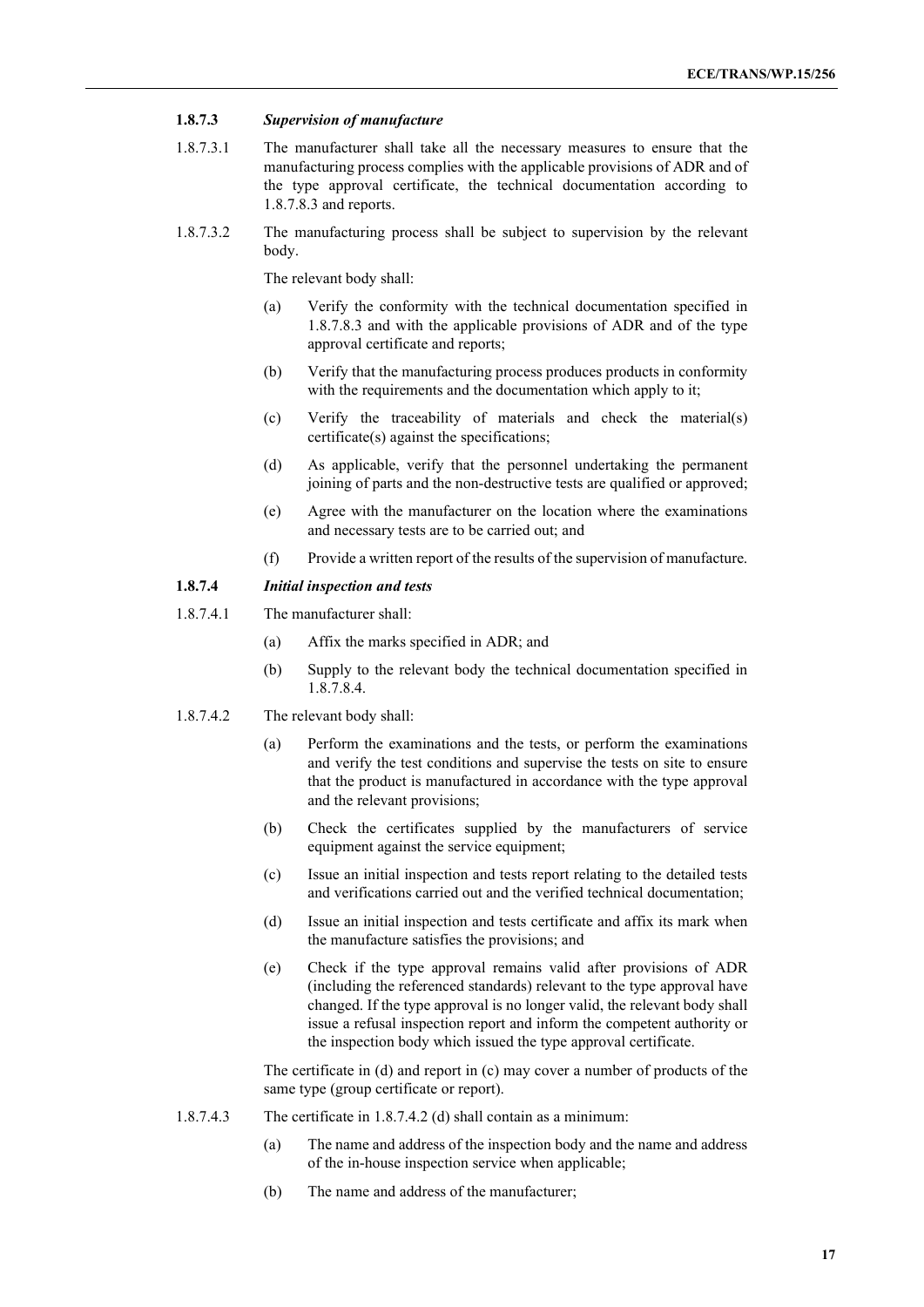- (c) The location of the initial inspection;
- (d) A reference to the version of ADR and the standards used for the initial inspections and tests;
- (e) The results of the inspections and tests;
- (f) The data for identification of the inspected product(s), at least the serial number or for non refillable cylinders the batch number;
- (g) The type approval number; and
- (h) The reference to the certificate of authorization of the in-house inspection service when applicable.

#### **1.8.7.5** *Entry into service verification*

- 1.8.7.5.1 If an entry into service verification is required by the competent authority under 6.8.1.5.5, the owner or operator shall engage a single inspection body to perform the entry into service verification and shall provide it with the type approval certificate and the technical documentation specified in 1.8.7.8.4.
- 1.8.7.5.2 The inspection body shall review the documentation and:
	- (a) Perform external checks (e.g. marking, condition);
	- (b) Verify conformity with the type approval certificate;
	- (c) Verify the validity of the approvals of the inspection bodies who performed the previous inspections and tests;
	- (d) Verify that the transitional measures of 1.6.3 or 1.6.4 have been fulfilled.
- 1.8.7.5.3 The inspection body shall issue an entry into service verification report that contains the results of the assessment. The owner or operator shall present this report at the request of the competent authority requiring the entry into service verification, and to the inspection body(ies) in charge of subsequent inspections and tests.

In the event of a failed entry into service verification, the non-conformities shall be rectified and a new entry into service verification passed before the tank is used.

The inspection body in charge of the entry into service verification shall, without delay, inform its competent authority of any refusal.

## **1.8.7.6** *Periodic inspection, intermediate inspection and exceptional inspection*

- 1.8.7.6.1 The relevant body shall:
	- (a) Perform the identification and verify the conformity with the documentation;
	- (b) Perform the inspections and the tests, or perform the inspections and verify the test conditions and supervise the tests on site in order to check that the requirements are met;
	- (c) Issue reports and certificates, as appropriate, of the results of the inspections and tests, which may cover a number of products; and
	- (d) Ensure that the required marks are applied.
- 1.8.7.6.2 Reports of periodic inspections and tests of pressure receptacles shall be retained by the owner or operator at least until the next periodic inspection.

*NOTE: For tanks, see provisions for tank records in 4.3.2.1.7.*

**1.8.7.7** *Surveillance of the in-house inspection service*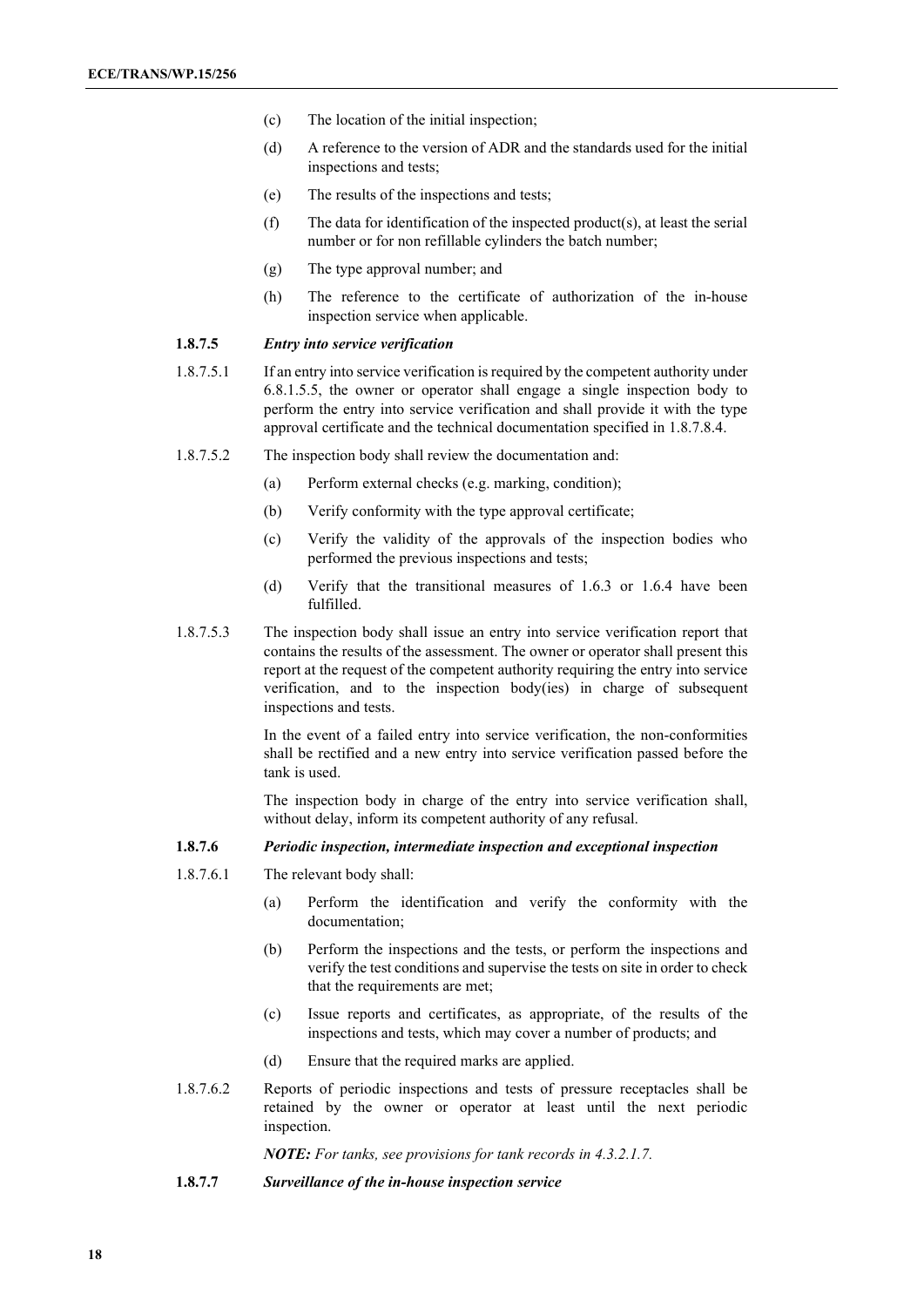- 1.8.7.7.1 Where an in-house inspection service is used according to 6.2.2.12, 6.2.3.6.1, 6.8.1.5.3 (b) or 6.8.1.5.4 (b), the manufacturer or the testing facility shall:
	- (a) Implement a quality system for the in-house inspection service, including technical procedures, for inspections and tests documented in 1.8.7.8.6 and subject to surveillance;
	- (b) Fulfil the obligations arising out of the quality system as approved and ensure that it remains satisfactory and efficient in particular:
		- (i) Authorize trained and competent personnel for the in-house inspection service; and
		- (ii) Affix the identity mark or stamp, as specified in Chapters 6.2 and 6.8, of the inspection body, and the mark of the in-house inspection service where appropriate on the product to ensure traceability.
- 1.8.7.7.2 The inspection body shall carry out an initial audit at each site. If satisfactory the inspection body shall inform the competent authority of the authorization of the in-house inspection service and issue a certificate of authorization for a period not exceeding three years. The following provisions shall be met:
	- (a) This audit shall be undertaken at each site to confirm that the inspections and tests performed are in compliance with the requirements of ADR;
	- (b) The inspection body may authorize the in-house inspection service to affix the identity mark or stamp, as specified in Chapter 6.2 and 6.8, of the inspection body to each approved product;
	- (c) The authorization may be renewed after a satisfactory audit at each site in the last year prior to the expiry. The new period of validity shall begin with the date of expiry of the authorization;
	- (d) The inspectors of the inspection body undertaking the audits shall be competent to carry out the assessment of conformity of the product covered by the quality system and to assess the quality system itself; and
	- (e) The in-house inspection service shall be engaged in activities at a frequency which ensures the necessary level of competence.

The in-house inspection service may, in specific cases only, subcontract specific parts of its activities if approved by the inspection body which has authorized it. The subcontractor shall additionally be accredited according to EN ISO/IEC 17025:2017 (except clause 8.1.3) or EN ISO/IEC 17020:2012 (except clause 8.1.3) as an independent and impartial testing laboratory or inspection body in order to perform testing tasks in accordance with its accreditation.

- 1.8.7.7.3 The certificate of authorization shall contain as a minimum:
	- (a) The name and address of the inspection body;
	- (b) The name and address of the manufacturer or testing facility and addresses of all in-house inspection service sites;
	- (c) A reference to the version of ADR used for authorization of the inhouse inspection service and standards or recognised technical codes according to 6.2.5 used for initial inspection and tests or periodic inspections;
	- (d) The reference to the initial audit report;
	- (e) As necessary, further information to define the scope of the in-house inspection service (e.g. type approvals of the products for initial inspection and tests);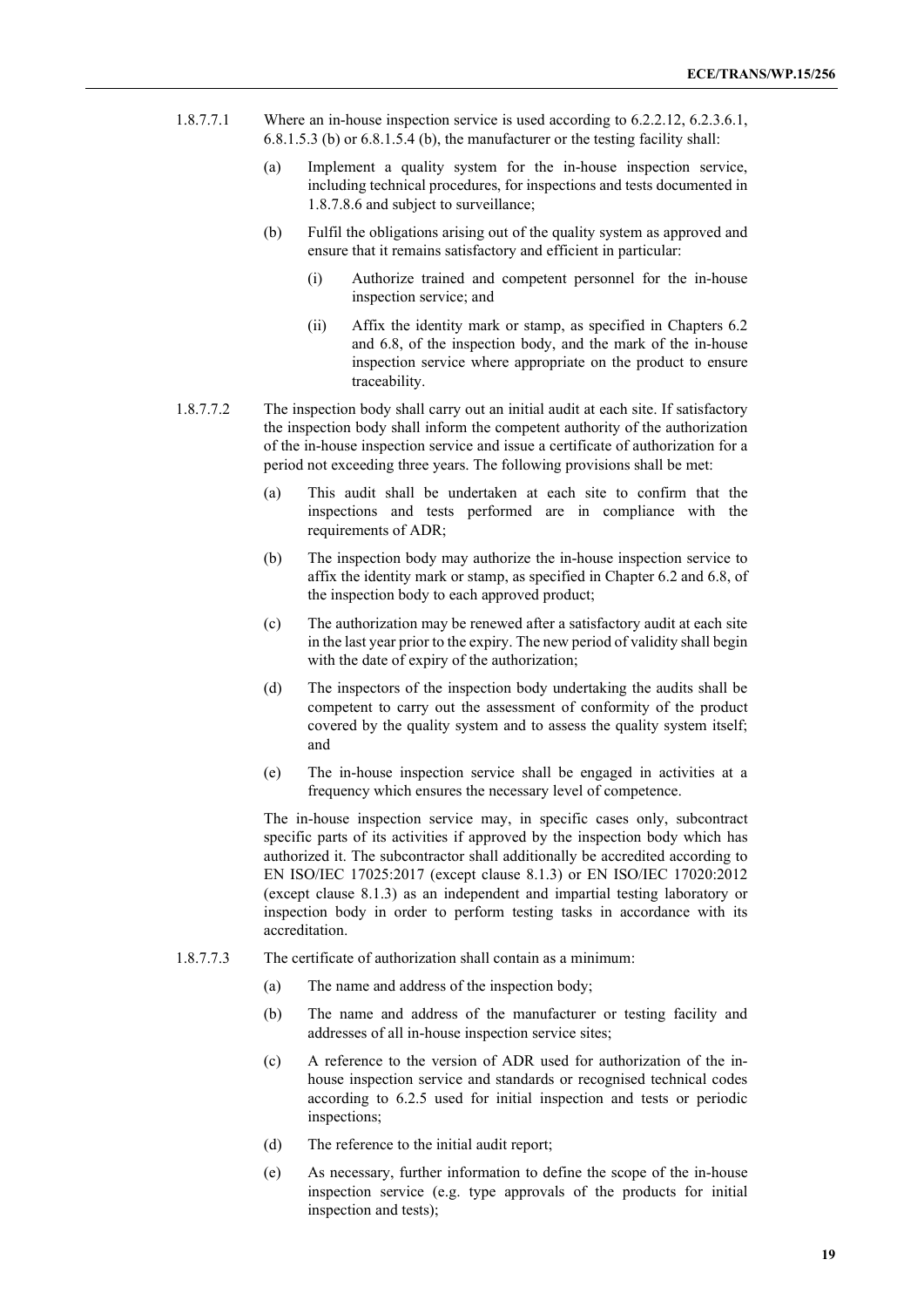- (f) The mark of the in-house inspection service, if applicable; and
- (g) The expiry date.
- 1.8.7.7.4 The inspection body shall carry out periodic audits at each site within the duration of the authorization to make sure that the in-house inspection service maintains and applies the quality system, including the technical procedures. The following provisions shall be met:
	- (a) The audits shall be carried out no later than every six months;
	- (b) The inspection body may require additional visits, training, technical changes, modifications of the quality system, restrict or prohibit the inspections and tests to be done by the in-house inspection service;
	- (c) The inspection body shall assess any changes in the quality system and decide whether the modified quality system still satisfies the requirements of the initial audit or whether a full reassessment is required;
	- (d) The inspectors of the inspection body undertaking the audits shall be competent to carry out the assessment of conformity of the product covered by the quality system and to assess the quality system itself; and
	- (e) The inspection body shall provide the manufacturer or the testing facility, as applicable, and the in-house inspection service, with the report of the audit and, if tests have taken place, with a test report.
- 1.8.7.7.5 In cases of non-conformity with the relevant requirements the inspection body shall ensure that corrective measures are taken. If corrective measures are not taken in due time, the inspection body shall suspend or withdraw the permission for the in-house inspection service to carry out its activities. The notice of suspension or withdrawal shall be transmitted to the competent authority. A report shall be provided to the manufacturer or the testing facility, as applicable, and to the in-house inspection service giving detailed reasons for the decisions taken by the inspection body.

#### **1.8.7.8** *Documents*

The technical documentation shall enable an assessment to be made of conformity with the relevant requirements.

#### 1.8.7.8.1 *Documents for the type examination*

The manufacturer shall provide as appropriate:

- (a) The list of standards used for the design and manufacture;
- (b) A description of the type including all variations;
- (c) The instructions according to the relevant column of table A of Chapter 3.2 or a list of dangerous goods to be carried for dedicated products;
- (d) A general assembly drawing or drawings;
- (e) The detailed drawings, including the dimensions used for the calculations, of the product, the service equipment, the structural equipment, the marking and the labelling necessary to verify the conformity;
- (f) The calculation notes, results and conclusions;
- (g) The list of the service equipment with the relevant technical data and information on the safety devices including the calculation of the relief capacity if relevant;
- (h) The list of material requested in the standard for manufacture used for every part, sub-part, lining, service and structural equipment and the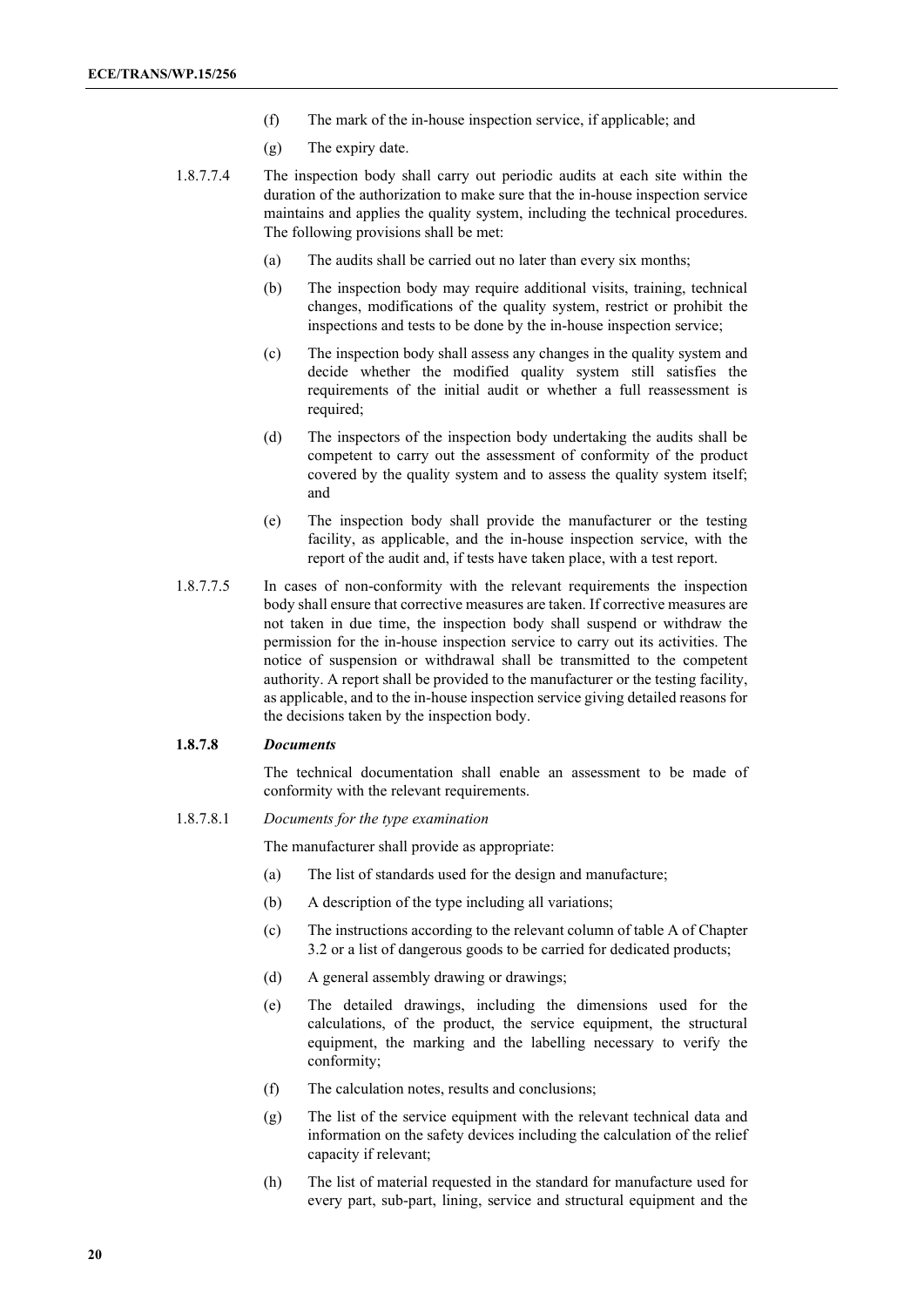corresponding material specifications or the corresponding declaration of conformity to ADR;

- (i) The approved qualification of permanent joining processes;
- (j) The description of the heat treatment process(es); and
- (k) The procedures, descriptions and records of all relevant tests listed in the standards or ADR for the type approval and for the manufacture.
- 1.8.7.8.2 *Documents for the type approval certificate issue*

The manufacturer shall provide as appropriate:

- (a) The list of standards used for the design and manufacture;
- (b) A description of the type, including all variations;
- (c) The instructions according to the relevant column of table A of Chapter 3.2 or a list of dangerous goods to be carried for dedicated products;
- (d) A general assembly drawing or drawings;
- (e) The list of materials in contact with the dangerous goods;
- (f) The list of service equipment;
- (g) The type-examination report; and
- (h) Further documents mentioned under 1.8.7.8.1 on request of the competent authority or inspection body.
- 1.8.7.8.3 *Documents for the supervision of manufacture*

The manufacturer shall provide as appropriate:

- (a) The documents listed in 1.8.7.8.1 and 1.8.7.8.2;
- (b) A copy of the type approval certificate;
- (c) The manufacturing procedures including test procedures;
- (d) The manufacturing records;
- (e) The approved qualifications of permanent joining operators;
- (f) The approved qualifications of the non-destructive test operators;
- (g) The reports of the destructive and non-destructive tests;
- (h) The heat treatment records; and
- (i) The calibration records.
- 1.8.7.8.4 *Documents for initial inspection and tests, and for entry into service verification*

The manufacturer for initial inspection and tests, and the owner or operator for the entry into service verification shall provide as appropriate:

- (a) The documents listed in 1.8.7.8.1, 1.8.7.8.2, and 1.8.7.8.3;
- (b) The material certificates of the product and any sub-parts including the service equipment;
- (c) The certificates of conformity of the service equipment; and
- (d) A declaration of conformity including the description of the product and all the variations adopted from the type approval.
- 1.8.7.8.5 *Documents for periodic inspection, intermediate inspection and exceptional inspection*

The owner or operator, or its authorized representative shall provide as appropriate: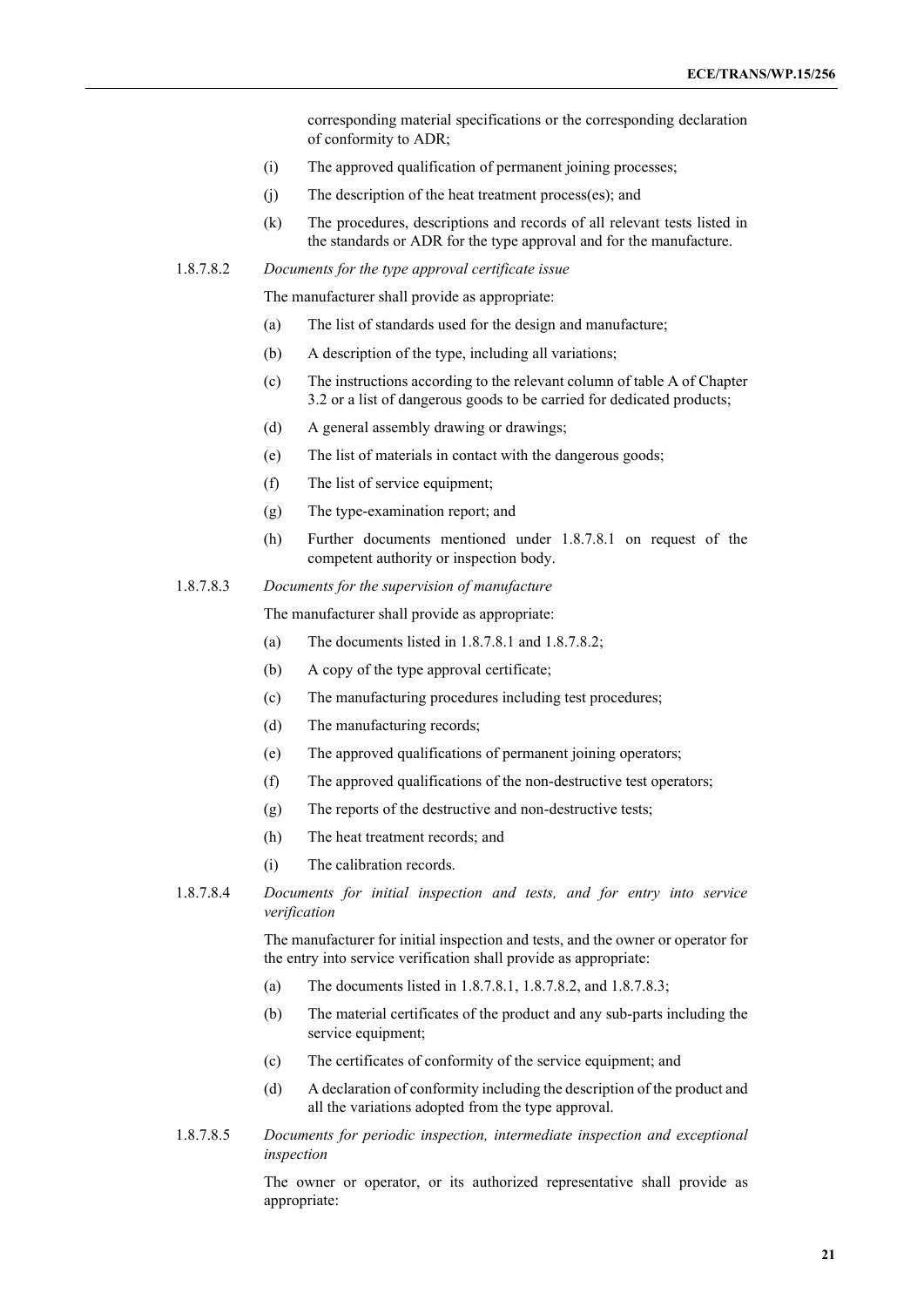- (a) For pressure receptacles, the documents specifying special requirements when the manufacturing and periodic inspections and tests standards so require;
- (b) For tanks:
- (i) the tank record; and
- (ii) any relevant document mentioned in 1.8.7.8.1 to 1.8.7.8.4 if requested by the inspection body.
- 1.8.7.8.6 *Documents for the surveillance of in-house inspection service*

The in-house inspection service shall provide the quality system documentation as appropriate:

- (a) The organizational structure and responsibilities;
- (b) The relevant inspection and test, quality control, quality assurance and process operation instructions, and systematic actions that will be used;
- (c) The quality records, such as inspection reports, test data, calibration data and certificates;
- (d) The management reviews to ensure the effective operation of the quality system arising from the on-site audits in accordance with 1.8.7.7;
- (e) The process describing how customer and regulation requirements are met;
- (f) The process for control of documents and their revision;
- (g) The procedures for dealing with non-conforming products; and
- (h) The training programmes and qualification procedures for relevant personnel."
- 1.8.8 (a) Replace "1.8.7.5" by "1.8.7.6".
- 1.8.8.1.1 In the first sentence, replace "IS-body approved" by "IS authorized" and "IS bodies" by "IS,".
- 1.8.8.1.4 Replace "1.8.7.6 excluding 1.8.7.6.1 (d) and 1.8.7.6.2 (b)" by "1.8.7.7 excluding 1.8.7.7.1 (d) and 1.8.7.7.2 (b)".
- 1.8.8.6 In the first sentence, replace "1.8.7.6 excluding 1.8.7.6.1 (d) and 1.8.7.6.2 (b)" by "1.8.7.7 excluding 1.8.7.7.1 (d) and 1.8.7.7.2 (b)".
- 1.8.8.7 Replace "1.8.7.7.1, 1.8.7.7.2, 1.8.7.7.3 and 1.8.7.7.5" by "1.8.7.8.1, 1.8.7.8.2, 1.8.7.8.3, 1.8.7.8.4 and 1.8.7.8.6".

## **Chapter 1.9**

1.9.4 In footnote 1, replace "*(http://www.unece.org/trans/danger/danger.html)*" by "*(https://unece.org/guidelines-telematics-application-standardsconstruction-and-approval-vehicles-calculation-risks)*".

> After the reference to footnote 1, add a reference to a new footnote 2 to read as follows:

- "**<sup>2</sup>** *Multimodal guidelines (Inland TDG Risk Management Framework) may be consulted on the website of the Directorate General for Mobility and Transport of the European Commission [\(https://ec.europa.eu/transport/themes/dangerous\\_good/risk\\_management\\_frame](https://ec.europa.eu/transport/themes/dangerous_good/risk_management_framework_en)) [work\\_en\)."](https://ec.europa.eu/transport/themes/dangerous_good/risk_management_framework_en))*
- 1.9.5.2.2 Renumber footnote 2 as 3.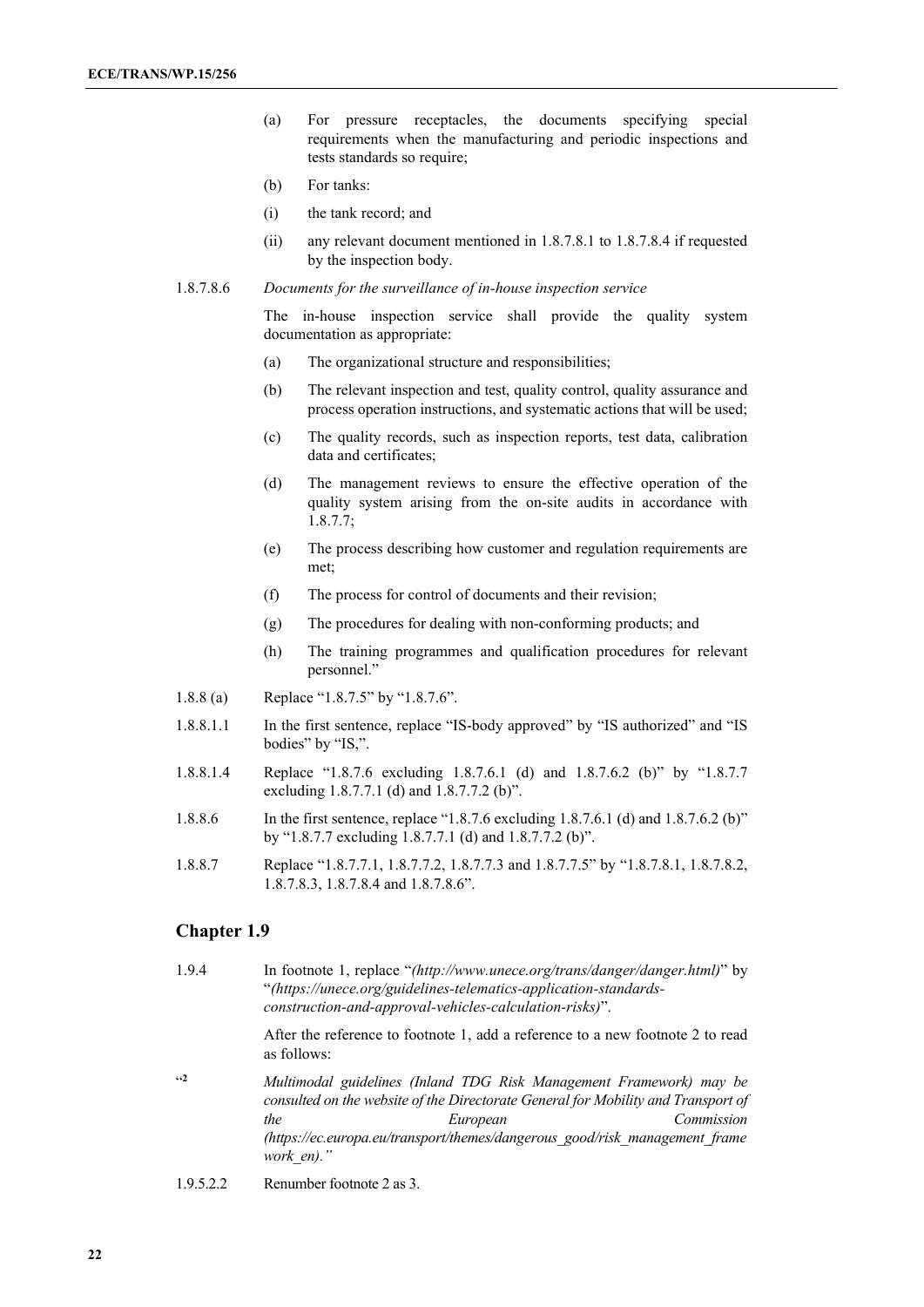## **Chapter 1.10**

- 1.10.4 In the first sentence, after "0500," add "0511,".
- 1.10.5 Delete footnotes 1 and 2. After "Convention on Physical Protection of Nuclear Material", add "(INFCIRC/274/Rev.1, IAEA, Vienna (1980))". After ""Nuclear Security Recommendations on Physical Protection of Nuclear Material and Nuclear Facilities"", add "(INFCIRC/225/Rev.5, IAEA, Vienna  $(2011))$ ".

## **Chapter 2.1**

2.1.4.3.1 Under (a), number the indents as (i) to (iv). Under (b), number the indents as  $(i)$  and  $(ii)$ .

## **Chapter 2.2**

- 2.2.1.1.7.5 In Note 3, number the indents as (a) to (d).
- 2.2.2.2.2 Amend the fifth indent to read:
	- "– Dissolved gases which cannot be classified under UN Nos. 1001, 1043, 2073 or 3318. For UN No. 1043, see special provision 642;".
- 2.2.3.3 In the List of collective entries, for F, F1, delete the entry for UN number 1169 and amend the entry for UN number 1197 to read: "1197 EXTRACTS, LIQUID, for flavour or aroma".
- 2.2.41.4 In the last sentence of the first paragraph, after "The formulations" add "not listed in this sub-section but".

In the table, add the following new entry in proper order:

| (7-METHOXY-5-METHYL- | 88- | OP7 |  |  |
|----------------------|-----|-----|--|--|
| BENZOTHIOPHEN-2-YL)  | -00 |     |  |  |
| BORONIC ACID         |     |     |  |  |
|                      |     |     |  |  |

Under the table, add the following new table note:

"(11) The technical compound with the specified concentration limits may contain up to 12 % water and up to 1 % organic impurities."

2.2.52.4 In the last sentence, after "The formulations" add "not listed in this sub-section but".

| ACETYL ACETONE PEROXIDE                        | $\leq$ 35                                    | $\geq 57$ |           | $\geq 8$ | OP <sub>8</sub> |       |       | 3107 | 32) |
|------------------------------------------------|----------------------------------------------|-----------|-----------|----------|-----------------|-------|-------|------|-----|
| ltert-BUTYLPEROXY<br><b>ISOPROPYLCARBONATE</b> | $\leq 62$                                    |           | $\geq$ 38 |          | OP <sub>7</sub> |       |       | 3105 |     |
| ltert-HEXYL PEROXYPIVALATE                     | $\leq$ 52 as a stable<br>dispersion in water |           |           |          | OP <sub>8</sub> | $+15$ | $+20$ | 3117 |     |

In the table, add the following new entries in proper order:

Under "*Remarks (refer to the last column of the Table in 2.2.52.4):*" add the following entry at the end:

"32) Active oxygen  $\leq$  4.15 %".

2.2.7.2.3.1.4 and 2.2.7.2.3.1.5

Delete and replace "2.2.7.2.3.1.3 *(Deleted)*" by "2.2.7.2.3.1.3 to 2.2.7.2.3.1.5 *(Deleted)*".

2.2.7.2.3.4.1 (c) In the first sentence, replace "2.2.7.2.3.1.4" by "2.2.7.2.3.4.3".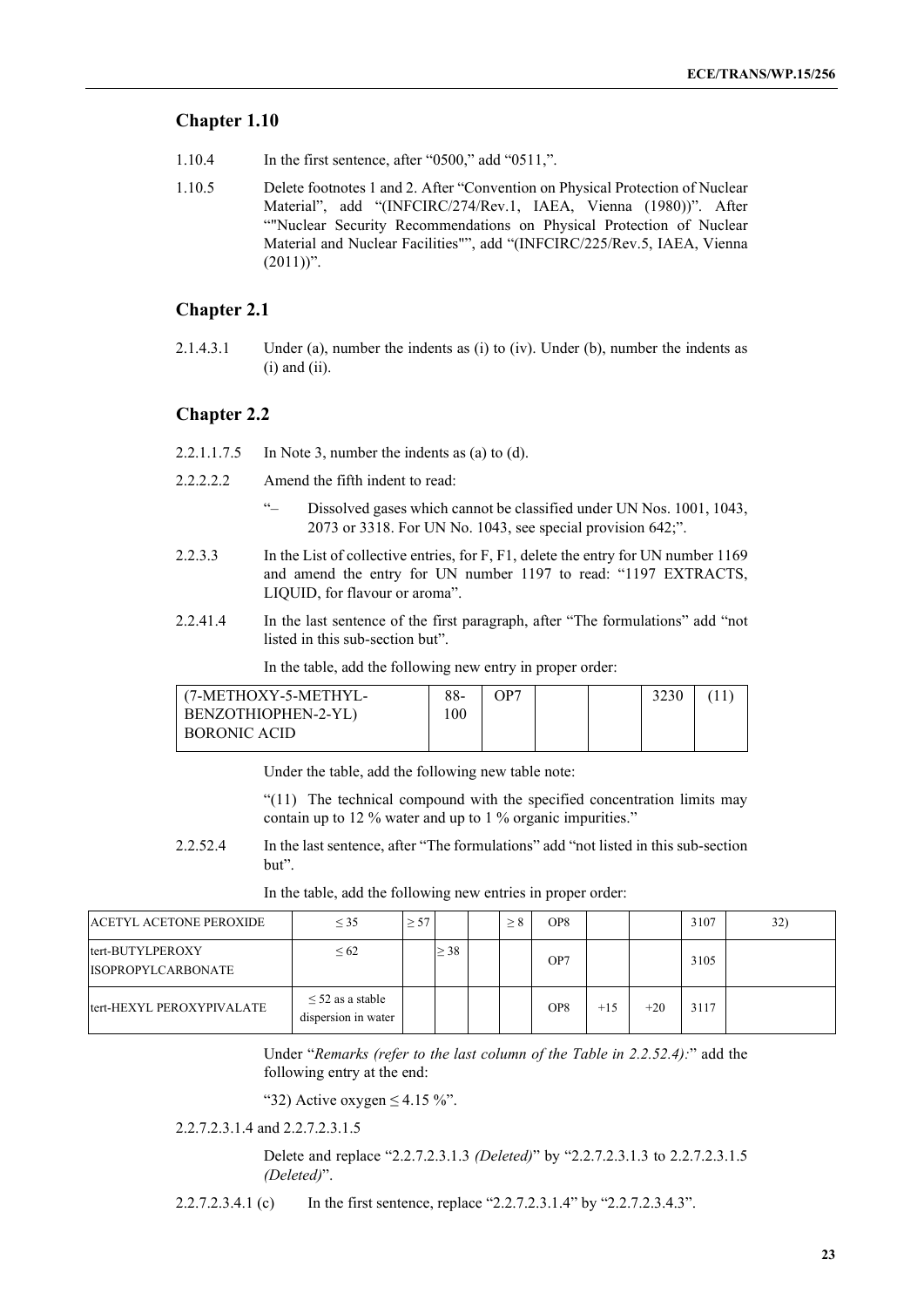2.2.7.2.3.4.2 Replace "2.2.7.2.3.1.4" by "2.2.7.2.3.4.3".

Insert a new 2.2.7.2.3.4.3 to read as follows:

"2.2.7.2.3.4.3 A solid material sample representing the entire contents of the package shall be immersed for 7 days in water at ambient temperature. The volume of water to be used in the test shall be sufficient to ensure that at the end of the 7-day test period the free volume of the unabsorbed and unreacted water remaining shall be at least 10 % of the volume of the solid test sample itself. The water shall have an initial pH of 6-8 and a maximum conductivity of 1 mS/m at 20 °C. The total activity of the free volume of water shall be measured following the 7-day immersion of the test sample."

> Renumber current paragraph 2.2.7.2.3.4.3 as 2.2.7.2.3.4.4 and replace "2.2.7.2.3.4.1 and 2.2.7.2.3.4.2" by "2.2.7.2.3.4.1, 2.2.7.2.3.4.2 and 2.2.7.2.3.4.3".

2.2.8.1.5.2 In the second sentence, replace "OECD Test Guidelines<sup>6,7,8,9</sup>" by "OECD Test Guidelines Nos.  $404^6$ ,  $435^7$ ,  $431^8$  or  $430^9$ ". In the third sentence, replace "OECD Test Guidelines<sup>6,7,8,9</sup>" by "one of these or non-classified in accordance with OECD Test Guideline No. 439<sup>10</sup>,". In the fourth sentence, delete "*in vitro*". At the end, add the following new sentence: "If the test results indicate that the substance or mixture is corrosive, but the test method does not allow discrimination between packing groups, it shall be assigned to packing group I if no other test results indicate a different packing group.".

Add a footnote 10 to read:

"**<sup>10</sup>** *OECD Guideline for the testing of chemicals No. 439 "In Vitro Skin Irritation: Reconstructed Human Epidermis Test Method" 2015.*"

Renumber subsequent footnotes in Chapter 2.2 accordingly.

- 2.2.8.1.5.3 (c) (ii) Replace "ISO 3574 or Unified Numbering System (UNS) G10200 or a similar type" by "ISO 3574, Unified Numbering System (UNS) G10200".
- 2.2.9.1.7 (g) Amend the beginning of the sentence to read "Except for button cells installed in equipment (including circuit boards), manufacturers ...".
- Table 2.2.9.1.10.3.1 In (a) and (b) (iii), replace "hr" by "h" (nine times).
- 2.2.9.1.10.4.3.4 (a) After (i), add a new note to read as follows:
- "*NOTE:* In this situation, when  $EC_x$  or NOEC of the tested mixture > 0.1 mg/l, there is *no need to classify for long-term hazard under ADR.*"

## **Chapter 3.2**

3.2.1 In the explanatory note for column (10), add the following new third paragraph:

"For fibre-reinforced plastic portable tanks, see Chapter 6.9.".

In the explanatory note for column (12), in the last paragraph before the Note, replace "Chapter 6.9" by "Chapter 6.13".

## **Chapter 3.2, Table A**

For UN No. 1002, in column (6), add "397".

For UN No. 1012, in column (2), amend the name and description to read "BUTYLENE". In column (6), add "398".

Delete the five entries for UN No. 1169.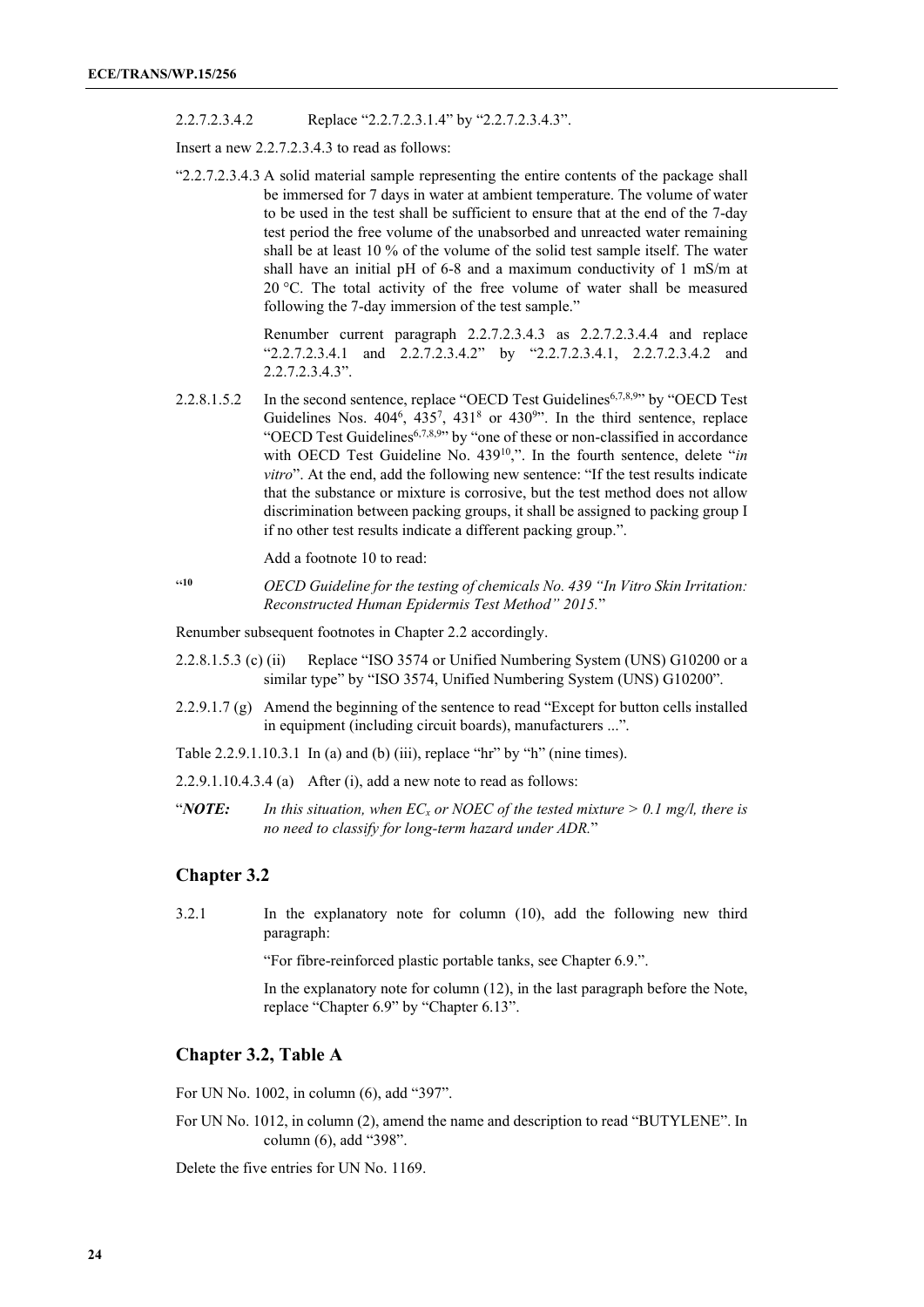- For UN No. 1197, packing groups II and III (five entries), in column (2) replace "EXTRACTS, FLAVOURING, LIQUID" by "EXTRACTS, LIQUID, for flavour or aroma".
- For UN No. 1345, in column (2), amend the name and description to read "RUBBER SCRAP or RUBBER SHODDY, powdered or granulated, not exceeding 840 microns and rubber content exceeding 45 %".
- For UN No. 1872 In column (3b), replace "OT2" by "O2". In column (5), delete "+ 6.1". In column (12), replace "SGAN" by "SGAV". In column (17), insert "VC1 VC2 AP6 AP7". In column (18), delete "CV28". In column (20), replace "56" by "50".
- For UN No. 1891, in column (3a), replace "6.1" by "3". In column (3b), replace "T1" by "FT1". In column  $(5)$ , replace "6.1" by "3+6.1". In column  $(7a)$ , replace "100 ml" by "1 L". In column (7b), replace "E4" by "E2". In column (9b), replace "MP15" by "MP19". In column (13), delete "TE19". In column (14), replace "AT" by "FL". In column (19), replace "S9 S19" by "S2 S19". In column (20), replace "60" by "336".
- For UN No. 2015, for the first entry, in column (2), before the existing text, insert "HYDROGEN PEROXIDE, STABILIZED or".
- For UN No. 2426, amend the name and description in column (2) to read "AMMONIUM NITRATE, LIQUID (hot concentrated solution)".
- For UN Nos. 2908 to 2911, in Column (15), replace the entry for the tunnel restriction code by the mention " $(-)$ ".
- For UN No. 3208, packing group II, in column (7b), replace "E0" by "E2".
- For UN No. 3209, packing group II, in column (7b), replace "E2" by "E0".
- For UN No. 3269, packing groups II and III, and UN 3527, packing groups II and III, in column (7b), replace "E0" by "See SP 340".
- For UN No. 3509, in column (17), insert "VC1".
- For UN No. 3536, in column (15), at the top of the cell, replace "-" by "2".
- For UN No. 3538, in column (6), add "396".
- For all UN numbers to which special provision 386 is assigned in column (6), insert in column (6) "676". Applies to UN Nos. 1010, 1051, 1060, 1081, 1082, 1085, 1086, 1087, 1092, 1093, 1143, 1167, 1185, 1218, 1246, 1247, 1251, 1301, 1302, 1303, 1304, 1545, 1589, 1614, 1724, 1829, 1860, 1917, 1919, 1921, 1991, 2055, 2200, 2218, 2227, 2251, 2277, 2283, 2348, 2352, 2396, 2452, 2521, 2522, 2527, 2531, 2607, 2618, 2838, 3022, 3073, 3079, 3302, 3531, 3532, 3533 and 3534.

Add the following new entry:

|      | ∸                    | 3a  | (3b) | (4) | 5   | (6) | 7a | 7b) | (8)              | (9a)       | (9 <sub>b</sub> ) | $10^{\circ}$ |      |
|------|----------------------|-----|------|-----|-----|-----|----|-----|------------------|------------|-------------------|--------------|------|
| 3550 | <b>COBALT</b>        | 6.1 | ጥሩ   |     | 6.1 |     |    | E5  | P <sub>002</sub> |            |                   | T6           | TP33 |
|      | <b>DIHYDROXIDE</b>   |     |      |     |     |     |    |     | IBC07            | <b>B20</b> |                   |              |      |
|      | POWDER, containing   |     |      |     |     |     |    |     |                  |            |                   |              |      |
|      | not less than $10\%$ |     |      |     |     |     |    |     |                  |            |                   |              |      |
|      | respirable particles |     |      |     |     |     |    |     |                  |            |                   |              |      |

| (12)               | (13)             | (14) | (15)  | (16) | 17)<br>$\perp$ | (18) | (19)   | (20) |
|--------------------|------------------|------|-------|------|----------------|------|--------|------|
| S <sub>10</sub> AH | TU14             | AT   |       | V15  |                | CV1  | S9 S14 | 66   |
| L10CH              | TU <sub>15</sub> |      | (C/E) |      |                | CV13 |        |      |
|                    | <b>TE19</b>      |      |       |      |                | CV28 |        |      |
|                    | TE <sub>21</sub> |      |       |      |                |      |        |      |
|                    |                  |      |       |      |                |      |        |      |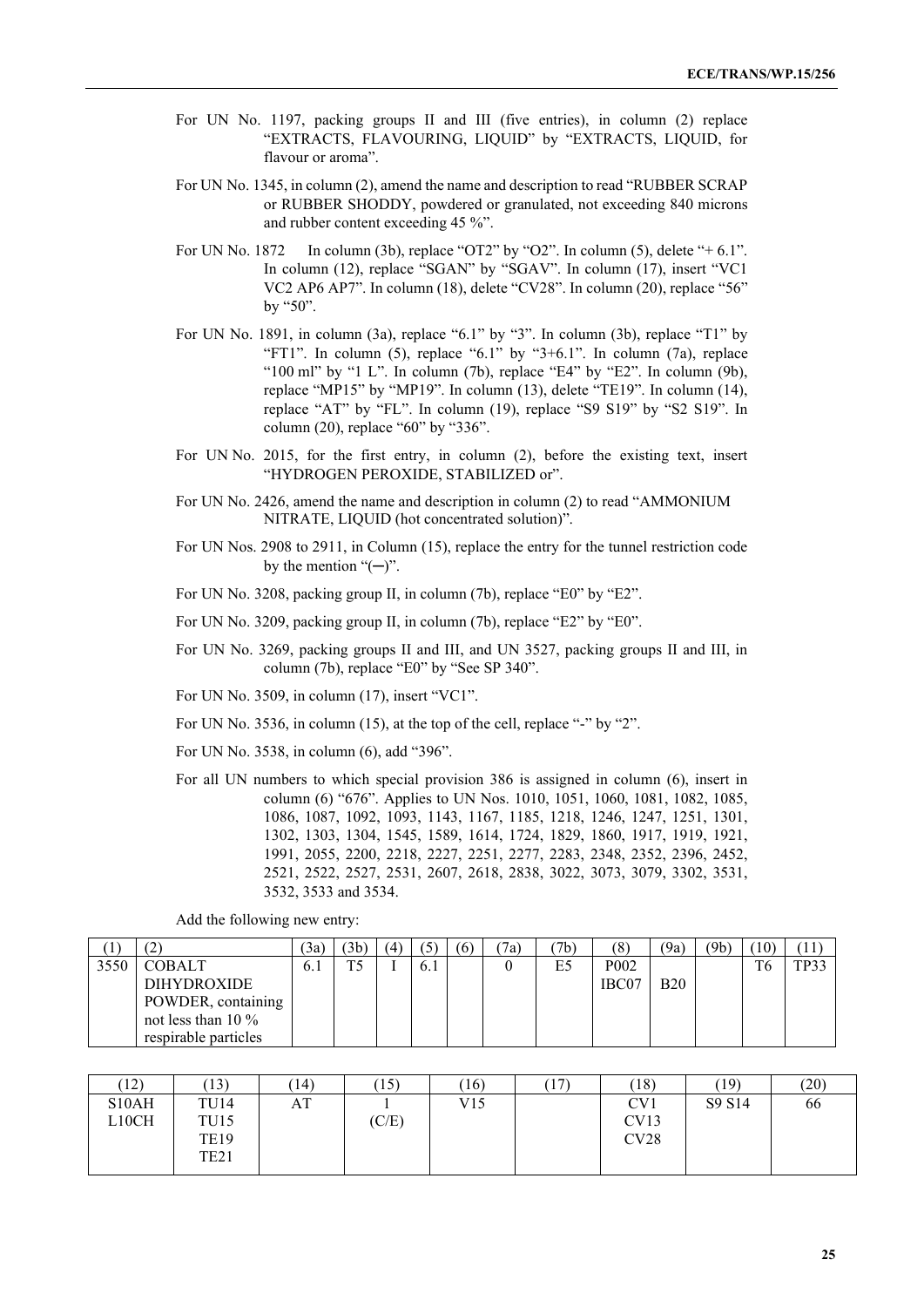## **Chapter 3.3**

Special provision (SP) 119 At the end, add a new note to read as follows:

- "*NOTE: For the purposes of carriage, heat pumps may be considered as refrigerating machines.*"
- SP 188 (g) and (h) The amendment does not apply to the English text.
- SP 225 After (a), insert the following new note:
- "*NOTE: This entry applies to portable fire extinguishers, even if some components that are necessary for their proper functioning (e.g. hoses and nozzles) are temporarily detached, as long as the safety of the pressurized extinguishing agent containers is not compromised and the fire extinguishers continue to be identified as a portable fire extinguisher.*"
- SP 291 At the end, add a new note to read as follows:

"*NOTE: For the purposes of carriage, heat pumps may be considered as refrigerating machines.*"

- SP 327 In the first sentence, replace "5.4.1.1.3" by "5.4.1.1.3.1".
- SP 363 At the end of paragraph (j), insert the following Note:
- "*NOTE: On engines and machinery with a capacity of more than 450 l but containing 60 l of liquid fuel or less, labelling and placarding compliant with the above requirements are permitted.*"
- SP 389 In the first paragraph, amend the first sentence to read as follows: "This entry only applies to lithium ion batteries or lithium metal batteries installed in a cargo transport unit and designed only to provide power external to the cargo transport unit.".

In the last paragraph, at the beginning of the last sentence, insert "Except as provided in 1.1.3.6,".

Replace "396-499 *(Reserved)*" by "399-499 *(Reserved)*".

- SP 591 After "the requirements", insert "of Class 8".
- SP 593 Amend to read as follows:
- "593 This gas, when used for cooling goods not fulfilling the criteria of any class, e.g. medical or biological specimens, if contained in double wall receptacles which comply with the provisions of packing instruction P203, paragraph (6) for open cryogenic receptacles of 4.1.4.1, is not subject to the requirements of ADR except as specified in 5.5.3."
- SP 642 At the end, add the following sentence: "Otherwise, for carriage of ammonia solution, see UN Nos. 2073, 2672 and 3318.".
- SP 644 Insert the following new second indent:
	- "– The solution does not contain more than 93 % ammonium nitrate;"
- SP 650 In paragraph (e), replace "5.4.1.1.3" by "5.4.1.1.3.1".
- SP 654 In the first sentence, replace "5.4.1.1.3" by "5.4.1.1.3.1".
- SP 655 At the beginning of the first sentence, after "Cylinder" delete "and their closures".
- SP 663 Amend the first paragraph under "**General provisions:**" to read as follows:

"Packagings, discarded, empty, uncleaned with residues presenting a primary or subsidiary hazard of Class 5.1 shall not be loaded in bulk together with packagings, discarded, empty, uncleaned with residues presenting a hazard of other classes. Packagings, discarded, empty, uncleaned with residues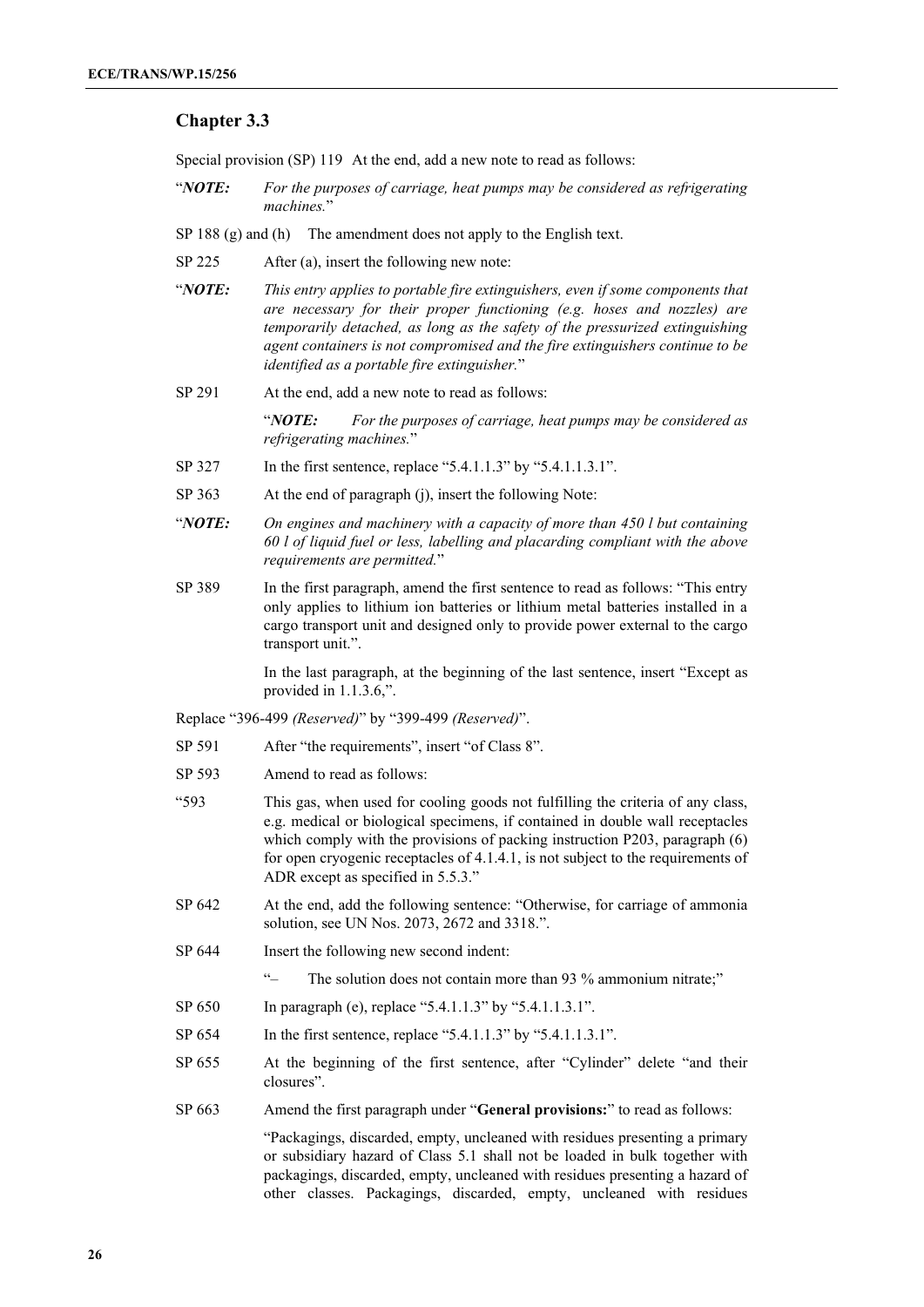presenting a primary or subsidiary hazard of Class 5.1 shall not be packed with other packagings, discarded, empty, uncleaned with residues presenting hazards of other classes in the same outer packaging."

SP 674 In sub-paragraph (a) General: In the first sentence replace "welded steel cylinders" by "welded steel cylinder shells". At the end of the second sentence insert "shell" after "steel cylinder". The second modification to the second sentence doesn't apply to the English text. In the third sentence insert "shell" after "steel cylinder".

> In sub-paragraph (b) Basic population: Replace "inner cylinders" by "inner steel cylinder shells".

> In sub-paragraph (d) Traceability: In the first sentence insert "shell" after "steel cylinder". In the second indent insert "shell" after "steel cylinder".

Add the following new special provisions:

- "396 Large and robust articles may be carried with connected gas cylinders with the valves open regardless of 4.1.6.5 provided:
	- (a) The gas cylinders contain nitrogen of UN No. 1066 or compressed gas of UN No. 1956 or compressed air of UN No. 1002;
	- (b) The gas cylinders are connected with the article through pressure regulators and fixed piping in such a way that the pressure of the gas (gauge pressure) in the article does not exceed 35 kPa (0.35 bar);
	- (c) The gas cylinders are properly secured so that they cannot move in relation to the article and are fitted with strong and pressure resistant hoses and pipes;
	- (d) The gas cylinders, pressure regulators, piping and other components are protected from damage and impacts during carriage by wooden crates or other suitable means;
	- (e) The transport document includes the following statement "Transport in accordance with special provision 396";
	- (f) Cargo transport units containing articles carried with cylinders with open valves containing a gas presenting a risk of asphyxiation are well ventilated and marked in accordance with 5.5.3.6."
- "397 Mixtures of nitrogen and oxygen containing not less than 19.5 % and not more than 23.5 % oxygen by volume may be carried under this entry when no other oxidizing gases are present. A Class 5.1 subsidiary hazard label (model No. 5.1, see 5.2.2.2.2) is not required for any concentrations within this limit."
- "398 This entry applies to mixtures of butylenes, 1-butylene, cis-2-butylene and trans-2-butylene. For isobutylene, see UN No. 1055.

*NOTE: For additional information to be added in the transport document, see 5.4.1.2.2 (e)*."

- "676 For the carriage of packages containing polymerizing substances the provisions of special provision 386, in conjunction with 7.1.7.3, 7.1.7.4, 5.4.1.1.15 and 5.4.1.2.3.1, need not be applied, when carried for disposal or recycling provided the following conditions are met:
	- (a) Before loading an examination has shown that there is no significant deviation between the outside temperature of the package and the ambient temperature;
	- (b) The carriage is effected within a period of not more than 24 hours from that examination;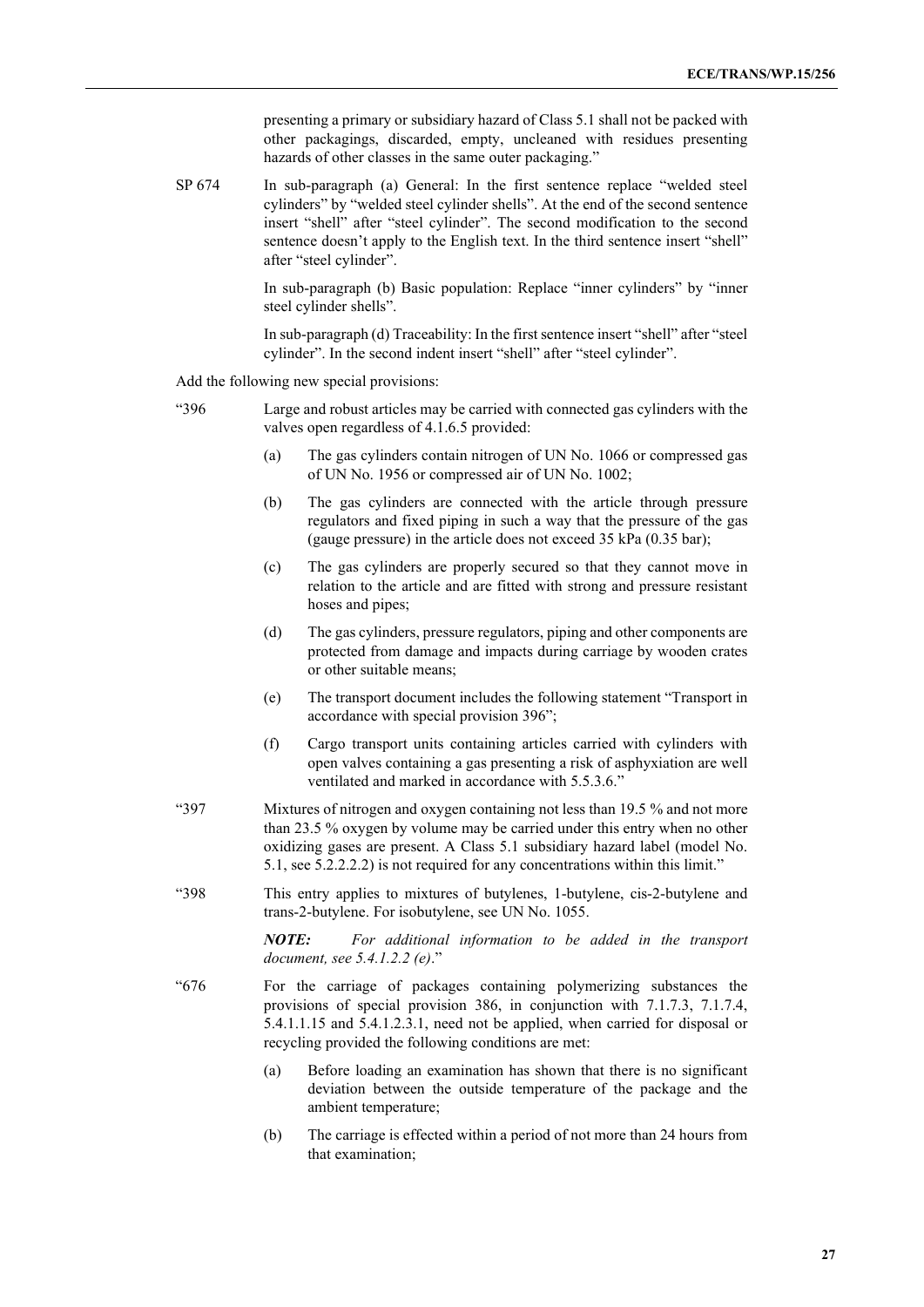- (c) The packages are protected from direct sunlight and from the impact of other sources of heat (e.g. additional loads that are being carried above ambient temperature) during carriage;
- (d) The ambient temperatures during the carriage are below 45  $\degree$ C;
- (e) Vehicles and containers are adequately ventilated;
- (f) The substances are packed in packages with a maximum capacity of 1000 litres.

In assessing the substances for carriage under the conditions of this special provision, additional measures to prevent dangerous polymerization may be considered, for example the addition of inhibitors."

## **Chapter 3.4**

3.4.11 Number the indents as (a) and (b).

#### **Chapter 3.5**

3.5.4.3 Number the indents as (a) and (b).

### **Chapter 4.1**

- 4.1.1.15 Add a note at the end to read as follows:
- "*NOTE: For composite IBCs the period of use refers to the date of manufacture of the inner receptacle.*"
- 4.1.1.20.2 Delete the second sentence. In the penultimate sentence, replace "1 000" by "3 000".
- 4.1.1.21.6 Amend the table as follows:
	- Delete the row for UN 1169;
	- For UN 1197, amend the proper shipping name in column (2a) to read: "**Extracts, liquid**, for flavour or aroma".
- 4.1.3.3 Add a new last sentence to read as follows:

"Where packagings which need not meet the requirements of 4.1.1.3 (e.g. crates, pallets) are authorized in a packing instruction or the special provisions listed in Table A in Chapter 3.2, these packagings are not subject to the mass or volume limits generally applicable to packagings conforming to the requirements of Chapter 6.1, unless otherwise indicated in the relevant packing instruction or special provision."

- 4.1.4.1, P003 Under special packing provision PP32, add a new Note to read as follows:
- *"NOTE: The packagings authorized may exceed a net mass of 400 kg (see 4.1.3.3)."*
- 4.1.4.1, P004 At the end, after (3), add a new Note to read as follows:
- *"NOTE: The packagings authorized in (2) and (3) may exceed a net mass of 400 kg (see 4.1.3.3)."*
- 4.1.4.1, P005 In the second row after the heading row, under the second paragraph, add a new Note to read as follows:
- *"NOTE: The packagings authorized may exceed a net mass of 400 kg (see 4.1.3.3)."*
- 4.1.4.1, P006 (2) At the end, add a new Note to read as follows:
- *"NOTE: The packagings authorized may exceed a net mass of 400 kg (see 4.1.3.3)."*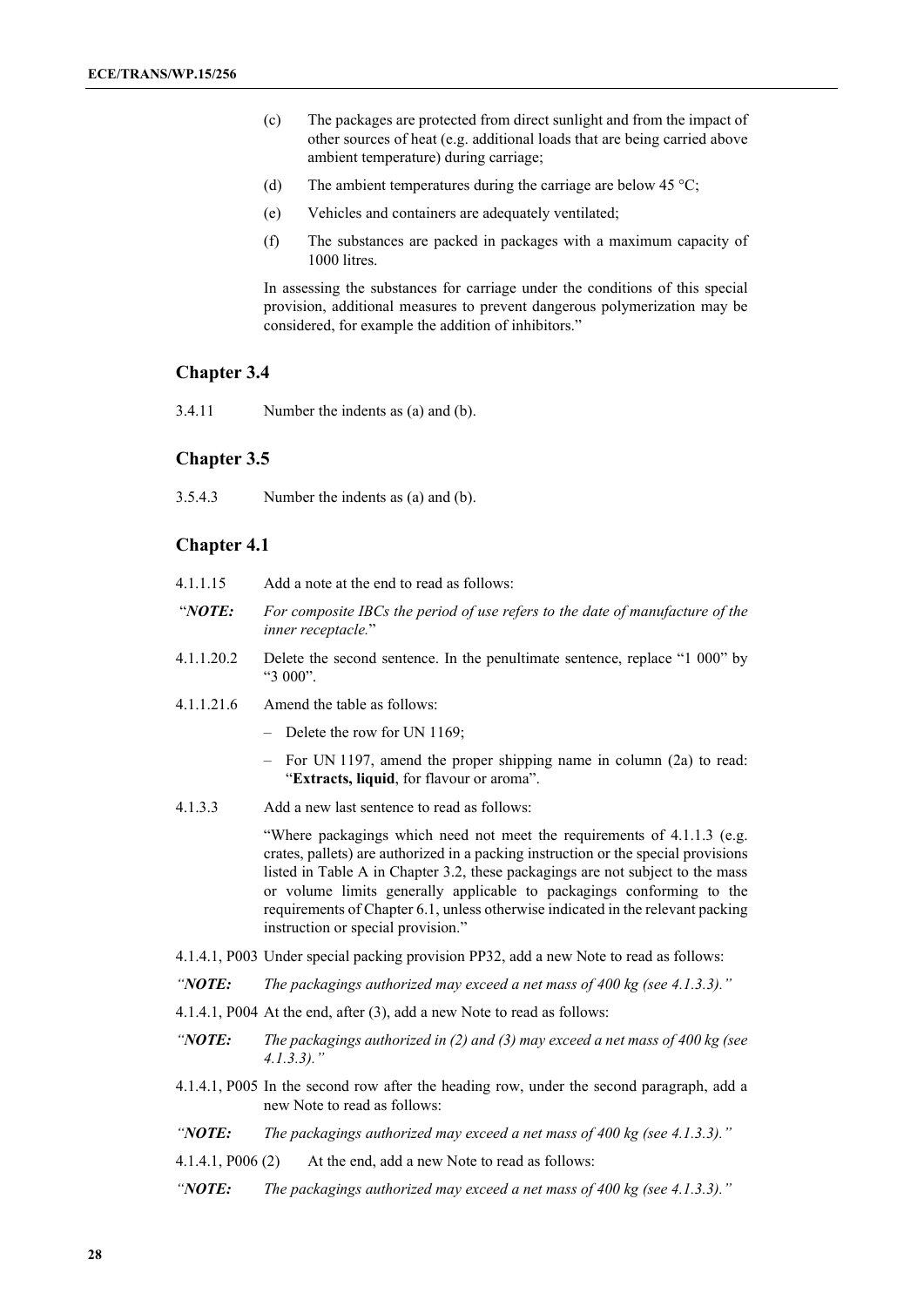- 4.1.4.1, P130 Under special packing provision PP67, add a new Note to read as follows:
- *"NOTE: The packagings authorized may exceed a net mass of 400 kg (see 4.1.3.3)."*
- 4.1.4.1, P137 In special packing provision PP70, first sentence, replace "in accordance with 5.2.1.10.1" by "as illustrated in figures 5.2.1.10.1.1 or 5.2.1.10.1.2".
- 4.1.4.1, P144 Under special packing provision PP77, add a new Note to read as follows:
- *"NOTE: The packagings authorized may exceed a net mass of 400 kg (see 4.1.3.3)."*
- 4.1.4.1, P200 In (10), in special packing provision "d", after "steel pressure receptacles", insert "or composite pressure receptacles with steel liners".

In special packing provision "z", at the end, add the following:

"Mixtures of fluorine and nitrogen with a fluorine concentration below 35 % by volume may be filled in pressure receptacles up to a maximum allowable working pressure for which the partial pressure of fluorine does not exceed 3.1 MPa (31 bar) absolute.

*working pressure* (bar) 
$$
<\frac{31}{x_f} - 1
$$

in which  $x_f$  = fluorine concentration in % by volume/100.

Mixtures of fluorine and inert gases with a fluorine concentration below 35 % by volume may be filled in pressure receptacles up to a maximum allowable working pressure for which the partial pressure of fluorine does not exceed 3.1 MPa (31 bar) absolute, additionally taking the coefficient of nitrogen equivalency in accordance with ISO 10156:2017 into account when calculating the partial pressure.

*working pressure* (bar) 
$$
< \frac{31}{x_f} (x_f + K_k \times x_k) - 1
$$

where  $x_f$  = fluorine concentration in % by volume/100;

 $K_k$  = coefficient of equivalency of an inert gas relative to nitrogen (coefficient of nitrogen equivalency);

 $x_k$  = inert gas concentration in % by volume/100.

However, the working pressure for mixtures of fluorine and inert gases shall not exceed 20 MPa (200 bar). The minimum test pressure of pressure receptacles for mixtures of fluorine and inert gases equals 1.5 times the working pressure or 20 MPa (200 bar), with the greater value to be applied."

In (12), 3.4, after "EN ISO 14245:2019," insert "EN ISO 14245:2021,". Replace "or EN ISO 15995:2019" by ", EN ISO 15995:2019 or EN ISO 15995:2021".

In (12) and (13), in 1.1, replace "IS bodies" by "IS" (four times).

In (13), 2.4, replace "EN ISO 11114-1:2012 + A1:2017" by "EN ISO 11114- 1:2020".

In table 2:

- For UN 1008, replace "387" by "864" in column "LC<sub>50</sub> ml/m<sup>3</sup>".
- For UN 1012, for the four entries, amend the text in column "Name and description" to read, respectively:

| <b>BUTYLENE</b> (Butylenes mixture) or |
|----------------------------------------|
| BUTYLENE (1-Butylene) or               |
| BUTYLENE (cis-2-Butylene) or           |
| <b>BUTYLENE</b> (trans-2-Butylene)     |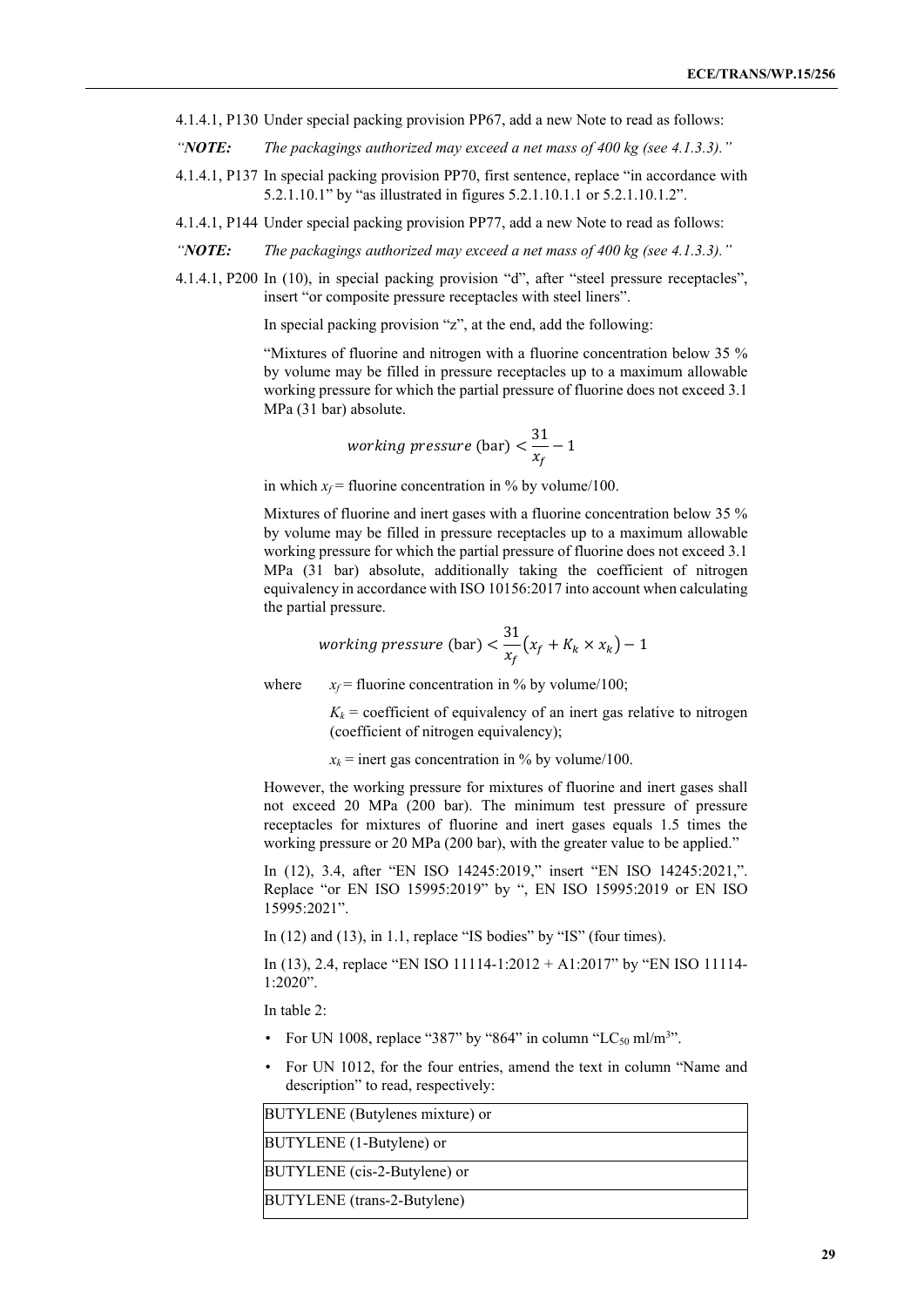- For UN 2196, replace "160" by "218" in column "LC<sub>50</sub> ml/m<sup>3</sup>", insert "X" in columns "Tubes" and "Pressure drums", and delete ", k" in column "Special packing provisions".
- For UN 2198, replace "190" by "261" in column "LC<sub>50</sub> ml/m<sup>3</sup>", insert "X" in columns "Tubes" and "Pressure drums", and delete "k" in column "Special packing provisions" (twice).

In table 3, for UN 1052, replace "966" by "1307" in column "LC<sub>50</sub> in ml/m<sup>3</sup>".

4.1.4.1, P205 In (5), (6) and (7), replace "ISO 16111:2008" by "ISO 16111:2008 or ISO 16111:2018".

> In (7), at the end, add the following new sentence: "See 6.2.2.4 to determine which standard is applicable at the time of periodic inspection and test.".

4.1.4.1, P208 In (1), replace "ISO 11513:2011 or ISO 9809-1:2010" by "ISO 11513:2011, ISO 11513:2019, ISO 9809-1:2010 or ISO 9809-1:2019".

> In (11), replace "Annex A of ISO 11513:2011" by "Annex A of ISO 11513:2011 (applicable until 31 December 2024) or Annex A of ISO 11513:2019".

- 4.1.4.1, P408 (2) At the end, add a new Note to read as follows:
- *"NOTE: The packagings authorized may exceed a net mass of 400 kg (see 4.1.3.3)."*
- 4.1.4.1, P621 (1) For "Drums", amend the text in parentheses to read "(1A1, 1A2, 1B1, 1B2, 1N1, 1N2, 1H1, 1H2, 1D, 1G)". For "Jerricans", amend the text in parentheses to read "(3A1, 3A2, 3B1, 3B2, 3H1, 3H2)".
- 4.1.4.1, P801 At the end, after (2), add a new Note to read as follows:
- *"NOTE: The packagings authorized in (1) and (2) may exceed a net mass of 400 kg (see 4.1.3.3)."*
- 4.1.4.1, P903 In (2), in the first sentence, at the beginning, replace "cells or batteries" by "a cell or a battery" and at the end, delete ", and assemblies of such cells or batteries".

In (4) and (5), in the last sentence before the Note, transfer the phrase "when intentionally active" to the beginning of the sentence to read: "When intentionally active, devices such as radio frequency identification (RFID) tags, watches and temperature loggers, which are not capable of generating a dangerous evolution of heat, may be carried in strong outer packagings.".

At the end, after (5), add a new Note (left-justified) to read as follows:

- *"NOTE: The packagings authorized in (2), (4) and (5) may exceed a net mass of 400 kg (see 4.1.3.3)."*
- 4.1.4.1, P905 In the second row after the heading row, after the first paragraph, add a new Note to read as follows:
- *"NOTE: The packagings authorized may exceed a net mass of 400 kg (see 4.1.3.3)."*
- 4.1.4.1, P906 (2) Under sub-paragraph (b), add a new Note to read as follows:
- *"NOTE: The packagings authorized may exceed a net mass of 400 kg (see 4.1.3.3)."*

Under the last paragraph, before the additional requirement, add a new Note to read as follows:

*"NOTE: The packagings authorized may exceed a net mass of 400 kg (see 4.1.3.3)."*

4.1.4.1, P907 At the end, add a new Note to read as follows:

*"NOTE: The packagings authorized may exceed a net mass of 400 kg (see 4.1.3.3)."*

4.1.4.1, P909 At the end, after (4), add a new Note to read as follows: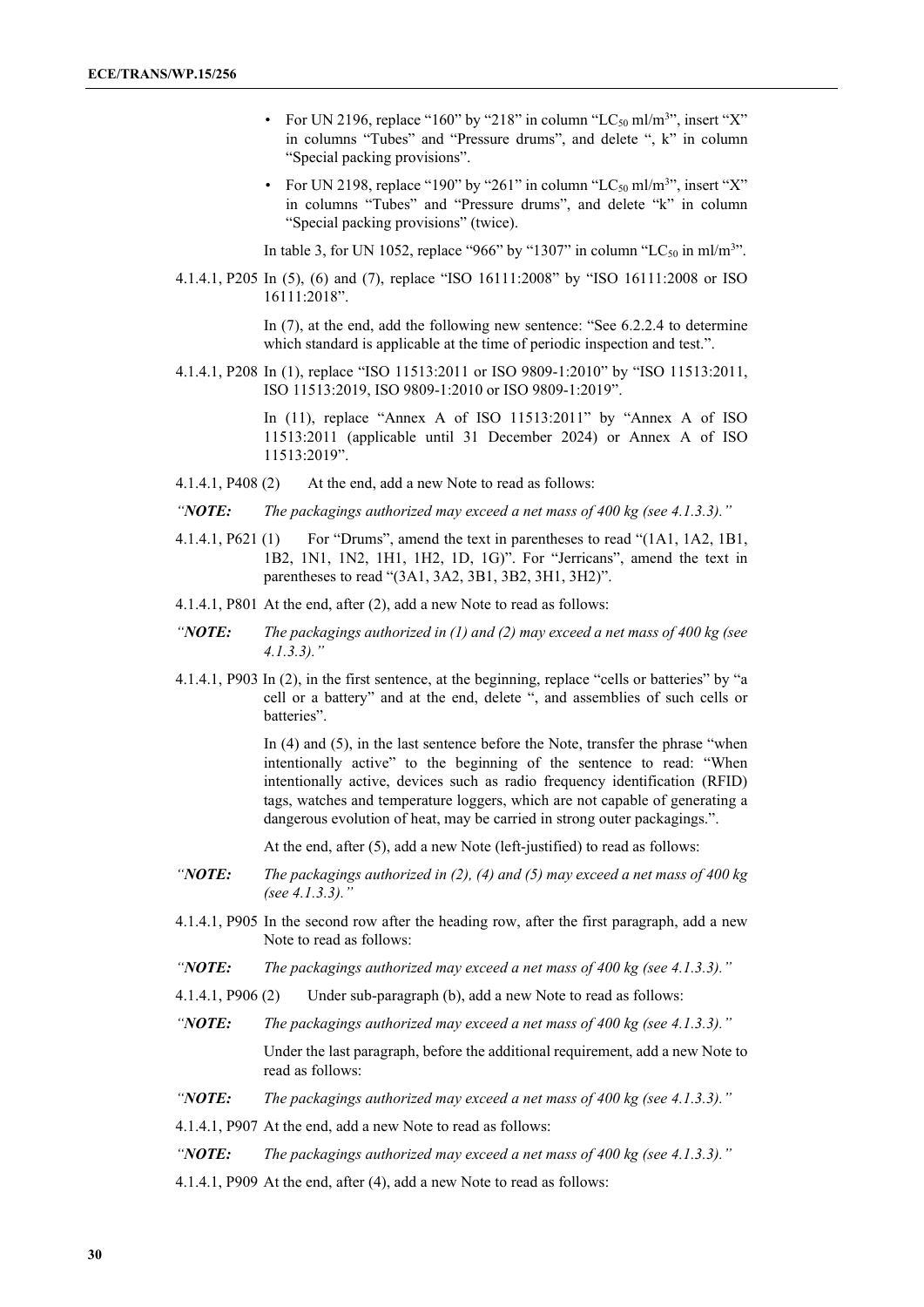- *"NOTE: The packagings authorized in (3) and (4) may exceed a net mass of 400 kg (see 4.1.3.3)."*
- 4.1.4.1, P910 (3) At the end, add a new Note to read as follows:
- *"NOTE: The packagings authorized may exceed a net mass of 400 kg (see 4.1.3.3)."*
- 4.1.4.1, P911 In note <sup>a</sup>, at the end, add a new indent to read as follows:

"(i) In the case of multiple batteries and multiple items of equipment containing batteries, additional requirements such as the maximum number of batteries and items of equipment, the total maximum energy content of the batteries, and the configuration inside the package, including separations and protections of the parts, shall be considered."

4.1.4.2, IBC02 In special packing provision B15, replace "of composite IBCs with a rigid plastics inner receptacle" by "of rigid plastics inner receptacles of composite IBCs".

In special packing provisions specific to RID and ADR BB4, delete "1169,".

- 4.1.4.2, IBC07 Add the following new special packing provision:
- "**B20** UN No. 3550 may be carried in flexible IBCs (13H3 or 13H4) with siftproof liners to prevent any egress of dust during carriage."
- 4.1.4.2, IBC520 In the second sentence (third row), after "The formulations" add "not listed in 2.2.41.4 or in 2.2.52.4 but".
- 4.1.4.3, LP906 Amend the third sentence to read "For batteries and items of equipment containing batteries:".

In (2), amend the second paragraph to read as follows:

"A verification report shall be made available on request. As a minimum requirement, the name of the batteries, their type as defined in Section 38.3.2.3 of the Manual of Tests and Criteria, the maximum number of batteries, the total mass of batteries, the total energy content of the batteries, the large packaging identification and the test data according to the verification method as specified by the competent authority shall be listed in the verification report. A set of specific instructions describing the way to use the package shall also be part of the verification report."

Add a fourth indent to read as follows:

"(4) The specific instructions for use of the package shall be made available by the packaging manufacturers and subsequent distributors to the consignor. They shall include at least the identification of the batteries and items of equipment that may be contained inside the packaging, the maximum number of batteries contained in the package and the maximum total of the batteries' energy content, as well as the configuration inside the package, including the separations and protections used during the performance verification test."

In note<sup>a</sup>, at the end, add a new indent to read as follows:

"*(i) In the case of multiple batteries and multiple items of equipment containing batteries, additional requirements such as the maximum number of batteries and items of equipment, the total maximum energy content of the batteries, and the configuration inside the package, including separations and protections of the parts, shall be considered.*"

4.1.6.6 Add to the end of the first sentence "and taking into account the lowest pressure rating of any component".

> Insert the following new second sentence: "Service equipment having a pressure rating lower than other components shall nevertheless comply with 6.2.1.3.1."

Delete the final sentence.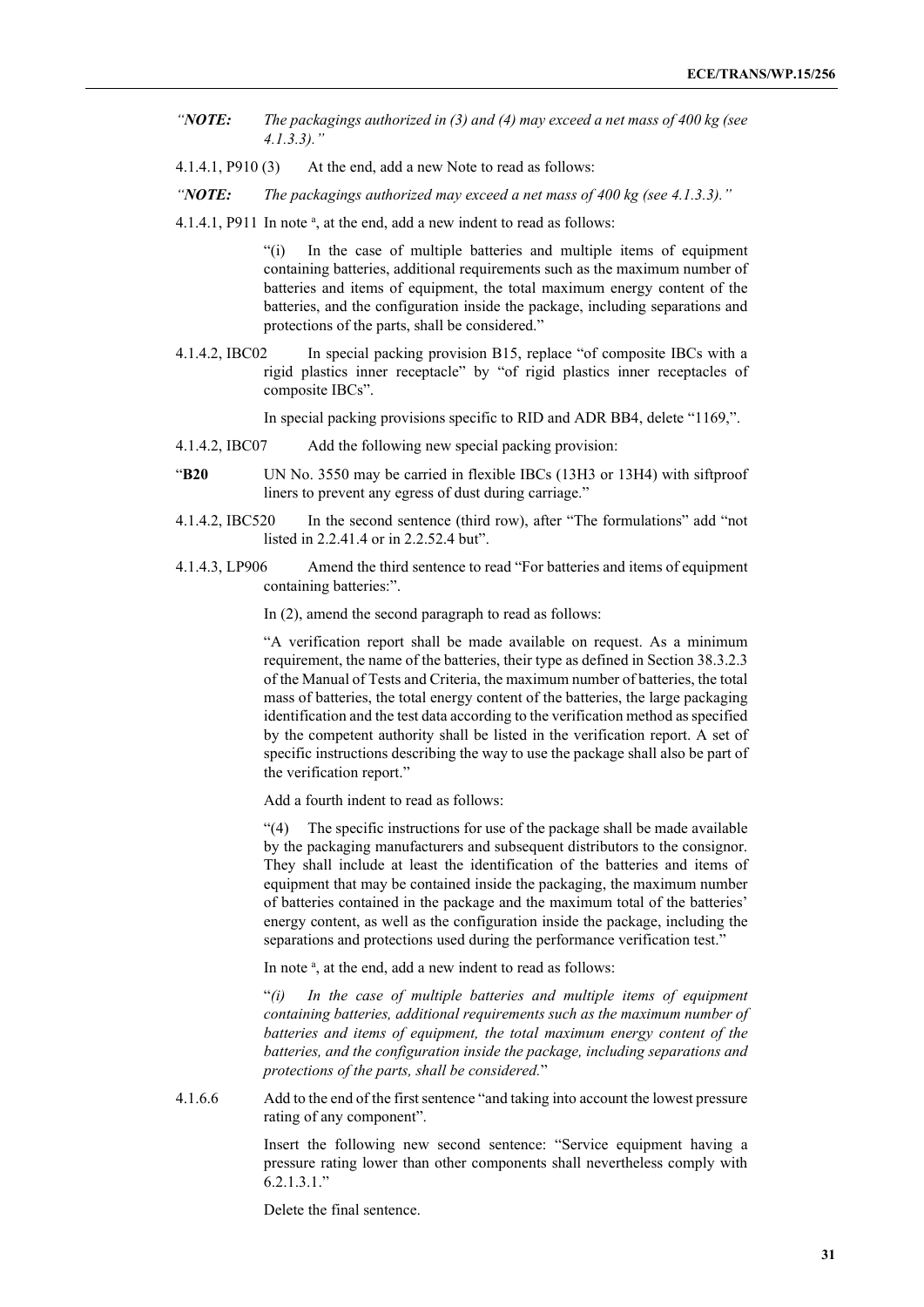- 4.1.6.8 Amend sub-paragraphs (b) and (c) to read as follows:
	- "(b) Valves are protected by caps or guards. Caps shall possess vent-holes of sufficient cross-sectional area to evacuate the gas if leakage occurs at the valves;
	- (c) Valves are protected by shrouds or permanent protection attachments;"
- 4.1.6.10 In the first sentence, insert "closed" before "cryogenic receptacles" and replace "P205 or P206" with "P205, P206 or P208".
- 4.1.6.15 Amend to read as follows:
- "4.1.6.15 For UN pressure receptacles, the ISO standards and EN ISO standards listed in Table 1, except EN ISO 14245 and EN ISO 15995, shall be applied. For information on which standard shall be used at the time of manufacturing the equipment, see 6.2.2.3.

For other pressure receptacles, the requirements of section 4.1.6 are considered to have been complied with if the standards in Table 4.1.6.15.1, as relevant, are applied. For information on which standards shall be used for the manufacture of valves with inherent protection, see 6.2.4.1. For information on the applicability of standards for manufacturing valve protection caps and valve guards, see Table 4.1.6.15.2.

| <b>Applicable</b> | Reference              | <b>Title of document</b>                                             |
|-------------------|------------------------|----------------------------------------------------------------------|
| paragraphs        |                        |                                                                      |
| 4.1.6.2           | EN ISO 11114-          | Gas cylinders - Compatibility of cylinder and valve materials with   |
|                   | 1:2020                 | gas contents - Part 1: Metallic materials                            |
|                   | EN ISO 11114-          | Gas cylinders - Compatibility of cylinder and valve materials with   |
|                   | 2:2013                 | gas contents - Part 2: Non-metallic materials                        |
| 4.1.6.4           | ISO 11621:1997 or      | Gas cylinders - Procedures for change of gas service                 |
|                   | EN ISO                 |                                                                      |
|                   | 11621:2005             |                                                                      |
| 4.1.6.8           | Clause $4.6.2$ of EN   | Gas cylinders $-$ Cylinder valves $-$ Specification and type testing |
| Valves with       | ISO 10297:2006         |                                                                      |
| inherent          | or clause 5.5.2 of     |                                                                      |
| protection        | EN ISO                 |                                                                      |
|                   | $10297:2014$ or        |                                                                      |
|                   | clause 5.5.2 of EN     |                                                                      |
|                   | ISO $10297:2014 +$     |                                                                      |
|                   | A1:2017                |                                                                      |
|                   | Clause $5.3.8$ of $EN$ | Testing and specifications of LPG cylinder valves - Self-closing     |
|                   | $13152:2001 +$         |                                                                      |
|                   | A1:2003                |                                                                      |
|                   | Clause 5.3.7 of EN     | Specifications and testing of LPG cylinder valves - Manually         |
|                   | $13153:2001 +$         | operated                                                             |
|                   | A1:2003                |                                                                      |
|                   | Clause 5.9 of EN       | Gas cylinders - Specifications and testing of LPG cylinder valves    |
|                   | ISO 14245:2010,        | $-$ Self-closing                                                     |
|                   | clause 5.9 of EN       |                                                                      |
|                   | ISO 14245:2019         |                                                                      |
|                   | or clause 5.9 of       |                                                                      |
|                   | <b>EN ISO</b>          |                                                                      |
|                   | 14245:2021             |                                                                      |

**Table 4.1.6.15.1: Standards for UN and non-UN pressure receptacles**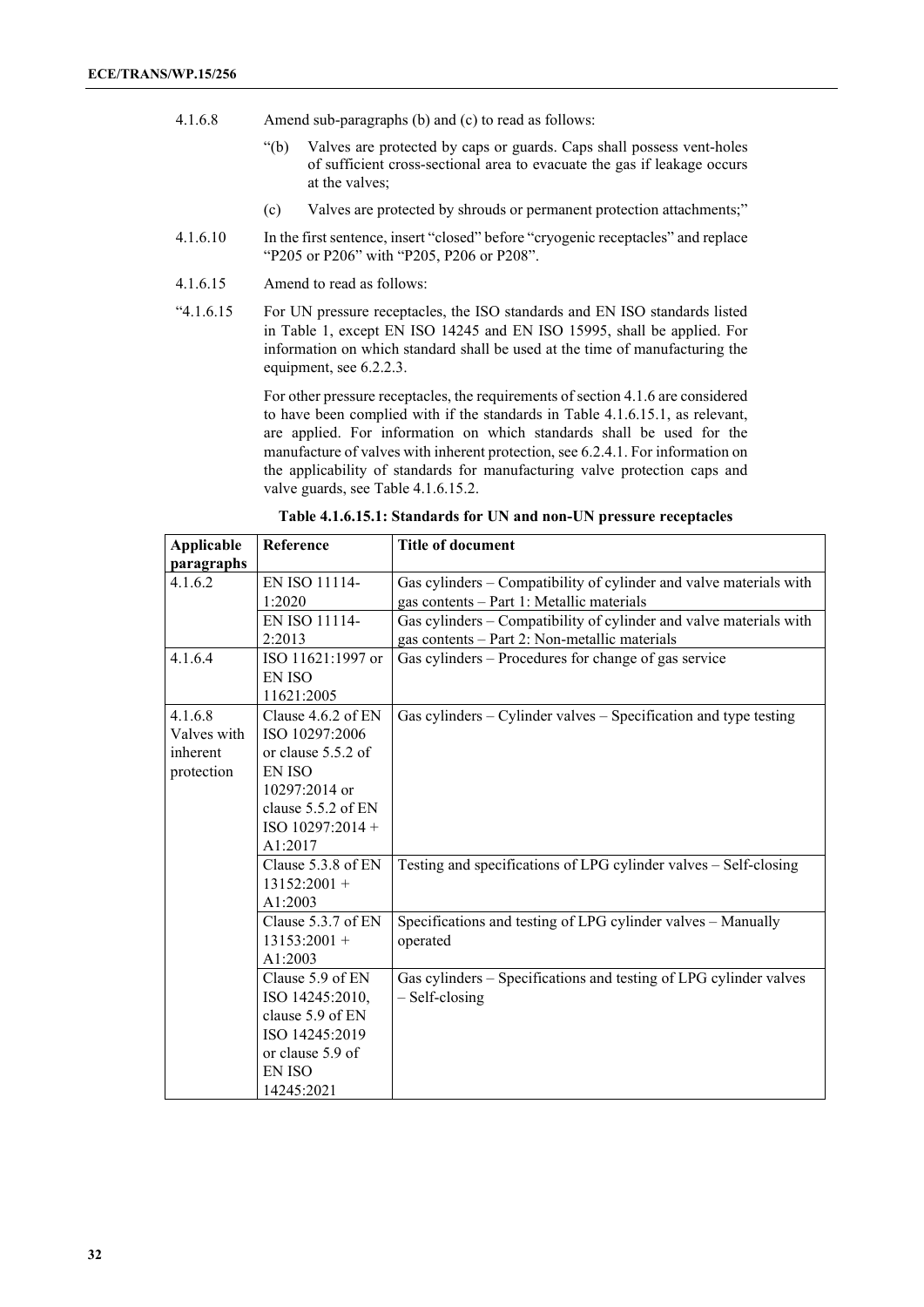| <b>Applicable</b> | Reference                                                                                                                                                                                                                                                                  | <b>Title of document</b>                                                                                                                             |  |  |
|-------------------|----------------------------------------------------------------------------------------------------------------------------------------------------------------------------------------------------------------------------------------------------------------------------|------------------------------------------------------------------------------------------------------------------------------------------------------|--|--|
| paragraphs        |                                                                                                                                                                                                                                                                            |                                                                                                                                                      |  |  |
|                   | Clause 5.10 of EN<br>ISO 15995:2010,<br>clause 5.9 of EN<br>ISO 15995:2019<br>or clause 5.9 of<br><b>EN ISO</b><br>15995:2021                                                                                                                                              | Gas cylinders - Specifications and testing of LPG cylinder valves<br>- Manually operated                                                             |  |  |
|                   | Clause 5.4.2 of EN<br>ISO 17879:2017                                                                                                                                                                                                                                       | Gas cylinders - Self-closing cylinder valves - Specification and<br>type testing                                                                     |  |  |
|                   | Clause 7.4 of EN<br>$12205:2001$ or<br>clause 9.2.5 of EN<br>ISO 11118:2015<br>or clause 9.2.5 of<br><b>EN ISO</b><br>$11118:2015 +$<br>A1:2020                                                                                                                            | Gas cylinders - Non-refillable metallic gas cylinders -<br>Specification and test methods                                                            |  |  |
| $4.1.6.8$ (b)     | ISO 11117:1998 or<br><b>EN ISO</b><br>$11117:2008 +$<br>Cor 1:2009 or<br><b>EN ISO</b><br>11117:2019                                                                                                                                                                       | Gas cylinders – Valve protection caps and guards – Design,<br>construction and tests                                                                 |  |  |
|                   | EN $962:1996 +$<br>A2:2000                                                                                                                                                                                                                                                 | Transportable gas cylinders - Valve protection caps and valve<br>guards for industrial and medical gas cylinders - Design,<br>construction and tests |  |  |
| 4.1.6.8(c)        | Requirements for shrouds and permanent protection attachments used as valve protection<br>under 4.1.6.8 (c) are given in the relevant pressure receptacle shell design standards (see<br>6.2.2.3 for UN pressure receptacles and 6.2.4.1 for non-UN pressure receptacles). |                                                                                                                                                      |  |  |
| $4.1.6.8$ (b)     | ISO 16111:2008 or                                                                                                                                                                                                                                                          | Transportable gas storage devices - Hydrogen absorbed in                                                                                             |  |  |
| and $(c)$         | ISO 16111:2018                                                                                                                                                                                                                                                             | reversible metal hydride                                                                                                                             |  |  |

## **Table 4.1.6.15.2: Manufacturing dates applicable to valve protection caps and guards fitted to non-UN pressure receptacles**

| Reference          | Title of document                                        | <b>Applicable for</b><br>manufacture |
|--------------------|----------------------------------------------------------|--------------------------------------|
| ISO 11117:1998     | Gas cylinders – Valve protection caps and valve guards   | Until 31                             |
|                    | for industrial and medical gas cylinders - Design        | December 2014                        |
|                    | construction and tests                                   |                                      |
| EN ISO 11117: 2008 | Gas cylinders – Valve protection caps and valve guards – | Until 31                             |
| $+$ Cor 1:2009     | Design, construction and tests                           | December 2024                        |
| EN ISO 11117:2019  | Gas cylinders – Valve protection caps and guards –       | Until further                        |
|                    | Design, construction and tests                           | notice                               |
| EN 962:1996        | Transportable gas cylinders – Valve protection caps and  | Until 31                             |
| $+A2:2000$         | valve guards for industrial and medical gas cylinders -  | December 2014                        |
|                    | Design, construction and tests                           |                                      |

4.1.9.1.4 In the first sentence, delete ", tanks, IBCs".

## **Chapter 4.2**

- 4.2.5.2.1 At the end, add "or Chapter 6.9".
- 4.2.5.2.2 In the first sentence, delete "(in reference steel)".

"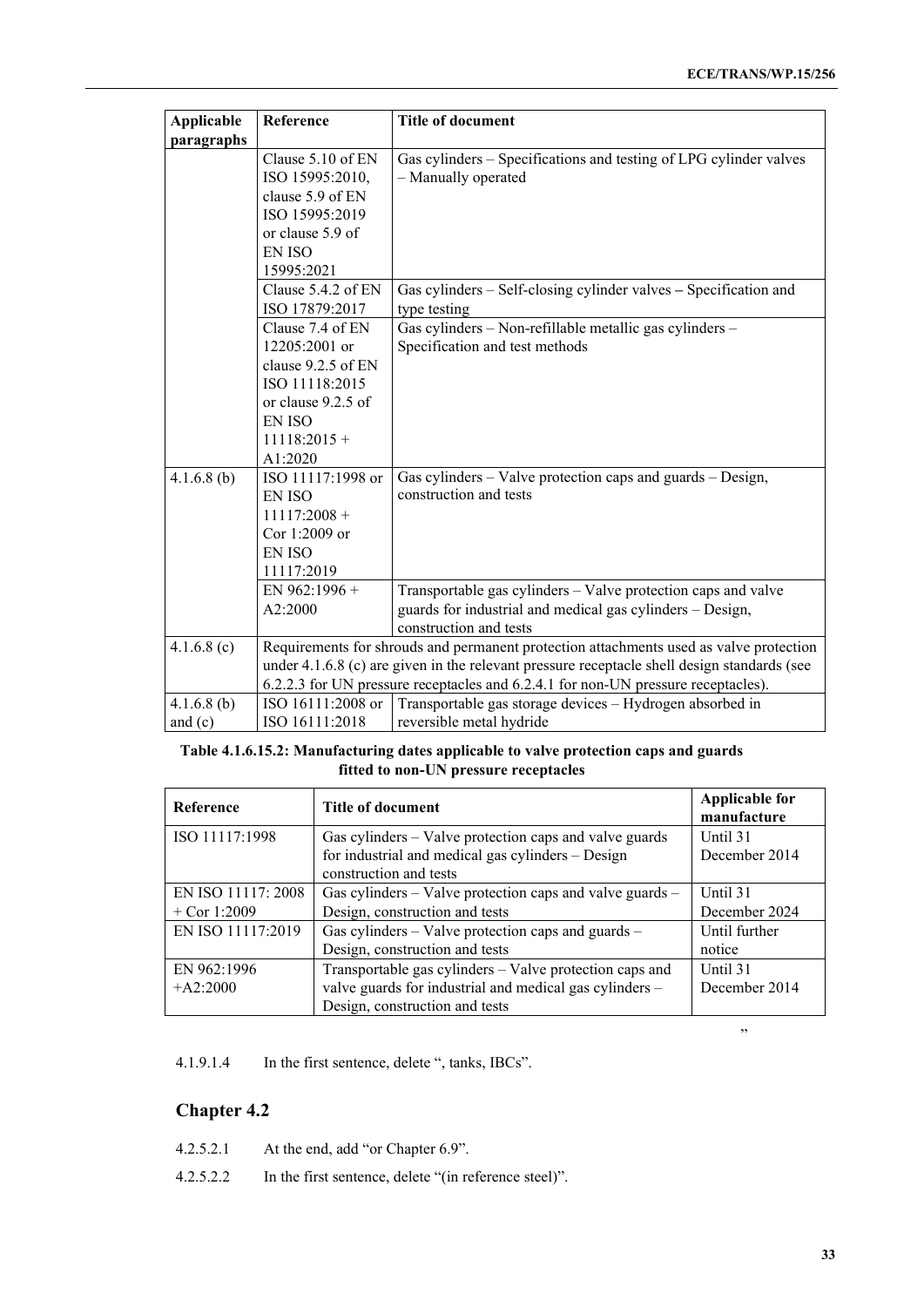4.2.5.2.6 In the introductory paragraph, in the second sentence, replace "(in mm reference steel)" by "in mm reference steel for shells made of metallic materials or the minimum FRP shell thickness".

> In the table, for T1-T22, in the heading row, add the following sentences at the end: "The instructions for portable tanks with FRP shells apply to substances of classes 1, 3, 5.1, 6.1, 6.2, 8 and 9. Additionally, the requirements of Chapter 6.9 apply.". In the heading of the third column, after "reference steel" add "for shells made of metallic materials".

> For T23, in the paragraph under the heading row, last sentence, after "The formulations" add "not listed in 2.2.41.4 or in 2.2.52.4 but". For UN No. 3109 "ORGANIC PEROXIDE, TYPE F, LIQUID" add "tert-Butyl hydroperoxide, not more than 56 % in diluent type  $B^{bv}$  under the column "Substance". Add a new note "b" under the table to read "**<sup>b</sup>** *Diluent type B is tert-Butyl alcohol.*" and renumber existing table notes "b" to "d" to become "c" to "e".

4.2.5.3, TP32 (a) In the first sentence, after "of metal", insert "or fibre-reinforced plastics".

## **Chapter 4.3**

- 4.3.2.1.5 Replace "6.8.2.3.1" by "6.8.2.3.2".
- 4.3.2.1.7 In the last paragraph, replace "expert" by "inspection body", "tests, inspections and checks" by "tests and inspections", and "of periodic inspections or exceptional checks" by "of periodic or exceptional inspections".
- 4.3.2.3.7 In the first paragraph, replace "the deadline for the test or inspection required by 6.8.2.4.2, 6.8.3.4.6 and 6.8.3.4.12 has expired" by "the date specified for the inspection required by 6.8.2.4.2, 6.8.2.4.3, 6.8.3.4.6 and 6.8.3.4.12".

In the second paragraph, replace "the date of expiry of the last periodic inspection" by "the date specified for the next inspection".

In (a), replace "the expiry of these deadlines" by "the date specified if the inspection due is a periodic inspection in accordance with 6.8.2.4.2, 6.8.3.4.6 (a) and 6.8.3.4.12".

In (b), replace "these deadlines" by "the date specified, if the inspection due is a periodic inspection in accordance with 6.8.2.4.2, 6.8.3.4.6 (a) and 6.8.3.4.12". At the end, replace the full stop by a semicolon.

Add a new item (c) to read as follows:

"(c) for a period not to exceed three months after the date specified, if the inspection due is an intermediate inspection in accordance with 6.8.2.4.3, 6.8.3.4.6 (b) and 6.8.3.4.12."

4.3.3.2.5 In the second and third paragraphs, replace "the expert approved by the competent authority" by "the inspection body".

> In the table, for UN 1012, for the four entries, amend the text in column "Name and description" to read, respectively:

| BUTYLENE (1-Butylene) or            |  |
|-------------------------------------|--|
| BUTYLENE (trans-2-Butylene) or      |  |
| BUTYLENE (cis-2-Butylene) or        |  |
| <b>BUTYLENE</b> (Butylenes mixture) |  |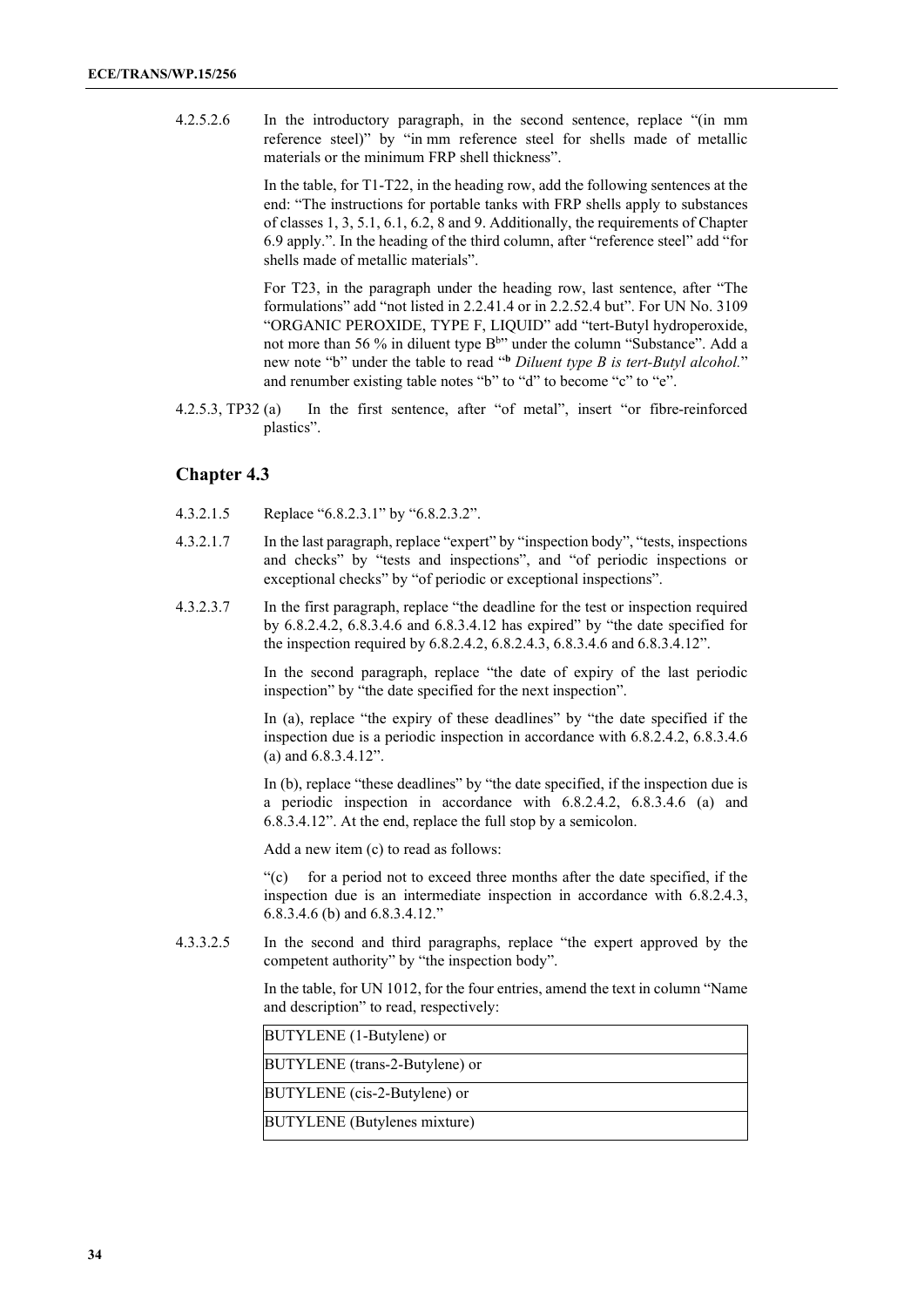- 4.3.3.3.2 Delete and add "4.3.3.3.2 *(Deleted)"*.
- 4.3.4.1.3 In the Table, under Class 5.1, amend the name and description for UN number 2426 to read as follows: "Ammonium nitrate, liquid (hot concentrated solution)".

## **Chapter 4.4**

| 4.4.1 $(e)$ | Replace "Chapter 6.9" by "Chapter 6.13". |
|-------------|------------------------------------------|
| 4.4.2.2     | Replace "6.9.6" by "6.13.6".             |

## **Chapter 4.7**

Note 2 under the heading of Chapter 4.7

Replace "6.9, 6.11 and 6.12" by "6.9, 6.11, 6.12 and 6.13".

## **Chapter 5.1**

| The amendment does not apply to the English version.<br>5.1.3 |  |
|---------------------------------------------------------------|--|
|---------------------------------------------------------------|--|

5.1.3.1 The amendment does not apply to the English version.

5.1.5.1.3 Amend the text after the heading to read as follows:

"A competent authority may approve provisions under which consignments that do not satisfy all the applicable requirements of ADR may be carried under special arrangement (see 1.7.4)."

## **Chapter 5.2**

| 5.2.1.6    | At the end of footnote 1, add the following new indent:                                                                   |
|------------|---------------------------------------------------------------------------------------------------------------------------|
|            | For UN No. 1012 Butylene: 1-butylene, cis-2-butylene, trans-2-<br>butylene, butylenes mixture."                           |
| 5.2.1.9.2  | Remove the double asterisk in figure 5.2.1.9.2 and remove the note for the<br>double asterisk below the figure.           |
| 5.2.1.10.1 | Number the indents as (a) to (d). In (c), replace "cryogenic receptacles" with<br>"closed or open cryogenic receptacles". |
|            | 5.2.1.10.2 (a) Replace "cryogenic receptacles" with "closed or open cryogenic receptacles".                               |
| 5.2.2.2.2  | In the table, in the subheading for "Class 9 hazard", delete ", including<br>environmentally hazardous substances".       |

## **Chapter 5.3**

| 5.3.2.1.5      | Amend the note to read as follows:                                                                                                                    |
|----------------|-------------------------------------------------------------------------------------------------------------------------------------------------------|
| <i>''NOTE:</i> | This paragraph need not be applied to vehicles carrying containers for<br>carriage in bulk, tanks and MEGCs with a maximum capacity of 3 000 litres." |
| 5.3.2.1.7      | The amendment does not apply to the English version.                                                                                                  |

## **Chapter 5.4**

5.4.1.1.1 (k) At the end, add "or as specified in a special arrangement in accordance with 1.7.4.2".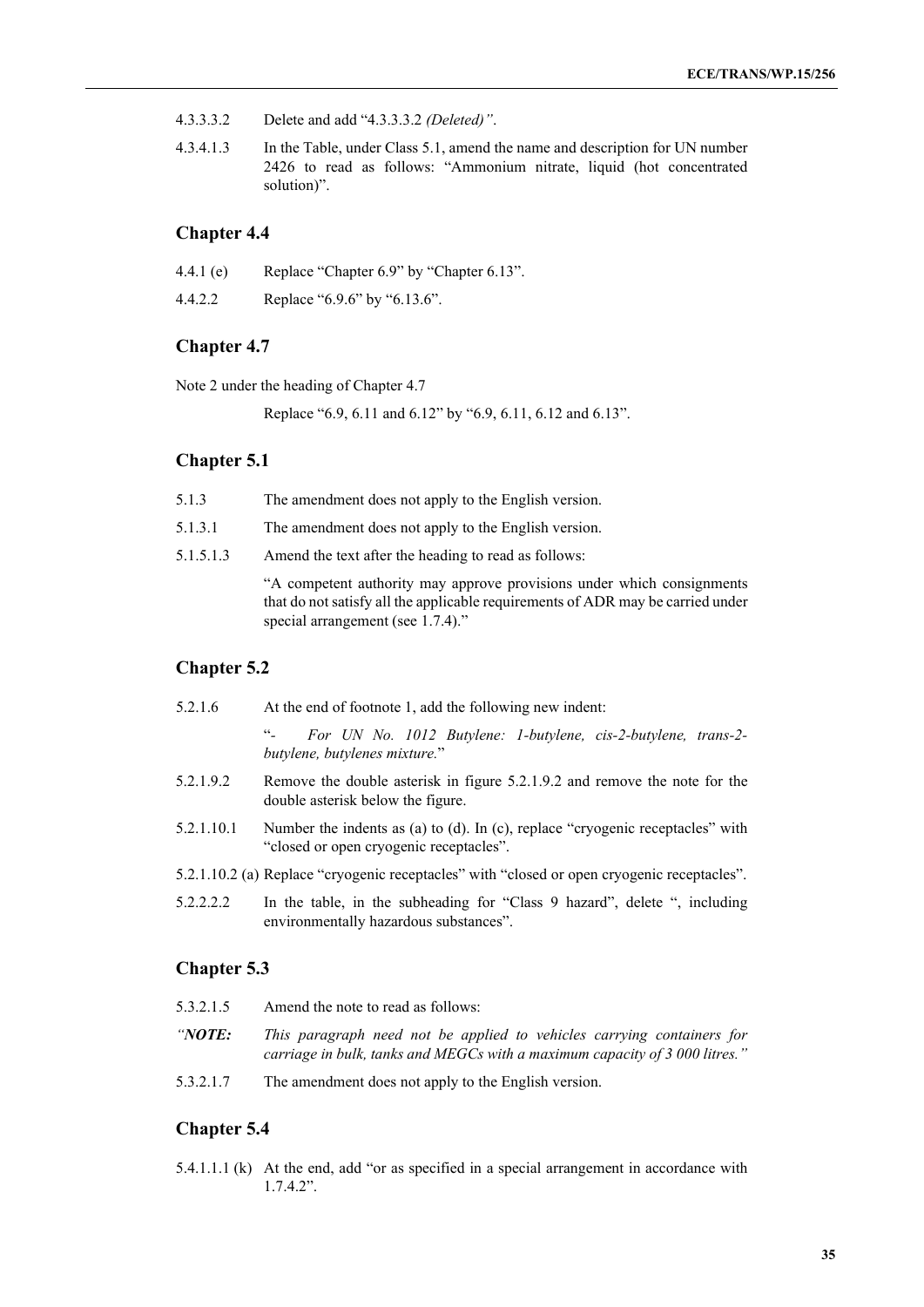5.4.1.1.3 Number the text under the heading as 5.4.1.1.3.1.

Insert a new 5.4.1.1.3.2 to read as follows:

- "5.4.1.1.3.2 If it is not possible to measure the exact quantity of the waste at the place of loading, the quantity according to 5.4.1.1.1 (f) may be estimated for the following cases under the following conditions:
	- (a) For packagings, a list of packagings including the type and the nominal volume is added to the transport document;
	- (b) For containers, the estimation is based on their nominal volume and other available information (e.g. type of waste, average density, degree of filling);
	- (c) For vacuum-operated waste tanks, the estimation is justified (e.g. by means of an estimation provided by the consigner or by vehicle equipment).

Such estimation of the quantity is not allowed for:

- Exemptions for which the exact quantity is essential (e.g. 1.1.3.6);
- Waste containing substances mentioned in 2.1.3.5.3 or substances of Class 4.3;
- Tanks other than vacuum-operated waste tanks.

A statement shall be included in the transport document, as follows:

"QUANTITY ESTIMATED IN ACCORDANCE WITH 5.4.1.1.3.2"."

5.4.1.1.5 Amend the paragraph below the heading to read as follows:

"When dangerous goods are carried in salvage packagings in accordance with 4.1.1.19, including large salvage packagings, larger size packagings or large packagings of appropriate type and performance level to be used as a salvage packaging, the words "**SALVAGE PACKAGING**" shall be added after the description of the goods in the transport document.

When dangerous goods are carried in salvage pressure receptacles in accordance with 4.1.1.20, the words "**SALVAGE PRESSURE RECEPTACLE**" shall be added after the description of the goods in the transport document."

- 5.4.1.1.11 Replace "6.7.2.19.6 (b)" by "6.7.2.19.6.1 (b)" (twice), replace "6.7.3.15.6 (b)" by "6.7.3.15.6.1 (b)" (twice) and replace "6.7.4.14.6 (b)" by "6.7.4.14.6.1 (b)" (twice).
- 5.4.1.1.15 In the heading, replace "*substances stabilized by temperature control*" by "*stabilized and temperature controlled substances*".

Amend the text under this heading to read:

"Unless already part of the proper shipping name the word "**STABILIZED**" shall be added to the proper shipping name if stabilization is used and the words "**TEMPERATURE CONTROLLED**" shall be added to the proper shipping name if stabilization is by temperature control or a combination of chemical stabilization and temperature control (see 3.1.2.6).

If the words "TEMPERATURE CONTROLLED" are part of the proper shipping name (see also 3.1.2.6), the control and emergency temperatures (see 7.1.7) shall be indicated in the transport document, as follows:

**"Control temperature: ....°C Emergency temperature: .... °C"**"

- 5.4.1.1.16 Delete and add "5.4.1.1.16 *(Deleted)*".
- 5.4.1.1.21 Amend to read as follows:
- "5.4.1.1.21 *Additional information in the case of the application of special provisions*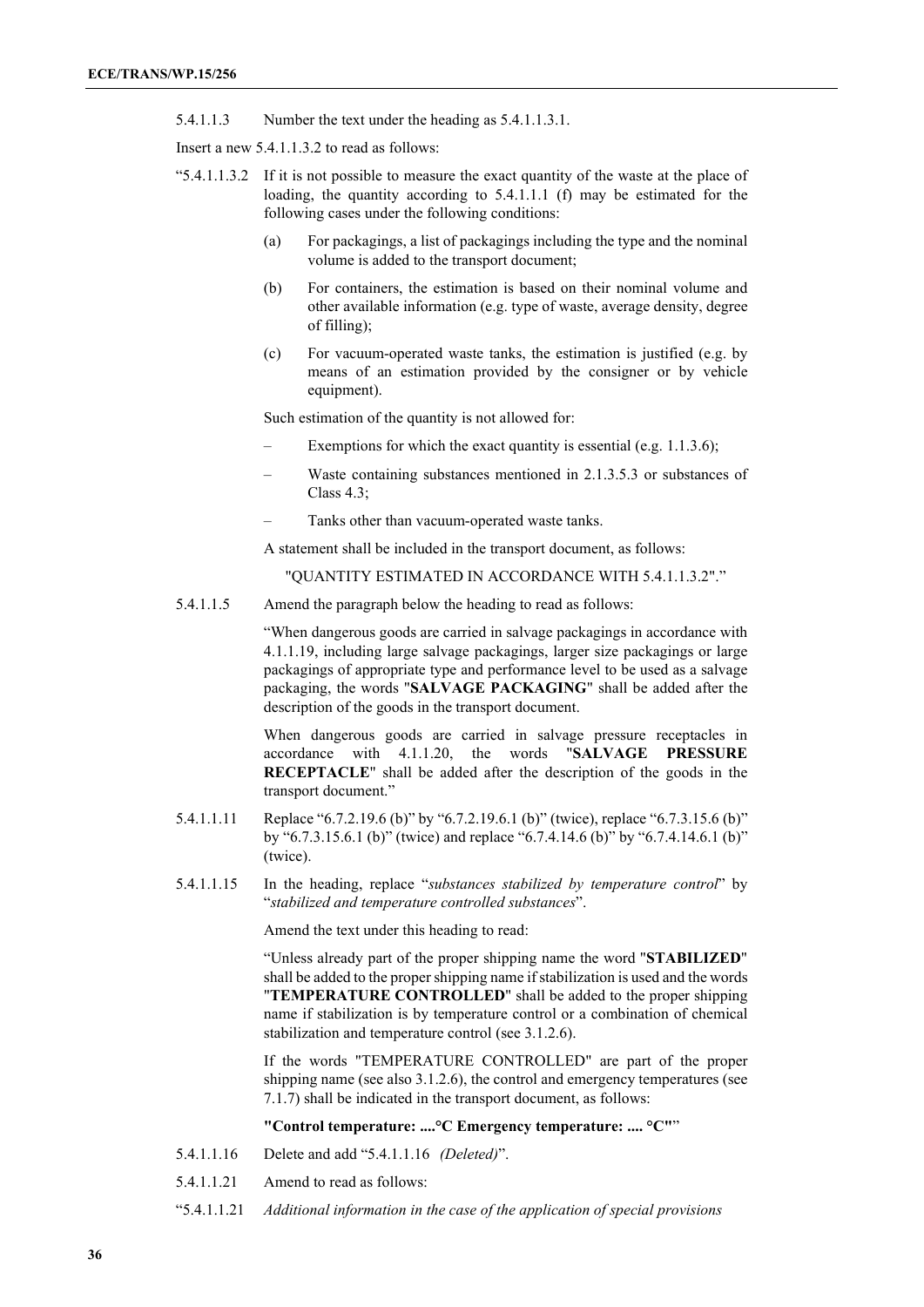Where, in accordance with a special provision in Chapter 3.3, additional information is necessary, this additional information shall be included in the transport document."

Add the following new 5.4.1.1.22, 5.4.1.1.23 and 5.4.1.1.24:

"5.4.1.1.22 *(Reserved)*

5.4.1.1.23 *Special provisions for the carriage of substances carried in molten state*

When a substance, which is solid in accordance with the definition in 1.2.1, is offered for carriage in the molten state, the qualifying word "**MOLTEN**" shall be added as part of the proper shipping name, unless it is already part of the proper shipping name (see 3.1.2.5).

5.4.1.1.24 *Special provisions for refillable pressure receptacles authorized by the United States of America Department of Transportation*

> For carriage in accordance with 1.1.4.7, a statement shall be included in the transport document, as follows:

"**CARRIAGE IN ACCORDANCE WITH 1.1.4.7.1**" or

"**CARRIAGE IN ACCORDANCE WITH 1.1.4.7.2**", as appropriate."

- 5.4.1.2.2 Add the following new sub-paragraph at the end:
	- "(e) For carriage of UN No. 1012, the transport document shall contain the name of the specific gas carried (see special provision 398 of Chapter 3.3) in brackets after the proper shipping name."
- 5.4.2 In the first paragraph, replace "with the transport document" by "to the maritime carrier by those responsible for packing the container".

In the second paragraph, in the first sentence, replace "; if not, these documents shall be attached" by "(see for example 5.4.5)".

The third amendment to the French version does not apply to the English version.

Delete the Note after the second paragraph.

In the last paragraph, after "may", insert "also".

# **Chapter 5.5**

5.5.2.4.1 Number the indents as (a) to (c).

# **Chapter 6.1**

- 6.1.1.2 In the second sentence, replace "successfully to withstand the tests" by "to successfully fulfil the requirements".
- 6.1.1.4 In the Note, replace "ISO 16106:2006" by "ISO 16106:2020" and delete "Packaging -" in the standard's title.
- 6.1.4.8.8 Delete and add "6.1.4.8.8 *(Deleted)*".
- 6.1.4.13.1 Insert the following new second sentence: "Except for recycled plastics material as defined in 1.2.1, no used material other than production residues or regrind from the same manufacturing process may be used.". The amendment to the third sentence only applies to the French text.
- 6.1.4.13.7 Delete and add "6.1.4.13.7 *(Deleted)*".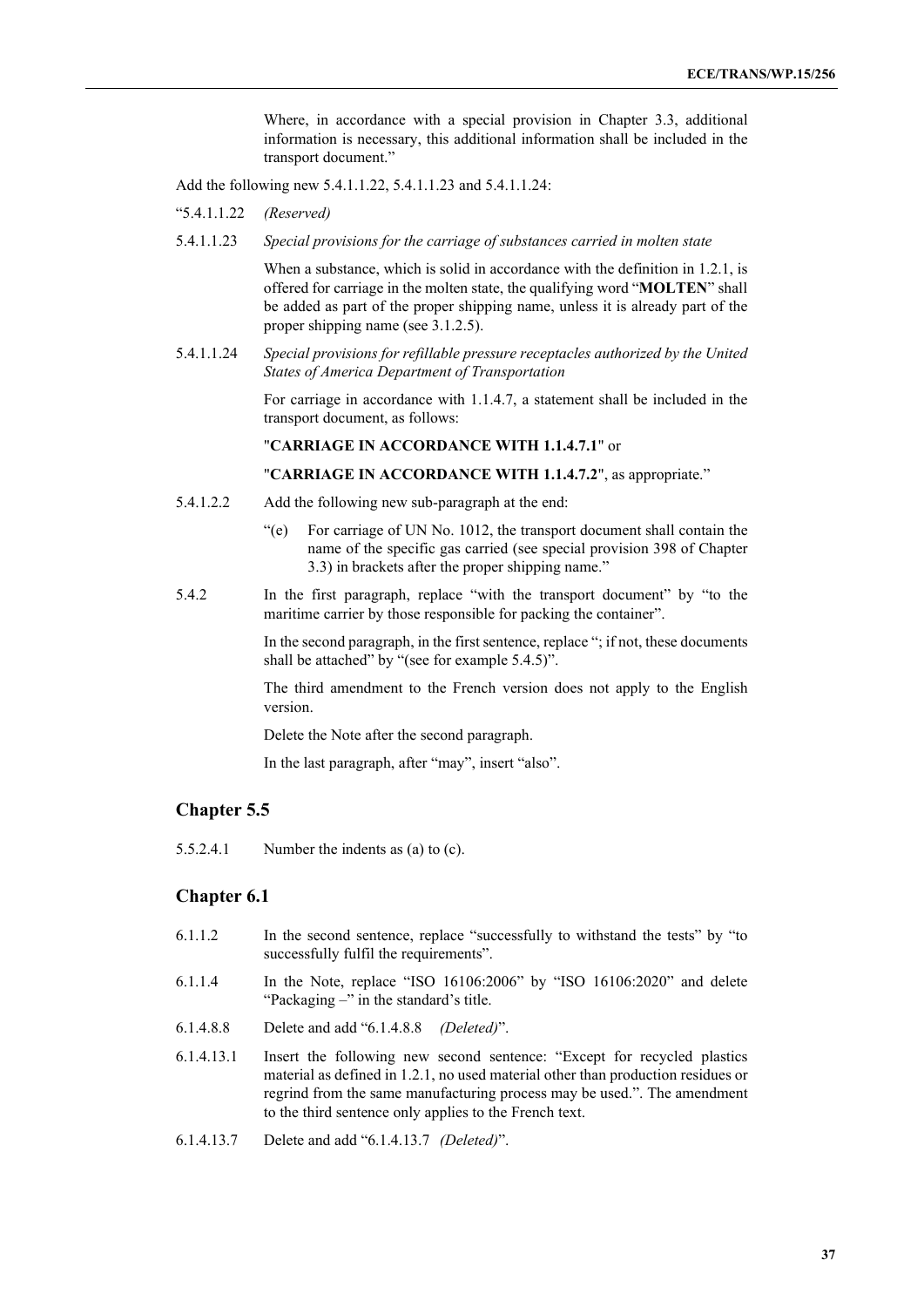# **Chapter 6.2**

- 6.2.1.1.1 After "Pressure receptacles" delete "and their closures". At the end of the sentence replace "carriage and use" with "carriage and intended use".
- 6.2.1.1.4 At the end of the sentence replace "used" with "welded".
- 6.2.1.1.5 In the first sentence replace "cylinders, tubes, pressure drums" with "pressure receptacle shells".

In the final sentence after "The test pressure of a cylinder" insert "shell".

6.2.1.1.6 At the beginning of the first and the second sentences replace "Pressure receptacles" with "Cylinders or cylinder shells".

> In the last sentence replace the first "pressure receptacle" with "cylinder shell" and the second and third "pressure receptacle" with "cylinder".

6.2.1.1.8.2 In the third and fourth sentences replace "pressure receptacle" with "inner vessel".

At the end of the fourth sentence replace "fittings" with "service equipment".

6.2.1.1.9 At the end of the heading replace "*pressure receptacles for acetylene"* with *"acetylene cylinders".* 

In the first sentence replace "Pressure receptacles" with "Cylinder shells".

In (a) replace "pressure receptacle" with "cylinder shell".

In the final sentence replace "compatible with the pressure receptacle" with "compatible with those parts of the cylinder that are in contact with it".

- 6.2.1.2.1 After "Construction materials of pressure receptacles" delete "and their closures".
- 6.2.1.2.2 At the beginning of the first sentence, after "Pressure receptacles", delete "and their closures".
- 6.2.1.3.1 Replace "Valves, piping and other fittings" with "Service equipment" and replace "excluding pressure relief devices" with "excluding porous, absorbent or adsorbent material, pressure relief devices, pressure gauges or indicators".
- 6.2.1.3.2 Amend to read as follows:
- "6.2.1.3.2 Service equipment shall be configured or designed to prevent damage and unintended opening that could result in the release of the pressure receptacle contents during normal conditions of handling and carriage. All closures shall be protected in the same manner as is required for valves in 4.1.6.8. Manifold piping leading to shut-off valves shall be sufficiently flexible to protect the shut-off valves and the piping from shearing or releasing the pressure receptacle contents."
- 6.2.1.3.3 Replace "shall be fitted with devices" with "shall be fitted with handling devices".
- 6.2.1.4.1 Delete the second sentence beginning "Pressure receptacles…".

Insert a new 6.2.1.4.3 to read as follows:

"6.2.1.4.3 Pressure receptacle shells and the inner vessels of closed cryogenic receptacles shall be inspected, tested and approved by an inspection body."

Insert a new 6.2.1.4.4 to read as follows:

"6.2.1.4.4 For refillable cylinders, pressure drums and tubes the conformity assessment of the shell and the closure(s) may be carried out separately. In these cases, an additional assessment of the final assembly is not required.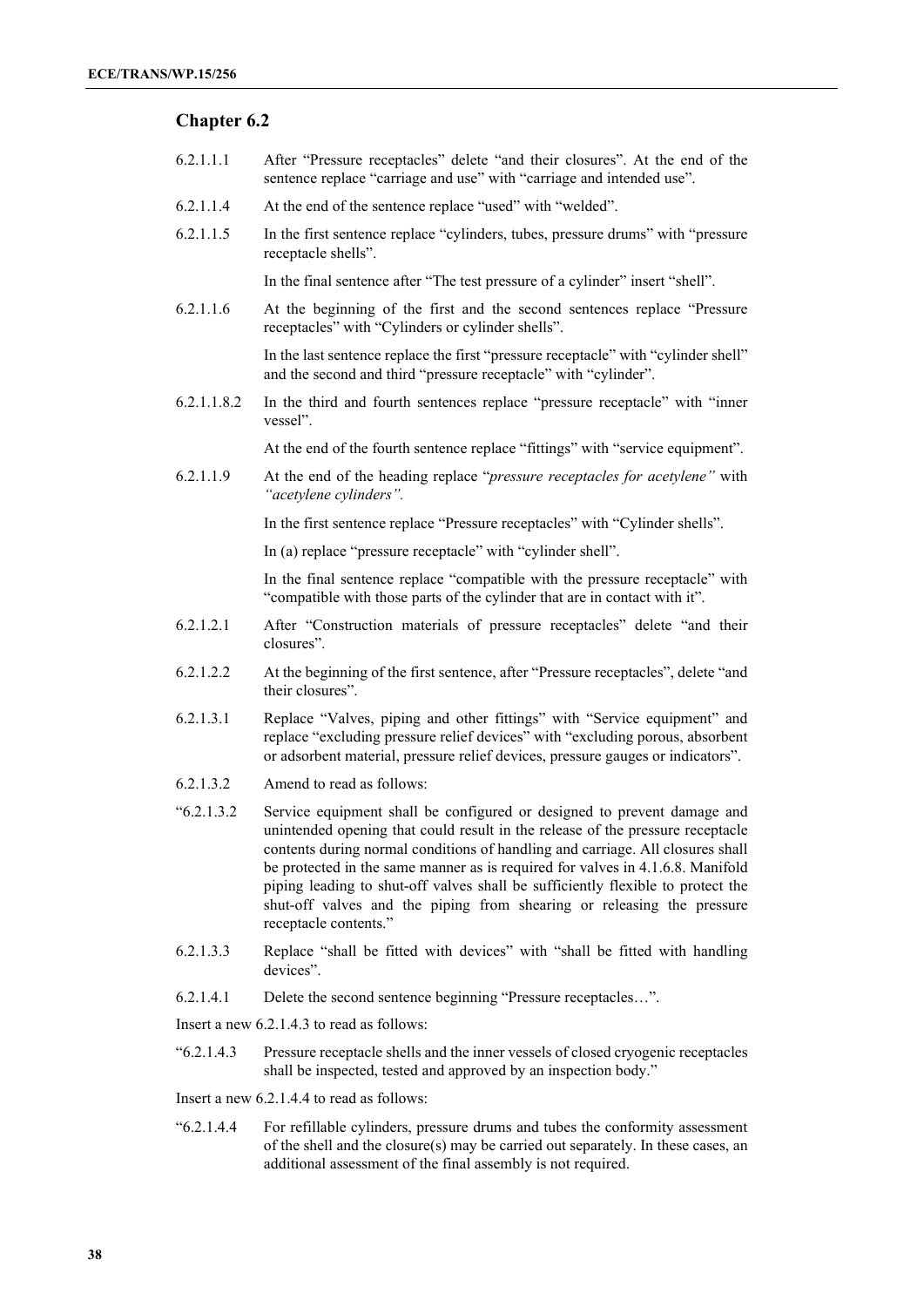For bundles of cylinders, the cylinder shells and the valve(s) may be assessed separately, but an additional assessment of the complete assembly is required.

For closed cryogenic receptacles, the inner vessels and the closures may be assessed separately, but an additional assessment of the complete assembly is required.

For acetylene cylinders, conformity assessment shall comprise either:

- (a) One assessment of conformity covering both the cylinder shell and the contained porous material; or
- (b) A separate assessment of conformity for the empty cylinder shell and an additional assessment of conformity covering the cylinder shell with the contained porous material."
- 6.2.1.5.1 In the first sentence replace "closed cryogenic receptacles and metal hydride storage systems" with "closed cryogenic receptacles, metal hydride storage systems and bundles of cylinders" and after "the applicable design standards" insert "or recognised technical codes".

In the line before (a), replace "pressure receptacles" with "pressure receptacle shells".

In (d), at the end delete "of the pressure receptacles".

In (e), replace "neck threads" with "threads used to fit closures".

In the line before (g), replace "all pressure receptacles" with "all pressure receptacle shells".

In (g), replace "pressure receptacles" with "pressure receptacle shells".

In (h), both sentences, replace "pressure receptacles" with "pressure receptacle shells".

In (i) replace "pressure receptacles" with "pressure receptacle shells".

In (j) replace "pressure receptacles" with "cylinder shells".

After (j) insert the following new provisions:

"On an adequate sample of closures:

- (k) Verification of materials;
- (l) Verification of dimensions;
- (m) Verification of cleanliness;
- (n) Inspection of completed assembly;
- (o) Verification of the presence of marks.

For all closures:

- (p) Testing for leakproofness.".
- 6.2.1.5.2 Amend to read as follows:
- "6.2.1.5.2 Closed cryogenic receptacles shall be subjected to testing and inspection during and after manufacture in accordance with the applicable design standards or recognized technical codes including the following:

On an adequate sample of inner vessels:

- (a) Testing of the mechanical characteristics of the material of construction;
- (b) Verification of the minimum wall thickness;
- (c) Inspection of the external and internal conditions;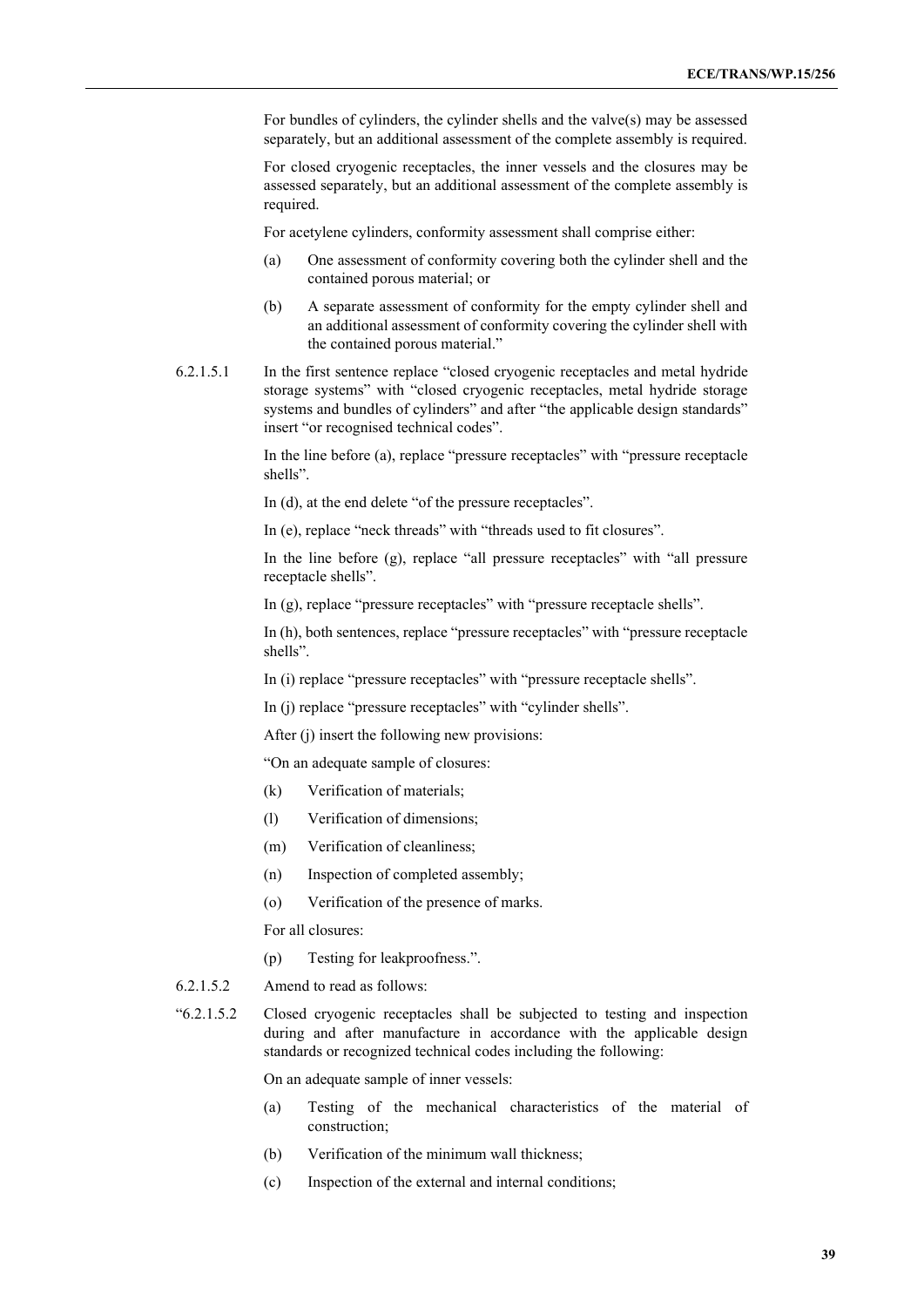- (d) Verification of the conformance with the design standard or technical code;
- (e) Inspection of welds by radiographic, ultrasonic or other suitable nondestructive test method according to the applicable design and construction standard or technical code.

For all inner vessels:

(f) A hydraulic pressure test. The inner vessel shall meet the acceptance criteria specified in the design and construction technical standard or technical code;

*NOTE: With the agreement of the competent authority, the hydraulic pressure test may be replaced by a test using a gas, where such an operation does not entail any danger.*

- (g) Inspection and assessment of manufacturing defects and either repairing them or rendering the inner vessel unserviceable;
- (h) An inspection of the marks.

On an adequate sample of closures:

- (i) Verification of materials;
- (j) Verification of dimensions;
- (k) Verification of cleanliness;
- (l) Inspection of completed assembly;
- (m) Verification of the presence of marks.

For all closures:

(n) Testing for leakproofness.

On an adequate sample of completed closed cryogenic receptacles:

- (o) Testing the satisfactory operation of service equipment;
- (p) Verification of the conformance with the design standard or technical code.

For all completed closed cryogenic receptacles:

- (q) Testing for leakproofness."
- 6.2.1.5.3 In the first sentence replace "receptacles" with "pressure receptacle shells".

Insert the following new 6.2.1.5.4:

"6.2.1.5.4 For bundles of cylinders the cylinder shells and closures shall be subjected to initial inspection and tests specified in 6.2.1.5.1. An adequate sample of frames shall be proof load tested to two times the maximum gross weight of the bundles of cylinders.

> Additionally, all manifolds of bundle of cylinders shall undergo a hydraulic pressure test and all the completed bundles of cylinders shall undergo a leakproofness test.

> *NOTE: With the agreement of the competent authority, the hydraulic pressure test may be replaced by a test using a gas, where such an operation does not entail any danger.*"

- 6.2.1.6.1 Replace (c), (d) and (e) and add a new (f) as follows before the Notes:
	- "(c) Checking of the threads either:
		- (i) if there is evidence of corrosion; or
		- (ii) if the closures or other service equipment are removed;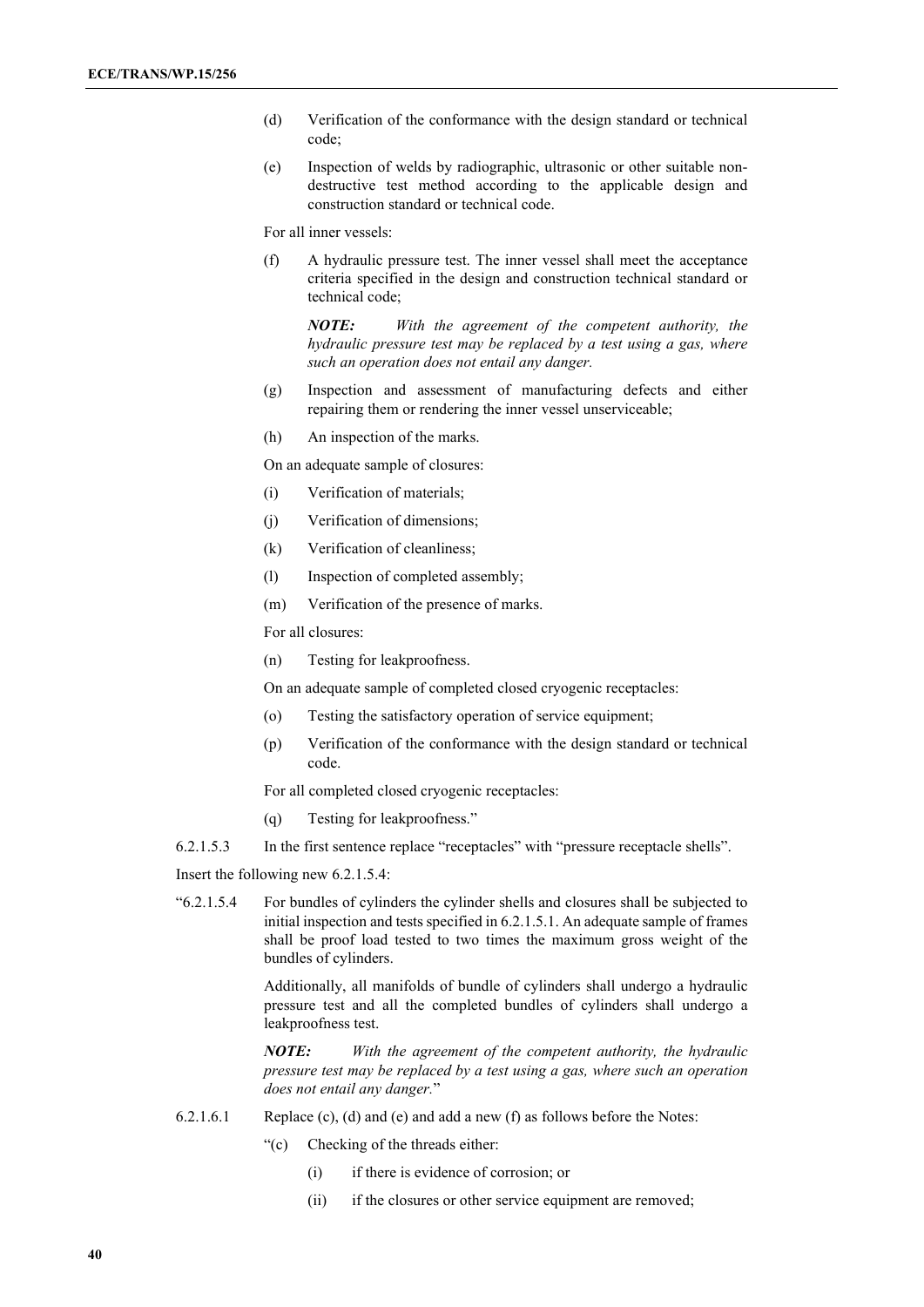- (d) A hydraulic pressure test of the pressure receptacle shell and, if necessary, verification of the characteristics of the material by suitable tests;
- (e) Check of service equipment, if to be reintroduced into service. This check may be carried out separately from the inspection of the pressure receptacle shell; and
- (f) A leakproofness test of bundles of cylinders after reassembly."

In note 2, replace the first instance of "cylinders and tubes" by "cylinder shells and tube shells".

Amend note 3 to read as follows:

"*NOTE 3: The check of internal conditions of 6.2.1.6.1 (b) and the hydraulic pressure test of 6.2.1.6.1 (d) may be replaced by ultrasonic examination carried out in accordance with ISO 18119:2018 for seamless steel and seamless aluminium alloy cylinder shells.*"

Insert the following new Note 4 and renumber current Note 4 as Note 5:

- "*NOTE 4: For bundles of cylinders the hydraulic test specified in (d) above shall be carried out on the cylinder shells and on the manifolds.*"
- 6.2.1.6.2 Replace "Pressure receptacles" with "Cylinders".
- 6.2.1.7.2 Amend as follows:
- "6.2.1.7.2 A proficiency test of the manufacturers of pressure receptacle shells and the inner vessels of closed cryogenic receptacle shall in all instances be carried out by an inspection body approved by the competent authority of the country of approval. Proficiency testing of manufacturers of closures shall be carried out if the competent authority requires it. This test shall be carried out either during design type approval or during production inspection and certification."
- 6.2.2 In Note 1, after "UN pressure receptacles", delete "and service equipment".
- 6.2.2.1.1 In the first sentence replace "UN cylinders" with "refillable UN cylinder shells".

In the table, for "ISO 9809-1:2010", in column "Applicable for manufacture", replace "Until further notice" by "Until 31 December 2026". After the entry for "ISO 9809-1:2010", add the following new entry:

| <b>ISO</b> 9809- | Gas cylinders — Design, construction and testing of   Until further          |  |
|------------------|------------------------------------------------------------------------------|--|
| 1:2019           | refillable seamless steel gas cylinders and tubes $-$ Part 1: $\vert$ notice |  |
|                  | Quenched and tempered steel cylinders and tubes with                         |  |
|                  | tensile strength less than 1 100 MPa                                         |  |

In the table, for "ISO 9809-2:2010", in column "Applicable for manufacture", replace "Until further notice" by "Until 31 December 2026". After the entry for "ISO 9809-2:2010", add the following new entry:

| <b>ISO</b> 9809- | Gas cylinders – Design, construction and testing of Until further            |  |
|------------------|------------------------------------------------------------------------------|--|
| 2:2019           | refillable seamless steel gas cylinders and tubes $-$ Part 2: $\vert$ notice |  |
|                  | Quenched and tempered steel cylinders and tubes with                         |  |
|                  | tensile strength greater than or equal to 1 100 MPa                          |  |

In the table, for "ISO 9809-3:2010", in column "Applicable for manufacture", replace "Until further notice" by "Until 31 December 2026". After the entry for "ISO 9809-3:2010", add the following new entry:

| ISO 9809- | Gas cylinders — Design, construction and testing of Until further                  |  |
|-----------|------------------------------------------------------------------------------------|--|
| 3:2019    | $\vert$ refillable seamless steel gas cylinders and tubes — Part 3: $\vert$ notice |  |
|           | Normalized steel cylinders and tubes                                               |  |

In the table, delete the rows for "ISO 11118:1999" and "ISO 11118:2015".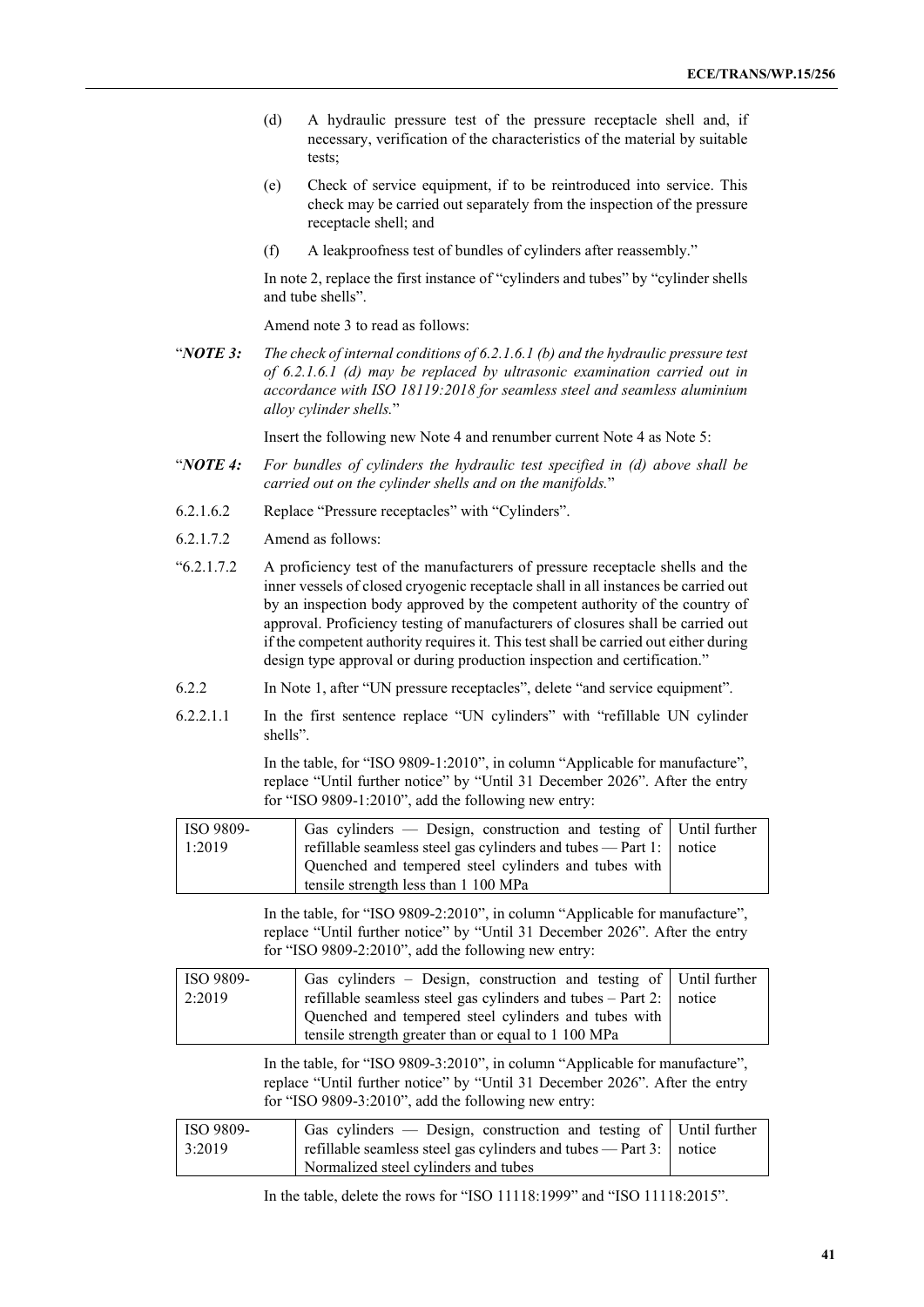In Note 1, after the table, replace "composite cylinders" with "composite cylinder shells".

In Note 2, after the table, in the first sentence, replace "Composite cylinders" with "Composite cylinder shells". In the second sentence, replace "cylinders" with "composite cylinder shells". In the last sentence replace "cylinder" with "cylinder shell".

6.2.2.1.2 In the first sentence replace "UN tubes" with "UN tube shells".

In the table, in the row for ISO 11515:2013, replace "Until further notice" with "Until 31 December 2026". Add a new row beneath this row as follows:

| $\vert$ ISO 11515:2013 $\vert$ Gas cylinders – Refillable composite reinforced tubes of $\vert$ Until further |  |
|---------------------------------------------------------------------------------------------------------------|--|
| $+$ Amd 1:2018 water capacity between 450 l and 3000 l – Design, notice                                       |  |
| construction and testing                                                                                      |  |

At the end of the table, add the following new entries:

| ISO 9809- | Gas cylinders — Design, construction and testing of         | Until further |
|-----------|-------------------------------------------------------------|---------------|
| 1:2019    | refillable seamless steel gas cylinders and tubes - Part 1: | notice        |
|           | Quenched and tempered steel cylinders and tubes with        |               |
|           | tensile strength less than 1 100 MPa                        |               |
| ISO 9809- | Gas cylinders – Design, construction and testing of         | Until further |
| 2:2019    | refillable seamless steel gas cylinders and tubes - Part 2: | notice        |
|           | Quenched and tempered steel cylinders and tubes with        |               |
|           | tensile strength greater than or equal to 1 100 MPa         |               |
| ISO 9809- | Gas cylinders — Design, construction and testing of         | Until further |
| 3:2019    | refillable seamless steel gas cylinders and tubes - Part 3: | notice        |
|           | Normalized steel cylinders and tubes                        |               |

In Note 1 after the table, replace "composite tubes" with "composite tube shells".

In Note 2 after the table, in the first sentence, replace "Composite tubes" with "Composite tube shells". In the second sentence, replace "tubes" with "composite tube shells". In the last sentence replace "tube" with "tube shell".

6.2.2.1.3 In the first table, for "ISO 9809-1:2010", in column "Applicable for manufacture", replace "Until further notice" by "Until 31 December 2026". After the entry for "ISO 9809-1:2010", add the following new entry:

| ISO 9809- | Gas cylinders — Design, construction and testing of   Until further                     |  |
|-----------|-----------------------------------------------------------------------------------------|--|
| 1:2019    | $\vert$ refillable seamless steel gas cylinders and tubes $\sim$ Part 1: $\vert$ notice |  |
|           | Quenched and tempered steel cylinders and tubes with                                    |  |
|           | tensile strength less than 1 100 MPa                                                    |  |

In the first table, for "ISO 9809-3:2010", in column "Applicable for manufacture", replace "Until further notice" by "Until 31 December 2026". After the entry for "ISO 9809-3:2010", add the following new entry:

| ISO 9809- | Gas cylinders $-$ Design, construction and testing of Until further          |  |
|-----------|------------------------------------------------------------------------------|--|
| 3:2019    | refillable seamless steel gas cylinders and tubes $-$ Part 3: $\vert$ notice |  |
|           | Normalized steel cylinders and tubes                                         |  |
|           |                                                                              |  |

6.2.2.1.4 Replace "UN cryogenic receptacles" with "UN closed cryogenic receptacles".

In the table, for "ISO 21029-1:2004", in column "Applicable for manufacture", replace "Until further notice" by "Until 31 December 2026". After the entry for "ISO 21029-1:2004", add the following new entry:

| $\overline{1}$ ISO 21029- | Cryogenic vessels - Transportable vacuum insulated Until further |  |
|---------------------------|------------------------------------------------------------------|--|
| $1:2018+$                 | vessels of not more than 1 000 litres volume $-$ Part 1: notice  |  |
| Amd 1:2019                | Design, fabrication, inspection and tests                        |  |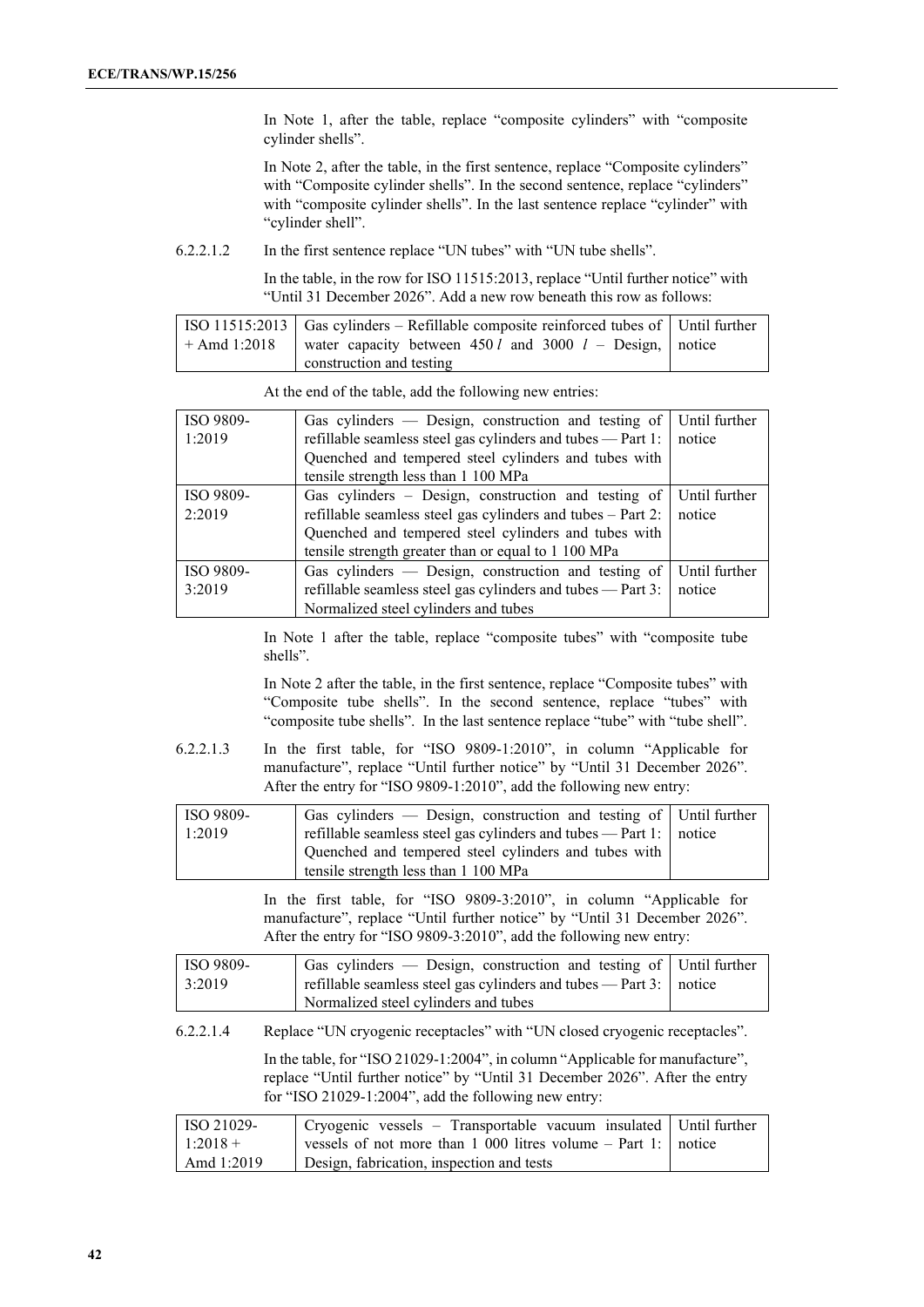6.2.2.1.5 In the table, for "ISO 16111:2008", in column "Applicable for manufacture", replace "Until further notice" by "Until 31 December 2026". After the entry for "ISO 16111:2008", add the following new entry:

| ISO 16111:2018   Transportable gas storage devices – Hydrogen absorbed   Until further |        |
|----------------------------------------------------------------------------------------|--------|
| in reversible metal hydride                                                            | notice |

6.2.2.1.6 In the first sentence, replace "The standard shown below" with "The following standard".

> In the second sentence replace "UN cylinder" with "UN cylinder or UN cylinder shell".

> In the table, for "ISO 10961:2010", in column "Applicable for manufacture", replace "Until further notice" by "Until 31 December 2026". After the entry for "ISO 10961:2010", add the following new entry:

| ISO 10961:2019   Gas cylinders – Cylinder bundles – Design, manufacture,   Until further |        |
|------------------------------------------------------------------------------------------|--------|
| testing and inspection                                                                   | notice |

Replace the current note after the table with the following:

- "*NOTE: Changing one or more cylinders or cylinder shells of the same design type, including the same test pressure, in an existing UN bundle of cylinders does not require a new conformity assessment of the existing bundle. Service equipment of the bundle of cylinders can also be replaced without requiring a new conformity assessment if it complies with the design type approval.*"
- 6.2.2.1.7 In the table, for "ISO 11513:2011", in column "Applicable for manufacture", replace "Until further notice" by "Until 31 December 2026". After the entry for "ISO 11513:2011", add the following new entry:

| $\left[ \text{ISO } 11513:2019 \right]$ Gas cylinders – Refillable welded steel cylinders Until further |  |
|---------------------------------------------------------------------------------------------------------|--|
| containing materials for sub-atmospheric gas packaging   notice                                         |  |
| (excluding acetylene) – Design, construction, testing, use                                              |  |
| and periodic inspection                                                                                 |  |

In the table, for "ISO 9809-1:2010", in column "Applicable for manufacture", replace "Until further notice" by "Until 31 December 2026". After the entry for "ISO 9809-1:2010", add the following new entry:

| <b>ISO</b> 9809- | Gas cylinders $-$ Design, construction and testing of Until further          |  |
|------------------|------------------------------------------------------------------------------|--|
| 1:2019           | refillable seamless steel gas cylinders and tubes $-$ Part 1: $\vert$ notice |  |
|                  | Quenched and tempered steel cylinders and tubes with                         |  |
|                  | tensile strength less than 1 100 MPa                                         |  |

6.2.2.1.8 In the table, in the row for ISO 21172-1:2015, replace "Until further notice" with "Until 31 December 2026". Add the following new row to the table after ISO 21172-1:2015:

| ISO 21172- | Gas cylinders – Welded steel pressure drums up to Until further    |  |
|------------|--------------------------------------------------------------------|--|
| $1:2015+$  | 3 000 litres capacity for the transport of gases – Design   notice |  |
| Amd 1:2018 | and construction $-$ Part 1: Capacities up to 1 000 litres         |  |
|            |                                                                    |  |

Insert a new 6.2.2.1.9 and table as follows:

"6.2.2.1.9 The following standards apply to the design, construction and initial inspection and test of non-refillable UN cylinders except that the inspection requirements related to the conformity assessment system and approval shall be in accordance with 6.2.2.5.

| Reference      | Title                                                                                     | <b>Applicable for</b><br>manufacture |
|----------------|-------------------------------------------------------------------------------------------|--------------------------------------|
| ISO 11118:1999 | Gas cylinders – Non-refillable metallic gas<br>cylinders – Specification and test methods | Until 31 December<br>2020            |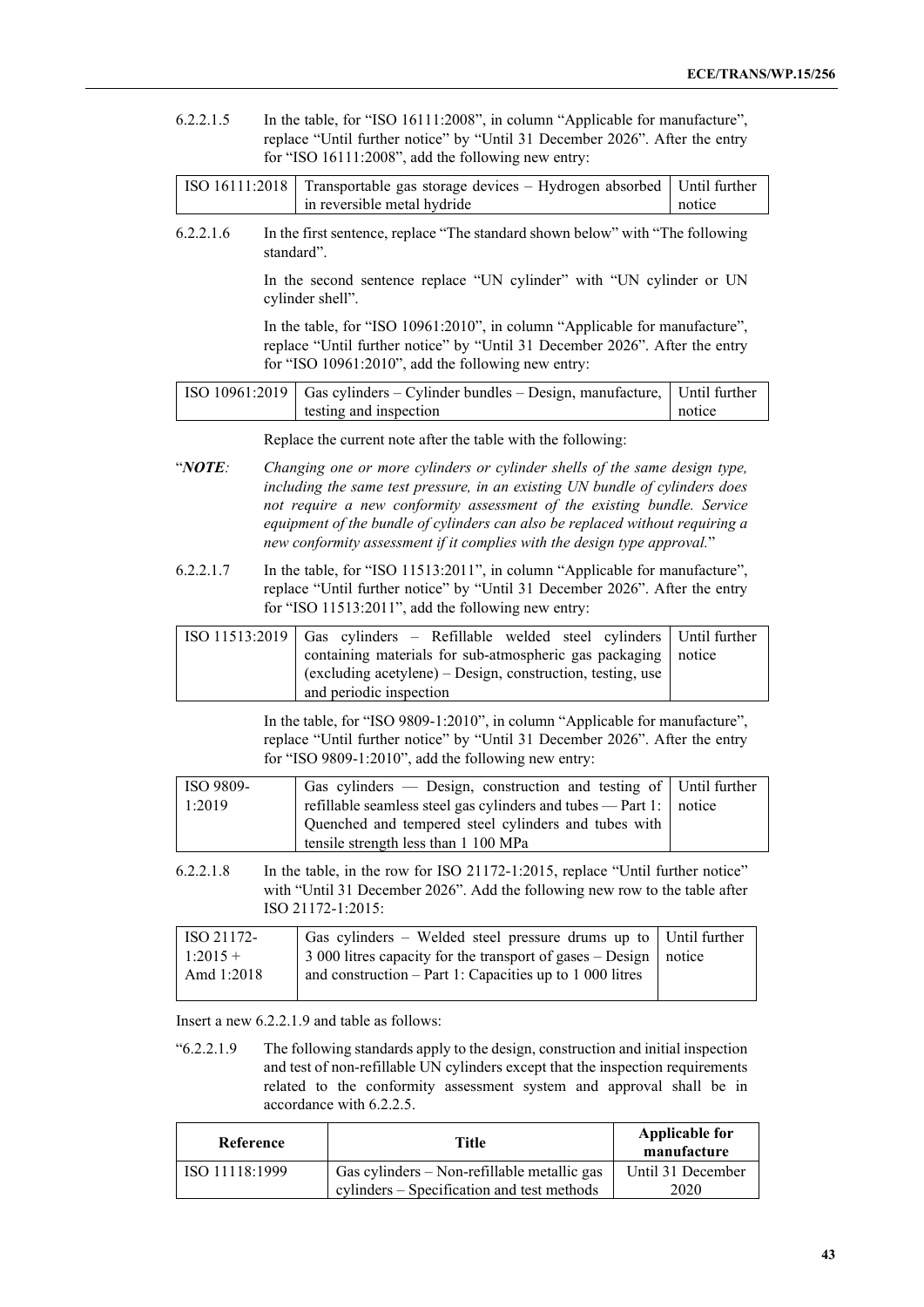| ISO 13340:2001 | Transportable gas cylinders - Cylinder      | Until 31 December    |
|----------------|---------------------------------------------|----------------------|
|                | valves for non-refillable cylinders -       | 2020                 |
|                | Specification and prototype testing         |                      |
| ISO 11118:2015 | Gas cylinders – Non-refillable metallic gas | Until 31 December    |
|                | cylinders – Specification and test methods  | 2026                 |
| ISO 11118:2015 | Gas cylinders - Non-refillable metallic gas | Until further notice |
| $+Amd.1:2019$  | cylinders - Specification and test methods  |                      |

6.2.2.2 In the first sentence delete "pressure receptacle". In the table, add the following heading row:

|--|

6.2.2.3 Replace the title "Service equipment" with "Closures and their protection".

Replace the first sentence with "The following standards apply to the design, construction, and initial inspection and test of closures and their protection:"

"

In the first table, for "ISO 11117:2008 + Cor.1:2009", in column "Applicable for manufacture", replace "Until further notice" by "Until 31 December 2026". After the entry for "ISO 11117:2008 + Cor.1:2009", add the following new entry:

| ISO 11117:2019 Gas cylinders – Valve protection caps and guards – Until further |        |
|---------------------------------------------------------------------------------|--------|
| Design, construction and tests                                                  | notice |

In the first table, delete the row for ISO 13340:2001.

In the first table, for "ISO 17871:2015", in column "Applicable for manufacture", replace "Until further notice" by "Until 31 December 2026". In the column "Title", add the following new note under the title:

## "*NOTE: This standard shall not be used for flammable gases.*"

In the first table, after the entry for "17871:2015", add the following new entry:

| ISO 17871:2020 Gas cylinders – Quick-release cylinder valves – Until further |                                 |  |  |        |
|------------------------------------------------------------------------------|---------------------------------|--|--|--------|
|                                                                              | Specification and type testing. |  |  | notice |
|                                                                              |                                 |  |  |        |

In the second table, for "ISO 16111:2008", in column "Applicable for manufacture", replace "Until further notice" by "Until 31 December 2026". After the entry for "ISO 16111:2008", add the following new entry:

| ISO 16111:2018 Transportable gas storage devices – Hydrogen absorbed Until further |        |
|------------------------------------------------------------------------------------|--------|
| l in reversible metal hydride                                                      | notice |

6.2.2.4 Amend the first sentence to read "The following standards apply to periodic inspection and testing of UN pressure receptacles:".

> In the first table, in the row for ISO 6406:2005, replace "Until further notice" with "Until 31 December 2024". Add the following new row to the table after ISO 6406:2005:

| ISO 18119:2018 | Gas cylinders – Seamless steel and seamless        | Until further |
|----------------|----------------------------------------------------|---------------|
|                | aluminium-alloy gas cylinders and tubes – Periodic | notice        |
|                | inspection and testing                             |               |

In the first table, in the row for ISO 10460:2005, replace "Until further notice" with "Until 31 December 2024". Add the following new row to the table after ISO 10460:2005:

| ISO 10460:2018 Gas cylinders – Welded aluminium-alloy, carbon and Until further |  |
|---------------------------------------------------------------------------------|--|
| stainless steel gas cylinders – Periodic inspection and notice                  |  |
| testing.                                                                        |  |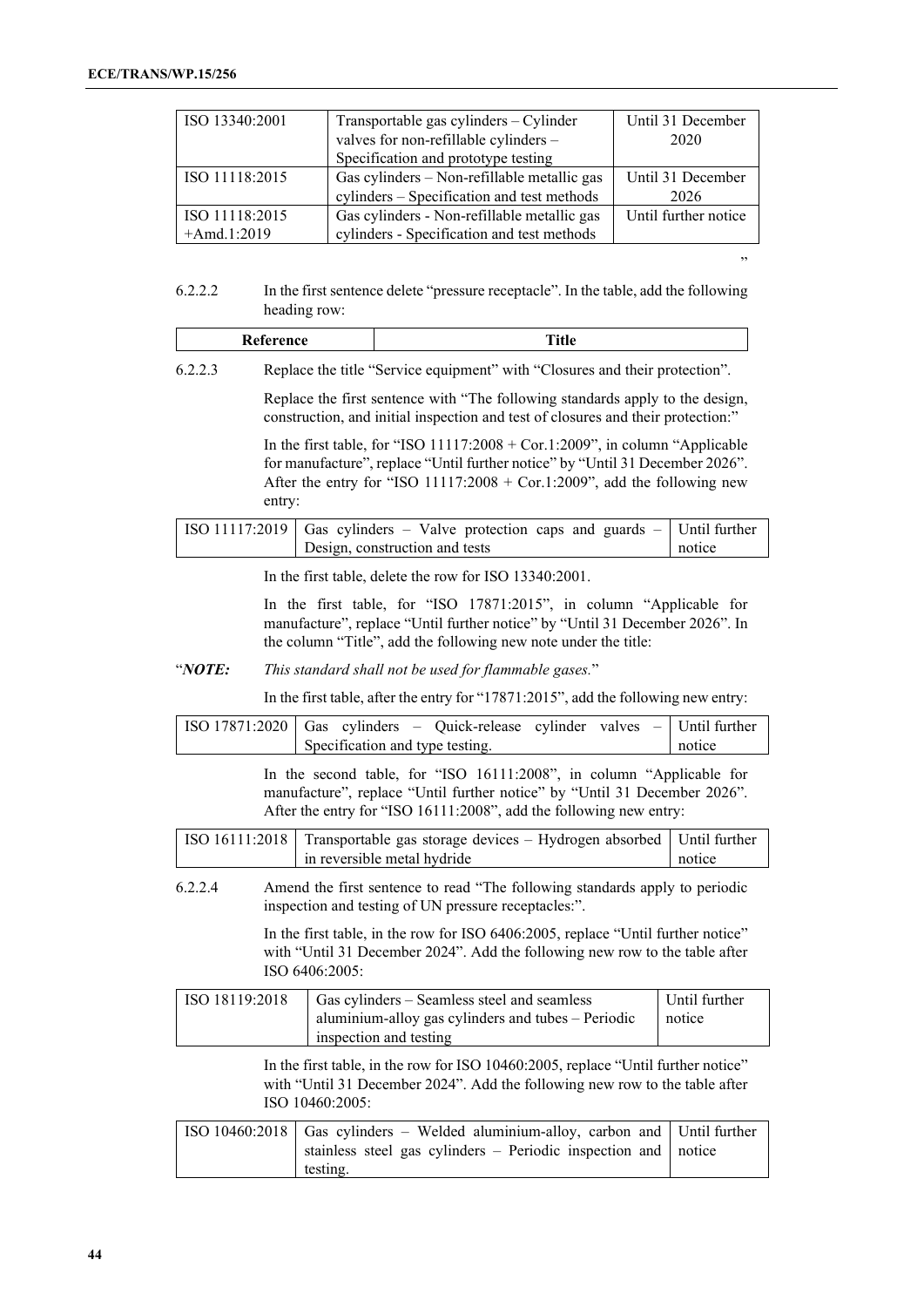In the first table, in the row for ISO  $10461:2005 + A1:2006$ , replace "Until further notice" with "Until 31 December 2024".

In the first table, for "ISO 10462:2013", in column "Applicable for manufacture", replace "Until further notice" by "Until 31 December 2024". After the entry for "ISO 10462:2013", add the following new entry:

|               | [ISO 10462:2013   Gas cylinders – Acetylene cylinders – Periodic inspection   Until further |        |
|---------------|---------------------------------------------------------------------------------------------|--------|
| $+$ Amd1:2019 | and maintenance                                                                             | notice |

In the first table, for "ISO 11513:2011", in column "Applicable for manufacture", replace "Until further notice" by "Until 31 December 2024". After the entry for "ISO 11513:2011", add the following new entry:

| $ISO 11513:2019$ Gas cylinders – Refillable welded steel cylinders Until further |  |
|----------------------------------------------------------------------------------|--|
| containing materials for sub-atmospheric gas packaging   notice                  |  |
| $\alpha$ (excluding acetylene) – Design, construction, testing, use              |  |
| and periodic inspection                                                          |  |

Delete the row for "ISO 11623:2002".

At the end of the first table, add the following new entry:

| ISO 23088:2020    |                                                                                                                                                                                                                                     | Gas cylinders - Periodic inspection and testing of welded                                                                                                                                                                                                                                                                                                       | Until further           |  |  |
|-------------------|-------------------------------------------------------------------------------------------------------------------------------------------------------------------------------------------------------------------------------------|-----------------------------------------------------------------------------------------------------------------------------------------------------------------------------------------------------------------------------------------------------------------------------------------------------------------------------------------------------------------|-------------------------|--|--|
|                   |                                                                                                                                                                                                                                     | steel pressure drums — Capacities up to 1 000 l                                                                                                                                                                                                                                                                                                                 | notice                  |  |  |
|                   | In the second table, for "ISO 16111:2008", in column "Applicable for<br>manufacture", replace "Until further notice" by "Until 31 December 2024".<br>After the entry for "ISO 16111:2008", add the following new entry:             |                                                                                                                                                                                                                                                                                                                                                                 |                         |  |  |
| ISO 16111:2018    |                                                                                                                                                                                                                                     | Transportable gas storage devices - Hydrogen absorbed<br>in reversible metal hydride                                                                                                                                                                                                                                                                            | Until further<br>notice |  |  |
| 6.2.2.5           |                                                                                                                                                                                                                                     | At the beginning of $6.2.2.5$ renumber $6.2.2.5.1$ as $6.2.2.5.0$ and insert the<br>following new Note at the end (after the definition of "Verify").                                                                                                                                                                                                           |                         |  |  |
| "NOTE:            | In this subsection when separate assessment is used, the term pressure<br>receptacle shall refer to pressure receptacle, pressure receptacle shell, inner<br>vessel of the closed cryogenic receptacle or closure, as appropriate." |                                                                                                                                                                                                                                                                                                                                                                 |                         |  |  |
|                   |                                                                                                                                                                                                                                     | Insert a new paragraph 6.2.2.5.1 to read as follows:                                                                                                                                                                                                                                                                                                            |                         |  |  |
| $\cdot$ 6.2.2.5.1 |                                                                                                                                                                                                                                     | The requirements of 6.2.2.5 shall be used for the conformity assessments of<br>pressure receptacles. Paragraph 6.2.1.4.4 gives details of which parts of<br>pressure receptacles may be conformity assessed separately. However, the<br>requirements of 6.2.2.5 may be replaced by requirements specified by the<br>competent authority in the following cases: |                         |  |  |
|                   | (a)                                                                                                                                                                                                                                 | Conformity assessment of closures;                                                                                                                                                                                                                                                                                                                              |                         |  |  |
|                   | (b)                                                                                                                                                                                                                                 | Conformity assessment of the complete assembly of bundles of<br>cylinders provided the cylinder shells have been conformity assessed<br>in accordance with the requirements of 6.2.2.5; and                                                                                                                                                                     |                         |  |  |
|                   | (c)                                                                                                                                                                                                                                 | Conformity assessment of the complete assembly of closed cryogenic<br>receptacles provided the inner vessel has been conformity assessed in<br>accordance with the requirements of 6.2.2.5."                                                                                                                                                                    |                         |  |  |

6.2.2.5.4.9 In (c), replace the existing text with: "As required by the pressure receptacle standard or technical code, carry out or supervise the tests of pressure receptacles as required for design type approval;".

> Add the following new sentence at the end of the penultimate paragraph: "If it was not possible to evaluate exhaustively the compatibility of the materials of construction with the contents of the pressure receptacle when the certificate was issued, a statement that compatibility assessment was not completed shall be included in the design type approval certificate.".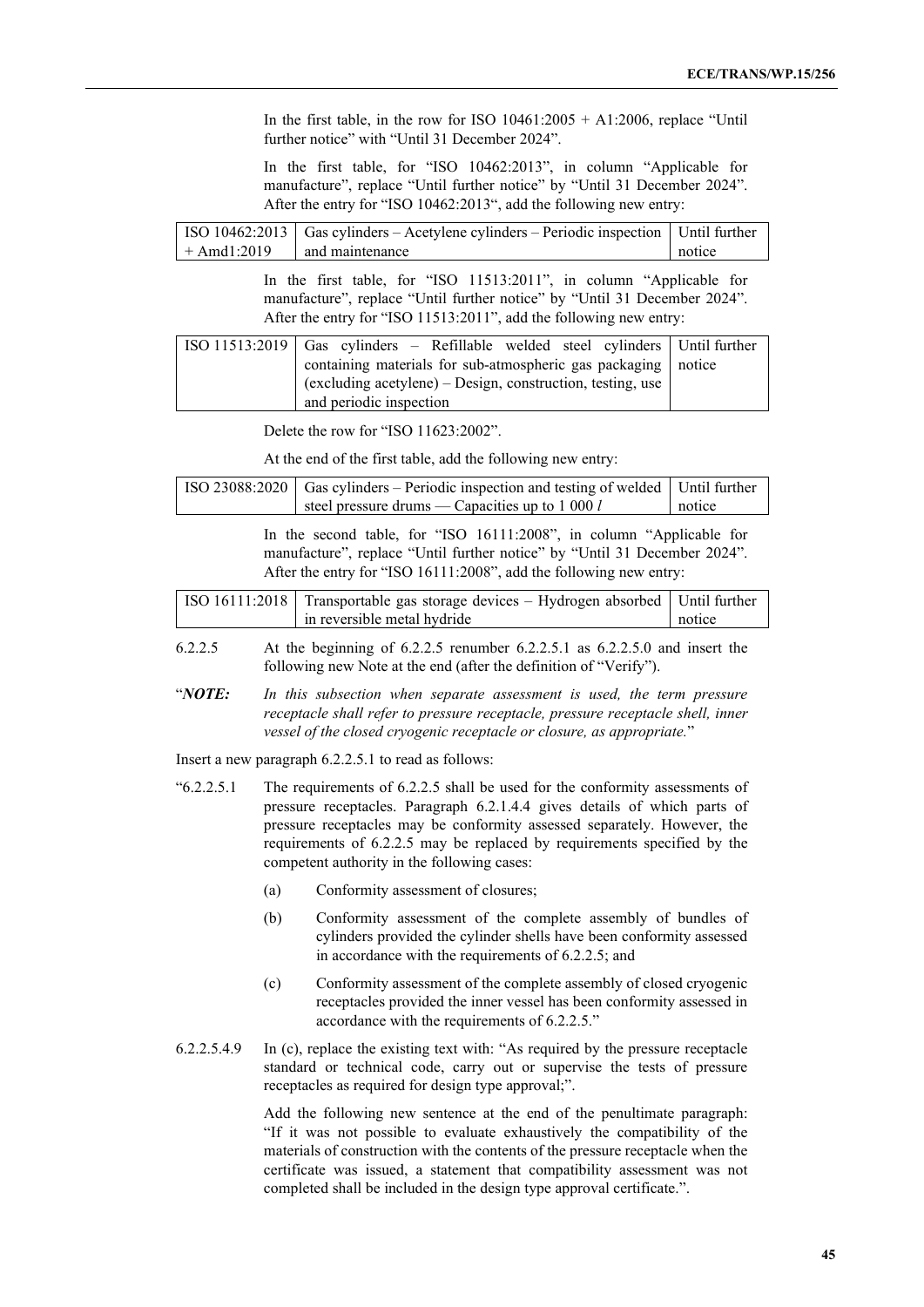- 6.2.2.7 Amend the Note by replacing "6.2.2.9 and marking" by "6.2.2.9, marking" and inserting at the end "and marking requirements for closures are given in 6.2.2.11".
- 6.2.2.7.1 In the first sentence replace "pressure receptacles" by "pressure receptacle shells and closed cryogenic receptacles".

At the end of the second sentence, delete "on the pressure receptacle".

In the third sentence, after "neck of the pressure receptacle" insert "shell".

- 6.2.2.7.2 In (b), at the end, insert the following new note:
- "*NOTE: For acetylene cylinders the standard ISO 3807 shall also be marked.*"

After (e), insert the following new note:

- "*NOTE: When an acetylene cylinder is conformity assessed in accordance with 6.2.1.4.4 (b) and the inspection bodies for the cylinder shell and the acetylene cylinder are different, their respective marks (d) are required. Only the initial inspection date (e) of the completed acetylene cylinder is required. If the country of approval of the inspection body responsible for the initial inspection and test is different, a second mark (c) shall be applied.*"
- 6.2.2.7.3 In (g), in the second sentence, replace "mass of valve, valve cap" with "mass of closure(s), valve protection cap".

In (i), at the end insert the following note:

"*NOTE: When a cylinder shell is intended for use as an acetylene cylinder (including the porous material), the working pressure mark is not required until the acetylene cylinder is completed.*"

> In (j), in the first sentence replace "liquefied gases and refrigerated liquefied gases" with "liquefied gases, refrigerated liquefied gases and dissolved gases".

Replace paragraphs (k) and (l) with the following.

- "(k) In the case of cylinders for UN No. 1001 acetylene, dissolved:
	- (i) the tare in kilograms consisting of the total of the mass of the empty cylinder shell, the service equipment (including porous material) not removed during filling, any coating, the solvent and the saturation gas expressed to three significant figures rounded down to the last digit followed by the letters "KG". At least one decimal shall be shown after the decimal point. For pressure receptacles of less than 1 kg, the mass shall be expressed to two significant figures rounded down to the last digit;
	- (ii) the identity of the porous material (e.g.: name or trademark); and
	- (iii) the total mass of the filled acetylene cylinder in kilograms followed by the letters "KG";
- (*l*) In the case of cylinders for UN No. 3374 acetylene, solvent free:
	- (i) the tare in kilograms consisting of the total of the mass of the empty cylinder shell, the service equipment (including porous material) not removed during filling and any coating expressed to three significant figures rounded down to the last digit followed by the letters "KG". At least one decimal shall be shown after the decimal point. For pressure receptacles of less than 1 kg, the mass shall be expressed to two significant figures rounded down to the last digit;
	- (ii) the identity of the porous material (e.g.: name or trademark); and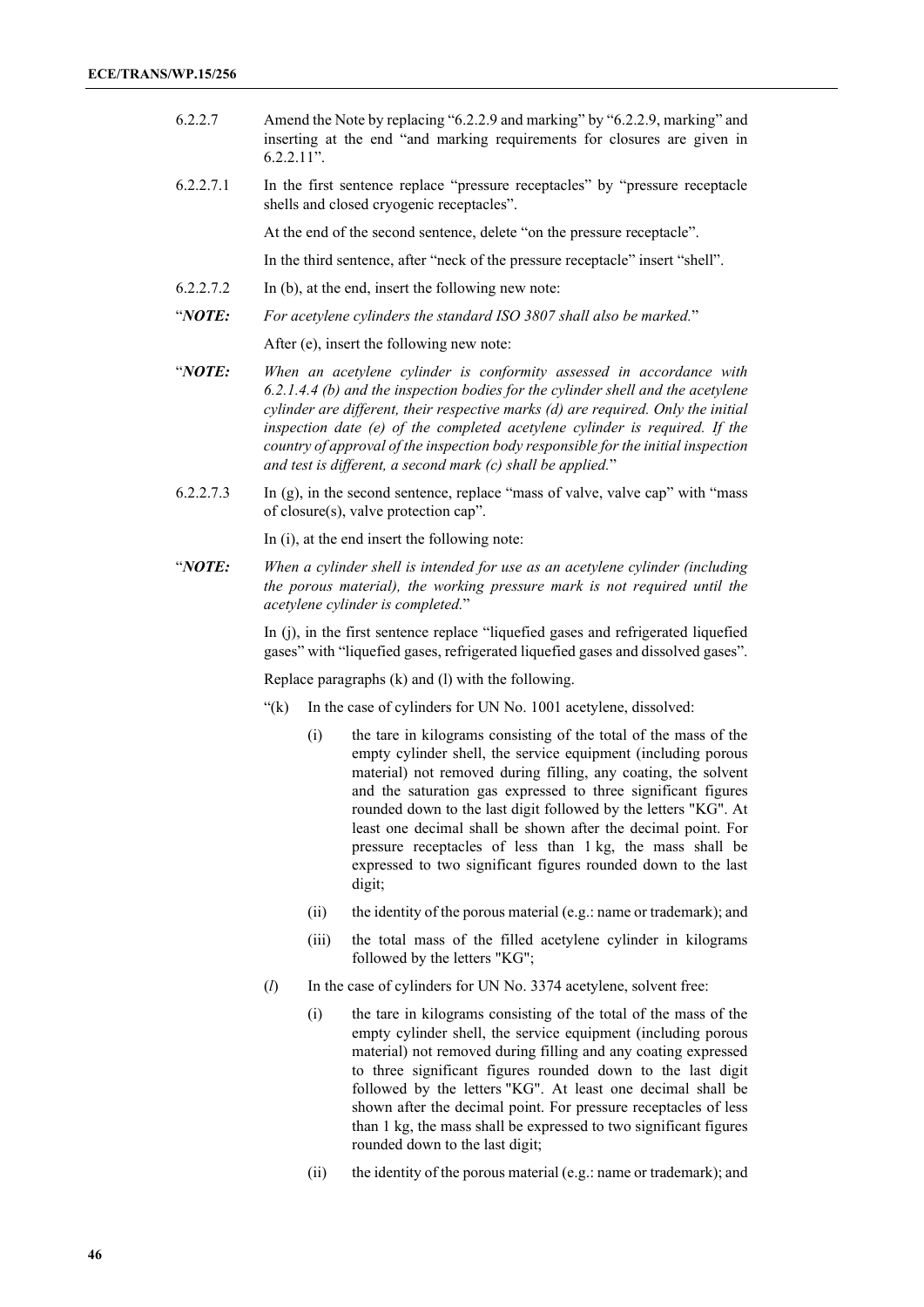- (iii) the total mass of the filled acetylene cylinder in kilograms followed by the letters "KG"."
- 6.2.2.7.4 (n) After the existing text insert the following new note:
- "*NOTE: For acetylene cylinders, if the manufacturer of the acetylene cylinder and the manufacturer of the cylinder shell are different, only the mark of the manufacturer of the completed acetylene cylinder is required.*"
- 6.2.2.7.8 Amend to read as follows:
- "6.2.2.7.8 The marks in accordance with 6.2.2.7.7 may be engraved on a metallic ring affixed to the cylinder or pressure drum when the valve is installed, and which is removable only by disconnecting the valve from the cylinder or pressure drum."
- 6.2.2.8 In the title replace "pressure receptacles" with "cylinders".
- 6.2.2.8.1 In the first sentence replace "pressure receptacles" with "cylinders" and "pressure receptacle" with "cylinder".

In the second sentence replace "pressure receptacle" with "cylinder".

In the third sentence replace "pressure receptacle" at the first occurrence with "cylinder shell" and at the second occurrence with "cylinder".

In the fourth sentence replace "pressure receptacles" with "cylinders" twice.

In the fifth sentence replace "pressure receptacles" with "cylinders" twice.

- 6.2.2.8.3 In the note, replace "pressure receptacles" with "cylinders".
- 6.2.2.10.1 Replace "cylinders" with "cylinder shells".

Insert a new second sentence as follows: "Individual closures in a bundle of cylinders shall be marked in accordance with 6.2.2.11.".

6.2.2.10.3 (b) In the first sentence replace the phrase in brackets with "cylinder shells and service equipment".

In the second sentence after "tare" delete "mass".

Insert a new 6.2.2.11 as follows:

### "**6.2.2.11** *Marking of closures for refillable UN pressure receptacles*

For closures the following permanent marks shall be applied clearly and legibly, (e.g. stamped, engraved or etched):

- (a) Manufacturer's identification mark;
- (b) Design standard or design standard designation;
- (c) Date of manufacture (year and month or year and week) and
- (d) The identity mark of the inspection body responsible for the initial inspection and test, if applicable.

The valve test pressure shall be marked when it is less than the test pressure which is indicated by the rating of the valve filling connection."

Renumber the existing 6.2.2.11 as 6.2.2.12 and amend it to read as follows:

## "**6.2.2.12** *Equivalent procedures for conformity assessment and periodic inspection and test*

For UN pressure receptacles the requirements of 6.2.2.5 and 6.2.2.6 are considered to have been complied with when the following procedures are applied: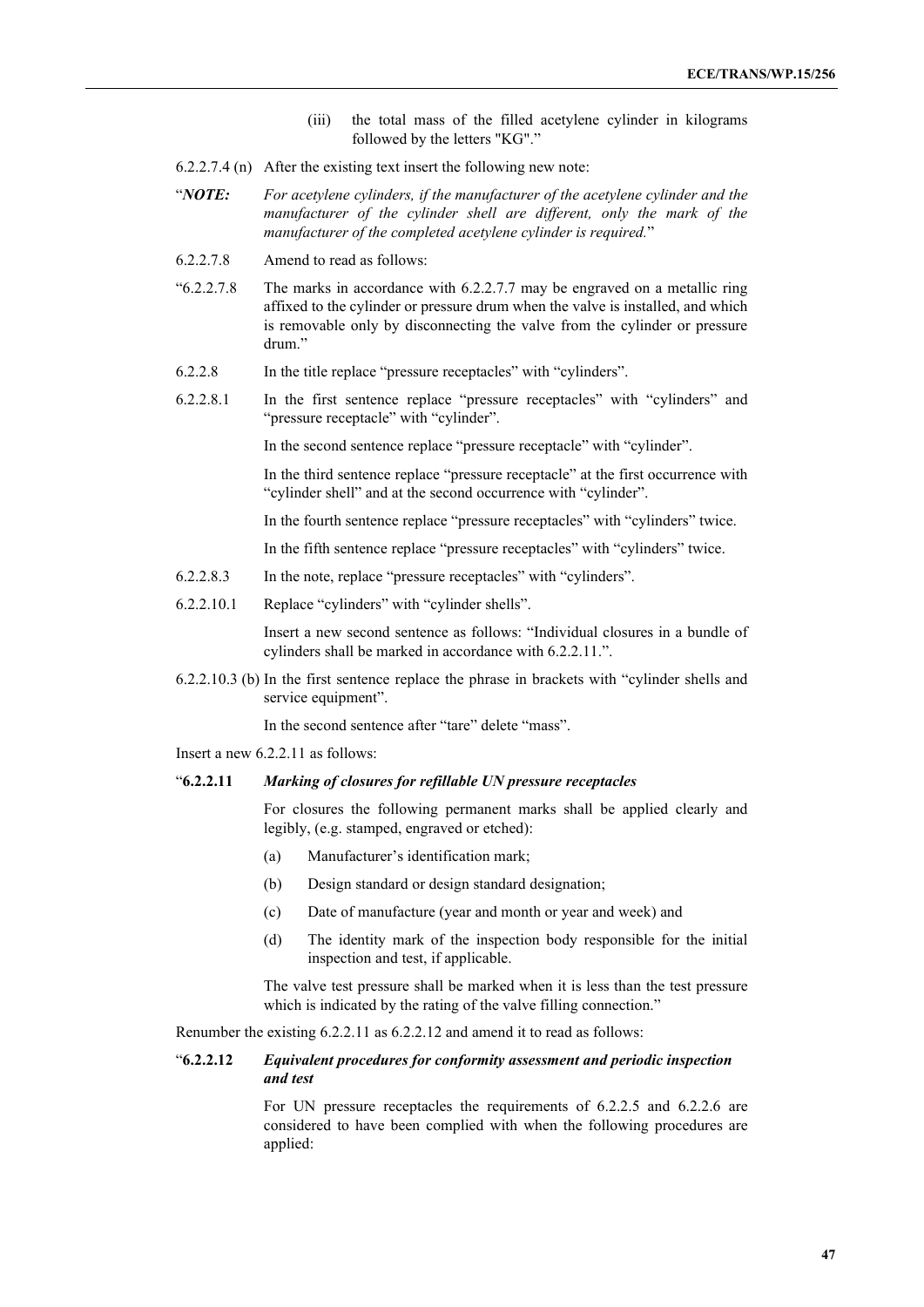| Procedure                                                                              | <b>Relevant body</b> |  |
|----------------------------------------------------------------------------------------|----------------------|--|
| Type examination and type approval<br>certificate issue $(1.8.7.2)$ <sup>a</sup>       | Xa                   |  |
| Supervision of manufacture $(1.8.7.3)$ and<br>initial inspection and tests $(1.8.7.4)$ | Xa or IS             |  |
| Periodic inspection (1.8.7.6)                                                          | Xa or Xb or IS       |  |

**<sup>a</sup>** *When an inspection body is designated by the competent authority to issue the type approval certificate, the type examination shall be performed by that inspection body.*

> Each procedure as defined in the table shall be performed by a single relevant body as indicated in the table.

> For separate conformity assessments (e.g. cylinder shell and closure) see 6.2.1.4.4.

> Xa means the competent authority or inspection body conforming to 1.8.6.3 and accredited according to EN ISO/IEC 17020:2012 (except clause 8.1.3) type A.

> Xb means inspection body conforming to 1.8.6.3 and accredited according to EN ISO/IEC 17020:2012 (except clause 8.1.3) type B, working exclusively for the owner or the duty holder responsible for the pressure receptacles.

> IS means an in-house inspection service of the manufacturer or an enterprise with a testing facility under the surveillance of an inspection body conforming to 1.8.6.3 and accredited according to EN ISO/IEC 17020:2012 (except clause 8.1.3) type A. The in-house inspection service shall be independent from design process, manufacturing operations, repair and maintenance.

> If an in-house inspection service has been used for the initial inspection and tests, the mark specified in 6.2.2.7.2 (d) shall be supplemented with the mark of the in-house inspection service.

> If an in-house inspection service has carried out the periodic inspection, the mark specified in 6.2.2.7.7 (b) shall be supplemented with the mark of the inhouse inspection service."

- 6.2.3.1.2 In the second paragraph replace "pressure envelope and supporting components" by "pressure receptacles or pressure receptacle shells including all permanently attached parts (e.g. neck ring, foot ring, etc.)".
- 6.2.3.1.5 Amend to read as follows:
- "6.2.3.1.5 Acetylene cylinders shall not be fitted with fusible plugs or any other pressure relief devices."
- 6.2.3.3.2 Delete the heading "Openings".
- 6.2.3.3.3 Delete the heading "Fittings". Sub-paragraphs (a) to (d) become paragraphs 6.2.3.3.3 to 6.2.3.3.6.
- 6.2.3.4.2 In the title replace "receptacles" by "receptacle shells" and in sub-paragraph (a) replace "receptacles" by "receptacle shells".
- 6.2.3.5.1 In Note 1, after "cylinder" insert "shell".

In Note 2, replace "cylinders and tubes" by "cylinder shells and tube shells" at the first occurrence only and replace "EN ISO 16148:2016" by "EN ISO 16148:2016 + A1:2020".

In Note 3, replace "cylinders and tubes" by "cylinder shells and tube shells" (twice).

6.2.3.5.2 In paragraph (a) insert "pressure" before "receptacle" and insert "service" before "equipment".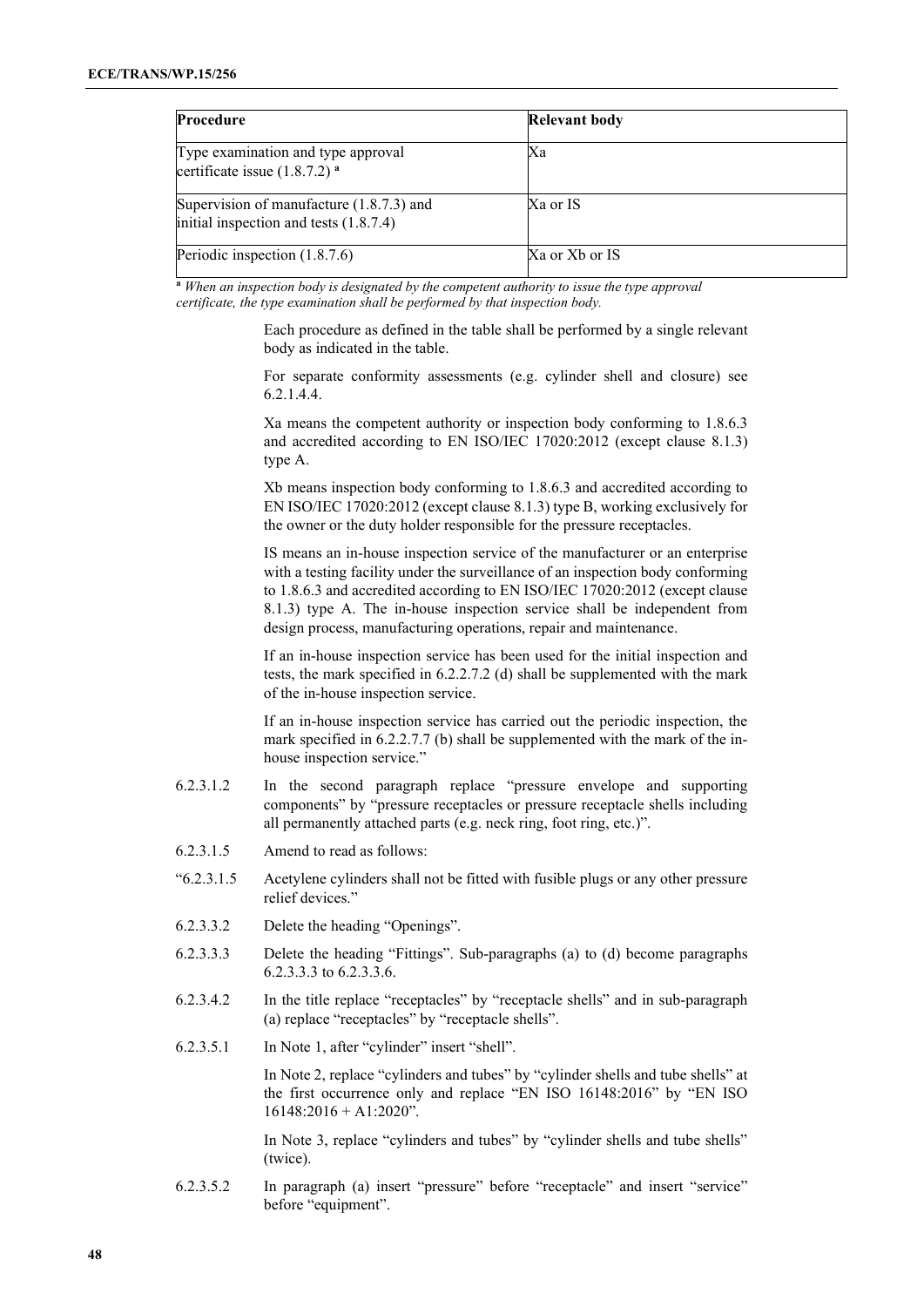### 6.2.3.6.1 Amend to read as follows:

"6.2.3.6.1 The procedures for conformity assessment and periodic inspection of section 1.8.7 shall be performed by the relevant body according to the following table.

| Procedure                                                                            | Relevant body  |
|--------------------------------------------------------------------------------------|----------------|
| Type examination and type approval certificate<br>issue $(1.8.7.2)$ <sup>a</sup>     | Xa             |
| Supervision of manufacture (1.8.7.3) and initial<br>inspection and tests $(1.8.7.4)$ | Xa or IS       |
| Periodic inspection (1.8.7.6)                                                        | Xa or Xb or IS |

**<sup>a</sup>** *The type approval certificate shall be issued by the inspection body that performed the type examination.*

> Each procedure as defined in the table shall be performed by a single relevant body as indicated in the table.

> For separate conformity assessments (e.g. cylinder shell and closure) see 6.2.1.4.4. For non-refillable pressure receptacles, separate type approval certificates for either the cylinder shell or the closure shall not be issued. Xa means the competent authority or inspection body conforming to 1.8.6.3 and accredited according to EN ISO/IEC 17020:2012 (except clause 8.1.3) type A.

> Xb means inspection body conforming to 1.8.6.3 and accredited according to EN ISO/IEC 17020:2012 (except clause 8.1.3) type B, working exclusively for the owner or the duty holder responsible for the pressure receptacles.

> IS means an in-house inspection service of the manufacturer or an enterprise with a testing facility under the surveillance of an inspection body conforming to 1.8.6.3 and accredited according to EN ISO/IEC 17020:2012 (except clause 8.1.3) type A. The in-house inspection service shall be independent from design process, manufacturing operations, repair and maintenance.

> If an in-house inspection service has been used for the initial inspection and tests, the mark specified in 6.2.2.7.2 (d) shall be supplemented with the mark of the in-house inspection service.

> If an in-house inspection service has carried out the periodic inspection, the mark specified in 6.2.2.7.7 (b) shall be supplemented with the mark of the inhouse inspection service."

- 6.2.3.8 Replace "1.8.6" by "1.8.6.3".
- 6.2.3.9.3 Add the following paragraph at the end (including a reference to the existing footnote 2):

"The requirements of  $6.2.2.7.4$  (n) shall be replaced by the following:

(n) The manufacturer's mark. When the country of manufacture is not the same as the country of approval, then the manufacturer's mark shall be preceded by the character(s) identifying the country of manufacture as indicated by the distinguishing sign used on vehicles in international road traffic<sup>2</sup>. The country mark and the manufacturer's mark shall be separated by a space or slash."

Insert a new paragraph 6.2.3.9.8 to read as follows:

- "6.2.3.9.8 *Marking of closures for refillable pressure receptacles*
- 6.2.3.9.8.1 Marking shall be in accordance with 6.2.2.11."
- 6.2.3.10 Replace "pressure receptacles" by "cylinders".
- 6.2.4.1 Amend the paragraphs before the table to read as follows (the heading remains unchanged):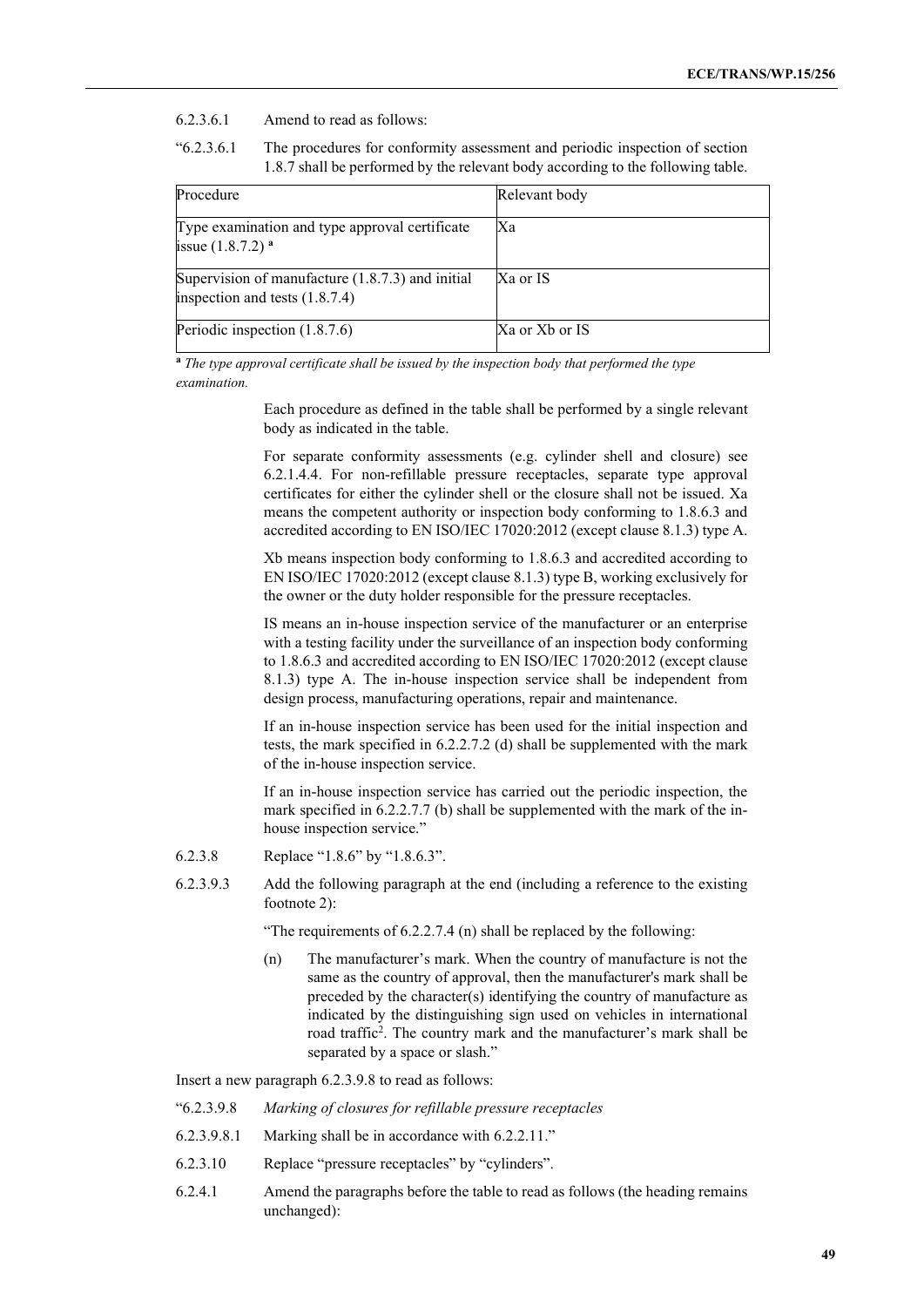"Since 1 January 2009 the use of the referenced standards has been mandatory. Exceptions are dealt with in 6.2.5.

Type approval certificates shall be issued in accordance with 1.8.7. For the issuance of a type approval certificate, one standard applicable according to the indication in column (4) shall be chosen from the table below. If more than one standard may be applied, only one of them shall be chosen.

Column (3) shows the paragraphs of Chapter 6.2 to which the standard conforms.

Column (5) gives the latest date when existing type approvals shall be withdrawn according to 1.8.7.2.2.2; if no date is shown the type approval remains valid until it expires.

Standards shall be applied in accordance with 1.1.5. They shall be applied in full unless otherwise specified in the table below.

The scope of application of each standard is defined in the scope clause of the standard unless otherwise specified in the table below.

*NOTE: The words "cylinder", "tube" and "pressure drum" when used in these standards shall be understood to exclude closures except in the case of nonrefillable cylinders.*"

In the table, replace the heading of column (3) by "Requirements the standard complies with".

In the third row of the table (sub-header row after the two header rows) after "for design and construction" add "of pressure receptacles or pressure receptacle shells".

Amend the Table, under "for design and construction of pressure receptacles or pressure receptacle shells" as follows:

- For "EN ISO  $7866:2012 + AC:2014$ ", in column (4), replace "Until further notice" by "Between 1 January 2015 and 31 December 2024".
- After the row for "EN ISO 7866:2012 + AC:2014", insert the following new row:

| I EN ISO      | Gas cylinders – Refillable seamless | 6.2.3.1 | Until   |  |
|---------------|-------------------------------------|---------|---------|--|
| $7866:2012 +$ | aluminium alloy gas cylinders $-$   | and     | further |  |
| A1:2020       | Design, construction and testing    | 6.2.3.4 | notice  |  |

• For "EN 12245:2002", in column (2), insert the following Note:

*"NOTE: This standard shall not be used for gases classified as LPG."*

- For "EN 12245:2002", in column (5), at the end, insert "; 31 December 2023, for cylinders for LPG".
- For "EN  $12245:2009 + A1:2011$ ", in column (2), number the existing Note to be "NOTE 1" and insert a new Note as follows:

"*NOTE 2: This standard shall not be used for gases classified as LPG.*"

- For "EN  $12245:2009 + A1:2011$ ", in column (5), at the end, insert "; 31 December 2023, for cylinders for LPG".
- For "EN ISO 11118:2015", in column (4), replace "Until further notice" by "Between 1 January 2017 and 31 December 2024".
- After the row for "EN ISO 11118:2015", insert the following new row: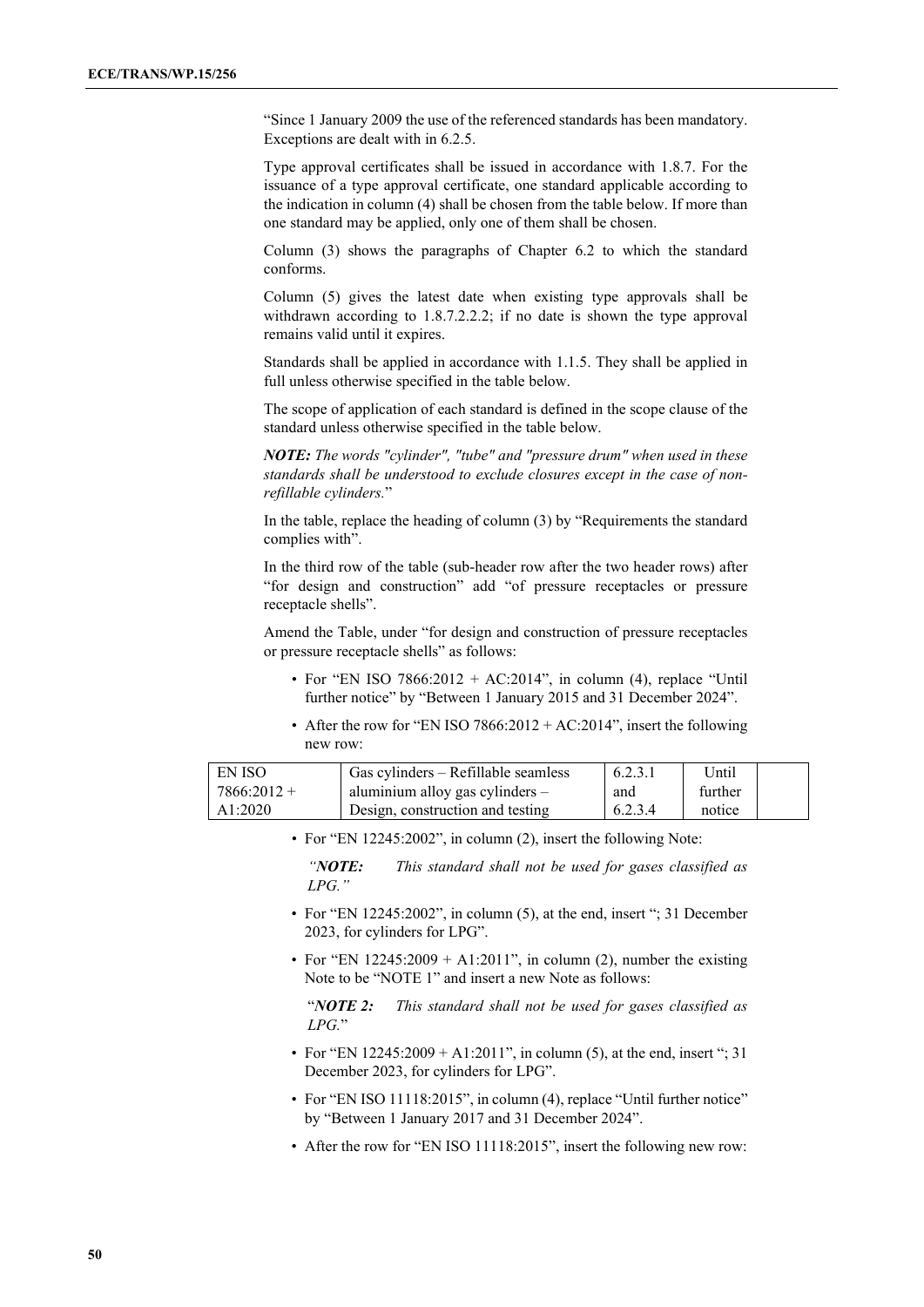| EN ISO<br>$11118:2015+$<br>A1:2020 | Gas cylinders – Non-refillable metallic<br>gas cylinders – Specification and test<br>methods | 6.2.3.1,<br>6.2.3.3<br>and<br>6.2.3.4 | Until<br>further<br>notice |  |
|------------------------------------|----------------------------------------------------------------------------------------------|---------------------------------------|----------------------------|--|
|------------------------------------|----------------------------------------------------------------------------------------------|---------------------------------------|----------------------------|--|

• For "EN  $14427:2004 + A1:2005$ ", in column (5), insert "31 December 2023, for cylinders without a liner, manufactured from two parts joined together".

• For "EN 14427:2014", in column (2), add a new Note as follows:

"*NOTE: This standard shall not be used for cylinders without a liner, manufactured from two parts joined together.*"

- For "EN 14427:2014", in column (5), insert "31 December 2023, for cylinders without a liner, manufactured from two parts joined together".
- At the end, add the following new row:

| EN 17339:2020 | Transportable gas cylinders – Fully<br>wrapped carbon composite cylinders and<br>tubes for hydrogen | $6.2.3.1$ and<br>6.2.3.4 | Until<br>further<br>notice |  |  |
|---------------|-----------------------------------------------------------------------------------------------------|--------------------------|----------------------------|--|--|
|---------------|-----------------------------------------------------------------------------------------------------|--------------------------|----------------------------|--|--|

In the sub-header row of the table immediately preceding the entry for "EN 849:1996 (except Annex A)" replace "for closures" by "for design and construction of closures".

In the table, under "for design and construction of closures":

- For "EN ISO 14245:2019" in column (4) replace "Until further notice" by "Between 1 January 2021 and 31 December 2024".
- After the row for "EN ISO 14245:2019", insert the following row:

| EN ISO     | Gas Cylinders – Specifications and testing | $\pm 6.2.3.1$ and | Until   |  |
|------------|--------------------------------------------|-------------------|---------|--|
| 14245:2021 | of LPG cylinder valves – Self-closing      | 6.2.3.3           | further |  |
|            |                                            |                   | notice  |  |

• For "EN ISO 15995:2019" in column (4) replace "Until further notice" by "Between 1 January 2021 and 31 December 2024".

• After the row for "EN ISO 15995:2019", insert the following row:

| Gas Cylinders – Specifications and testing<br>EN ISO<br>of LPG cylinder valves – Manually<br>15995:2021<br>operated | $\vert$ 6.2.3.1 and<br>6.2.3.3 | Until<br>further<br>notice |  |  |
|---------------------------------------------------------------------------------------------------------------------|--------------------------------|----------------------------|--|--|
|---------------------------------------------------------------------------------------------------------------------|--------------------------------|----------------------------|--|--|

• For "EN 13175:2019 (except clause 6.1.6)", in column (4), replace "Until further notice" by "Between 1 January 2021 and 31 December 2024". After the row for "EN 13175:2019 (except clause 6.1.6)", insert the following row:

| EN $13175:2019 +$<br>A1:2020 | LPG Equipment and accessories $-$<br>Specification and testing for Liquefied<br>Petroleum Gas (LPG) pressure vessel<br>valves and fittings | $6.2.3.1$ and<br>6.2.3.3 | Until<br>further<br>notice |  |
|------------------------------|--------------------------------------------------------------------------------------------------------------------------------------------|--------------------------|----------------------------|--|
|------------------------------|--------------------------------------------------------------------------------------------------------------------------------------------|--------------------------|----------------------------|--|

• For "EN 13953:2015", in column (4), replace "Until further notice" by "Between 1 January 2017 and 31 December 2024". After the row for "EN 13953:2015", insert the following row: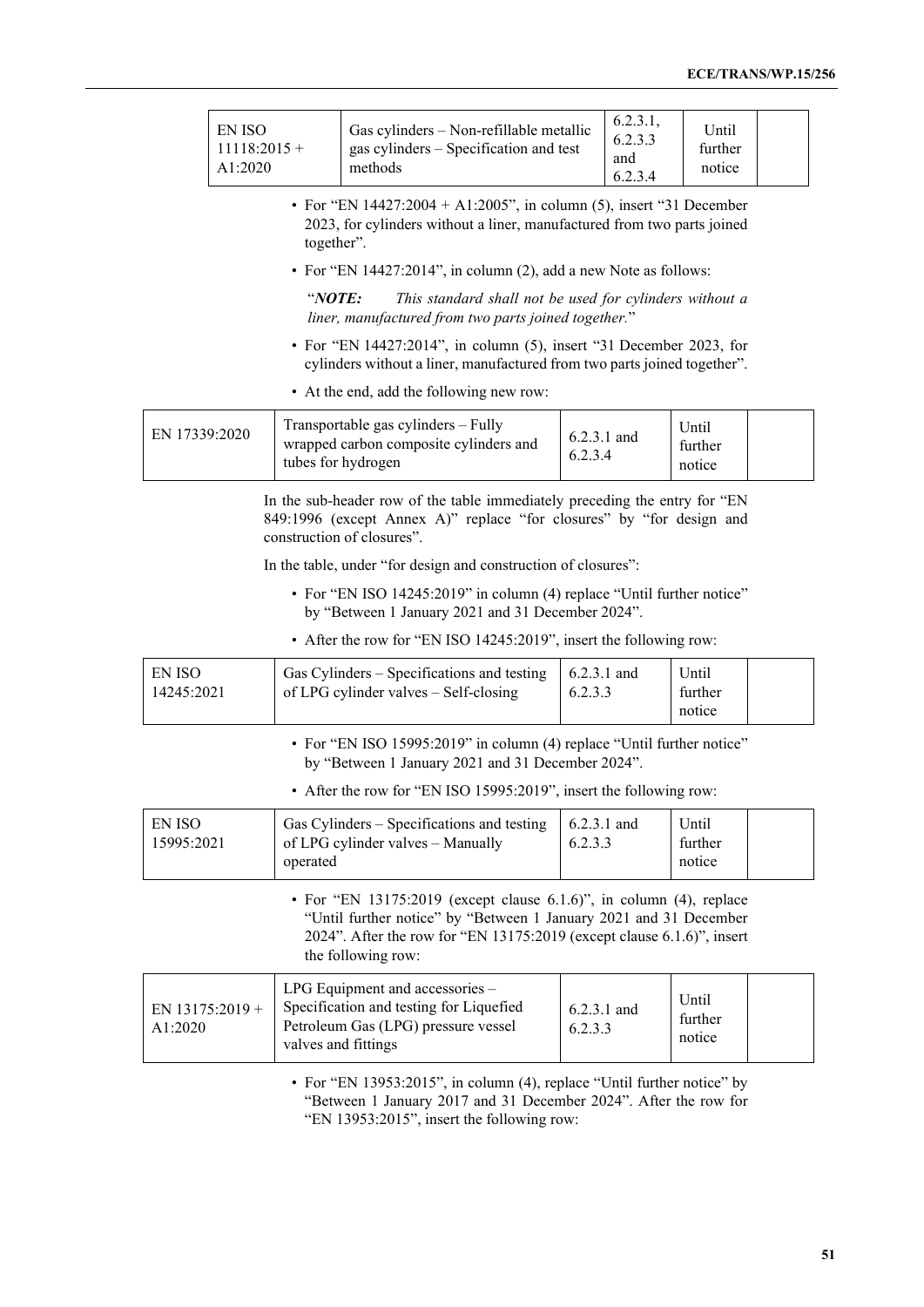| EN 13953:2020               | LPG Equipment and accessories -<br>Pressure relief valves for transportable<br>refillable cylinders for Liquefied<br>Petroleum Gas (LPG)                                                                                                                         | 6.2.3.1, 6.2.3.3<br>and 6.2.3.4 | Until<br>further<br>notice         |  |
|-----------------------------|------------------------------------------------------------------------------------------------------------------------------------------------------------------------------------------------------------------------------------------------------------------|---------------------------------|------------------------------------|--|
| 6.2.4.2                     | In the fourth paragraph after the heading, at the beginning, add "Standards shall<br>be applied in full, unless otherwise specified in the table below.". In the<br>existing sentence, delete ", but in full unless otherwise specified in the table<br>helow".  |                                 |                                    |  |
|                             | Delete the third row of the table (after the two header rows) including the text<br>"for periodic inspection and test".                                                                                                                                          |                                 |                                    |  |
|                             | In the table:                                                                                                                                                                                                                                                    |                                 |                                    |  |
|                             | • For "EN 14876:2007", in column (3) replace "Until further notice" by<br>"Until 31 December 2024".                                                                                                                                                              |                                 |                                    |  |
|                             | • After the row for "EN 14876:2007", insert the following row:                                                                                                                                                                                                   |                                 |                                    |  |
| <b>EN ISO</b><br>23088:2020 | Gas cylinders - Periodic inspection and testing of<br>welded steel pressure drums - Capacities up to<br>1 000 1                                                                                                                                                  |                                 | Mandatorily from<br>1 January 2025 |  |
|                             | • For "EN 15888:2014", in column (3), replace "Until further notice" by<br>"Until 31 December 2024".                                                                                                                                                             |                                 |                                    |  |
|                             | • After the row for "EN 15888:2014", insert the following row:                                                                                                                                                                                                   |                                 |                                    |  |
| <b>EN ISO</b><br>20475:2020 | Gas cylinders - Cylinder bundles - Periodic<br>inspection and testing                                                                                                                                                                                            |                                 | Mandatorily from<br>1 January 2025 |  |
|                             | • Delete the rows for "EN $1968:2002 + A1:2005$ (except Annex B)", "EN<br>1802:2002 (except Annex B)", "EN ISO 10462:2013", "EN 1803:2002<br>(except Annex B)", "EN 1440:2016 (except Annex C)" and "EN<br>16728:2016 (except clause 3.5, Annex F and Annex G)". |                                 |                                    |  |
|                             | • In the rows for "EN ISO 11623:2015" and "EN 14912:2015", in the last<br>column, replace "Mandatorily from 1 January 2019" by "Until further<br>notice".                                                                                                        |                                 |                                    |  |
|                             | • In the rows for "EN $1440:2016 + A1:2018 + A2:2020$ (except Annex<br>C)" and "EN $16728:2016 + A1:2018 + A2:2020$ ", in the last column,<br>replace "Mandatorily from 1 January 2022" by "Until further notice".                                               |                                 |                                    |  |
|                             | • In the rows for "EN ISO 18119:2018, EN ISO 10462:2013 + A1:2019"<br>and "EN ISO 10460:2018", in the last column, replace "Mandatorily<br>from 1 January 2023" by "Until further notice".                                                                       |                                 |                                    |  |
| 6.2.5.3                     | In the first sentence after the heading insert "shell" after "pressure receptacle".                                                                                                                                                                              |                                 |                                    |  |
|                             | In the sentence immediately after the end of the Note delete "and their<br>closures".                                                                                                                                                                            |                                 |                                    |  |
| 6.2.5.4.1                   | In the first sentence replace "receptacles" by "receptacle shells".                                                                                                                                                                                              |                                 |                                    |  |
|                             | In the sentence preceding the algebraic formulae insert "shell" after<br>"receptacle" (twice).                                                                                                                                                                   |                                 |                                    |  |
| 6.2.5.4.2                   | At the end of the sentence, replace "EN $1975:1999 + A1:2003$ " by "EN ISO<br>$7866:2012 + A1:2020$ ".                                                                                                                                                           |                                 |                                    |  |
| 6.2.6.1.5                   | Amend the first sentence to read: "The internal pressure of aerosol dispensers<br>at 50 °C shall not exceed 1.2 MPa (12 bar) when using flammable liquefied<br>gases, 1.32 MPa (13.2 bar) when using non-flammable liquefied gases, and 1.5                      |                                 |                                    |  |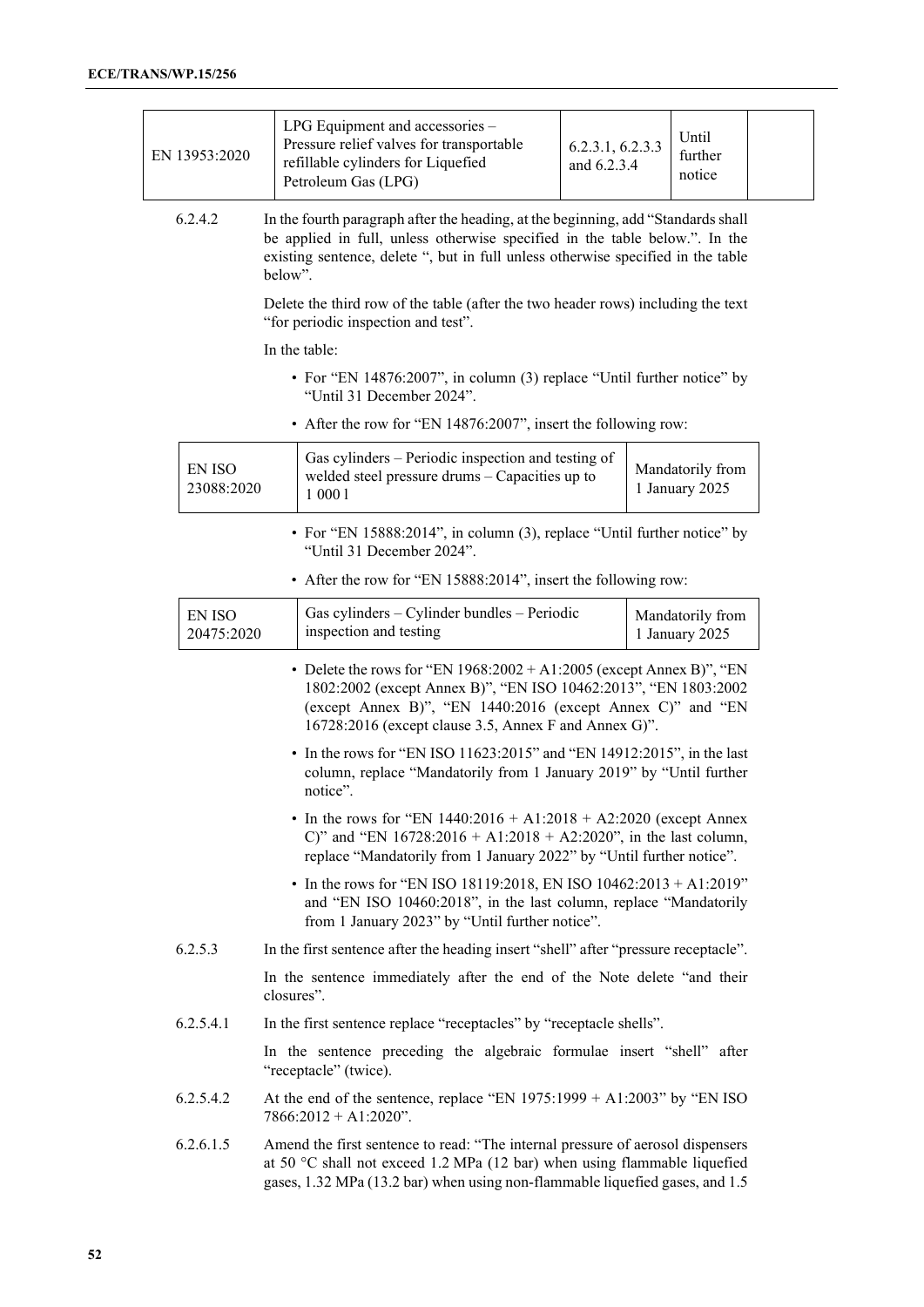MPa (15 bar) when using non-flammable compressed or dissolved gases. In case of a mixture of several gases, the stricter limit shall apply.".

# **Chapter 6.3**

- 6.3.2.1 In the second sentence, replace "successfully to withstand the tests" by "to successfully fulfil the requirements".
- 6.3.2.2 In the Note, replace "ISO 16106:2006" by "ISO 16106:2020" and delete "Packaging –" in the standard's title.
- 6.3.5.4.2 In the third sentence, replace "the edges of the upper end a radius" by "the edges of its upper end shall have a radius".

# **Chapter 6.4**

- 6.4.12.1 In the first sentence, delete "2.2.7.2.3.1.3, 2.2.7.2.3.1.4," and after "2.2.7.2.3.4.2", insert ", 2.2.7.2.3.4.3".
- 6.4.12.2 Delete "2.2.7.2.3.1.3, 2.2.7.2.3.1.4," and after "2.2.7.2.3.4.2", insert ", 2.2.7.2.3.4.3".

# **Chapter 6.5**

- 6.5.1.1.2 Amend to read as follows:
- "6.5.1.1.2 The requirements for IBCs in 6.5.3 are based on IBCs currently in use. In order to take into account progress in science and technology, there is no objection to the use of IBCs having specifications different from those in 6.5.3 and 6.5.5, provided that they are equally effective, acceptable to the competent authority and able to successfully fulfil the requirements described in 6.5.4 and 6.5.6. Methods of inspection and testing other than those described in ADR are acceptable, provided they are equivalent, and are recognized by the competent authority."

Add a new 6.5.2.1.2 to read as follows:

"6.5.2.1.2 IBCs manufactured from recycled plastics material as defined in 1.2.1 shall be marked "REC". For rigid IBCs this mark shall be placed near the marks prescribed in 6.5.2.1.1. For the inner receptacle of composite IBCs, this mark shall be placed near the marks prescribed in 6.5.2.2.4."

> Renumber current 6.5.2.1.2 and 6.5.2.1.3 as 6.5.2.1.3 and 6.5.2.1.4 respectively.

- 6.5.4.1 In the Note, replace "ISO 16106:2006" by "ISO 16106:2020" and delete "Packaging –" in the standard's title.
- 6.5.5.1.6 (a) At the end, add "C = capacity in litres;"
- 6.5.5.3.2 After the first sentence, add the following new sentence: "Except for recycled plastics material as defined in 1.2.1, no used material other than production residues or regrind from the same manufacturing process may be used.".
- 6.5.5.3.5 Delete.
- 6.5.5.4.6 After the first sentence, add the following new sentence: "Except for recycled plastics material as defined in 1.2.1, no used material other than production residues or regrind from the same manufacturing process may be used.".
- 6.5.5.4.9 Delete.

Renumber current 6.5.5.4.10 to 6.5.5.4.26 as 6.5.5.4.9 to 6.5.5.4.25.

In renumbered 6.5.5.4.19, replace "6.5.5.4.9" by "6.5.5.4.8".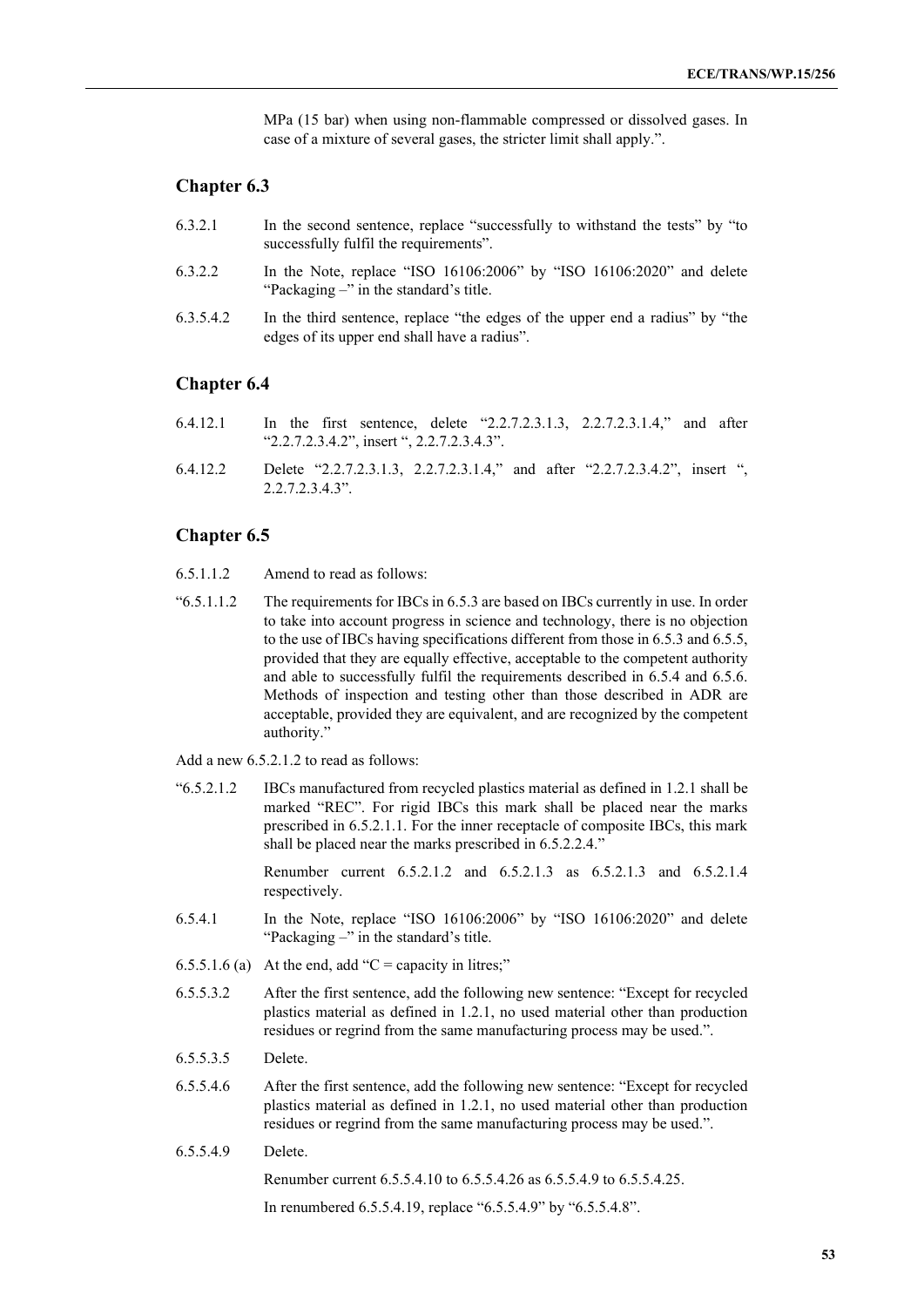6.5.6.3.2 Replace "6.5.5.4.9" by "6.5.5.4.8".

# **Chapter 6.6**

- 6.6.1.1 Number the indents as (a) to (c).
- 6.6.1.2 In the Note, replace "ISO 16106:2006" by "ISO 16106:2020" and delete "Packaging –" in the standard's title.
- 6.6.1.3 In the second sentence, replace "successfully to withstand the tests" by "to successfully fulfil the requirements".

# **Chapter 6.7**

- 6.7 At the beginning of Chapter 6.7 number the Note as Note 1 and add a new Note 2 to read as follows:
- "*NOTE 2: The requirements of this Chapter also apply to portable tanks with shells made of fibre-reinforced plastics (FRP) to the extent indicated in Chapter 6.9.*"

In Note 1, replace "for fibre-reinforced plastics tanks, see Chapter 6.9;" by "for fixed tanks (tank-vehicles) and demountable tanks with shells made of fibrereinforced plastics, see Chapter 6.13;" and transfer this phrase at the end of the sentence.

- 6.7.3.8.1.1 Delete footnote 5 and renumber the footnotes in 6.7 accordingly. At the end of 6.7.3.8.1.1, add a new note with the text of the footnote, to read as follows:
- "*NOTE: This formula applies only to non-refrigerated liquefied gases which have critical temperatures well above the temperature at the accumulating condition. For gases which have critical temperatures near or below the temperature at the accumulating condition, the calculation of the pressurerelief device delivery capacity shall consider further thermodynamic properties of the gas (see, e.g. CGA S-1.2-2003 Pressure Relief Device Standards – Part 2 – Cargo and Portable Tanks for Compressed Gases).*"

## **Chapter 6.8**

In Note 1 under the title, after "Chapter 6.9", add "or Chapter 6.13, as appropriate".

Under the title, add a new Note 3 as follows:

"*NOTE 3: In this chapter, "inspection body" means a body conforming to 1.8.6."*

6.8.1 Replace the title by: "Scope and general provisions".

Insert a new sub-section 6.8.1.5 to read as follows:

"**6.8.1.5** *Conformity assessment, type approval and inspections procedures*

The following provisions describe how to apply the procedures in 1.8.7.

*NOTE: These provisions apply, subject to the compliance of the inspection bodies with the provisions of 1.8.6, and without prejudice to rights and obligations, in particular notification and recognition, fixed for them by agreements or legal acts (e.g. Directive 2010/35/EU) otherwise binding on Contracting Parties to ADR*.

For the purpose of this sub-section the term "country of registration" means: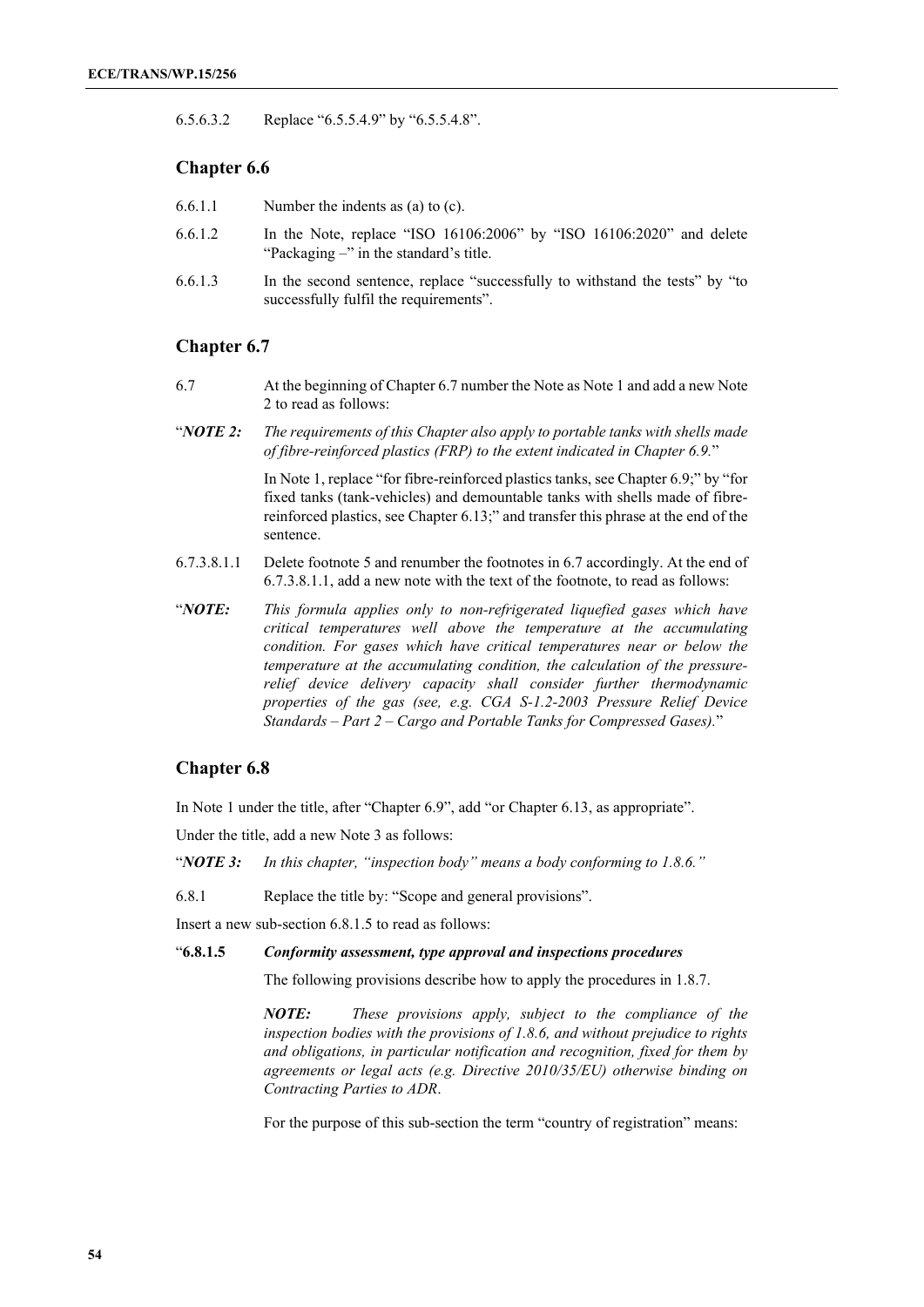| - the Contracting Party to ADR of                                                                                     | - the Contracting Party to ADR where                                                                                                                                                                                                                                                                                                                    |
|-----------------------------------------------------------------------------------------------------------------------|---------------------------------------------------------------------------------------------------------------------------------------------------------------------------------------------------------------------------------------------------------------------------------------------------------------------------------------------------------|
| registration of the vehicle on                                                                                        | the owner's or operator's company is                                                                                                                                                                                                                                                                                                                    |
| which the tank is mounted;                                                                                            | registered;                                                                                                                                                                                                                                                                                                                                             |
| - for demountable tanks, the<br>Contracting Party to ADR where<br>the owner's or operator's company<br>is registered. | - if the owner's or operator's company<br>is not known, the Contracting Party to<br>ADR of the competent authority that<br>approved the inspection body which<br>performed the initial inspection.<br>Notwithstanding 1.6.4.57<br>these<br>inspection bodies shall be accredited<br>according to EN ISO/IEC 17020:2012<br>(except clause 8.1.3) Type A. |

The conformity assessment of the tank shall verify that all its components conform to the requirements of ADR, irrespective of where they have been manufactured.

- 6.8.1.5.1 *Type examination according to 1.8.7.2.1*
	- (a) The manufacturer of the tank shall engage a single inspection body approved or recognized by the competent authority of either the country of manufacture or the first country of registration of the first tank manufactured according to that type to take responsibility for the type examination. If the country of manufacture is not a Contracting Party to ADR, the manufacturer shall engage a single inspection body approved or recognized by the competent authority of the country of registration of the first tank manufactured according to that type to take responsibility for the type examination.

*NOTE: Until 31 December 2028, the type examination shall be performed by an inspection body approved or recognized by the country of registration.*

- (b) If the type examination of the service equipment is performed separately from the tank according to 6.8.2.3.1, the manufacturer of the service equipment shall engage single inspection body approved or recognized by a Contracting Party to ADR to take responsibility for the type examination.
- 6.8.1.5.2 *Type approval certificate issue according to 1.8.7.2.2*

Only the competent authority that approved or recognized the inspection body that performed the type examination shall issue the type approval certificate.

However, when an inspection body is designated by the competent authority to issue the type approval certificate the type examination shall be performed by that inspection body.

- 6.8.1.5.3 *Supervision of manufacture according to 1.8.7.3*
	- (a) For the supervision of manufacture, the manufacturer of the tank shall engage a single inspection body approved or recognized either by the competent authority of the country of registration or the country of manufacture. If the country of manufacture is not a Contracting Party to ADR, a manufacturer shall engage a single inspection body approved or recognized by the competent authority of the country of registration.
	- (b) If the type examination of the service equipment is performed separately from the tank, the manufacturer of the service equipment shall engage a single inspection body approved or recognized by the competent authority of a Contracting Party to ADR. The manufacturer may use an in-house inspection service according to 1.8.7.7 to perform the procedures of 1.8.7.3.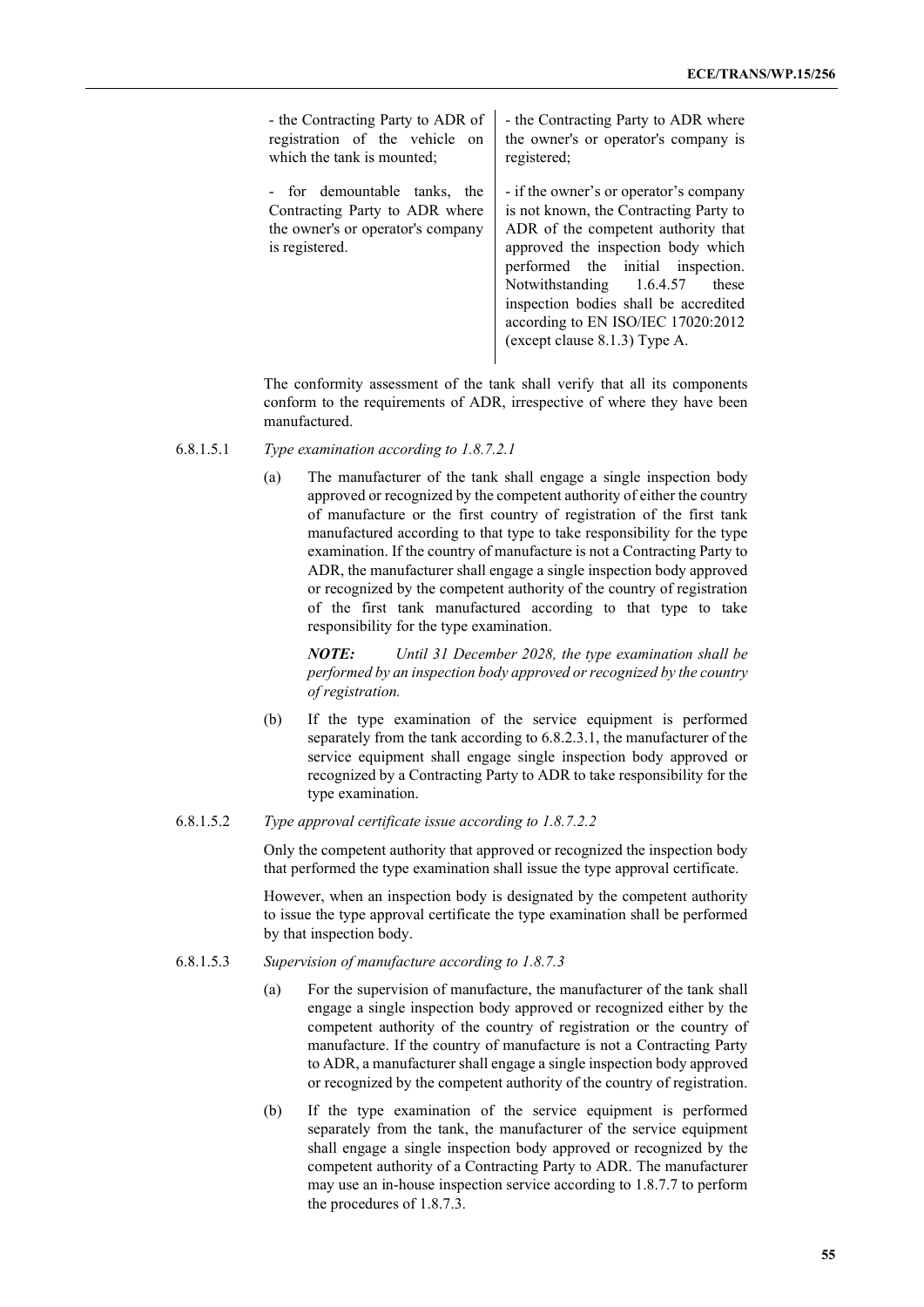### 6.8.1.5.4 *Initial inspection and tests according to 1.8.7.4*

(a) The manufacturer of the tank shall engage a single inspection body approved or recognized by the competent authority of the country of registration or the country of manufacture to take responsibility for the initial inspection and tests. If the country of manufacture is not a Contracting Party to ADR, a manufacturer shall engage a single inspection body approved or recognized by the competent authority of the country of registration to take responsibility for the initial inspection and tests.

*NOTE: Until 31 December 2032, the initial inspection shall be performed by an inspection body approved or recognized by the country of registration.*

(b) If the service equipment is type approved separately from the tank, the manufacturer of the service equipment shall engage the same single inspection body engaged for the purposes of 6.8.1.5.3 (b) to take responsibility for the initial inspection and tests. The manufacturer may use an in-house inspection service according to 1.8.7.7 to perform the procedures of 1.8.7.4.

### 6.8.1.5.5 *Entry into service verification according to 1.8.7.5*

The competent authority of the country of first registration may require, on an occasional basis, an entry into service verification of the tank to verify<br>conformity with the applicable the applicable requirements.

When the country of registration of a tank-vehicle is changed, the competent authority of the Contracting Party to ADR to which the tank-vehicle is transferred may require, on an occasional basis, an entry into service verification of the tank.

The competent authority of the country of first registration may require, on an occasional basis, an entry into service verification of the tank to verify conformity with the applicable requirements.

When the country of registration of a tank-container is changed, the competent authority of the Contracting Party to ADR to which the tank-container is transferred may require, on an occasional basis an entry into service verification.

To perform the entry into service verification, the owner or operator of the tank shall engage a single inspection body different to the inspection bodies engaged for the type examination, supervision of manufacture or initial inspection. The inspection body engaged for the entry into service verification shall be approved by the competent authority of the country of registration or, if no such inspection body exists, the inspection body shall be recognized by the competent authority of the country of registration. The entry into service verification shall consider the condition of the tank and shall ensure that the requirements of ADR are fulfilled.

### 6.8.1.5.6 *Intermediate, periodic or exceptional inspection according to 1.8.7.6*

The intermediate or periodic or exceptional inspection shall be performed:

in the country of registration by an inspection body approved or recognized by the competent authority of that country. Exceptional inspections may alternatively be performed in the country of manufacture by an inspection body approved or recognized by the by an inspection body approved or recognized by the competent authority of the Contracting Party to ADR where the inspection takes place or by an inspection body approved or recognized by the competent authority of the country of registration**.**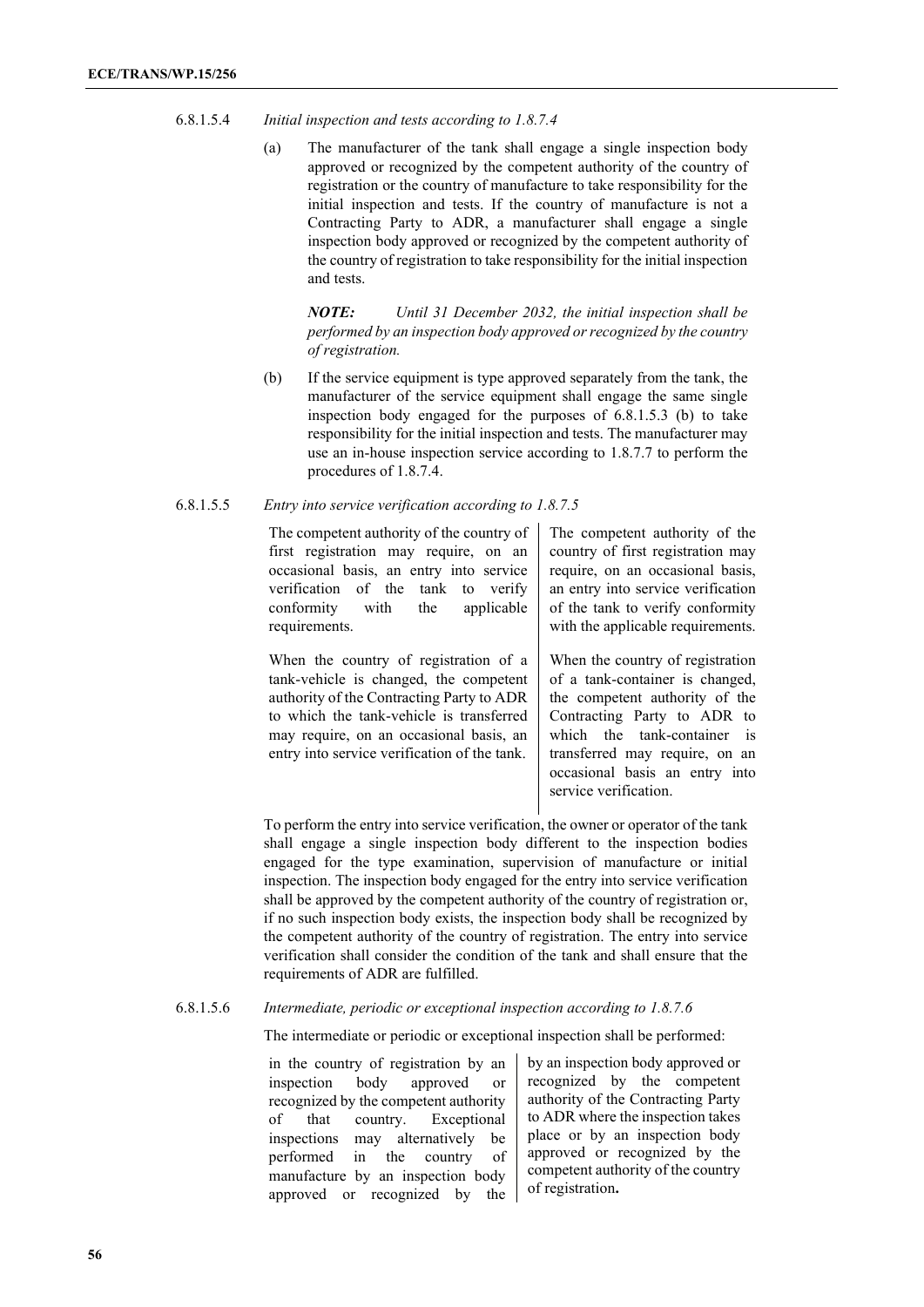competent authority of the country of manufacture or the country of registration.

The owner or operator of the tank, or its authorized representative, shall engage a single inspection body for each intermediate, periodic or exceptional inspection."

- 6.8.2.1.16 In the second paragraph, delete "or by a body designated by that authority".
- 6.8.2.1.18 In footnote 3, replace "*(http://www.unece.org/trans/danger/danger.html)*" by "*(https://unece.org/guidelines-telematics-application-standardsconstruction-and-approval-vehicles-calculation-risks)*".
- 6.8.2.1.23 Move the last sentence of the first paragraph to the end of the second paragraph, replacing the colon at the end of the second paragraph with a full stop.

Insert the following new paragraph immediately before the last paragraph:

"Welds made during repairs or alterations shall be assessed as above and in accordance with the non-destructive tests specified in the relevant standard(s) referenced in 6.8.2.6.2."

- 6.8.2.2.1 After the first sentence, add the following new sentence: "Welded elements shall be attached to the shell in such a way that tearing of the shell is prevented."
- 6.8.2.2.2 At the end of the seventh paragraph, after "clearly apparent" insert a reference 9 to the following footnote and renumber the following footnotes in Chapter 6.8 accordingly:
- "**<sup>9</sup>** *The mode of operation of dry break couplings is self-closing. Consequently, an open/closed indicator is not necessary. This type of closure shall only be used as a second or third closure.*"

In the last sentence, delete: "or by a body designated by that authority".

- 6.8.2.2.10 In the second paragraph, replace "shall be such as to satisfy the competent authority" by "satisfy the requirements of 6.8.3.2.9".
- 6.8.2.3 Amend the title to read "Type examination and type approval".

Add the following new 6.8.2.3.1:

"6.8.2.3.1 *Type examination*

The provisions in 1.8.7.2.1 shall be applied.

A manufacturer of service equipment for which a standard is listed in the table in 6.8.2.6.1 or 6.8.3.6 may request a separate type examination. This separate type examination shall be taken into account during the type examination of the tank."

Current 6.8.2.3.1 becomes 6.8.2.3.2, with the following amendments:

Add the following title: "*Type approval*".

Amend the first paragraph to read as follows:

"The competent authority shall issue in respect of each new type of tankvehicle, demountable tank, tank-container, tank swap body, battery-vehicle or MEGC a certificate attesting that the type, including fastenings, which has been examined, is suitable for the purpose for which it is intended and meets the construction requirements of 6.8.2.1, the equipment requirements of 6.8.2.2 and the special conditions for the classes of substances carried."

After "The certificate shall show", add "in addition to the items listed in 1.8.7.2.2.1".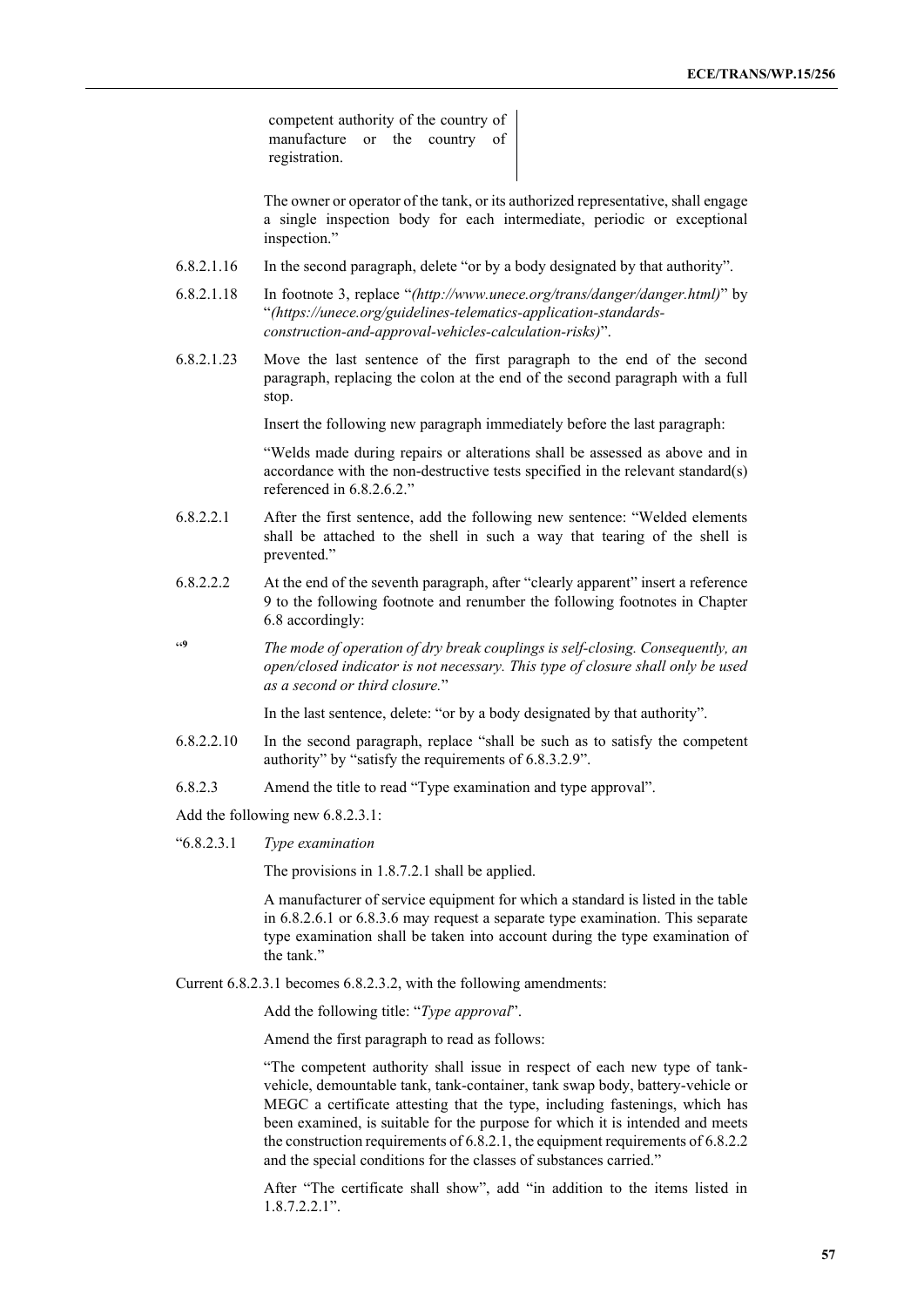Delete the first indent: "- the results of the test;"

After the last indent insert the following Note:

"*NOTE: Annex B of EN 12972:2018 describing the type as well as the list of authorized service equipment for the tank type, or equivalent documents shall be attached to or included in the certificate.*"

Amend the last paragraph to read as follows:

"When the manufacturer of service equipment had a separate type examination carried out and when the manufacturer requests it, the competent authority shall issue a certificate attesting that the type which has been examined meets the standard listed in the table in 6.8.2.6.1 or 6.8.3.6."

Current 6.8.2.3.2 takes the place of current 6.8.2.3.3 which is deleted.

6.8.2.3.4 Amend the text to read as follows:

"In accordance with 1.8.7.2.2.3, the competent authority shall issue a supplementary approval certificate for the modification in the case of a modification of a tank, battery-vehicle or MEGC with a valid, expired or withdrawn type approval."

6.8.2.4.1, 6.8.2.4.2 and 6.8.3.4.13

Amend footnote 13 (current footnote 12) to read:

- <sup>413</sup> In special cases, if agreed by the competent authority, the hydraulic pressure test may be replaced by a pressure test using gas, or if agreed by the inspection body, by using another liquid, where such an operation does not present any danger."
- 6.8.2.4.2 In the penultimate paragraph, replace "the expert approved by the competent authority" by "the inspection body".
- 6.8.2.4.3 In the first paragraph, in the first sentence, replace "at least every" by "no later than".

In the first paragraph, delete the last sentence ("These intermediate inspections may be performed within three months before or after the specified date.").

In the third paragraph, replace "the due date" by "the specified date". Replace "at the latest" by "no later than". Replace "after this date" by "after this earlier date or alternatively a periodic inspection may be performed in accordance with 6.8.2.4.2".

- 6.8.2.4.4 Replace "exceptional check" by "exceptional inspection" (five times).
- 6.8.2.4.5 Amend the first paragraph to read as follows:

"Certificates shall be issued by the inspection body referred to in 6.8.1.5.4 or 6.8.1.5.6 and shall show the results of the inspections in accordance with 6.8.2.4.1 to 6.8.2.4.4, even in the case of negative results. These certificates shall refer to the list of the substances permitted for carriage in this tank or to the tank code and the alphanumeric codes of special provisions in accordance with 6.8.2.3.2."

- 6.8.2.5.1 In the tenth indent, replace "stamp of the expert who" by "stamp of the inspection body that".
- 6.8.2.6.1 Amend the paragraphs before the table to read as follows (the heading remains unchanged):

"Since 1 January 2009 the use of the referenced standards has been mandatory. Exceptions are dealt with in 6.8.2.7 and 6.8.3.7.

Type approval certificates shall be issued in accordance with 1.8.7 and 6.8.2.3. For the issuance of a type approval certificate, one standard applicable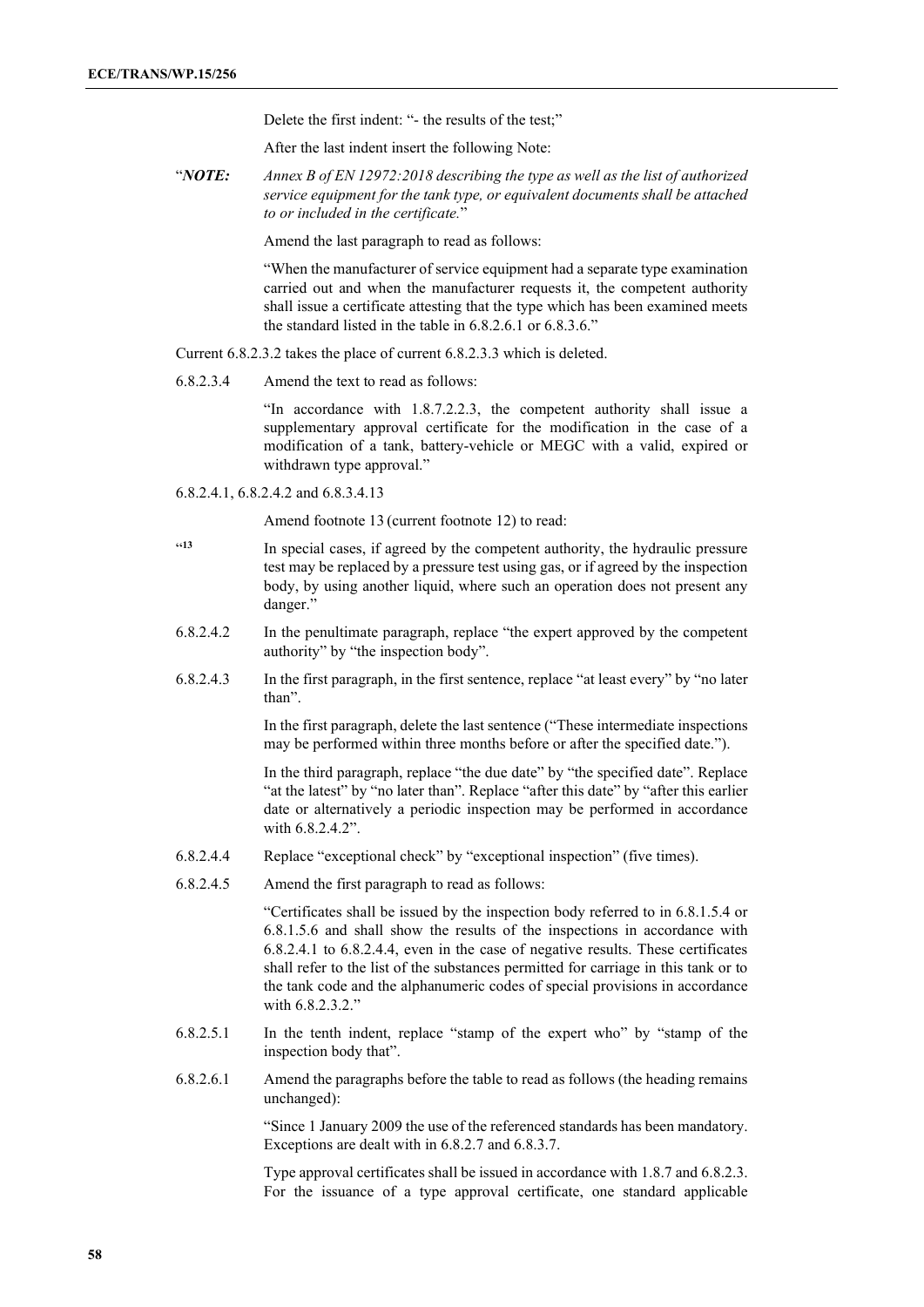according to the indication in column (4) shall be chosen from the table below. If more than one standard may be applied, only one of them shall be chosen.

Column (3) shows the paragraphs of Chapter 6.8 to which the standard conforms.

Column (5) gives the latest date when existing type approvals shall be withdrawn according to 1.8.7.2.2.2; if no date is shown the type approval remains valid until it expires.

Standards shall be applied in accordance with 1.1.5. They shall be applied in full unless otherwise specified in the table below.

The scope of application of each standard is defined in the scope clause of the standard unless otherwise specified in the table below."

In the table, replace the heading of column (3) by "Requirements the standard complies with".

In the table, under "For design and construction of tanks":

- For "EN 13094:2015" in the second column, replace "(http://www.unece.org/trans/danger/danger.html)" by "(https://unece.org/guidelines-telematics-application-standardsconstruction-and-approval-vehicles-calculation-risks)".
- The amendments for "EN 12493:2008 (except annex C)", "EN 12493:2008 + A1:2012 (except annex C)", "EN 12493:2013 (except annex C)" and "EN 12493:2013 + A1:2014 + AC:2015 (except annex C)" only applies to the French text.
- For "EN  $12493:2013 + A2:2018$  (except annex C)", in column (4) replace "Until further notice" by "Between 1 January 2021 and 31 December 2024". The amendment to column (2) only applies to the French text.
- After the row for "EN  $12493:2013 + A2:2018$  (except annex C)", insert the following new row:

| EN 12493:2020<br>(except)<br>Annex C) | LPG equipment and accessories -<br>Welded steel pressure vessels for LPG<br>road tankers - Design and construction<br><b>NOTE:</b> Road tankers is to be<br>understood in the meaning of "fixed<br>tanks" and "demountable tanks" as per<br>ADR. | 6.8.2.1,<br>6.8.2.5,<br>6.8.3.1,<br>6.8.3.5,<br>$6.8.5.1$ to<br>6.8.5.3 | Until<br>further<br>notice |  |
|---------------------------------------|--------------------------------------------------------------------------------------------------------------------------------------------------------------------------------------------------------------------------------------------------|-------------------------------------------------------------------------|----------------------------|--|
|---------------------------------------|--------------------------------------------------------------------------------------------------------------------------------------------------------------------------------------------------------------------------------------------------|-------------------------------------------------------------------------|----------------------------|--|

In the table, under "For equipment":

- For "EN 14432:2014" and "EN 14433:2014", replace "6.8.2.3.1" by "6.8.2.3.2".
- For "EN 13175:2019 (except clause 6.1.6)", in column (4), replace "Until further notice" by "Between 1 January 2021 and 31 December 2024". After the row for "EN 13175:2019 (except clause 6.1.6)", insert the following row:

| EN 13175:2019 +<br>A1:2020 | LPG Equipment and accessories –<br>Specification and testing for Liquefied<br>Petroleum Gas (LPG) pressure vessel<br>valves and fittings | $6.8.2.1.1$ ,<br>6.8.2.2,<br>6.8.2.4.1 and<br>6.8.3.2.3 | Until<br>further<br>notice |  |
|----------------------------|------------------------------------------------------------------------------------------------------------------------------------------|---------------------------------------------------------|----------------------------|--|
|----------------------------|------------------------------------------------------------------------------------------------------------------------------------------|---------------------------------------------------------|----------------------------|--|

6.8.2.6.2 Amend the title to read as follows: "Type examination, inspection and test".

Delete the first paragraph.

After the new first paragraph, insert the following new paragraphs: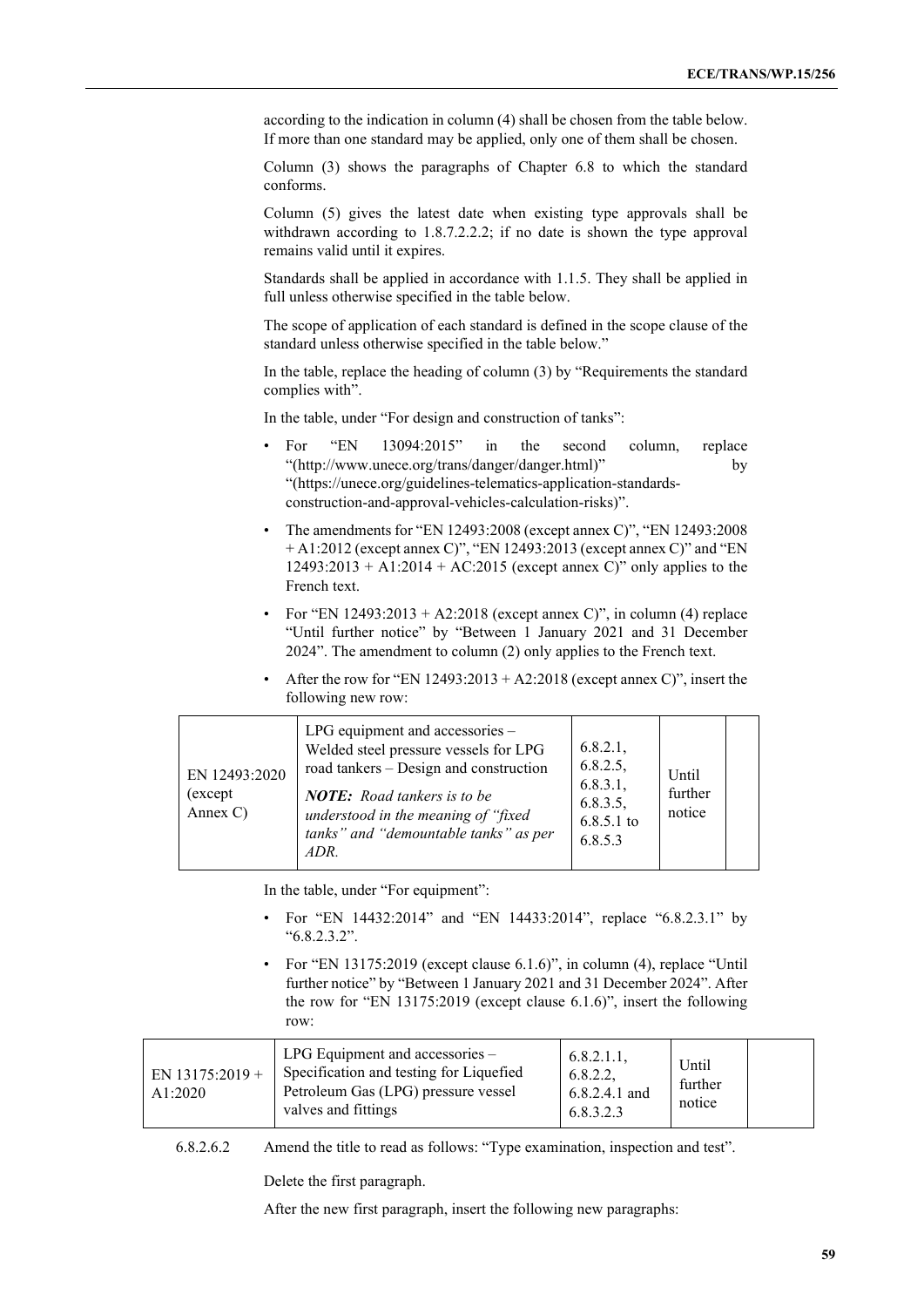"One standard applicable according to the indication in column (4) shall be chosen from the table below for the type examination and the inspection and test of tanks.

Column (3) shows the paragraphs of Chapter 6.8 to which the standard conforms.

The standards shall be applied in accordance with 1.1.5."

In the table:

- Replace the heading of column (3) by "Requirements the standard complies with".
- Delete the row for EN 12972:2007.
- For "EN 12972:2018", in column (3) before "6.8.2.4" insert "6.8.2.1.23," and in column (4), replace "Mandatorily from 1 July 2021" by "Until further notice".
- 6.8.3.2.9 Amend to read as follows:
- "6.8.3.2.9 Tanks intended for the carriage of flammable liquefied gases shall be fitted with safety valves. Tanks intended for the carriage of compressed gases, nonflammable liquefied gases or dissolved gases, may be fitted with safety valves. Safety valves, where fitted, shall meet the requirements of 6.8.3.2.9.1 to 6.8.3.2.9.5.
- 6.8.3.2.9.1 Safety valves shall be capable of opening automatically under a pressure between 0.9 and 1.0 times the test pressure of the tank to which they are fitted. They shall be of such a type as to resist dynamic stresses, including liquid surge. The use of dead weight or counterweight valves is prohibited. The required capacity of the safety valves shall be calculated in accordance with the formula contained in 6.7.3.8.1 and the safety valve shall conform at least to the requirement of 6.7.3.9.

*NOTE: For the application of this paragraph, the value "120 % of the MAWP" given in 6.7.3.8.1 shall be replaced by 0.9 times the test pressure of the tank.*

Safety valves shall be designed to prevent or be protected from the entry of water or other foreign matter which may impair their correct functioning. Any protection shall not impair their performance.

- 6.8.3.2.9.2 If tanks required to be hermetically closed are equipped with safety valves, these shall be preceded by a bursting disc and the following conditions shall be met:
	- (a) The minimum burst pressure at 20  $^{\circ}$ C, tolerances included, shall be greater than or equal to 1.0 times the test pressure;
	- (b) The maximum burst pressure at 20 °C, tolerances included, shall be equal to 1.1 times the test pressure; and
	- (c) The bursting disc shall not reduce the required discharge capacity or correct operation of the safety valve.

A pressure gauge or another suitable indicator shall be provided in the space between the bursting disc and the safety valve, to enable detection of any rupture, perforation or leakage of the disc.

- 6.8.3.2.9.3 Safety valves shall be directly connected to the shell or directly connected to the outlet of the bursting disc.
- 6.8.3.2.9.4 Each safety valve inlet shall be situated on top of the shell in a position as near to the transverse centre of the shell as reasonably practicable. All safety valve inlets shall, under maximum filling conditions, be situated in the vapour space of the shell and the devices shall be so arranged as to ensure that the escaping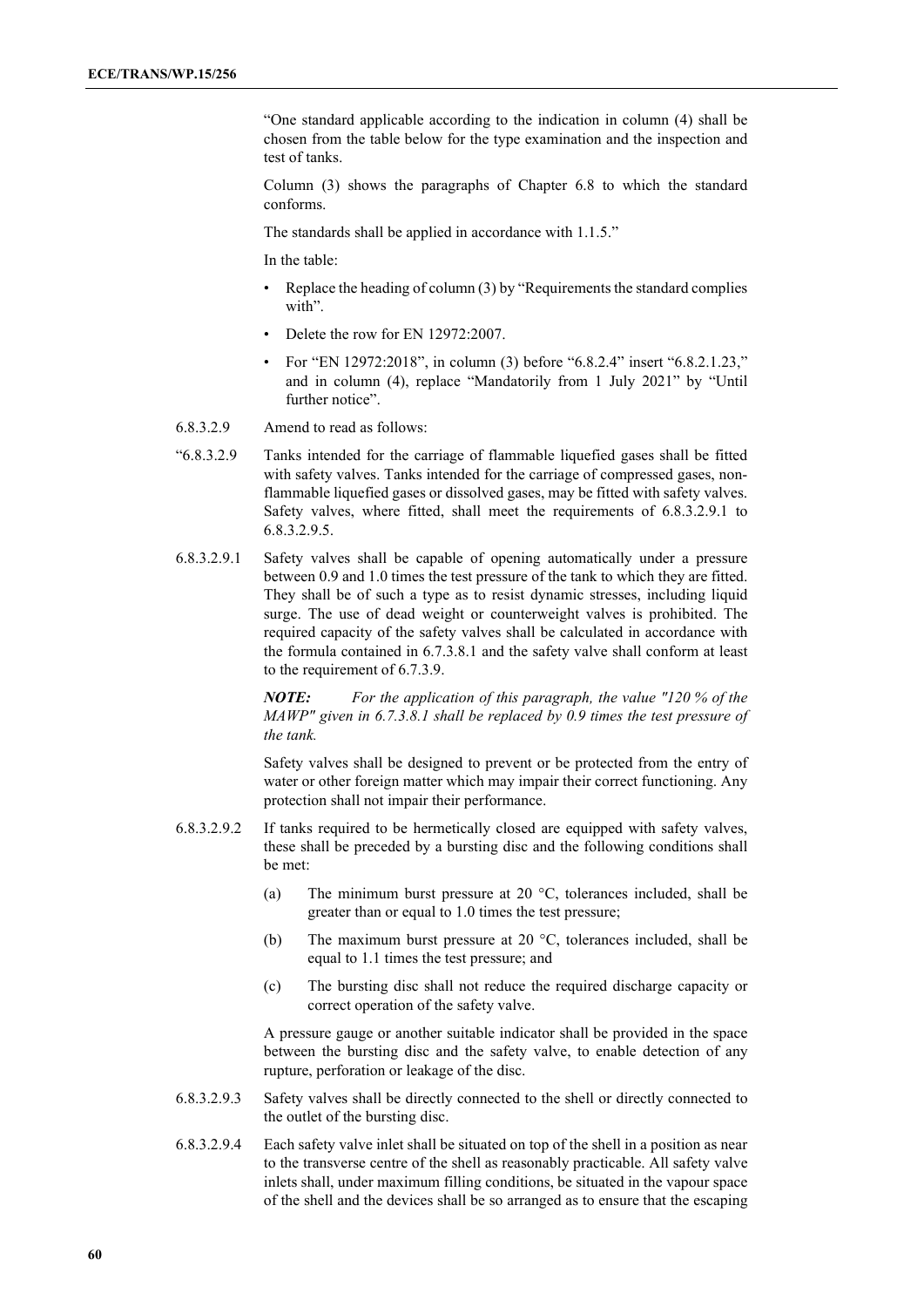vapour is discharged unrestrictedly. For flammable liquefied gases, the escaping vapour shall be directed away from the shell in such a manner that it cannot impinge upon the shell. Protective devices which deflect the flow of vapour are permissible provided the required safety valve capacity is not reduced.

- 6.8.3.2.9.5 Arrangements shall be made to protect the safety valves from damage caused by the tank overturning or striking overhead obstacles. Where possible, safety valves shall not project outside of the profile of the shell."
- 6.8.3.3 Amend the title to read as follows: "Type examination and type approval".
- 6.8.3.4.4 Replace "an expert approved by the competent authority" and "an approved expert" by "an inspection body".
- 6.8.3.4.6 Amend to read as follows:
- "6.8.3.4.6 For tanks intended for the carriage of refrigerated liquefied gases:
	- (a) By derogation from the requirements of 6.8.2.4.2, the periodic inspections shall be performed no later than

six years eight years

after the initial inspection and thereafter no later than every 12 years;

- (b) By derogation from the requirements of 6.8.2.4.3, the intermediate inspections shall be performed no later than six years after each periodic inspection."
- 6.8.3.4.7 and 6.8.3.4.8 Replace "the approved expert" by "the inspection body".
- 6.8.3.4.14 In the second paragraph, second sentence, delete "or its authorized body".
- 6.8.3.4.18 In the first paragraph, first sentence, replace "the expert approved by the competent authority" by "the inspection body".

In the second paragraph, replace "6.8.2.3.1" by "6.8.2.3.2".

6.8.3.5.2, 6.8.3.5.3, 6.8.3.5.6, 6.8.3.5.11 and 6.8.3.5.12

At the end of footnote 19 (current footnote 18), add the following new indent:

"*- for UN No. 1012 Butylene: 1-butylene, cis-2-butylene, trans-2 butylene, butylenes mixture.*"

- 6.8.3.5.6 (a) Replace "(see 6.8.2.3.1)" by "(see 6.8.2.3.2)".
- 6.8.3.5.10 In the last indent, replace "stamp of the expert who" by "stamp of the inspection body that".
- 6.8.3.5.11 In the right-hand column, replace "(see 6.8.2.3.1)" by "(see 6.8.2.3.2)".
- 6.8.3.6 Amend the paragraphs after the note (before the table) to read as follows:

"Since 1 January 2009 the use of the referenced standards has been mandatory. Exceptions are dealt with in 6.8.3.7

Type approval certificates shall be issued in accordance with 1.8.7 and 6.8.2.3. For the issuance of a type approval certificate, one standard applicable according to the indication in column (4) shall be chosen from the table below. If more than one standard may be applied, only one of them shall be chosen.

Column (3) shows the paragraphs of Chapter 6.8 to which the standard conforms.

Column (5) gives the latest date when existing type approvals shall be withdrawn according to 1.8.7.2.2.2; if no date is shown the type approval remains valid until it expires.

Standards shall be applied in accordance with 1.1.5. They shall be applied in full unless otherwise specified in the table below.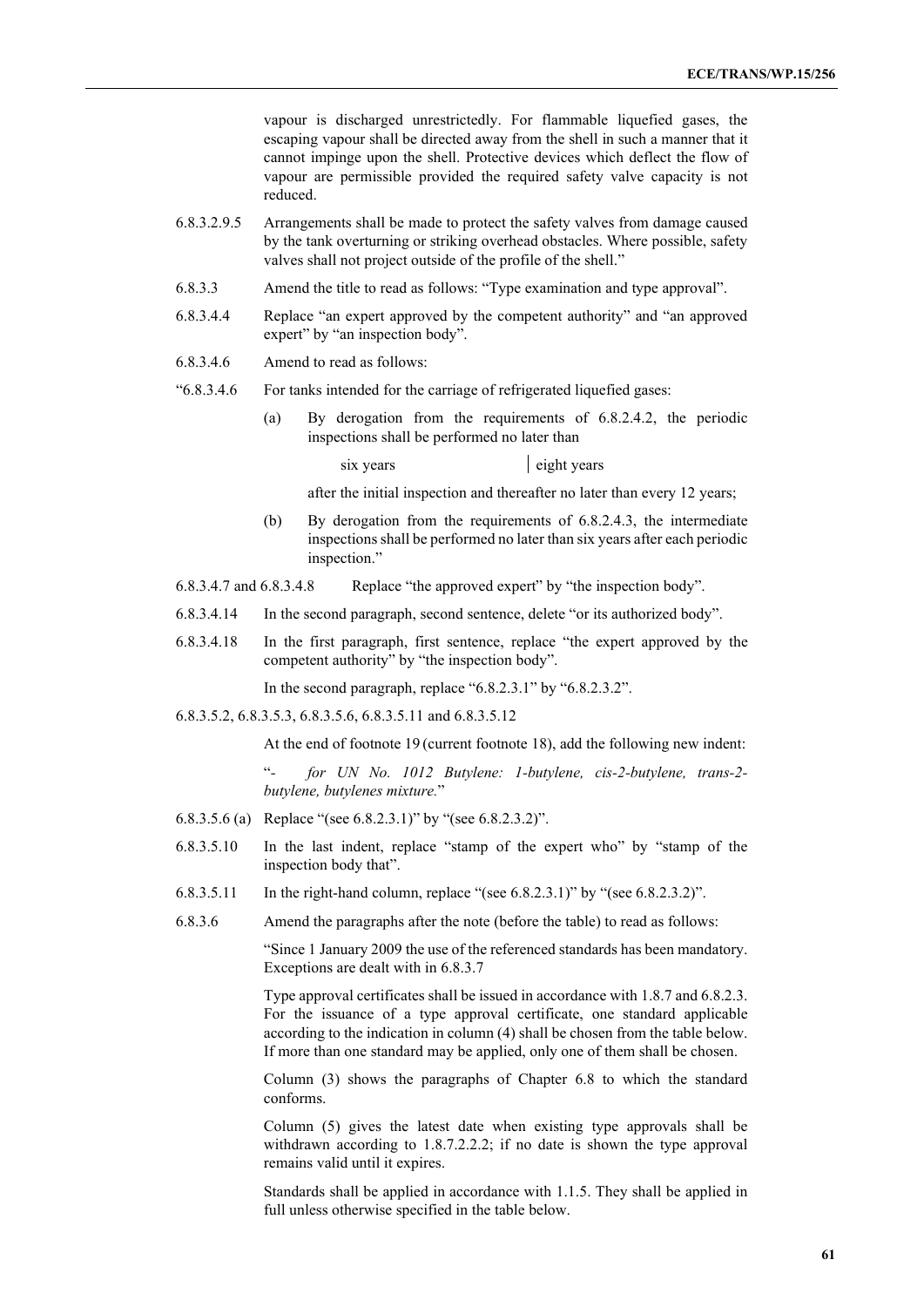The scope of application of each standard is defined in the scope clause of the standard unless otherwise specified in the Table below."

In the table, replace the heading of column (3) by "Requirements the standard complies with".

6.8.3.7 Amend the third paragraph to read as follows:

"The procedure for periodic inspections shall be specified in the type approval if the standards referenced in 6.2.2, 6.2.4 or 6.8.2.6 are not applicable or shall not be applied."

- 6.8.4 (a), TC6 Amend to read as follows:
- "TC6 The wall thickness of tanks made of aluminium not less than 99 % pure or aluminium alloy need not exceed 15 mm even where calculation in accordance with 6.8.2.1.17 gives a higher value."
- 6.8.4 (b), TE14 Amend the second sentence to read as follows: "The thermal insulation directly in contact with the shell and/or components of the heating system shall have an ignition temperature at least 50 °C higher than the maximum temperature for which the tank was designed."
- 6.8.4 (c), TA4 Amend to read as follows:
- "TA4 The conformity assessment procedures of section 1.8.7 shall be applied by the competent authority or the inspection body conforming to 1.8.6.3 and accredited according to EN ISO/IEC 17020:2012 (except clause 8.1.3) type A."
- 6.8.4 (d), TT2 Replace "an expert approved by the competent authority, who" by "an inspection body, which".
- 6.8.4 (d), TT3 Amend to read as follows:
- "TT3 By derogation from the requirements of 6.8.2.4.2, periodic inspections shall be performed no later than every eight years and shall include a thickness check using suitable instruments. For such tanks, the leakproofness test and check for which provision is made in 6.8.2.4.3 shall be performed no later than every four years."
- 6.8.4 (d), TT5 Replace "shall take place at least" by "shall be performed no later than".
- 6.8.4 (d), TT6 In the left-hand column, replace "shall be carried out at least" by "shall be performed no later than".
- 6.8.4 (d), TT9 Amend to read as follows:
- "TT9 For inspections and tests (including supervision of the manufacture) the procedures of section 1.8.7 shall be applied by the competent authority or the inspection body conforming to 1.8.6.3 and accredited according to EN ISO/IEC 17020:2012 (except clause 8.1.3) type A."
- 6.8.4 (d), TT10 Replace "shall take place at least" by "shall be performed no later than".
- 6.8.4 (d), TT11 At the end of the first paragraph, replace "the competent authority, its delegate or inspection body" by "the competent authority or the inspection body".

In the list of standards after the second sentence:

Replace "EN ISO 17640:2010" by "EN ISO 17640:2018".

Amend the second indent to read as follows:

EN ISO 17638:2016 - Non-destructive testing of welds - Magnetic particle testing, with acceptance of indications in accordance with EN ISO 23278:2015 – Non-destructive testing of welds – Magnetic particle testing. Acceptance levels;"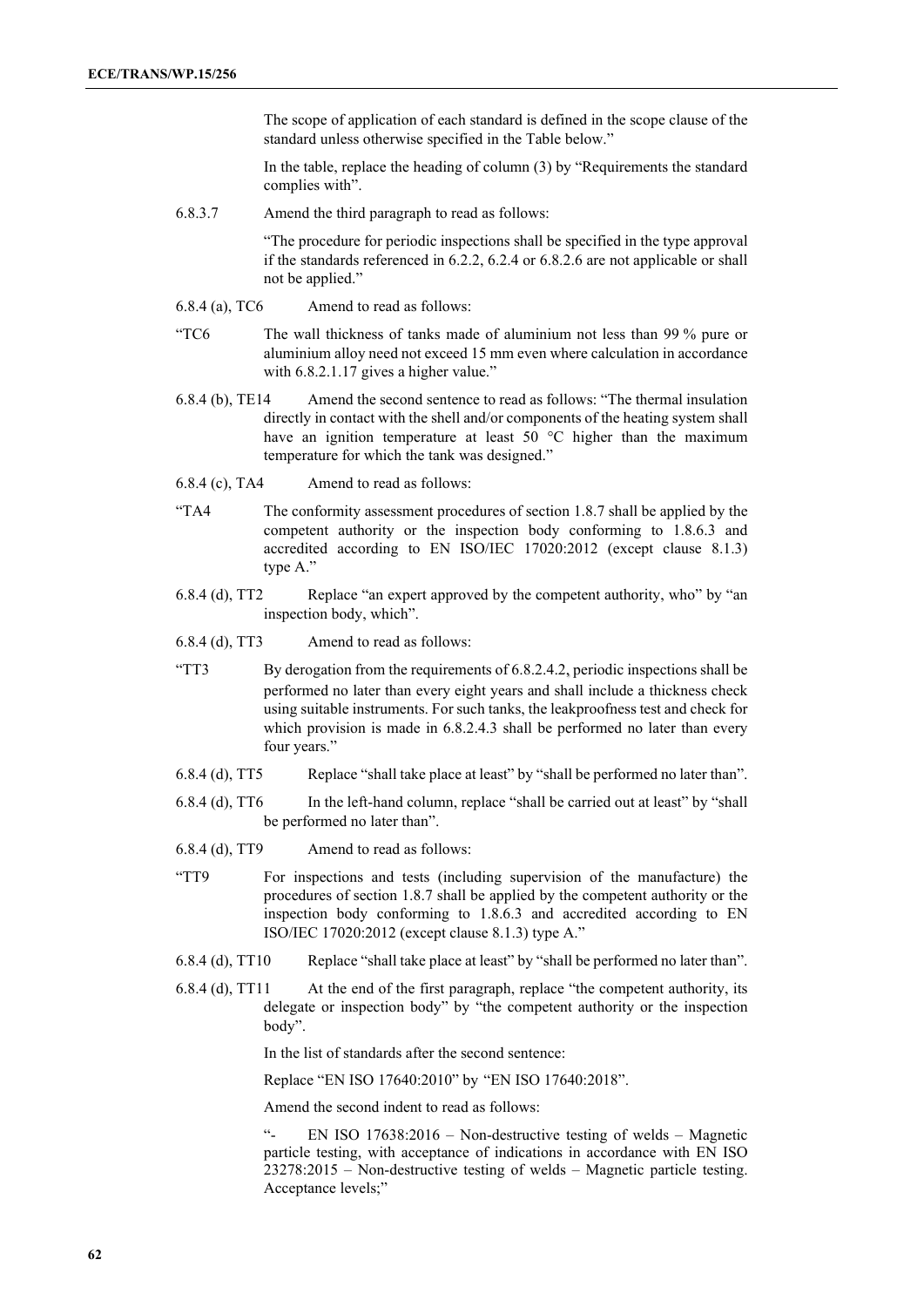Replace "EN 1711:2000" by "EN ISO 17643:2015".

Replace "EN 14127:2011" by "EN ISO 16809:2019".

In the paragraph after the table, replace "EN ISO 23278:2009" by "EN ISO 23278:2015" and replace "EN 12493:2013 + A2:2018 (LPG equipment and accessories – welded steel tanks for liquefied petroleum gas (LPG) – road tankers – design and manufacture)" by "EN 12493:2020 (LPG equipment and accessories – welded steel pressure vessels for LPG road tankers – design and construction)".

### **Chapter 6.9**

Current Chapter 6.9 becomes Chapter 6.13 with the amendments presented below under "Chapter 6.13".

Add the following new Chapter 6.9:

# **" CHAPTER 6.9**

# **REQUIREMENTS FOR THE DESIGN, CONSTRUCTION, INSPECTION AND TESTING OF PORTABLE TANKS WITH SHELLS MADE OF FIBRE-REINFORCED PLASTICS (FRP) MATERIALS**

# **6.9.1 Application and general requirements**

- 6.9.1.1 The requirements of section 6.9.2 apply to portable tanks with an FRP shell intended for the carriage of dangerous goods of Classes 1, 3, 5.1, 6.1, 6.2, 8 and 9 by all modes of transport. In addition to the requirements of this Chapter, unless otherwise specified, the applicable requirements of the International Convention for Safe Containers (CSC) 1972, as amended, shall be fulfilled by any multimodal portable tank with FRP shell which meets the definition of a "container" within the terms of that Convention.
- 6.9.1.2 The requirements of this Chapter do not apply to offshore portable tanks.
- 6.9.1.3 The requirements of Chapter 4.2 and section 6.7.2 apply to FRP portable tank shells except for those concerning the use of metal materials for the construction of a portable tank shell and additional requirements stated in this Chapter.
- 6.9.1.4 In recognition of scientific and technological advances, the technical requirements of this Chapter may be varied by alternative arrangements. These alternative arrangements shall offer a level of safety not less than that given by the requirements of this Chapter with respect to compatibility with substances carried and the ability of the FRP portable tank to withstand impact, loading and fire conditions. For international carriage, alternative arrangement FRP portable tanks shall be approved by the applicable competent authorities.

### **6.9.2 Requirements for the design, construction, inspection and testing of FRP portable tanks**

### **6.9.2.1** *Definitions*

For the purposes of this section, the definitions of 6.7.2.1 apply except for definitions related to metal materials ("Fine grain steel", "Mild steel" and "Reference steel") for the construction of the shell of a portable tank.

Additionally, the following definitions apply to portable tanks with an FRP shell:

*External layer* means the part of the shell which is directly exposed to the atmosphere;

*Fibre-reinforced plastics (FRP)*, see 1.2.1;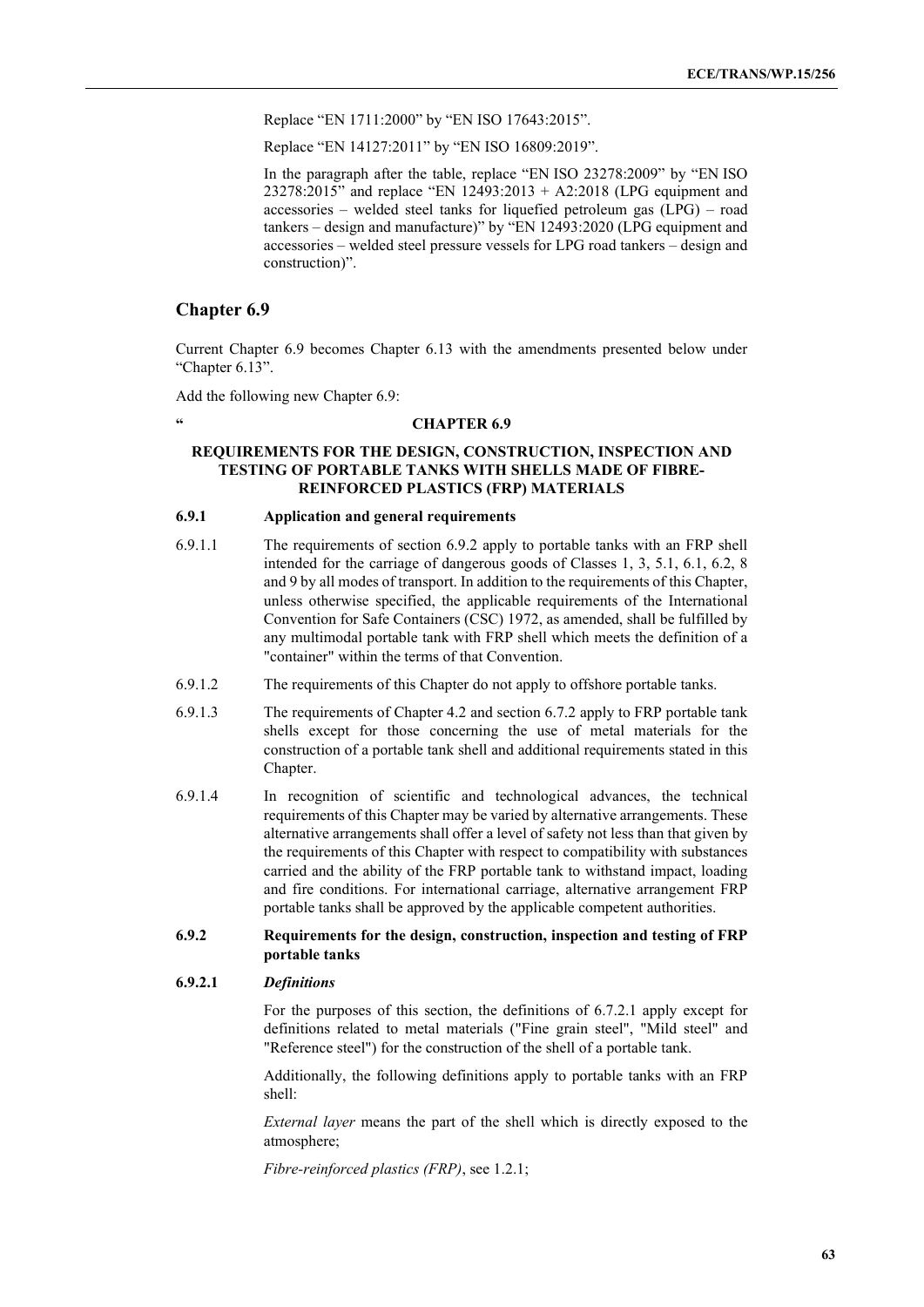*Filament winding* means a process for constructing FRP structures in which continuous reinforcements (filament, tape, or other), either previously impregnated with a matrix material or impregnated during winding, are placed over a rotating mandrel. Generally, the shape is a surface of revolution and may include ends (heads);

*FRP shell* means a closed part of cylindrical shape with an interior volume intended for carriage of chemical substances;

*FRP tank* means a portable tank constructed with an FRP shell and ends (heads), service equipment, safety relief devices and other installed equipment;

*Glass transition temperature*  $(T_g)$  means a characteristic value of the temperature range over which the glass transition takes place;

*Hand layup* means a process for moulding reinforced plastics in which reinforcement and resin are placed on a mould;

*Liner* means a layer on the inner surface of an FRP shell preventing contact with the dangerous goods being carried;

*Mat* means a fibre reinforcement made of random, chopped or twisted fibres bonded together as sheets of various length and thickness;

*Parallel shell-sample* means an FRP specimen, which must be representative of the shell, constructed in parallel to the shell construction if it is not possible to use cut-outs from the shell itself. The parallel shell-sample may be flat or curved;

*Representative sample* means a sample cut out from the shell;

*Resin infusion* means an FRP construction method by which dry reinforcement is placed into a matched mould, single sided mould with vacuum bag, or otherwise, and liquid resin is supplied to the part through the use of external applied pressure at the inlet and/or application of full or partial vacuum pressure at the vent;

*Structural layer* means FRP layers of a shell required to sustain the design loads;

*Veil* means a thin mat with high absorbency used in FRP product plies where polymeric matrix surplus fraction content is required (surface evenness, chemical resistance, leakage-proof, etc.).

## **6.9.2.2** *General design and construction requirements*

6.9.2.2.1 The requirements of 6.7.1 and 6.7.2.2 apply to FRP portable tanks. For areas of the shell that are made from FRP, the following requirements of Chapter 6.7 are exempt: 6.7.2.2.1, 6.7.2.2.9.1, 6.7.2.2.13 and 6.7.2.2.14. Shells shall be designed and constructed in accordance with the requirements of a pressure vessel code, applicable to FRP materials, recognized by the competent authority.

In addition, the following requirements apply.

- 6.9.2.2.2 *Manufacturer's quality system*
- 6.9.2.2.2.1 The quality system shall contain all the elements, requirements, and provisions adopted by the manufacturer. It shall be documented in a systematic and orderly manner in the form of written policies, procedures, and instructions.
- 6.9.2.2.2.2 The contents shall in particular include adequate descriptions of:
	- (a) The organizational structure and responsibilities of personnel with regard to design and product quality;
	- (b) The design control and design verification techniques, processes, and procedures that will be used when designing the portable tanks;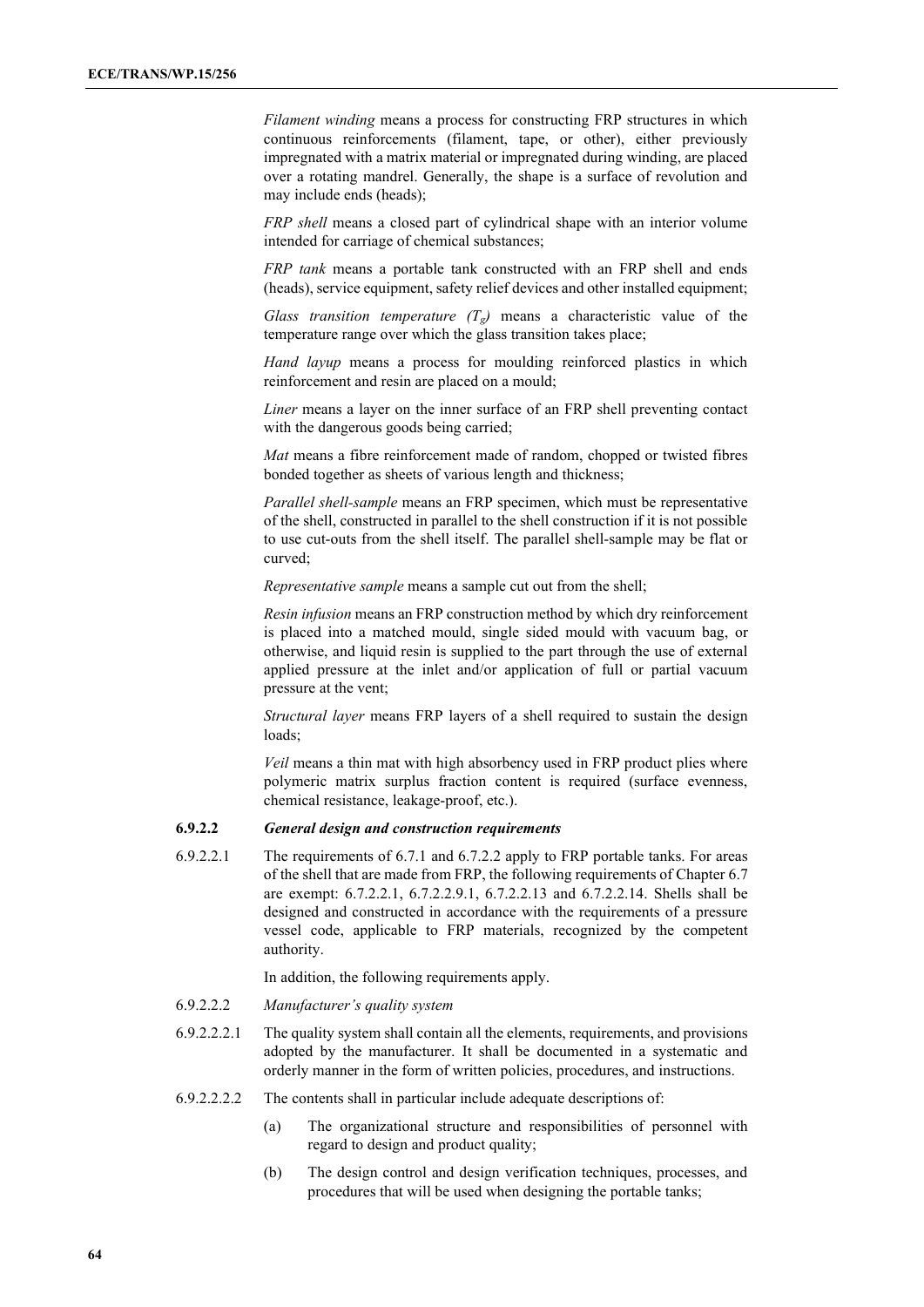- (c) The relevant manufacturing, quality control, quality assurance and process operation instructions that will be used;
- (d) Quality records, such as inspection reports, test data and calibration data;
- (e) Management reviews to ensure the effective operation of the quality system arising from the audits in accordance with 6.9.2.2.2.4;
- (f) The process describing how customer requirements are met;
- (g) The process for control of documents and their revision;
- (h) The means for control of non-conforming portable tanks, purchased components, in-process and final materials; and
- (i) Training programmes and qualification procedures for relevant personnel.
- 6.9.2.2.2.3 Under the quality system, the following minimum requirements shall be met for each FRP portable tank manufactured:
	- (a) Use of an inspection and test plan (ITP);
	- (b) Visual inspections;
	- (c) Verification of fibre orientation and mass fraction by means of documented control process;
	- (d) Verification of fibre and resin quality and characteristics by means of certificates or other documentation;
	- (e) Verification of liner quality and characteristics by means of certificates or other documentation;
	- (f) Verification of whichever is applicable of formed thermoplastic resin characteristic or degree of cure of thermoset resin, by direct or indirect means (e.g. Barcol test or differential scanning calorimetry) to be determined in accordance with 6.9.2.7.1.2 (h), or by creep testing of a representative sample or parallel shell-sample in accordance with 6.9.2.7.1.2 (e) for a period of 100 hours;
	- (g) Documentation of whichever is applicable of thermoplastic resin forming processes or thermoset resin cure and post-cure processes; and
	- (h) Retention and archiving of shell samples for future inspection and shell verification (e.g. from manhole cut out) for a period of 5 years.
- 6.9.2.2.2.4 Audit of the quality system

The quality system shall be initially assessed to determine whether it meets the requirements in 6.9.2.2.2.1 to 6.9.2.2.2.3 to the satisfaction of the competent authority.

The manufacturer shall be notified of the results of the audit. The notification shall contain the conclusions of the audit and any corrective actions required.

Periodic audits shall be carried out, to the satisfaction of the competent authority, to ensure that the manufacturer maintains and applies the quality system. Reports of the periodic audits shall be provided to the manufacturer.

6.9.2.2.2.5 Maintenance of the quality system

The manufacturer shall maintain the quality system as approved in order that it remains adequate and efficient.

The manufacturer shall notify the competent authority that approved the quality system of any intended changes. The proposed changes shall be evaluated to determine whether the amended quality system will still satisfy the requirements in 6.9.2.2.2.1 to 6.9.2.2.2.3.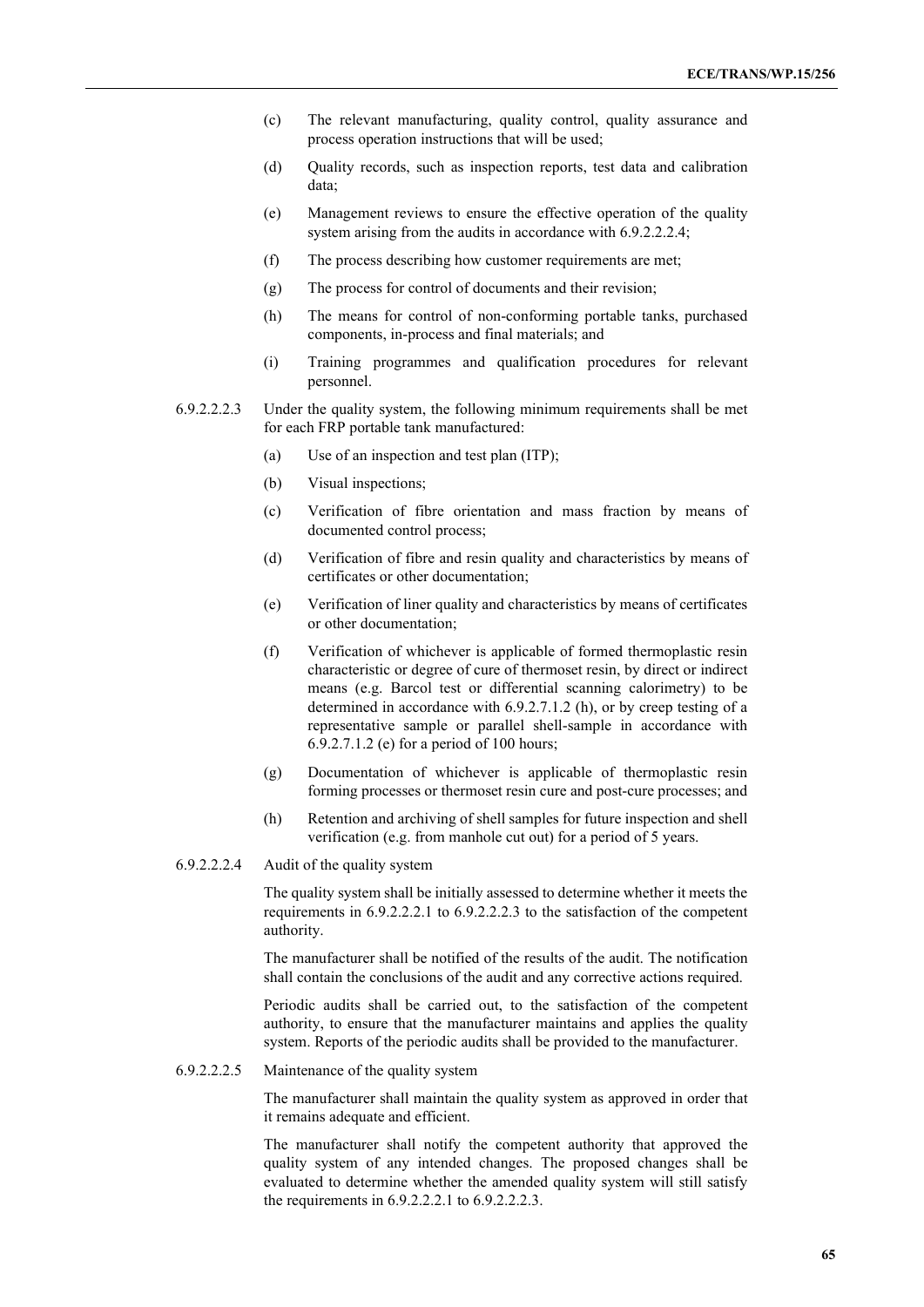### 6.9.2.2.3 *FRP Shells*

- 6.9.2.2.3.1 FRP shells shall have a secure connection with structural elements of the portable tank frame. FRP shell supports and attachments to the frame shall cause no local stress concentrations exceeding the design allowables of the shell structure in accordance with the provisions stated in this Chapter for all operating and test conditions.
- 6.9.2.2.3.2 Shells shall be made of suitable materials, capable of operating within a minimum design temperature range of -40  $^{\circ}$ C to +50  $^{\circ}$ C, unless temperature ranges are specified for specific more severe climatic or operating conditions (e.g. heating elements), by the competent authority of the country where the transport operation is being performed.
- 6.9.2.2.3.3 If a heating system is installed, it shall comply with 6.7.2.5.12 to 6.7.2.5.15 and with the following requirements:
	- (a) The maximum operating temperature of the heating elements integrated or connected to the shell shall not exceed the maximum design temperature of the tank;
	- (b) The heating elements shall be designed, controlled and utilized so that the temperature of the carried substance cannot exceed the maximum design temperature of the tank or a value at which the internal pressure exceeds MAWP; and
	- (c) Structures of the tank and its heating elements shall allow examination of the shell with respect to possible effects of overheating.
- 6.9.2.2.3.4 Shells shall consist of the following elements:
	- Liner:
	- Structural layer;
	- External layer.

## *NOTE: The elements may be combined if all applicable functional criteria are met.*

6.9.2.2.3.5 The liner is the inner element of the shell designed as the primary barrier to provide for the long-term chemical resistance in relation to the substances to be carried, to prevent any dangerous reaction with the contents or the formation of dangerous compounds and any substantial weakening of the structural layer owing to the diffusion of products through the liner. Chemical compatibility shall be verified in accordance with 6.9.2.7.1.3.

The liner may be an FRP liner or a thermoplastic liner.

- 6.9.2.2.3.6 FRP liners shall consist of the following two components:
	- (a) Surface layer ("gel-coat"): adequate resin rich surface layer, reinforced with a veil, compatible with the resin and contents. This layer shall have a maximum fibre mass content of 30 % and have a minimum thickness of 0.25 mm and a maximum thickness of 0.60 mm;
	- (b) Strengthening layer(s): layer or several layers with a minimum thickness of 2 mm, containing a minimum of 900  $g/m^2$  of glass mat or chopped fibres with a mass content in glass of not less than 30 % unless equivalent safety is demonstrated for a lower glass content.
- 6.9.2.2.3.7 If the liner consists of thermoplastic sheets, they shall be welded together in the required shape, using a qualified welding procedure and personnel. Welded liners shall have a layer of electrically conductive media placed against the non-liquid contact surface of the welds to facilitate spark testing. Durable bonding between liners and the structural layer shall be achieved by the use of an appropriate method.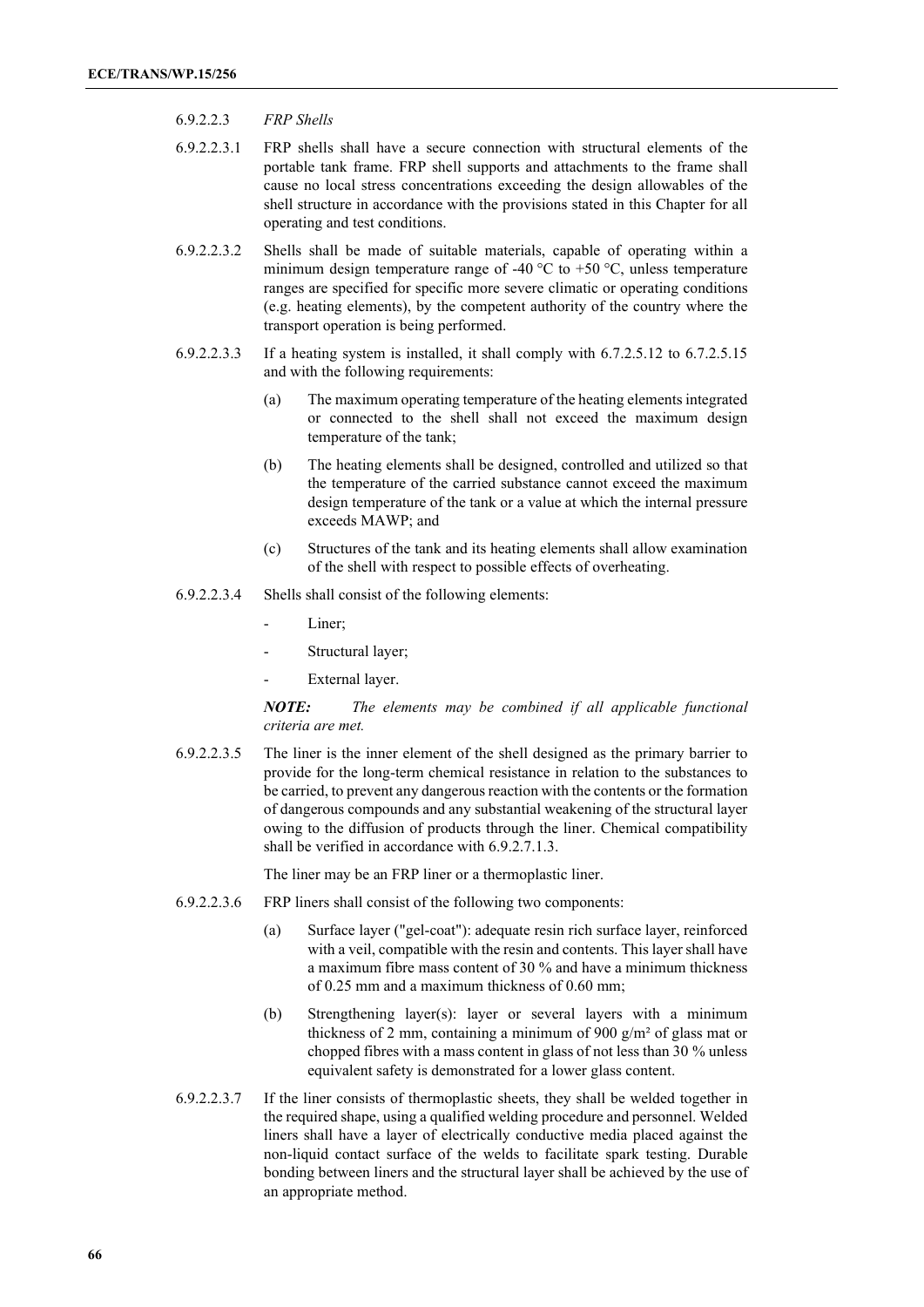- 6.9.2.2.3.8 The structural layer shall be designed to withstand the design loads according to 6.7.2.2.12, 6.9.2.2.3.1, 6.9.2.3.2, 6.9.2.3.4 and 6.9.2.3.6.
- 6.9.2.2.3.9 The external layer of resin or paint shall provide adequate protection of the structural layers of the tank from environmental and service exposure, including to UV radiation and salt fog, and occasional splash exposure to cargoes.
- 6.9.2.2.3.10 Resins

The processing of the resin mixture shall be carried out in compliance with the recommendations of the supplier. These resins can be:

- Unsaturated polyester resins;
- Vinyl ester resins;
- Epoxy resins;
- Phenolic resins;
- Thermoplastic resins.

The resin heat distortion temperature (HDT), determined in accordance with 6.9.2.7.1.1 shall be at least 20 °C higher than the maximum design temperature of the shell as defined in 6.9.2.2.3.2, but shall in any case not be lower than 70 °C.

6.9.2.2.3.11 Reinforcement material

The reinforcement material of the structural layers shall be selected such that they meet the requirements of the structural layer.

For the liner glass fibres of at a minimum type C or ECR according to ISO 2078:1993 + Amd 1:2015 shall be used. Thermoplastic veils may only be used for the liner when their compatibility with the intended contents has been demonstrated.

6.9.2.2.3.12 Additives

Additives necessary for the treatment of the resin, such as catalysts, accelerators, hardeners and thixotropic substances as well as materials used to improve the tank, such as fillers, colours, pigments etc. shall not cause weakening of the material, taking into account lifetime and temperature expectancy of the design.

- 6.9.2.2.3.13 FRP shells, their attachments and their service and structural equipment shall be designed to withstand the loads mentioned in 6.7.2.2.12, 6.9.2.2.3, 6.9.2.3.2, 6.9.2.3.4 and 6.9.2.3.6 without loss of contents (other than quantities of gas escaping through any degassing vents) during the design lifetime.
- 6.9.2.2.3.14 Special requirements for the carriage of substances with a flash-point of not more than 60 °C
- 6.9.2.2.3.14.1 FRP tanks used for the carriage of flammable liquids with a flash-point of not more than 60 °C shall be constructed to ensure the elimination of static electricity from the various component parts to avoid the accumulation of dangerous charges.
- 6.9.2.2.3.14.2 The electrical surface resistance of the inside and outside of the shell as established by measurements shall not be higher than  $10^9 \Omega$ . This may be achieved by the use of additives in the resin or interlaminate conducting sheets, such as metal or carbon network.
- 6.9.2.2.3.14.3 The discharge resistance to earth as established by measurements shall not be higher than  $10<sup>7</sup> Ω$ .
- 6.9.2.2.3.14.4 All components of the shell shall be electrically connected to each other and to the metal parts of the service and structural equipment of the tank and to the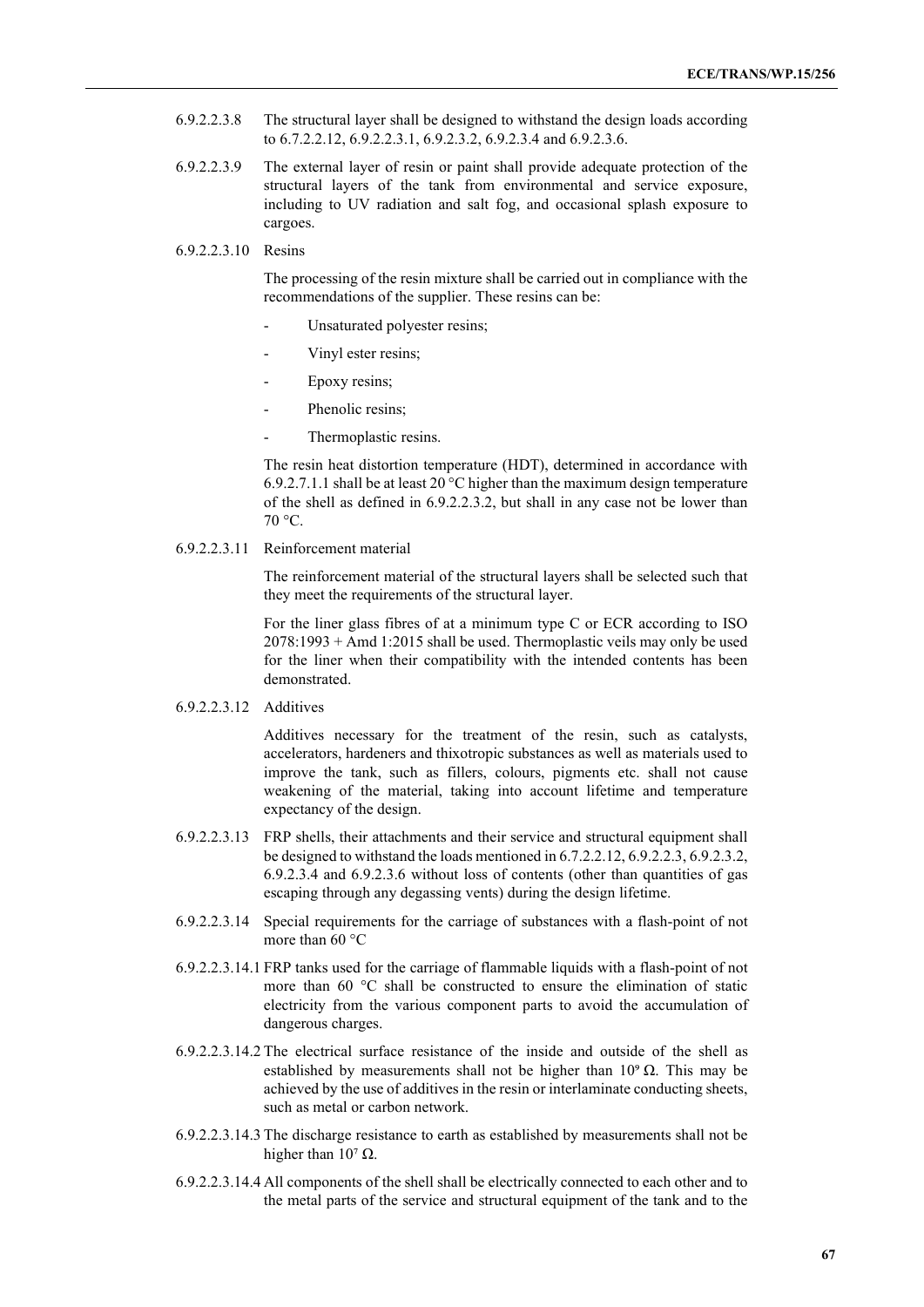vehicle. The electrical resistance between components and equipment in contact with each other shall not exceed 10  $\Omega$ .

- 6.9.2.2.3.14.5 The electrical surface-resistance and discharge resistance shall be measured initially on each manufactured tank or a specimen of the shell in accordance with the procedure recognized by the competent authority. In the event of damage to the shell, requiring repair, the electrical resistance shall be remeasured.
- 6.9.2.2.3.15 The tank shall be designed to withstand, without significant leakage, the effects of a full engulfment in fire for 30 minutes as specified by the test requirements in 6.9.2.7.1.5. Testing may be waived with the agreement of the competent authority, where sufficient proof can be provided by tests with comparable tank designs.
- 6.9.2.2.3.16 Construction process for FRP shells
- 6.9.2.2.3.16.1 Filament winding, hand layup, resin infusion or other appropriate composite production processes shall be used for construction of FRP shells.
- 6.9.2.2.3.16.2 The weight of the fibre reinforcement shall conform to that set forth in the procedure specification with a tolerance of +10 % and −0 %. One or more of the fibre types specified in 6.9.2.2.3.11 and in the procedure specification shall be used for reinforcement of shells.
- 6.9.2.2.3.16.3 The resin system shall be one of the resin systems specified in 6.9.2.2.3.10. No filler, pigment or dye additions shall be used which will interfere with the natural colour of the resin except as permitted by the procedure specification.

# **6.9.2.3** *Design criteria*

- 6.9.2.3.1 FRP shells shall be of a design capable of being stress-analysed mathematically or experimentally by resistance strain gauges or by other methods approved by the competent authority.
- 6.9.2.3.2 FRP shells shall be designed and constructed to withstand the test pressure. Specific provisions are laid down for certain substances in the applicable portable tank instruction indicated in column (10) of Table A of Chapter 3.2 and described in 4.2.5, or by a portable tank special provision indicated in column (11) of Table A of Chapter 3.2 and described in 4.2.5.3. The minimum wall thickness of the FRP shell shall not be less than that specified in 6.9.2.4.
- 6.9.2.3.3 At the specified test pressure the maximum tensile relative deformation measured in mm/mm in the shell shall not result in the formation of microcracks, and therefore not be greater than the first measured point of elongation based fracture or damage of the resin, measured during tensile tests prescribed under 6.9.2.7.1.2 (c).
- 6.9.2.3.4 For internal test pressure, external design pressure specified in 6.7.2.2.10, static loads specified in 6.7.2.2.12 and static gravity loads caused by the contents with the maximum density specified for the design and at maximum filling degree, failure criteria (*FC*) in the longitudinal direction, circumferential direction, and any other in-plane direction of the composite layup shall not exceed the following value:

$$
FC\leq \frac{1}{K}
$$

where:

$$
K=K_0\times K_1\times K_2\times K_3\times K_4\times K_5
$$

where:

- *K* shall have a minimum value of 4;
- $K_0$  is a strength factor. For the general design the value for  $K_0$  shall be equal to or more than 1.5. The value of  $K_0$  shall be multiplied by a factor of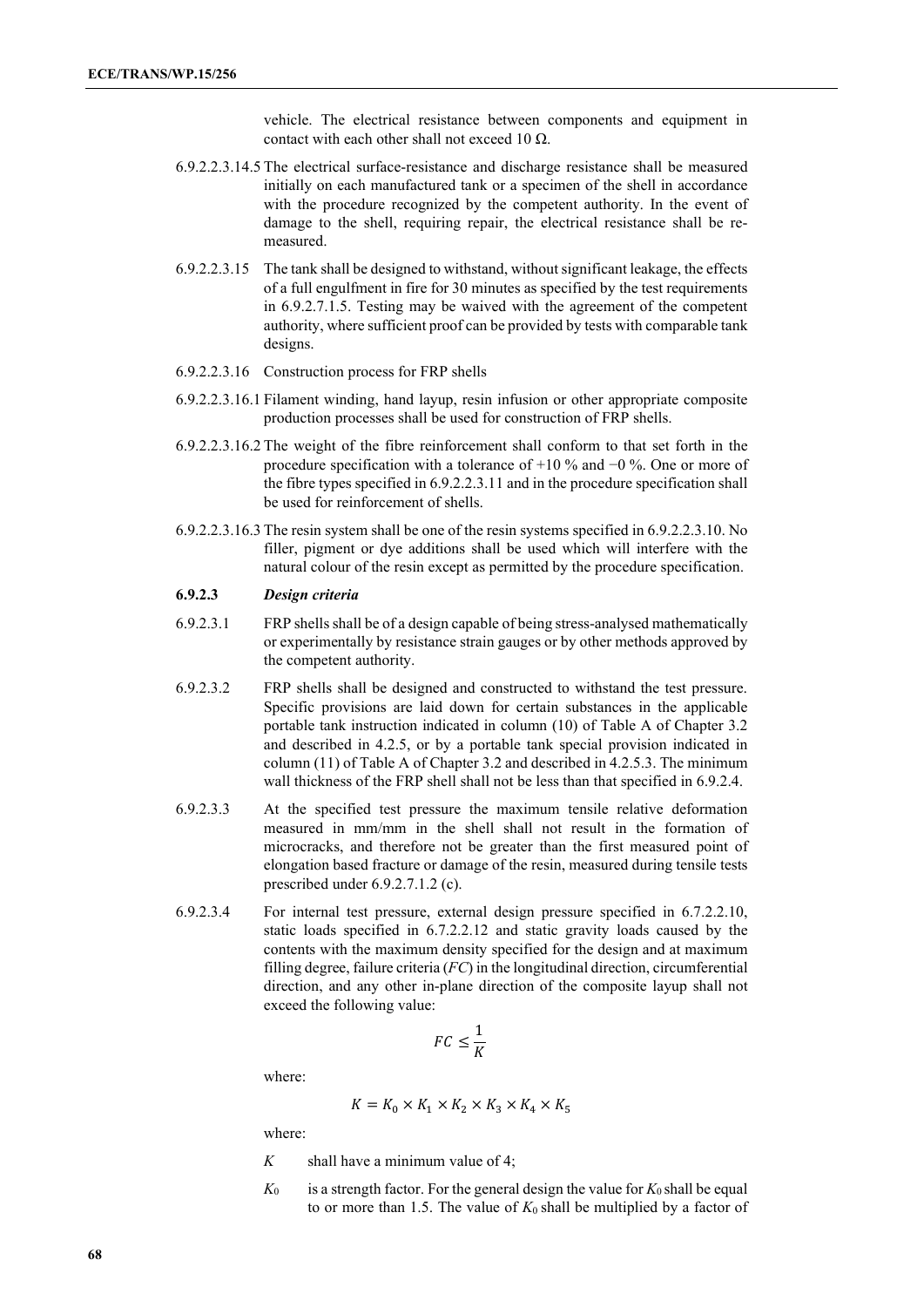two, unless the shell is provided with protection against damage consisting of a complete metal skeleton including longitudinal and transverse structural members;

 $K_1$  is a factor related to the deterioration in the material properties due to creep and ageing. It shall be determined by the formula:

$$
K_1 = \frac{1}{\alpha \beta}
$$

where  $\alpha$  is the creep factor and  $\beta$  is the ageing factor determined in accordance with 6.9.2.7.1.2 (e) and (f), respectively. When used in calculation, factors  $\alpha$  and  $\beta$  shall be between 0 and 1.

Alternatively, a conservative value of  $K_1 = 2$  may be applied for the purpose of undertaking the numerical validation exercise in 6.9.2.3.4 (this does not remove the need to perform testing to determine  $\alpha$  and  $\beta$ );

 $K_2$  is a factor related to the service temperature and the thermal properties of the resin, determined by the following equation, with a minimum value of 1:

*K*<sup>2</sup> = 1.25 - 0.0125 (*HDT* - 70)

where  $HDT$  is the heat distortion temperature of the resin, in  $\mathrm{C}$ ;

- $K_3$  is a factor related to the fatigue of the material; the value of  $K_3 = 1.75$ shall be used unless otherwise agreed with the competent authority. For the dynamic design as outlined in 6.7.2.2.12 the value of  $K_3 = 1.1$  shall be used;
- *K*<sup>4</sup> is a factor related to resin curing and has the following values:
	- 1.0 where curing is carried out in accordance with an approved and documented process, and the quality system described under 6.9.2.2.2 includes verification of degree of cure for each FRP portable tank using a direct measurement approach, such as differential scanning calorimetry (DSC) determined via ISO 11357-2:2016, as per 6.9.2.7.1.2 (h);
	- 1.1 where thermoplastic resin forming or thermoset resin curing is carried out in accordance with an approved and documented process, and the quality system described under 6.9.2.2.2 includes verification of whichever is applicable formed thermoplastic resin characteristics or degree of cure of thermoset resin, for each FRP portable tank using an indirect measurement approach as per 6.9.2.7.1.2 (h), such as Barcol testing via ASTM D2583:2013-03 or EN 59:2016, HDT via ISО 75-1:2013, thermo-mechanical analysis (TMA) via ISO 11359-1:2014, or dynamic thermo-mechanical analysis (DMA) via ISO 6721- 11:2019;
	- 1.5 in other cases.
- $K_5$  is a factor related to the portable tank instruction in 4.2.5.2.6:
	- 1.0 for T1to T19;
	- 1.33 for T20;
	- 1.67 for T21 to T22.

A design validation exercise using numerical analysis and a suitable composite failure criterion is to be undertaken to verify that the stresses in the plies in the shell are below the allowables. Suitable composite failure criteria include, but are not limited to, Tsai-Wu, Tsai-Hill, Hashin, Yamada-Sun, Strain Invariant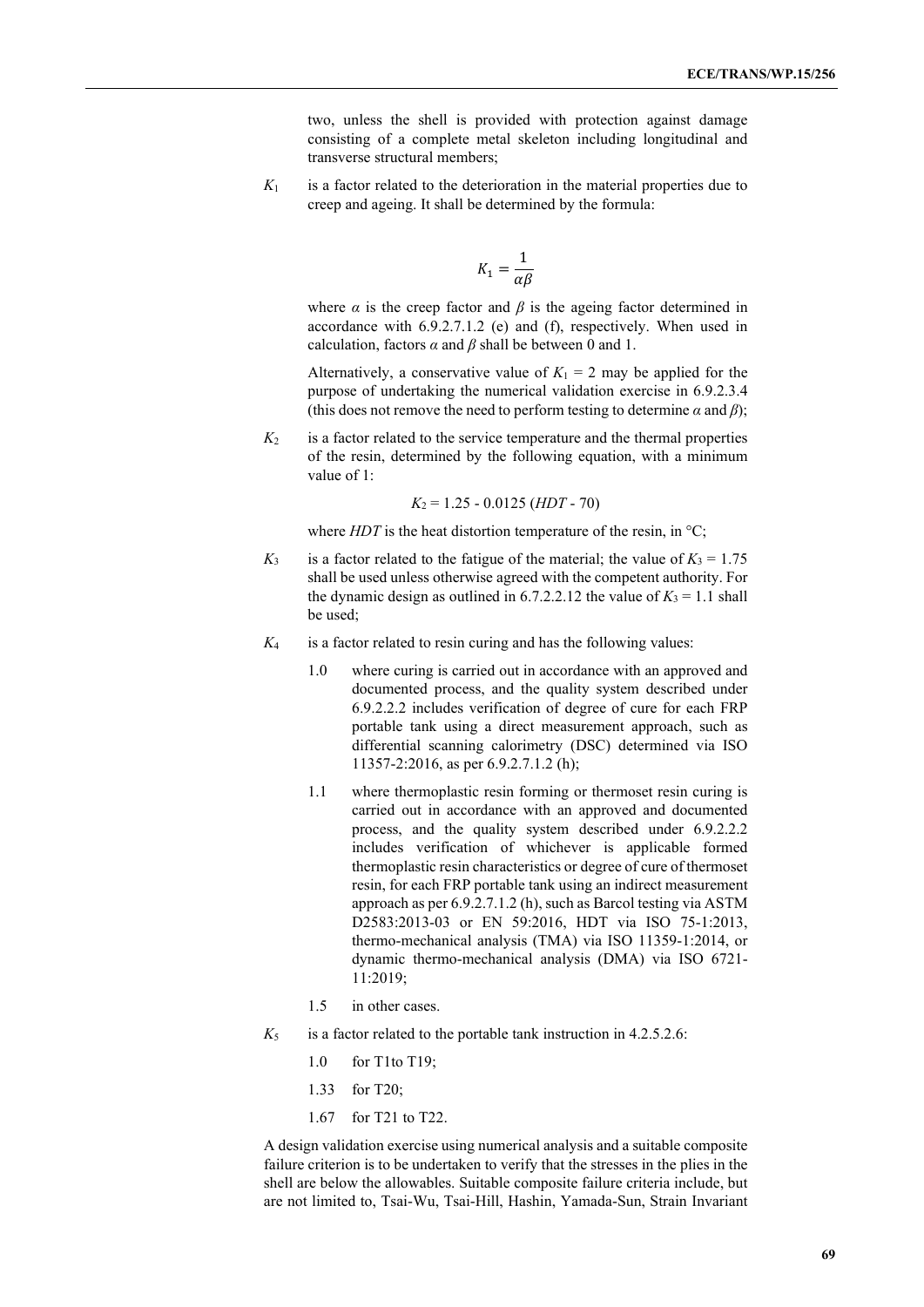Failure Theory, Maximum Strain, or Maximum Stress. Other relations for the strength criteria are allowed upon agreement with the competent authority. The method and results of this design validation exercise are to be submitted to the competent authority.

The allowables are to be determined using experiments to derive parameters required by the chosen failure criteria combined with factor of safety *K*, the strength values measured as per 6.9.2.7.1.2 (c), and the maximum elongation strain criteria prescribed in 6.9.2.3.5. The analysis of joints is to be undertaken in accordance with the allowables determined in 6.9.2.3.7 and the strength values measured as per 6.9.2.7.1.2 (g). Buckling is to be considered in accordance with 6.9.2.3.6. Design of openings and metallic inclusions is to be considered in accordance with 6.9.2.3.8.

6.9.2.3.5 At any of the stresses as defined in 6.7.2.2.12 and 6.9.2.3.4, the resulting elongation in any direction shall not exceed the value indicated in the following table or one tenth of the elongation at fracture of the resin determined by ISO 527-2:2012, whichever is lower.

| Type of resin                     | Maximum strain in tension $(\% )$ |
|-----------------------------------|-----------------------------------|
| Unsaturated polyester or phenolic | 0.2                               |
| Vinylester                        | 0.25                              |
| Epoxy                             | 0.3                               |
| Thermoplastic                     | See 6.9.2.3.3                     |

Examples of known limits are presented in the table below.

- 6.9.2.3.6 For the external design pressure the minimum safety factor for linear buckling analysis of the shell shall be as defined in the applicable pressure vessel code but not less than three.
- 6.9.2.3.7 The adhesive bondlines and/or overlay laminates used in the joints, including the end joints, connection between the equipment and shell, the joints of the surge plates and the partitions with the shell shall be capable of withstanding the loads of 6.7.2.2.12, 6.9.2.2.3.1, 6.9.2.3.2, 6.9.2.3.4 and 6.9.2.3.6. In order to avoid concentrations of stresses in the overlay lamination, the applied taper shall not be steeper than 1:6. The shear strength between the overlay laminate and the tank components to which it is bonded shall not be less than:

$$
\tau = \gamma \frac{Q}{l} \le \frac{\tau_R}{K}
$$

where:

- $\tau_R$  is the interlaminar shear strength according to ISO 14130:1997 and Cor 1:2003;
- *Q* is the load per unit width of the interconnection;
- $K$  is the safety factor determined as per 6.9.2.3.4;
- *l* is the length of the overlay laminate;
- *γ* is the notch factor relating average joint stress to peak joint stress at failure initiation location.

Other calculation methods for the joints are allowed following approval with the competent authority.

6.9.2.3.8 Metallic flanges and their closures are permitted to be used in FRP shells, under design requirements of 6.7.2. Openings in the FRP shell shall be reinforced to provide at least the same safety factors against the static and dynamic stresses as specified in 6.7.2.2.12, 6.9.2.3.2, 6.9.2.3.4 and 6.9.2.3.6 as that for the shell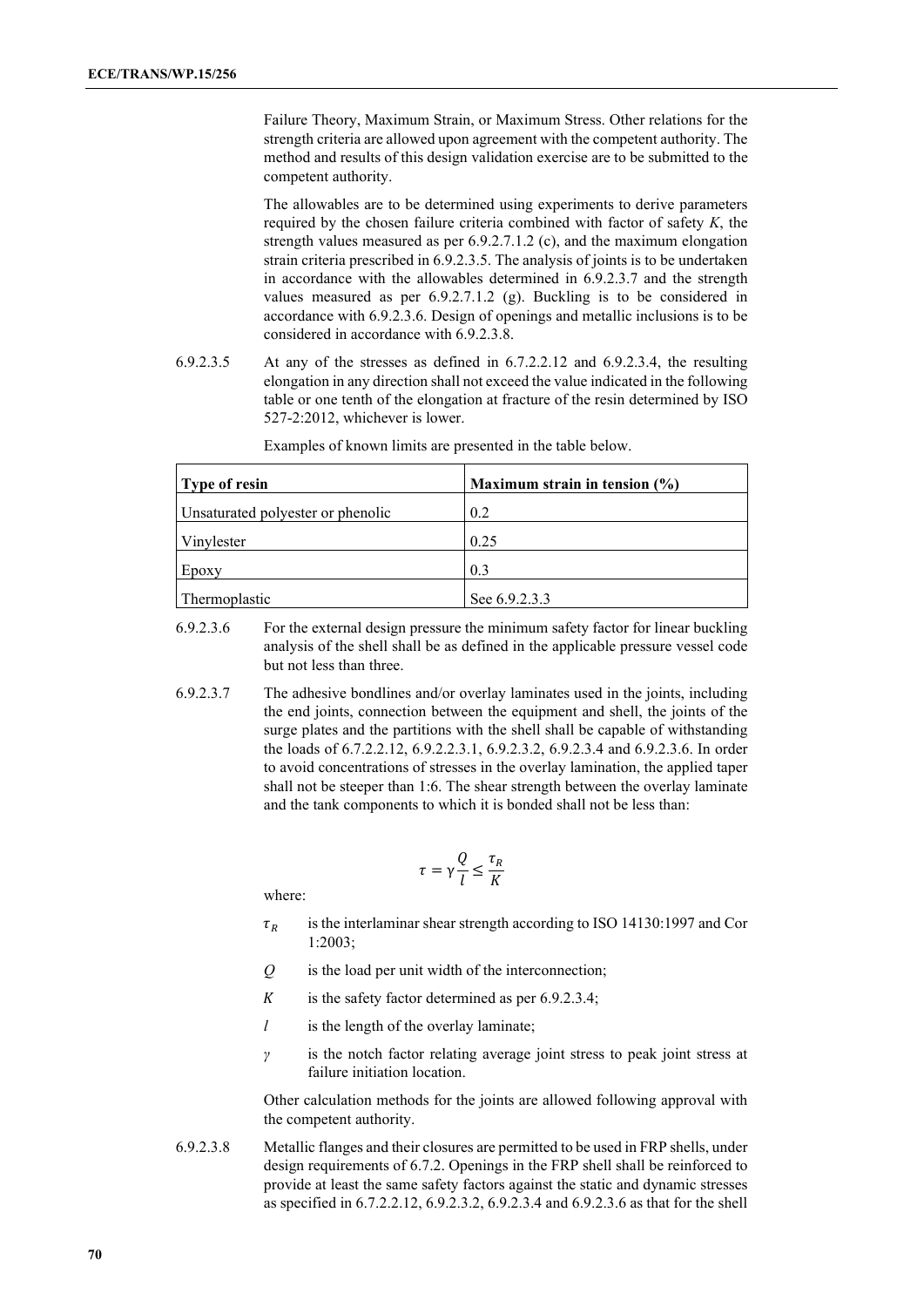itself. The number of openings shall be minimized. The axis ratio of ovalshaped openings shall be not more than 2.

If metallic flanges or componentry are integrated into the FRP shell using bonding, then the characterisation method stated in 6.9.2.3.7 shall apply to the joint between the metal and FRP. If the metallic flanges or componentry are fixed in an alternative fashion, e.g. threaded fastener connections, then the appropriate provisions of the relevant pressure vessel standard shall apply.

6.9.2.3.9 Check calculations of the strength of the shell shall be performed by finite element method simulating the shell layups, joints within FRP shell, joints between the FRP shell and the container frame, and openings. Treatment of singularities shall be undertaken using an appropriate method according to the applicable pressure vessel code.

### **6.9.2.4** *Minimum wall thickness of the shell*

- 6.9.2.4.1 Minimum thickness of the FRP shell shall be confirmed by check calculations of the strength of the shell considering strength requirements given in 6.9.2.3.4.
- 6.9.2.4.2 Minimum thickness of the FRP shell structural layers shall be determined in accordance with 6.9.2.3.4, however, in any case the minimum thickness of the structural layers shall be at least 3 mm.

### **6.9.2.5** *Equipment components for portable tanks with FRP shell*

Service equipment, bottom openings, pressure relief devices, gauging devices, supports, frameworks, lifting and tie-down attachments of portable tanks shall meet the requirements of 6.7.2.5 to 6.7.2.17. If any other metallic features are required to be integrated into the FRP shell, then the provisions of 6.9.2.3.8 shall apply.

# **6.9.2.6** *Design approval*

- 6.9.2.6.1 Design approval of FRP portable tanks shall be as per 6.7.2.18 requirements. The following additional requirements apply to FRP portable tanks.
- 6.9.2.6.2 The prototype test report for the purpose of the design approval shall additionally include the following:
	- (a) Results of the material tests used for FRP shell fabrication in accordance with 6.9.2.7.1 requirements;
	- (b) Results of the ball drop test in accordance with the requirements of 6.9.2.7.1.4.
	- (c) Results the fire resistance test in accordance with provisions of 6.9.2.7.1.5.
- 6.9.2.6.3 A service life inspection programme shall be established, which shall be a part of the operation manual, to monitor the condition of the tank at periodic inspections. The inspection programme shall focus on the critical stress locations identified in the design analysis performed under 6.9.2.3.4. The inspection method shall take into account the potential damage mode at the critical stress location (e.g. tensile stress or interlaminate stress). The inspection shall be a combination of visual and non-destructive testing (e.g. acoustic emissions, ultrasonic evaluation, thermographic). For heating elements, the service life inspection programme shall allow an examination of the shell or its representative locations to take into account the effects of overheating.
- 6.9.2.6.4 A representative prototype tank shall be subjected to tests as specified below. For this purpose, service equipment may be replaced by other items if necessary.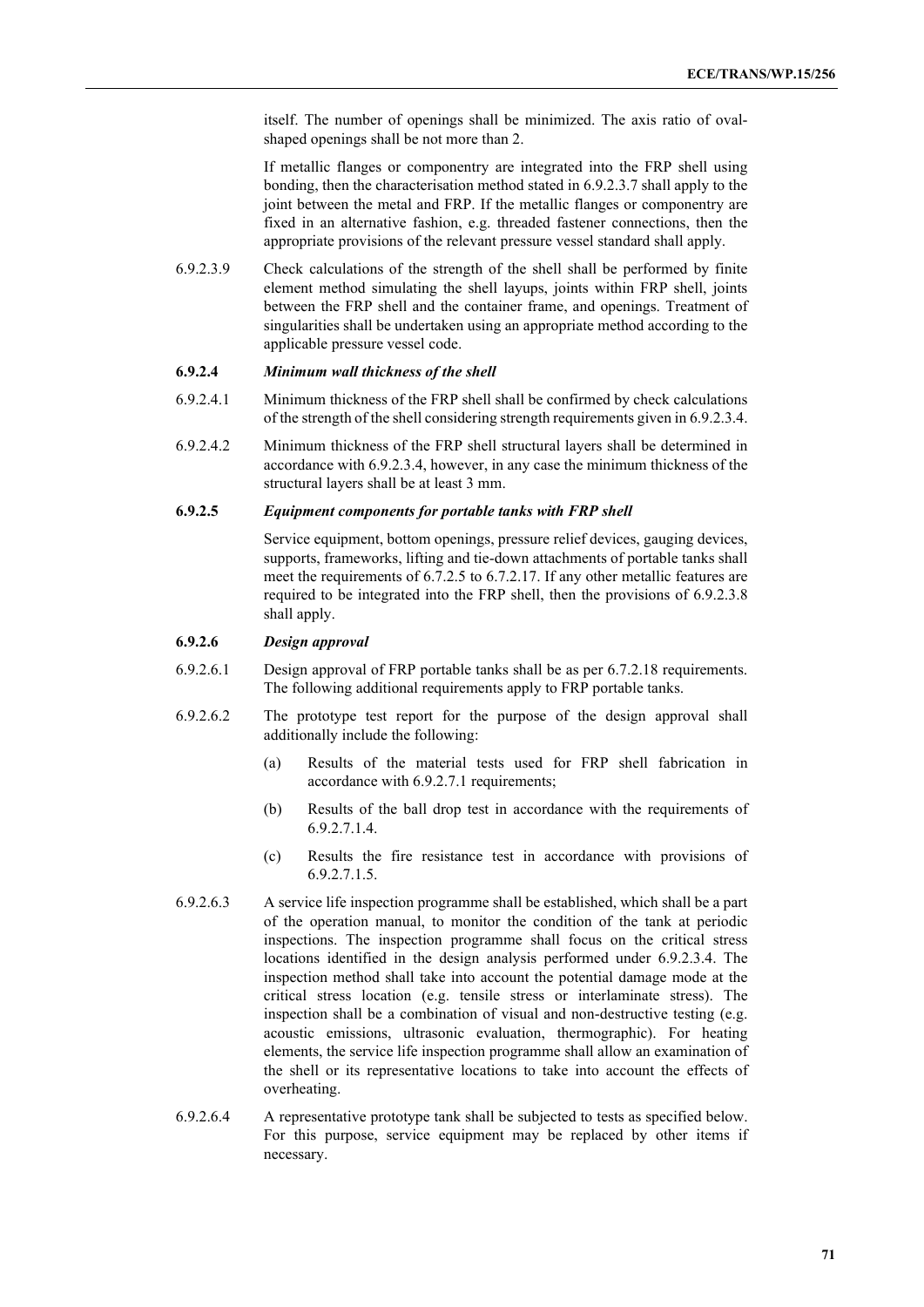- 6.9.2.6.4.1 The prototype shall be inspected for compliance with the design type specification. This shall include an internal and external inspection and measurement of the main dimensions.
- 6.9.2.6.4.2 The prototype, equipped with strain gauges at all locations of high strain, as identified by the design validation exercise in accordance with 6.9.2.3.4, shall be subjected to the following loads and the strain shall be recorded:
	- (a) Filled with water to the maximum filling degree. The measuring results shall be used to calibrate the design calculations according to 6.9.2.3.4;
	- (b) Filled with water to the maximum filling degree and subjected to static loads in all three directions mounted by the base corner castings without additional mass applied external to the shell. For comparison with the design calculation according to 6.9.2.3.4 the strains recorded shall be extrapolated in relation to the quotient of the accelerations required in 6.7.2.2.12 and measured;
	- (c) Filled with water and subjected to the specified test pressure. Under this load, the shell shall exhibit no visual damage or leakage.

The stress corresponding to the measured strain level shall not exceed the minimum factor of safety calculated in 6.9.2.3.4 under any of these loading conditions.

### **6.9.2.7** *Additional provisions applicable to FRP portable tanks*

- 6.9.2.7.1 *Material testing*
- 6.9.2.7.1.1 Resins

Resin tensile elongation shall be determined in accordance with ISО 527- 2:2012. The heat distortion temperature (HDT) of the resin shall be determined in accordance with ISO 75-1:2013.

6.9.2.7.1.2 Shell-samples

Prior to testing, all coatings shall be removed from the samples. If shell samples are not possible then parallel shell-samples may be used. The tests shall cover:

- (a) The thickness of the laminates of the central shell wall and the ends;
- (b) The mass content and composition of composite reinforcement by ISO 1172:1996 or ISO 14127:2008, as well as orientation and arrangement of reinforcement layers;
- (c) The tensile strength, elongation at fracture and modulus of elasticity according to ISO 527-4:1997 or ISO 527-5:2009 for the circumferential and longitudinal directions of the shell. For areas of the FRP shell, tests shall be performed on representative laminates in accordance with ISO 527-4:1997 or ISO 527-5:2009, to permit evaluation of the suitability of safety factor (K). A minimum of six specimens per measure of tensile strength shall be used, and the tensile strength shall be taken as the average minus two standard deviations;
- (d) The bending deflection and strength established by the three-point or four-point bending test according to ISO 14125:1998 + Amd 1:2011 using a sample with a minimum width of 50 mm and a support distance of at least 20 times the wall thickness. A minimum of five specimens shall be used.
- (e) The creep factor α determined by taking the average result of at least two specimens with the configuration described in (d), subject to creep in three-point or four-point bending, at the maximum design temperature nominated under 6.9.2.2.3.2, for a period of 1 000 hours. The following test is to be undertaken for each specimen: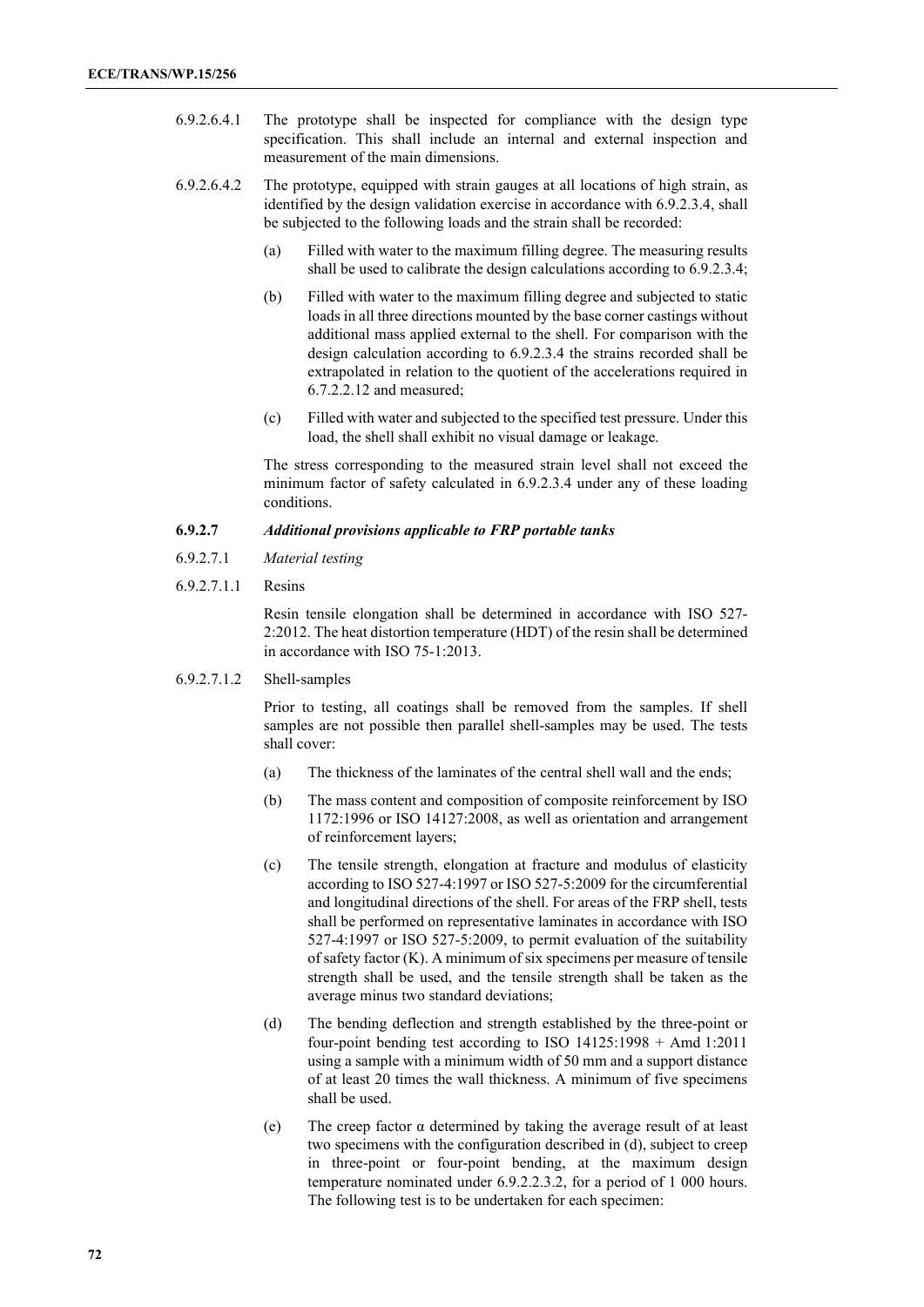- (i) Place specimen into bending apparatus, unloaded, in oven set to maximum design temperature and allow to acclimatise for a period of not less than 60 minutes;
- (ii) Load specimen bending in accordance with ISO 14125:1998 + Amd 1:2011 at flexural stress equal to the strength determined in (d) divided by four. Maintain mechanical load at maximum design temperature without interruption for not less than 1 000 hours;
- (iii) Measure the initial deflection six minutes after full load application in (e) (ii). Specimen shall remain loaded in test rig;
- (iv) Measure the final deflection 1 000 hours after full load application in (e) (ii); and
- (v) Calculate the creep factor α by dividing the initial deflection from  $(e)$  (iii) by the final deflection from  $(e)$  (iv);
- (f) The ageing factor β determined by taking the average result of at least two specimens with the configuration described in (d), subject to loading in static three-point or four-point bending, in conjunction with immersion in water at the maximum design temperature nominated under 6.9.2.2.3.2 for a period of 1 000 hours. The following test is to be undertaken for each specimen:
	- (i) Prior to testing or conditioning, specimens shall be dried in an oven at 80 °C for a period of 24 hours;
	- (ii) The specimen shall be loaded in three-point or four-point bending at ambient temperature, in accordance with ISO 14125:1998 + Amd 1:2011, at the flexural stress level equal to the strength determined in (d) divided by four. Measure the initial deflection six minutes after full load application. Remove specimen from test rig;
	- (iii) Immerse unloaded specimen in water at the maximum design temperature for a period of not less than 1 000 hours without interruption to the water conditioning period. When conditioning period has lapsed, remove specimens, keep damp at ambient temperature, and complete (f) (iv) within three days;
	- (iv) The specimen shall be subject to second round of static loading, in a manner identical to (f) (ii). Measure the final deflection six minutes after full load application. Remove specimen from test rig; and
	- (v) Calculate the ageing factor  $\beta$  by dividing the initial deflection from (f) (ii) by the final deflection from (f) (iv);
- (g) The interlaminar shear strength of the joints measured by testing representative samples in accordance with ISO 14130:1997;
- (h) The efficiency of whichever is applicable of thermoplastic resin forming characteristics or thermoset resin cure and post-cure processes for laminates determined using one or more of the following methods:
	- (i) Direct measurement of formed thermoplastic resin characteristics or thermoset resin degree of cure: glass transition temperature  $(T_g)$  or melting temperature  $(T_m)$  determined using differential scanning calorimetry (DSC) via ISO 11357-2:2016; or
	- (ii) Indirect measurement of formed thermoplastic resin characteristics or thermoset resin degree of cure:
		- HDT via ISO 75-1:2013;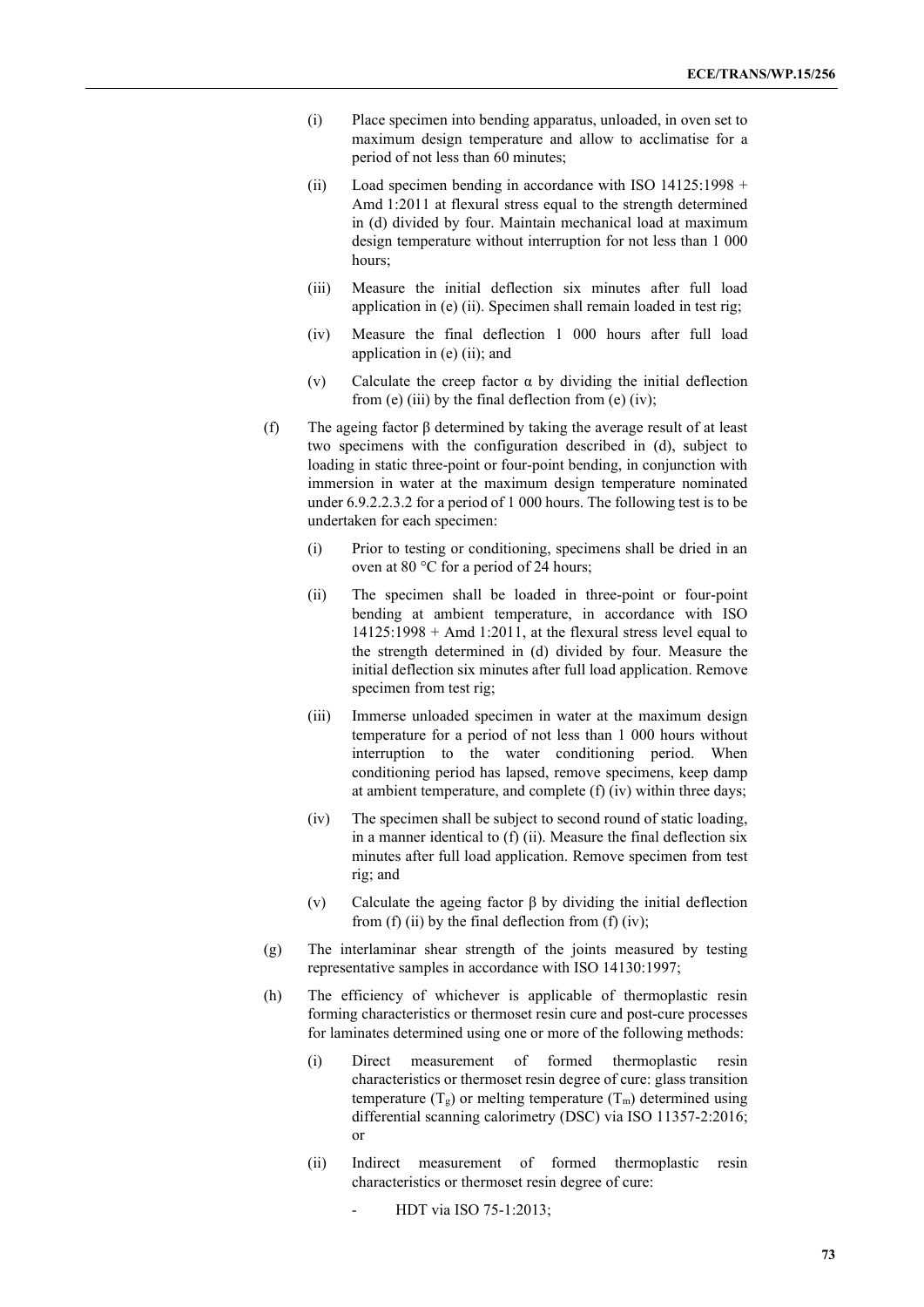- $(T<sub>g</sub>)$  or  $T<sub>m</sub>$  using thermo-mechanical analysis (TMA) via ISO 11359-1:2014;
- Dynamic thermo-mechanical analysis (DMA) via ISO 6721-11:2019;
	- Barcol testing via ASTM D2583:2013-03 or EN 59:2016.
- 6.9.2.7.1.3 The chemical compatibility of the liner and chemical contact surfaces of service equipment with the substances to be carried shall be demonstrated by one of the following methods. This demonstration shall account for all aspects of the compatibility of the materials of the shell and its equipment with the substances to be carried, including chemical deterioration of the shell, initiation of critical reactions of the contents and dangerous reactions between both.
	- (a) In order to establish any deterioration of the shell, representative samples taken from the shell, including any liners with welds, shall be subjected to the chemical compatibility test according to EN 977:1997 for a period of 1 000 hours at 50  $^{\circ}$ C or the maximum temperature at which a particular substance is approved for carriage. Compared with a virgin sample, the loss of strength and elasticity modulus measured by the bending test according to EN 978:1997 shall not exceed 25 %. Cracks, bubbles, pitting effects as well as separation of layers and liners and roughness shall not be acceptable;
	- (b) Certified and documented data of positive experiences on the compatibility of filling substances in question with the materials of the shell with which they come into contact at given temperatures, times and other relevant service conditions;
	- (c) Technical data published in relevant literature, standards or other sources, acceptable to the competent authority;
	- (d) Upon agreement with the competent authority other methods of chemical compatibility verification may be used.
- 6.9.2.7.1.4 Ball drop test as per EN 976-1:1997

The prototype shall be subjected to the ball drop test according to EN 976- 1:1997, No. 6.6. No visible damage inside or outside the tank shall occur.

- 6.9.2.7.1.5 Fire resistance test
- 6.9.2.7.1.5.1 A representative prototype tank with its service and structural equipment in place and filled to 80 % of its maximum capacity with water, shall be exposed to a full engulfment in fire for 30 minutes, caused by an open heating oil pool fire or any other type of fire with the same effect. The fire shall be equivalent to a theoretical fire with a flame temperature of 800 °C, emissivity of 0.9 and to the tank a heat transfer coefficient of  $10 \text{ W/(m²K)}$  and surface absorptivity of 0.8. A minimum net heat flux of 75 kW/m² shall be calibrated according to ISO 21843:2018. The dimensions of the pool shall exceed those of the tank by at least 50 cm to each side and the distance between fuel level and tank shall be between 50 cm and 80 cm. The rest of the tank below liquid level, including openings and closures, shall remain leakproof except for drips.

## **6.9.2.8** *Inspection and testing*

- 6.9.2.8.1 Inspection and testing of portable FRP tanks shall be carried out as per provisions of 6.7.2.19. In addition, welded thermoplastic liners shall be spark tested under a suitable standard, after pressure tests performed in accordance with the periodic inspections specified in 6.7.2.19.4.
- 6.9.2.8.2 In addition, the initial and periodic inspections shall follow the service life inspection programme and any associated inspection methods per 6.9.2.6.3.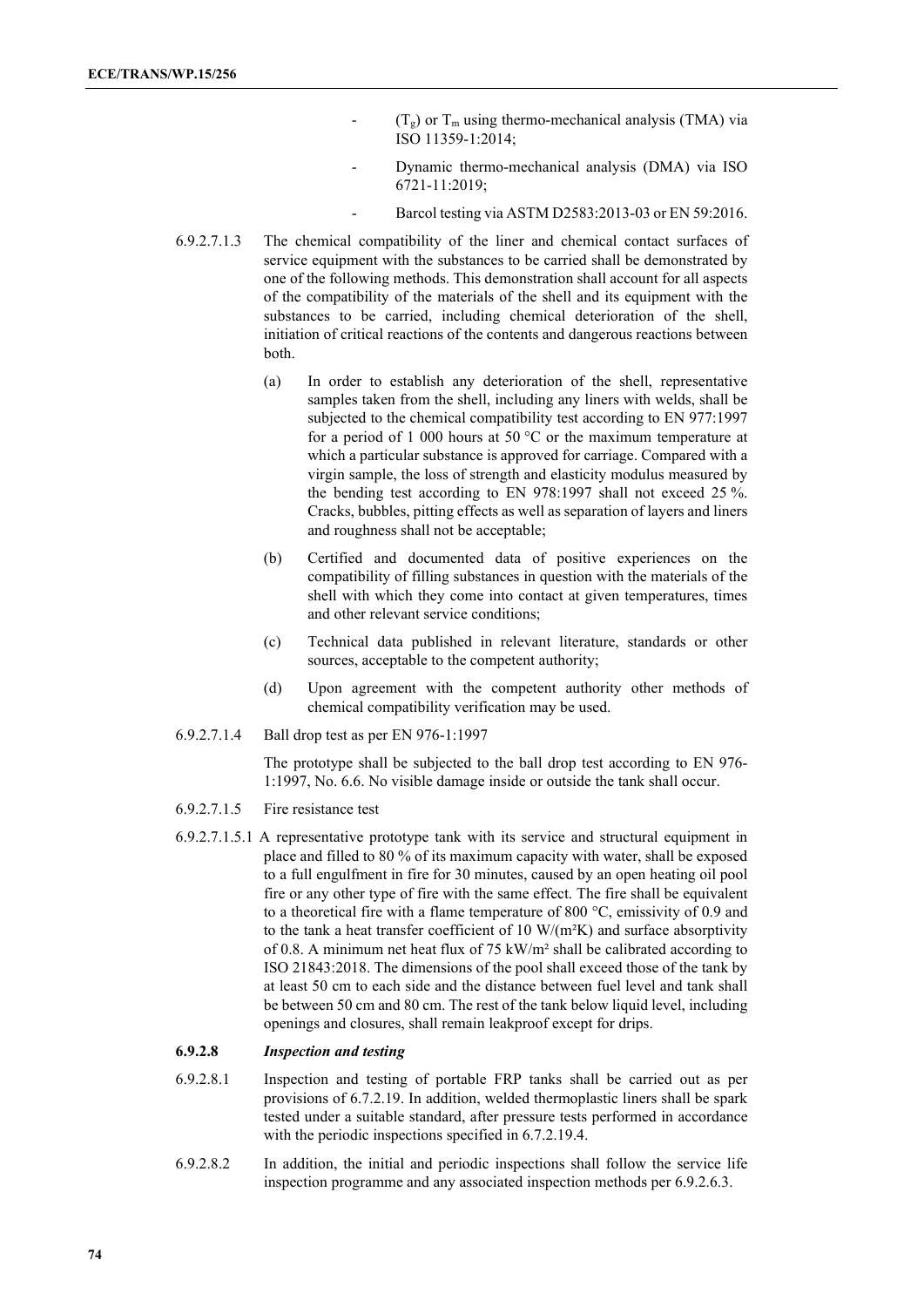- 6.9.2.8.3 The initial inspection and test shall verify that construction of the tank is made in accordance with the quality system required by 6.9.2.2.2.
- 6.9.2.8.4 Additionally, during inspection of the shell the position of the areas heated by heating elements shall be indicated or marked, be available on design drawings or shall be made visible by a suitable technique (e.g. infrared). Examination of the shell shall take into account the effects of overheating, corrosion, erosion, overpressure and mechanical overloading.

### **6.9.2.9** *Retention of samples*

Shell samples (e.g. from manhole cut out) for each tank manufactured shall be maintained for future inspection and shell verification for a period of five years from the date of the initial inspection and test and until successful completion of the required five-year periodic inspection.

### **6.9.2.10** *Marking*

- 6.9.2.10.1 The requirements of 6.7.2.20.1 apply to portable tanks with an FRP shell except those of 6.7.2.20.1 (f) (ii).
- 6.9.2.10.2 The information required in 6.7.2.20.1 (f) (i) shall be "Shell structural material: Fibre-reinforced plastic", the reinforcement fibre e.g. "Reinforcement: Eglass" and resin e.g. "Resin: Vinyl Ester".
- 6.9.2.10.3 Requirements of provision 6.7.2.20.2 apply to portable tank with an FRP shell."

# **Chapter 6.10**

In Note 1 under the title, after "Chapter 6.9", add "or Chapter 6.13, as appropriate".

6.10.4 Before "every three years", insert "no later than". Before "every two and a half years", replace "at least" by "no later than".

# **Chapter 6.12**

In Note 1 under the title, after "*Chapter 6.9*", add "*or Chapter 6.13, as appropriate*".

6.12.3.2.6 In the last sentence, replace "at least" by "no later than".

# **Chapter 6.13 (previously 6.9)**

Amend to read as follows:

### **"CHAPTER 6.13**

### **REQUIREMENTS FOR THE DESIGN, CONSTRUCTION, EQUIPMENT, TYPE APPROVAL, TESTING AND MARKING OF FIBRE-REINFORCED PLASTICS (FRP) FIXED TANKS (TANK-VEHICLES) AND DEMOUNTABLE TANKS**

*NOTE: For portable tanks and UN multiple-element gas containers (MEGCs) see Chapter 6.7; for FRP portable tanks see Chapter 6.9; for fixed tanks (tankvehicles), demountable tanks and tank-containers and tank swap bodies, with shells made of metallic materials, and battery-vehicles and multiple element gas containers (MEGCs) other than UN MEGCs see Chapter 6.8; for vacuum operated waste tanks see Chapter 6.10.*

## **6.13.1 General**

6.13.1.1 FRP tanks shall be designed, manufactured and tested in accordance with a quality assurance programme in accordance with 6.9.2.2.2; in particular, lamination work and welding of thermoplastic liners shall only be carried out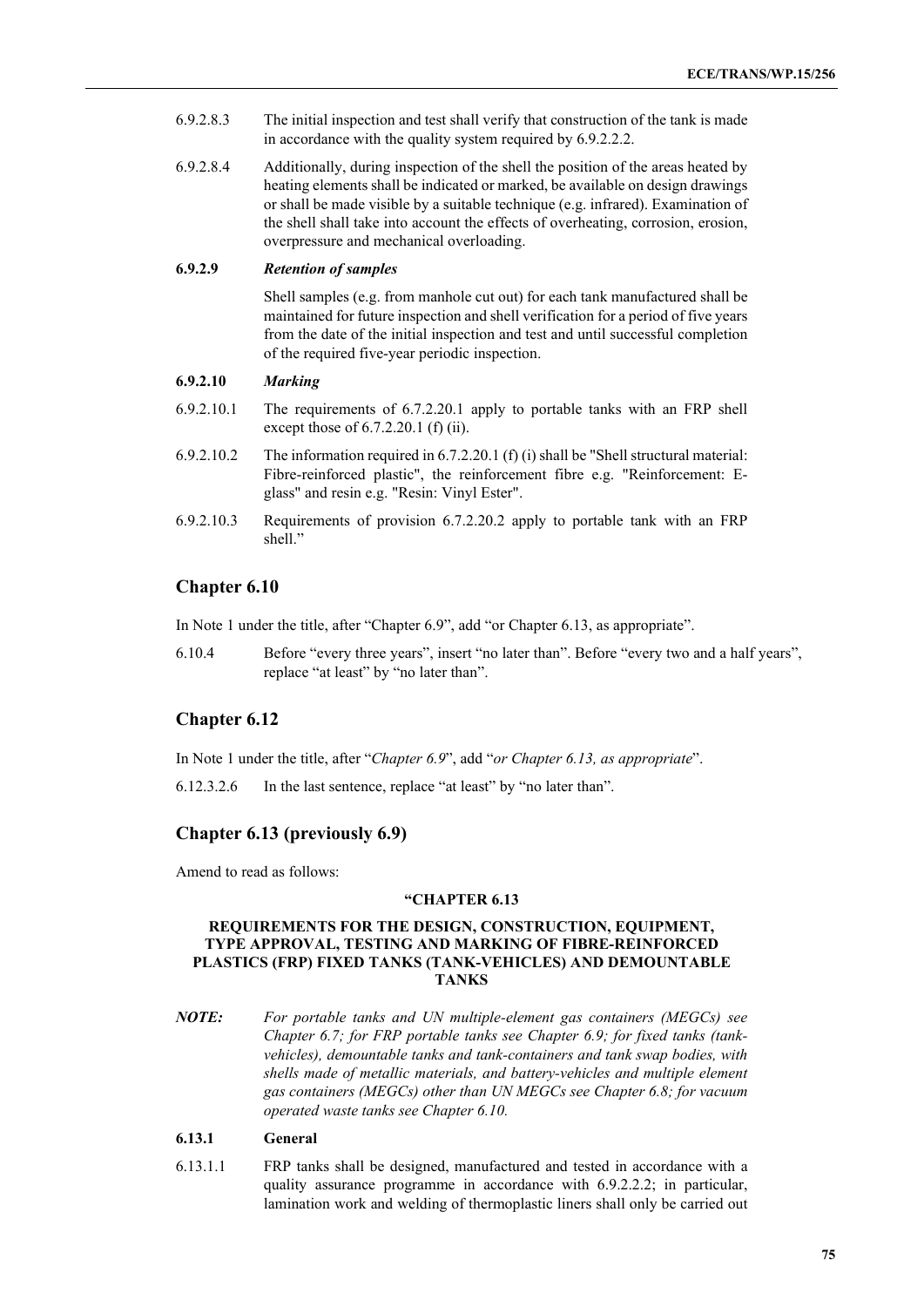by qualified personnel in accordance with a procedure recognized by the competent authority.

- 6.13.1.2 For the design and testing of FRP tanks, the provisions of 6.8.2.1.1, 6.8.2.1.7, 6.8.2.1.13, 6.8.2.1.14 (a) and (b), 6.8.2.1.25, 6.8.2.1.27, 6.8.2.1.28 and 6.8.2.2.3 shall also apply.
- 6.13.1.3 For the stability of tank-vehicles, the requirements of 9.7.5.1 shall apply.

### **6.13.2 Construction**

- 6.13.2.1 FRP shells shall be designed and constructed in accordance with the requirements of 6.9.2.2.3.2 to 6.9.2.2.3.7 and 6.9.2.3.6.
- 6.13.2.2 The structural layer of the shell is the zone specially designed according to 6.13.2.4 and 6.13.2.5 to withstand the mechanical stresses. This part normally consists of several fibre-reinforced layers in determined orientations.
- 6.13.2.2.1 The external layer of resin or paint is the part of the shell which is directly exposed to the atmosphere. It shall be capable of withstanding exterior conditions, in particular the occasional contact with the substance to be carried. The resin shall contain fillers or additives to provide protection against deterioration of the structural layer of the shell by ultra-violet radiation.

#### **6.13.2.3** *Raw materials*

- 6.13.2.3.1 All materials used for the manufacture of FRP tanks shall be of known origin and specifications.
- 6.13.2.3.2 *Resins*

The requirements of 6.9.2.2.3.10 shall apply.

6.13.2.3.3 *Reinforcement fibres*

The requirements of 6.9.2.2.3.11 shall apply.

6.13.2.3.4 *Thermoplastic liner material*

Thermoplastic liners, such as unplastified polyvinyl chloride (PVC-U), polypropylene (PP), polyvinylidene fluoride (PVDF), polytetrafluoroethylene (PTFE) etc. may be used as lining materials.

6.13.2.3.5 *Additives*

The requirements of 6.9.2.2.3.12 shall apply.

- 6.13.2.4 Shells, their attachments and their service and structural equipment shall be designed to withstand without loss of contents (other than quantities of gas escaping through any degassing vents) during the design lifetime:
	- the static and dynamic loads in normal conditions of carriage;
	- the prescribed minimum loads as defined in 6.13.2.5 to 6.13.2.9.
- 6.13.2.5 At the pressures as indicated in 6.8.2.1.14 (a) and (b), and under the static gravity forces caused by the contents with maximum density specified for the design and at maximum filling degree, failure criteria (*FC*) in the longitudinal direction, circumferential direction, and any other in-plane direction of the composite layup shall not exceed the following value:

$$
FC \leq \frac{1}{K}
$$

where:

$$
K = S \times K_0 \times K_1 \times K_2 \times K_3
$$

where:

*K* shall have a minimum value of 4;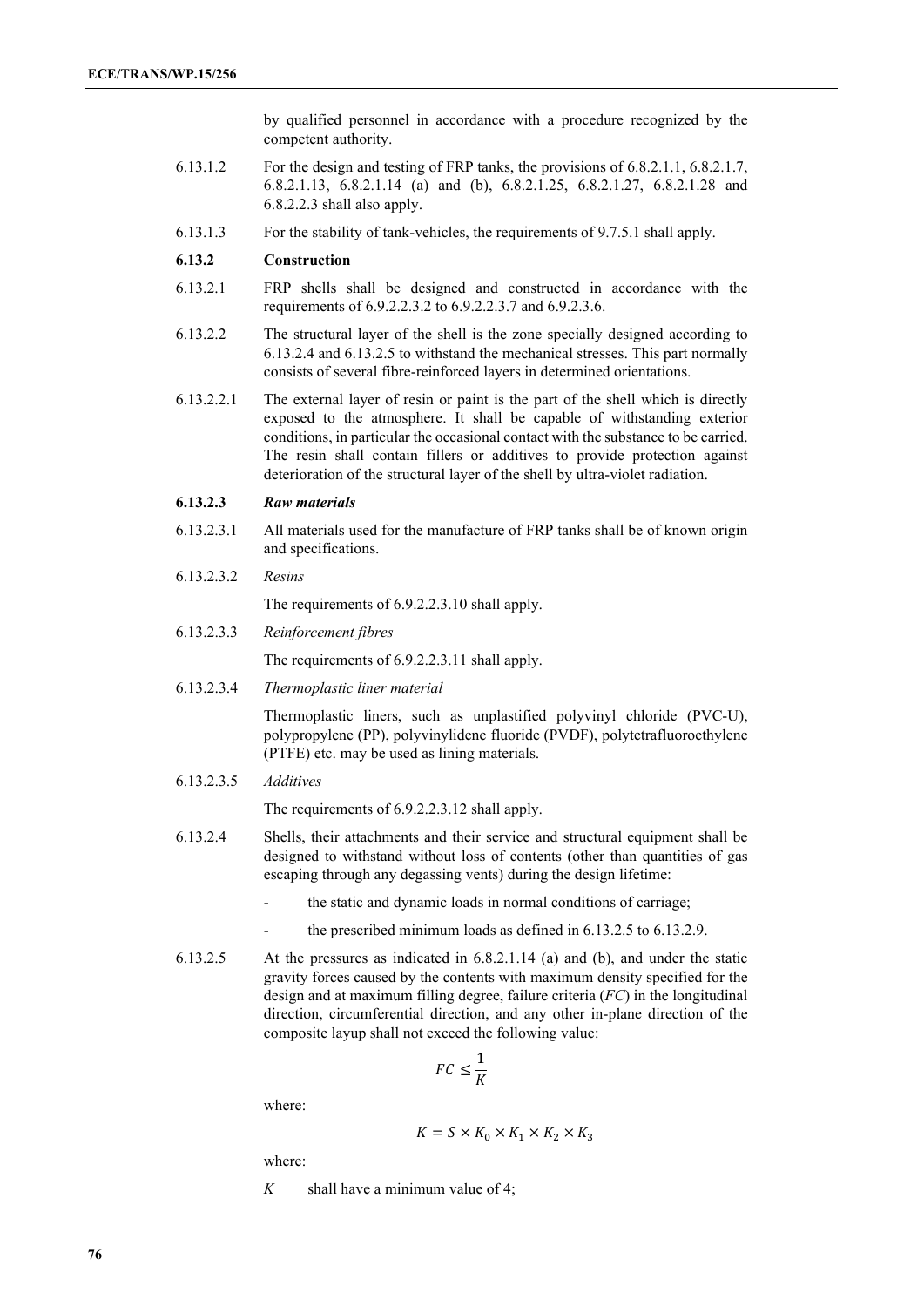- *S* is the safety coefficient. For the general design, if the tanks are referred to in Column (12) of Table A of Chapter 3.2 by a tank code including the letter "G" in its second part (see 4.3.4.1.1), the value for S shall be equal to or more than 1.5. For tanks intended for the carriage of substances which require an increased safety level, i.e. if the tanks are referred to in Column (12) of Table A of Chapter 3.2 by a tank code including the number "4" in its second part (see 4.3.4.1.1), the value of S shall be multiplied by a factor of two, unless the shell is provided with protection against damage consisting of a complete metal skeleton including longitudinal and transverse structural members;
- $K_0$  is a factor related to the deterioration in the material properties due to creep and ageing and as a result of the chemical action of the substances to be carried. It shall be determined by the formula:

$$
K_0 = \frac{1}{\alpha \beta}
$$

where  $\alpha$  is the creep factor and  $\beta$  is the ageing factor determined in accordance with 6.13.4.2.2 (e) and (f), respectively. Alternatively, a conservative value of  $K_0 = 2$  may be applied. When used in calculation, factors  $\alpha$  and  $\beta$  shall be between 0 and 1;

 $K_1$  is a factor related to the service temperature and the thermal properties of the resin, determined by the following equation, with a minimum value of 1:

$$
K_1 = 1.25 - 0.0125 (HDT - 70)
$$

where *HDT* is the heat distortion temperature of the resin, in <sup>o</sup>C;

- $K_2$  is a factor related to the fatigue of the material; the value of  $K_2 = 1.75$ shall be used unless otherwise agreed with the competent authority. For the dynamic design as outlined in  $6.8.2.1.2$  the value of  $K_2 = 1.1$  shall be used;
- $K_3$  is a factor related to resin curing and has the following values:
	- 1.0 where curing is carried out in accordance with an approved and documented process, and the quality system described under 6.9.2.2.2 includes verification of degree of cure for each FRP tank using a direct measurement approach, such as differential scanning calorimetry (DSC) determined via ISO 11357-2:2016, as per 6.13.4.2.2 (h) (i);
	- 1.1 where thermoplastic resin forming or thermoset resin curing is carried out in accordance with an approved and documented process, and the quality system described under 6.13.1.2 includes verification of whichever is applicable formed thermoplastic resin characteristics or degree of cure of thermoset resin, for each FRP tank using an indirect measurement approach as per 6.13.4.2.2 (h) (ii), such as Barcol testing via ASTM D2583:2013-03 or EN 59:2016, HDT via ISО 75- 1:2020, thermo-mechanical analysis (TMA) via ISO 11359- 1:2014, or dynamic thermo-mechanical analysis (DMA) via ISO 6721-11:2019;
	- 1.5 in other cases.

A design validation exercise using numerical analysis and a suitable composite failure criterion is to be undertaken to verify that that the stresses in the plies in the shell are below the allowables. Suitable composite failure criteria include, but are not limited to, Tsai-Wu, Tsai-Hill, Hashin, Yamada-Sun, Strain Invariant Failure Theory, Maximum Strain or Maximum Stress. Other relations for the strength criteria are allowed upon agreement with the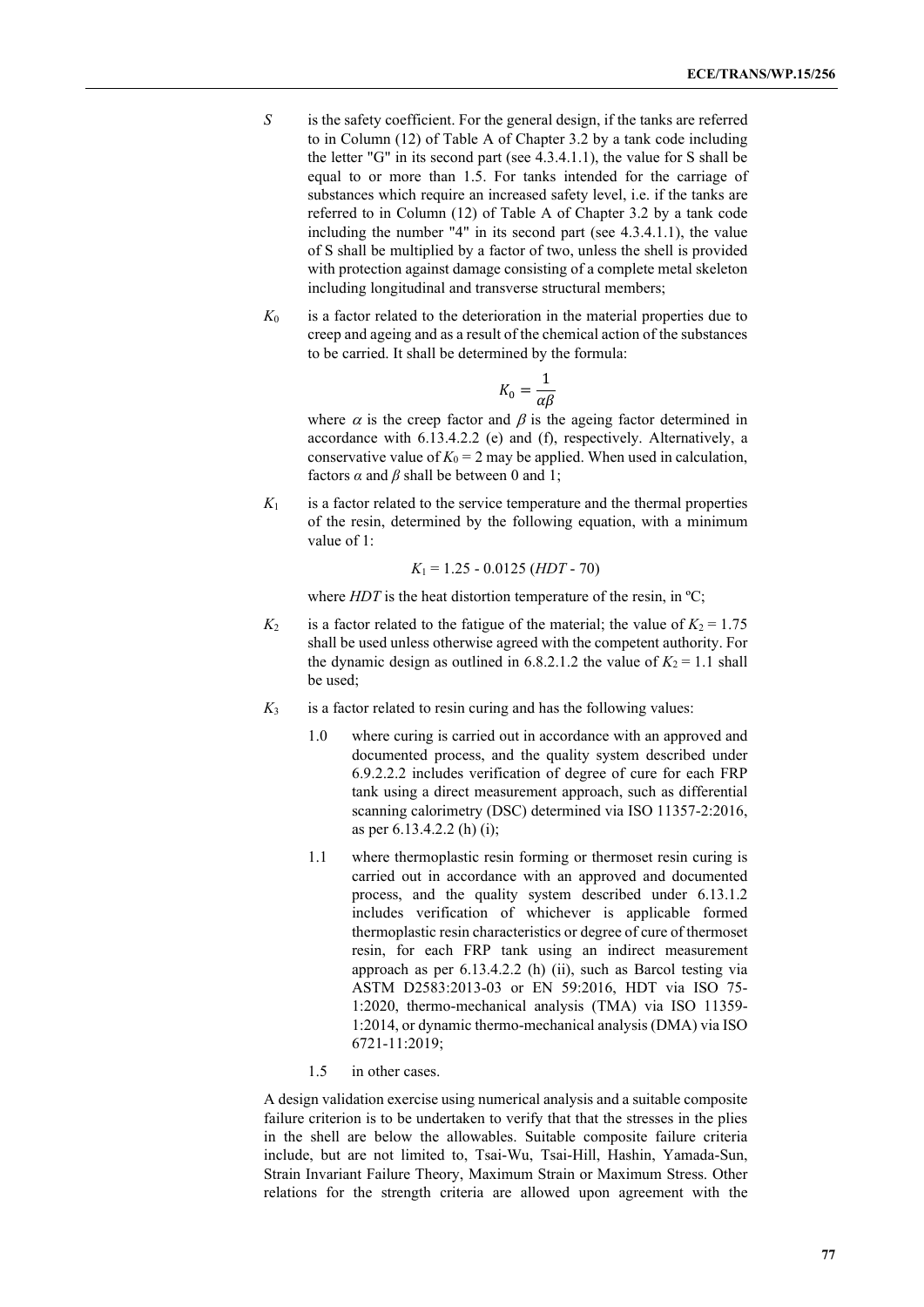competent authority. The method and results of this design validation exercise are to be submitted to the competent authority.

The allowables are to be determined using experiments to derive parameters required by the chosen failure criteria combined with factor of safety *K*, the strength values measured as per 6.13.4.2.2 (c), and the maximum elongation strain criteria prescribed in 6.13.2.6. The analysis of joints is to be undertaken in accordance with the allowables determined in 6.13.2.9 and the strength values measured as per 6.13.4.2.2 (g). Buckling is to be considered in accordance with 6.9.2.3.6. Design of openings and metallic inclusions is to be considered in accordance with 6.13.2.10.

6.13.2.6 At any of the stresses as defined in 6.8.2.1.2 and 6.13.2.5, the resulting elongation in any direction shall not exceed the value indicated in the following table or one tenth of the elongation at fracture of the resin determined by ISO 527-2:2012, whichever is lower.

| <b>Type of resin</b>              | Maximum strain in tension $(\%)$ |
|-----------------------------------|----------------------------------|
| Unsaturated polyester or phenolic | 0.2                              |
| Vinvlester                        | 0.25                             |
| Epoxy                             | 0.3                              |
| Thermoplastic                     | See 6.13.2.7                     |

Examples of known limits are presented in the table below.

- 6.13.2.7 At the specified test pressure, which shall not be less than the relevant calculation pressure as specified in 6.8.2.1.14 (a) and (b) the maximum strain in the shell shall not be greater than the elongation at fracture of the resin.
- 6.13.2.8 The shell shall be capable of withstanding the ball drop test according to 6.13.4.3.3 without any visible internal or external defects.
- 6.13.2.9 The adhesive bondlines and/or overlay laminates used in the joints, including the end joints, the joints of the surge plates and the partitions with the shell shall be capable of withstanding the static and dynamic stresses mentioned above. In order to avoid concentrations of stresses in the overlay lamination, the applied tapper shall not be steeper than 1:6.

The shear strength between the overlay laminate and the tank components to which it is bonded shall not be less than:

$$
\tau = \gamma \frac{Q}{l} \le \frac{\tau_R}{K}
$$

where:

- $\tau_R$  is the interlaminar shear strength according to ISO 14130:1997 and Cor 1:2003;
- *Q* is the load per unit width that the joint shall carry under the static and dynamic loads;
- *K* is the factor calculated in accordance with 6.13.2.5 for the static and dynamic stresses;
- *l* is the length of the overlay laminate;
- *γ* is the notch factor relating average joint stress to peak joint stress at failure initiation location.
- 6.13.2.10 Metallic flanges and their closures are permitted to be used in FRP shells, under design requirements of 6.8.2. Openings in the shell shall be reinforced to provide at least the same safety factors against the static and dynamic stresses as specified in 6.13.2.5 as that for the shell itself. The number of openings shall be minimized. The axis ratio of oval-shaped openings shall be not more than 2.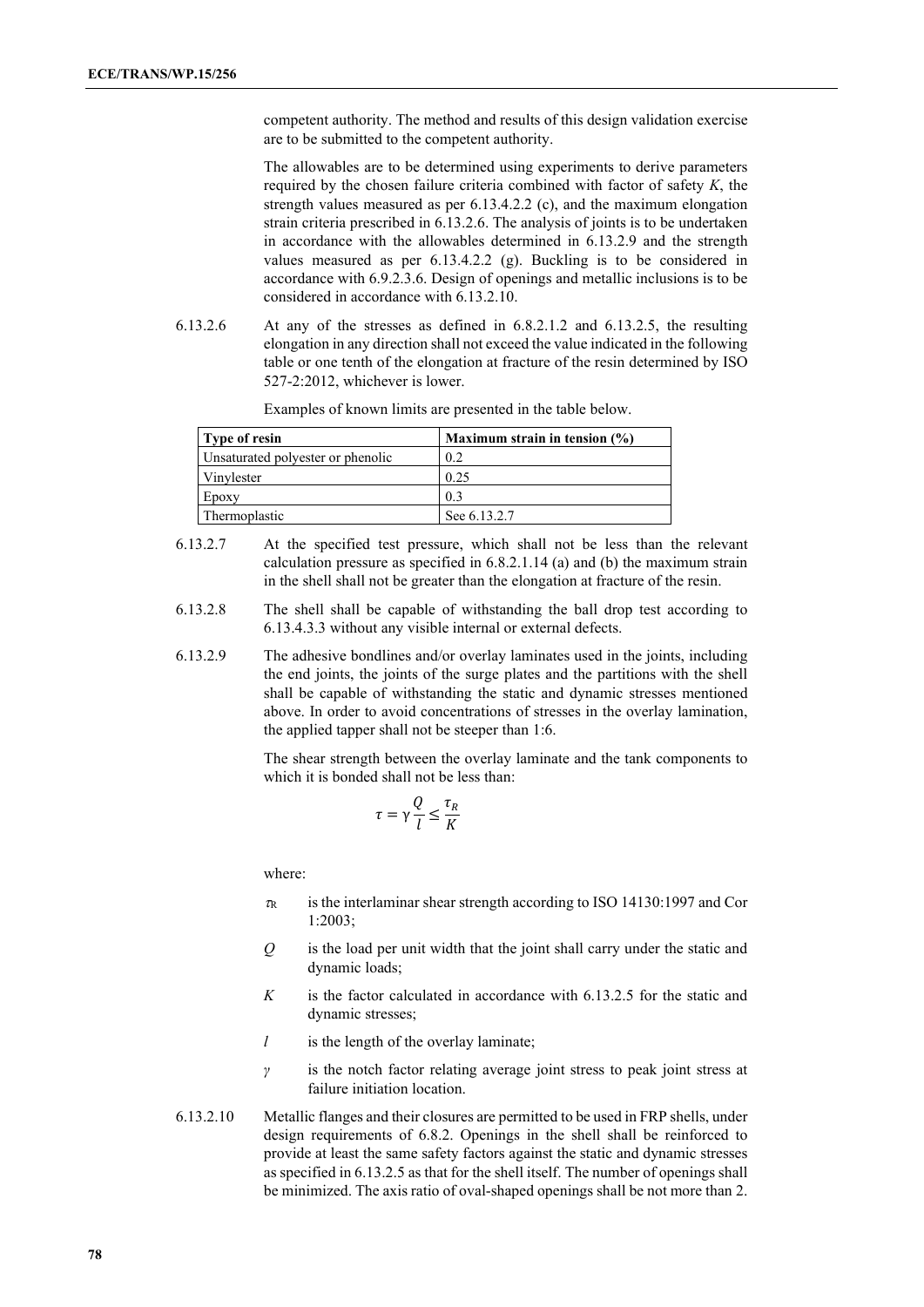If metallic flanges or componentry are integrated into the FRP shell using bonding, then the characterisation method stated in 6.13.2.9 shall apply to the joint between the metal and FRP. If the metallic flanges or componentry are fixed in an alternative fashion, e.g. threaded fastener connections, then the appropriate provisions of the relevant pressure vessel standard shall apply.

- 6.13.2.11 For the design of flanges and pipework attached to the shell, handling forces and the fastening of bolts shall also be taken into account.
- 6.13.2.12 Check calculations of the strength of the shell shall be performed by finite element method simulating the shell layups, joints within FRP shell, joints between the FRP shell, the attachments and the structure equipment, and openings.
- 6.13.2.13 The tank shall be designed to withstand, without significant leakage, the effects of a full engulfment in fire for 30 minutes as specified by the test requirements in 6.13.4.3.4. Testing may be waived with the agreement of the competent authority, where sufficient proof can be provided by tests with comparable tank designs.
- **6.13.2.14** *Special requirements for the carriage of substances with a flash-point of not more than 60 °C*
- 6.13.2.14.1 FRP tanks used for the carriage of substances with a flash-point of not more than 60°C shall fulfil the requirements of 6.9.2.2.3.14.
- 6.13.2.14.2 The electrical surface-resistance and discharge resistance shall be measured initially on each manufactured tank or a specimen of the shell in accordance with a procedure recognized by the competent authority.
- 6.13.2.14.3 The discharge resistance to earth of each tank shall be measured as part of the periodic inspection in accordance with a procedure recognized by the competent authority.

#### **6.13.3 Items of equipment**

- 6.13.3.1 The requirements of 6.8.2.2.1, 6.8.2.2.2, 6.8.2.2.4 and 6.8.2.2.6 to 6.8.2.2.8 shall apply.
- 6.13.3.2 In addition, when they are shown under an entry in Column (13) of Table A of Chapter 3.2, the special provisions of 6.8.4 (b) (TE) shall also apply.

#### **6.13.4 Type testing and approval**

6.13.4.1 For any design of a FRP tank type, its materials and a representative prototype shall be subjected to the design type testing as outlined below.

### **6.13.4.2** *Material testing*

- 6.13.4.2.1 The elongation at fracture according to EN ISO 527-2:2012 and the heat distortion temperature according to EN ISO 75-1:2020 shall be determined for the resins to be used.
- 6.13.4.2.2 The following characteristics shall be determined for samples cut out of the shell. Samples manufactured in parallel may only be used, if it is not possible to use cut-outs from the shell. Prior to testing, any liner shall be removed.

The tests shall cover:

- (a) The thickness of the laminates of the central shell wall and the ends;
- (b) The mass content and composition of composite reinforcement by EN ISO 1172:1998 or ISO 14127:2008, orientation and arrangement of reinforcement layers;
- (c) The tensile strength, elongation at fracture and modulus of elasticity according to EN ISO 527-4:1997 or EN ISO 527-5:2009 for the circumferential and longitudinal directions of the shell. For areas of the FRP shell, tests shall be performed on representative laminates in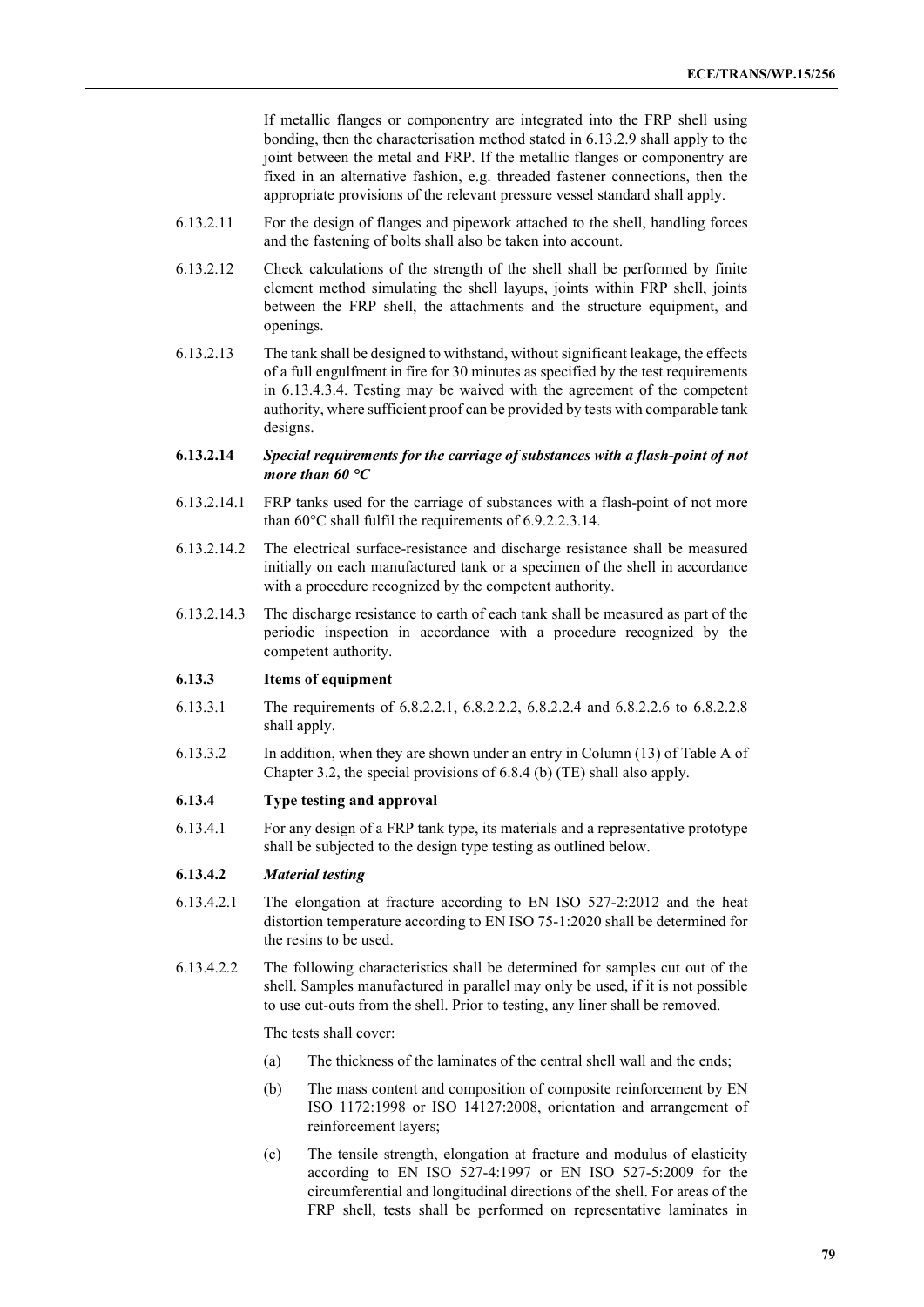accordance with EN ISO 527-4:1997 or EN ISO 527-5:2009, to permit evaluation of the suitability of safety factor (K). A minimum of six specimens per measure of tensile strength shall be used, and the tensile strength shall be taken as the average minus two standard deviations;

- (d) The bending strength and deflection established by the bending creep test according to EN ISO 14125:1998 + AC:2002 + A1:2011 for a period of 1 000 hours using a sample with a minimum width of 50 mm and a support distance of at least 20 times the wall thickness;
- (e) The creep factor  $\alpha$  determined by taking the average result of at least two specimens with the configuration described in (d), subject to creep in three-point or four-point bending, at the maximum design temperature nominated under 6.13.2.1, for a period of 1 000 hours. The following test is to be undertaken for each specimen:
	- (i) Place specimen into bending apparatus, unloaded, in oven set to maximum design temperature and allow to acclimatise for a period of not less than 60 minutes;
	- (ii) Load specimen bending in accordance with EN ISO 14125:1998  $+ AC:2002 + A1:2011$  at flexural stress equal to the strength determined in (d) divided by four. Maintain mechanical load at maximum design temperature without interruption for not less than 1 000 hours;
	- (iii) Measure the initial deflection six minutes after full load application in (e) (ii). Specimen shall remain loaded in test rig;
	- (iv) Measure the final deflection 1 000 hours after full load application in (e) (ii); and
	- (v) Calculate the creep factor  $\alpha$  by dividing the initial deflection from (e) (iii) by the final deflection from (e) (iv);
- (f) The ageing factor β determined by taking the average result of at least two specimens with the configuration described in (d), subject to loading in static three-point or four-point bending, in conjunction with immersion in water at the maximum design temperature nominated under 6.13.2.1 for a period of 1 000 hours. The following test is to be undertaken for each specimen:
	- (i) Prior to testing or conditioning, specimens shall be dried in an oven at 80 °C for a period of 24 hours;
	- (ii) The specimen shall be loaded in three-point or four-point bending at ambient temperature, in accordance with to EN ISO  $14125:1998 + AC:2002 + A1:2011$ , at the flexural stress level equal to the strength determined in (d) divided by four. Measure the initial deflection 6 minutes after full load application. Remove specimen from test rig;
	- (iii) Immerse unloaded specimen in water at the maximum design temperature for a period of not less than 1 000 hours without interruption to the water conditioning period. When conditioning period has lapsed, remove specimens, keep damp at ambient temperature, and complete (f) (iv) within three days;
	- (iv) The specimen shall be subject to second round of static loading, in a manner identical to (f) (ii). Measure the final deflection six minutes after full load application. Remove specimen from test rig; and
	- (v) Calculate the ageing factor  $\beta$  by dividing the initial deflection from  $(f)$  (ii) by the final deflection from  $(f)$  (iv);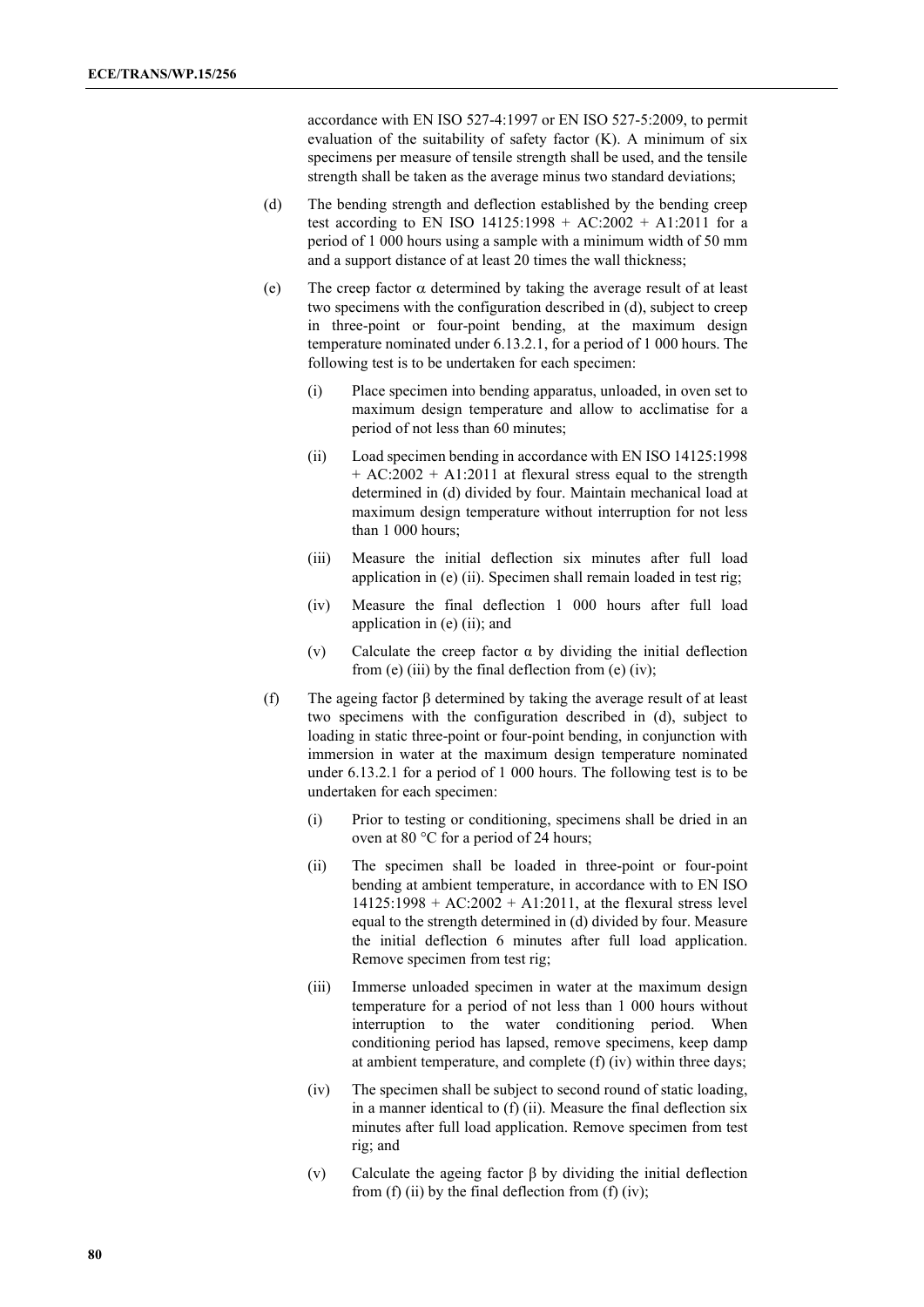- (g) The interlaminar shear strength of the joints measured by testing representative samples in accordance with EN ISO 14130:1997;
- (h) The efficiency of whichever is applicable of thermoplastic resin forming characteristics or thermoset resin cure and post-cure processes for laminates determined using one or more of the following methods:
	- (i) Direct measurement formed thermoplastic resin characteristics or thermoset resin degree of cure: glass transition temperature  $(T<sub>g</sub>)$  or melting temperature  $(T<sub>m</sub>)$  determined using differential scanning calorimetry (DSC) via EN ISO 11357-2:2020; or
	- (ii) Indirect measurement of formed thermoplastic resin characteristics or thermoset resin degree of cure:
		- HDT via EN ISО 75-1:2020;
		- $(T_g)$  or  $T_m$  using thermo-mechanical analysis (TMA) via ISO 11359-1:2014;
		- Dynamic thermo-mechanical analysis (DMA) via ISO 6721-11:2019:
		- Barcol testing via ASTM D2583:2013-03 or EN 59:2016.
- 6.13.4.2.3 The requirements of 6.9.2.7.1.3 on the chemical compatibility shall apply.

#### **6.13.4.3** *Type testing*

A representative prototype tank shall be subjected to tests as specified below. For this purpose service equipment may be replaced by other items if necessary.

- 6.13.4.3.1 The prototype shall be inspected for compliance with the design type specification. This shall include an internal and external visual inspection and measurement of the main dimensions.
- 6.13.4.3.2 The prototype, equipped with strain gauges at all locations where a comparison with the design calculation is required, shall be subjected to the following loads and the strains shall be recorded:
	- (a) Filled with water to the maximum filling degree. The measuring results shall be used to calibrate the design calculation according to 6.13.2.5;
	- (b) Filled with water to the maximum filling degree and subjected to accelerations in all three directions by means of driving and braking exercises with the prototype attached to a vehicle. For comparison with the design calculation according to 6.13.2.5 the strains recorded shall be extrapolated in relation to the quotient of the accelerations required in 6.8.2.1.2 and measured;
	- (c) Filled with water and subjected to the specified test pressure. Under this load, the shell shall exhibit no visual damage or leakage.
- 6.13.4.3.3 The requirements of 6.9.2.7.1.4 on the ball drop test shall apply.
- 6.13.4.3.4 The requirements of 6.9.2.7.1.5 on the fire resistance test shall apply.

#### **6.13.4.4** *Type approval*

- 6.13.4.4.1 The competent authority shall issue in respect of each new type of tank an approval attesting that the design is suitable for the purpose for which it is intended and meets the construction and equipment requirements of this chapter as well as the special provisions applicable to the substances to be carried.
- 6.13.4.4.2 The approval shall be based on the calculation and the test report, including all material and prototype test results and its comparison with the design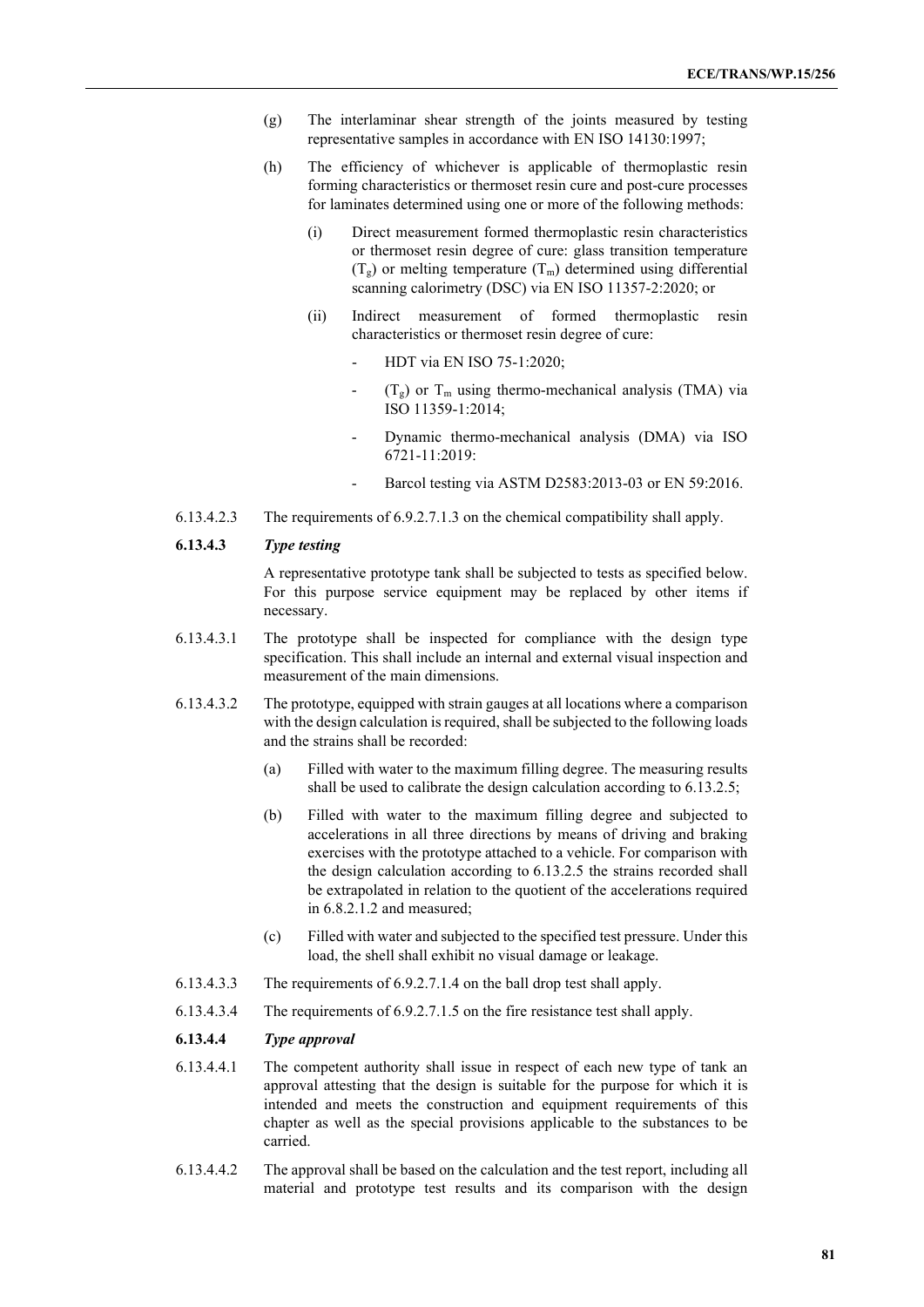calculation, and shall refer to the design type specification and the quality assurance programme.

- 6.13.4.4.3 The approval shall include the substances or group of substances for which compatibility with the shell is provided. Their chemical names or the corresponding collective entry (see 2.1.1.2), and their class and classification code shall be indicated.
- 6.13.4.4.4 In addition, it shall include design and threshold values (such as life-time, service temperature range, working and test pressures, material data) specified and all precautions to be taken for the manufacture, testing, type approval, marking and use of any tank, manufactured in accordance with the approved design type.
- 6.13.4.4.5 A service life inspection programme shall be established, which shall be a part of the operation manual, to monitor the condition of the tank at periodic inspections. The inspection programme shall focus on the critical stress locations identified in the design analysis performed under 6.13.2.5. The inspection method shall take into account the potential damage mode at the critical stress location (e.g. tensile stress or interlaminate stress). The inspection shall be a combination of visual and non-destructive testing (e.g., acoustic emissions, ultrasonic evaluation, thermographic). For heating elements, the service life inspection programme shall allow an examination of the shell or its representative locations to take into account the effects of overheating.

### **6.13.5 Inspections**

- 6.13.5.1 For every tank, manufactured in conformity with the approved design, material tests and inspections shall be performed as specified below.
- 6.13.5.1.1 The material tests according to 6.13.4.2.2, except for the tensile test and for a reduction of the testing time for the bending creep test to 100 hours shall be performed with samples taken from the shell. Samples manufactured in parallel may only be used, if no cut-outs from the shell are possible. The approved design values shall be met.
- 6.13.5.1.2 The initial inspection and test shall verify that construction of the tank is made in accordance with the quality system required by 6.9.2.2.2. Shells and their equipment shall either together or separately undergo an initial inspection before being put into service. This inspection shall include:
	- (a) a check of conformity to the approved design;
	- (b) a check of the design characteristics;
	- (c) an internal and external examination;
	- (d) a hydraulic pressure test at the test pressure indicated on the plate prescribed in 6.8.2.5.1;
	- (e) a check of operation of the equipment;
	- (f) a leakproofness test, if the shell and its equipment have been pressure tested separately.
- 6.13.5.2 For the periodic inspection of tanks the requirements of 6.8.2.4.2 to 6.8.2.4.4 shall apply. In addition, the inspection in accordance with 6.8.2.4.3 shall include an examination of the internal condition of the shell.
- 6.13.5.3 In addition, the initial and periodic inspections shall follow the service life inspection programme and any associated inspection methods per 6.13.4.4.5.
- 6.13.5.4 The inspections and tests in accordance with 6.13.5.1 and 6.13.5.2 shall be carried out by the inspection body. Certificates shall be issued showing the results of these operations. These certificates shall refer to the list of the substances permitted for carriage in this shell in accordance with 6.13.4.4.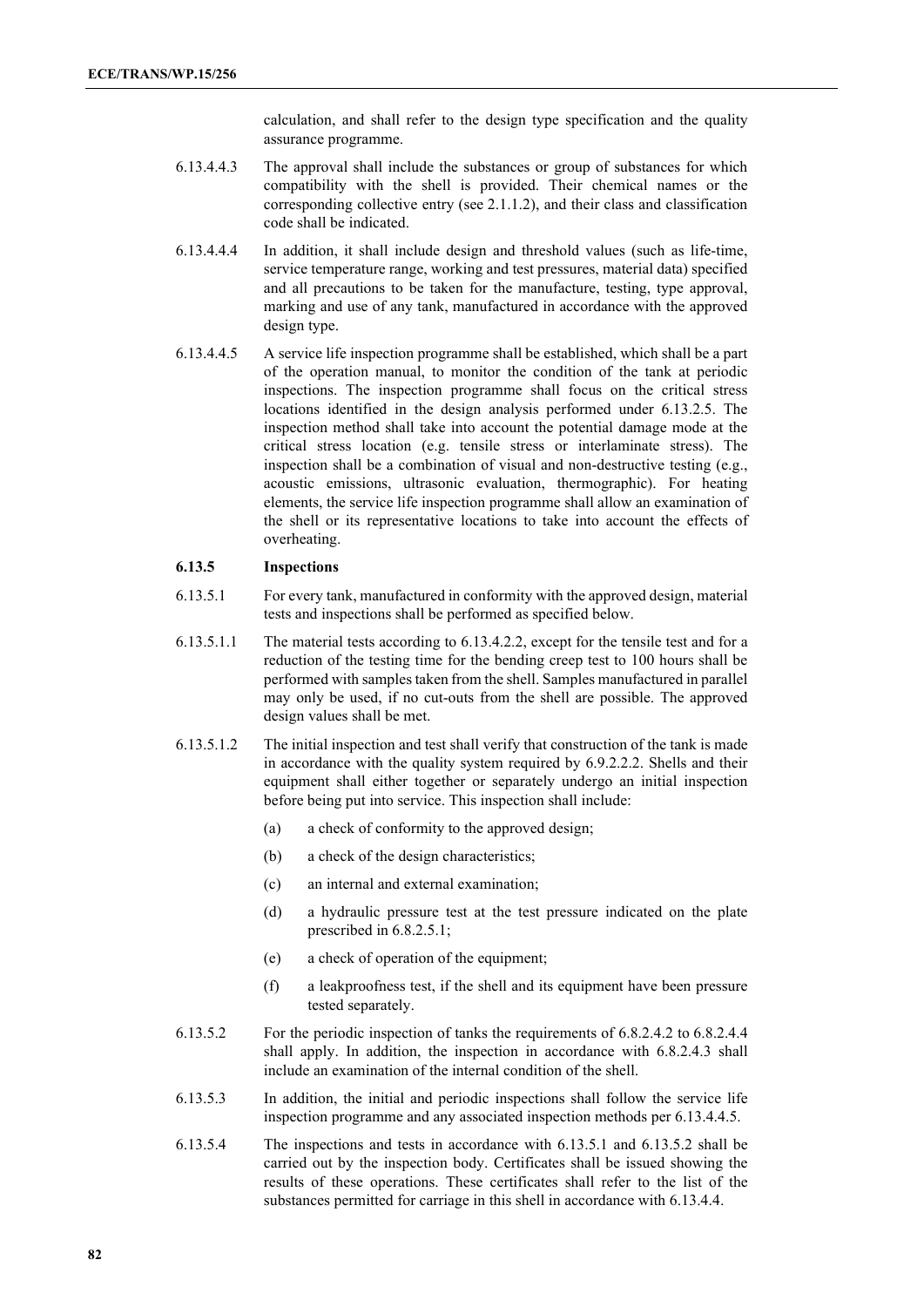## **6.13.6 Marking**

- 6.13.6.1 The requirements of 6.8.2.5 shall apply to the marking of FRP tanks, with the following amendments:
	- (a) the tank plate may also be laminated to the shell or be made of suitable plastics materials;
	- (b) the design temperature range shall always be marked;
	- (c) where a tank code is required in accordance with 6.8.2.5.2, the second part of the tank code shall indicate the highest value of the calculation pressure for the substance(s) permitted for carriage according to the type approval certificate.
- 6.13.6.2 The information required on materials shall be "Shell structural material: Fibre-reinforced plastic", the reinforcement fibre e.g. "Reinforcement: Eglass", and resin e.g. "Resin: Vinyl Ester".
- 6.13.6.3 In addition, when they are shown under an entry in Column (13) of Table A of Chapter 3.2, the special provisions of 6.8.4 (e) (TM) shall also apply."

## **Chapter 7.1**

In the title, delete "AND SPECIAL PROVISIONS FOR TEMPERATURE CONTROL".

- 7.1.4 Delete and add "7.1.4 *(Deleted)*".
- 7.1.7.3.2 (a) Replace "the word "STABILIZED"" by "the words "TEMPERATURE CONTROLLED"".
- 7.1.7.4.5 At the beginning of (a) and (b), replace "Thermal insulation" by "Vehicle, container, packaging or overpack with thermal insulation".

In (b), replace "with coolant system" by "and coolant system".

At the beginning of (c), (d) and (e), replace "Thermal insulation" by "Vehicle or container with thermal insulation".

7.1.7.4.7 Insert the following text before the existing text:

"Insulated, refrigerated and mechanically refrigerated containers intended for the carriage of temperature controlled substances shall conform to the following conditions:

- (a) The overall heat transfer coefficient of an insulated container shall be not more than 0.4 W/m²/K;
- (b) The refrigerant used shall not be flammable; and
- (c) Where containers are provided with vents or ventilation valves care shall be taken to ensure that refrigeration is not impaired by the vents or ventilation valves."

In the existing text, delete "or containers" (two times).

## **Chapter 7.2**

| 7.2.4. V <sub>6</sub>     | Delete the text in V6 and add "(Deleted)".                         |
|---------------------------|--------------------------------------------------------------------|
| 7.2.4                     | Add the following new special provision:                           |
| $\frac{1}{2}$ $\sqrt{15}$ | IBCs shall be carried in closed vehicles or in closed containers." |

# **Chapter 7.3**

7.3.1.13 Replace indents (a) to (i) with the following indents (a) to (c):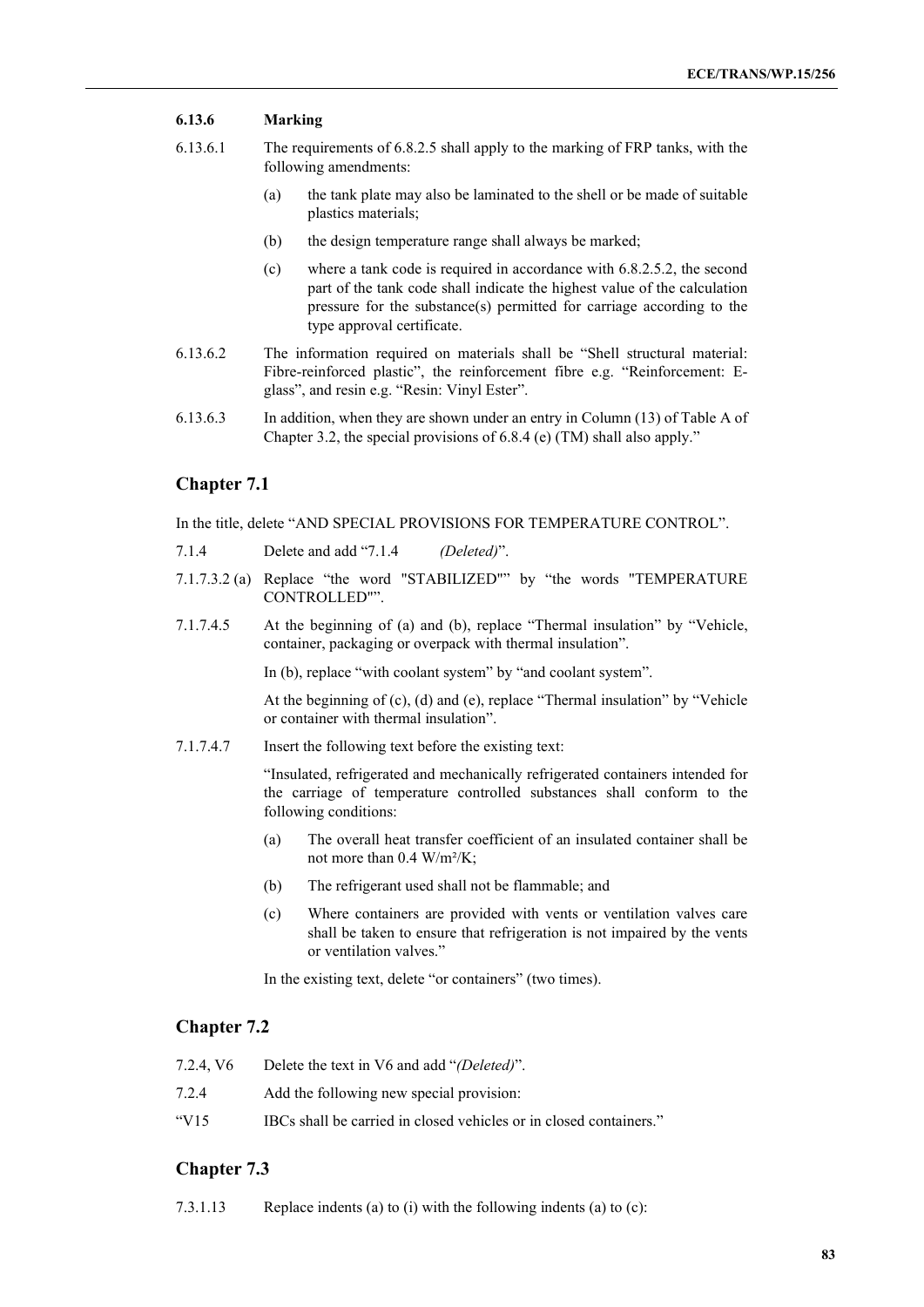- "(a) Bends, cracks or breaks in the structural or supporting members, or any damage to service or operational equipment that affect the integrity of the bulk container, container or of the body of the vehicle;
- (b) Any distortion of the overall configuration or any damage to lifting attachments or handling equipment interface features great enough to prevent proper alignment of handling equipment, mounting and securing on a chassis or wagon or vehicle, or insertion into ships' cells; and, where applicable
- (c) Door hinges, door seals and hardware that are seized, twisted, broken, missing, or otherwise inoperative."

# **Chapter 7.4**

7.4.1 Amend the first sentence to read as follows: "Dangerous goods may only be carried in tanks when a portable tank instruction is shown in column (10) or when a tank code is shown in column (12) of Table A of Chapter 3.2, or when a competent authority has issued an approval in accordance with the conditions specified in 6.7.1.3.".

# **Chapter 7.5**

7.5.1.2 In the last sentence, replace "The interior and exterior" by "The interior and the exterior". In the last sentence, replace "packages" by "cargo".

Add the following new text at the end:

"The cargo transport unit shall be checked to ensure it is structurally serviceable, that it is free of possible residues incompatible with the cargo and that the interior floor, walls and ceiling, where applicable, are free from protrusions or deterioration that could affect the cargo inside and that large containers are free of damages that affect the weather-tight integrity of the container, when required.

Structurally serviceable means that the cargo transport unit is free from major defects in its structural components. Structural components of cargo transport units for multimodal purpose are e.g. top and bottom side rails, top and bottom end rails, corner posts, corner fittings and, for large containers, door sill, door header and floor cross members. Major defects include:

- (a) Bends, cracks or breaks in structural or supporting members and any damage to service or operational equipment that affect the integrity of the cargo transport unit;
- (b) Any distortion of the over-all configuration or any damage to lifting attachments or handling equipment interface features great enough to prevent proper alignment of handling equipment, mounting and securing on a chassis or wagon or vehicle, or insertion into ships' cells; and, where applicable;
- (c) Door hinges, door seals and hardware that are seized, twisted, broken, missing or otherwise inoperative."

# **Chapter 8.1**

8.1.2.1 In paragraph (a), delete "and, when appropriate, the container/vehicle packing certificate prescribed in 5.4.2".